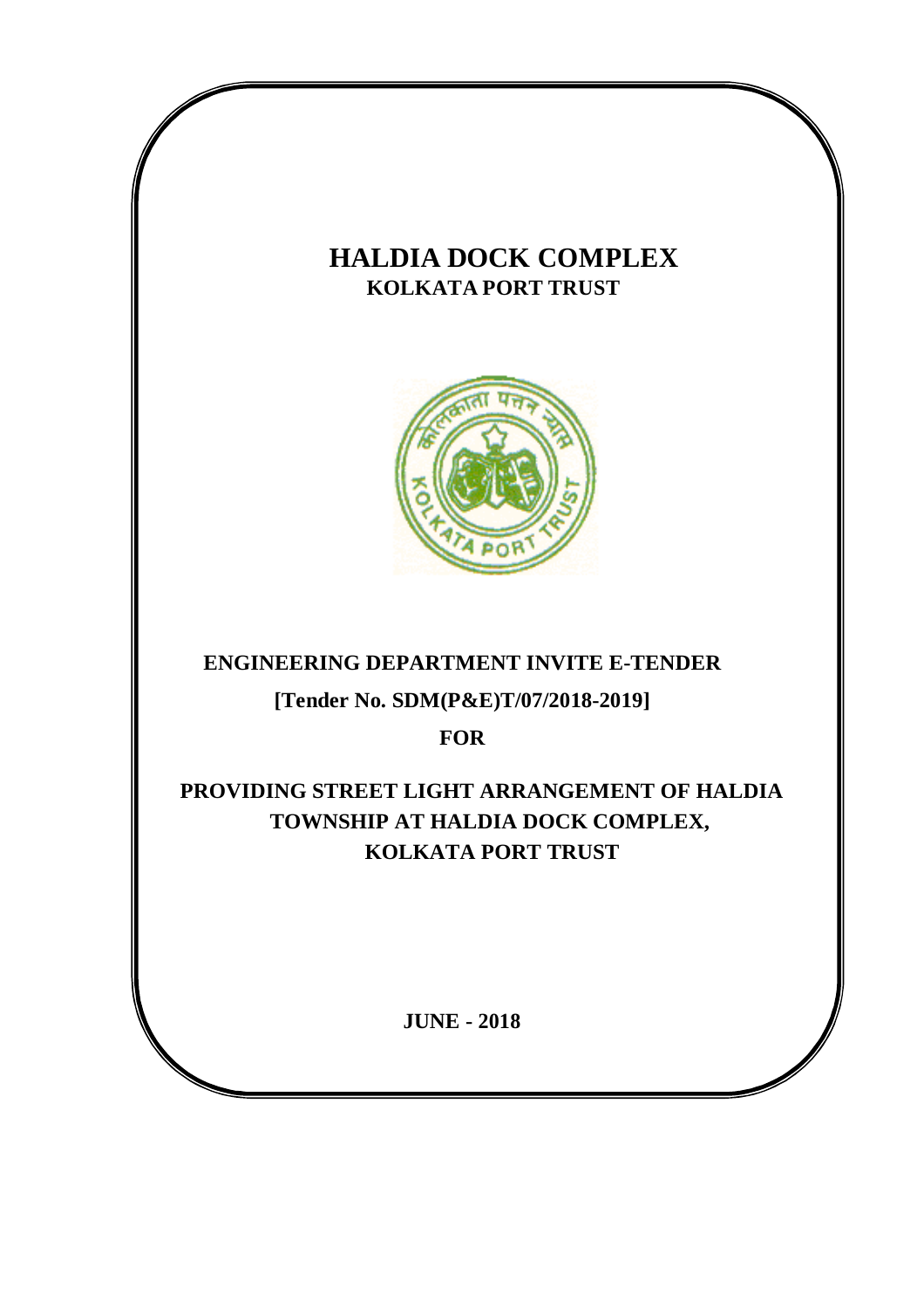# **TABLE OF CONTENTS [Tender No. : SDM(P&E)T/07/2018-2019]**

| <b>PARTS</b>                                                                                          | <b>Sections</b>                           | <b>CHAPTER DESCRIPTION</b>                                                           | PAGE NO.     |  |
|-------------------------------------------------------------------------------------------------------|-------------------------------------------|--------------------------------------------------------------------------------------|--------------|--|
| PART-1                                                                                                |                                           | <b>BID INVITING</b>                                                                  |              |  |
|                                                                                                       | I                                         | <b>Short e-Tender Notice</b>                                                         | $\mathbf{1}$ |  |
|                                                                                                       | $\mathbf{I}$                              | <b>Notice Inviting e-Tender</b>                                                      | $2 - 4$      |  |
|                                                                                                       | III                                       | <b>Schedule Of Tender (SOT)</b>                                                      | $5 - 7$      |  |
| PART-2                                                                                                |                                           | <b>BIDDING PROCEDURES</b>                                                            |              |  |
|                                                                                                       | IV                                        | <b>Instructions for Online Bid Submission</b>                                        | $8 - 15$     |  |
|                                                                                                       | V<br><b>Instructions To Bidders (ITB)</b> |                                                                                      |              |  |
|                                                                                                       | VI                                        | <b>Technical specification</b>                                                       | $32 - 43$    |  |
| PART-4                                                                                                |                                           | <b>CONDITIONS OF CONTRACT</b>                                                        |              |  |
|                                                                                                       | VII                                       | <b>General Conditions of Contract (GCC)</b>                                          | 44-95        |  |
|                                                                                                       | VIII                                      | <b>Special Conditions of Contract (SCC)</b>                                          | 96-101       |  |
| PART-5                                                                                                |                                           | <b>BIDDING</b><br>FORMS,<br><b>CHECKLIST</b><br><b>AND</b><br><b>CONTRACT FORMS.</b> |              |  |
| IX<br><b>Bidding Forms [I to VI]</b><br>$\mathbf{X}$<br><b>Checklist</b><br>XI<br><b>Formats for:</b> |                                           |                                                                                      | 102-115      |  |
|                                                                                                       |                                           |                                                                                      | 116-117      |  |
|                                                                                                       |                                           |                                                                                      |              |  |
|                                                                                                       |                                           | Form of Agreement                                                                    | 118-119      |  |
|                                                                                                       |                                           | <b>Indemnity Bond</b>                                                                | 120-121      |  |
|                                                                                                       |                                           | <b>Bank Guarantee for Performance Guarantee</b>                                      | 122-124      |  |
|                                                                                                       |                                           | <b>Certificate of Completion of work</b>                                             | 125          |  |
|                                                                                                       | <b>Certificate of Final Completion</b>    | 126                                                                                  |              |  |
|                                                                                                       |                                           | <b>No Claim Certificate</b>                                                          | 127          |  |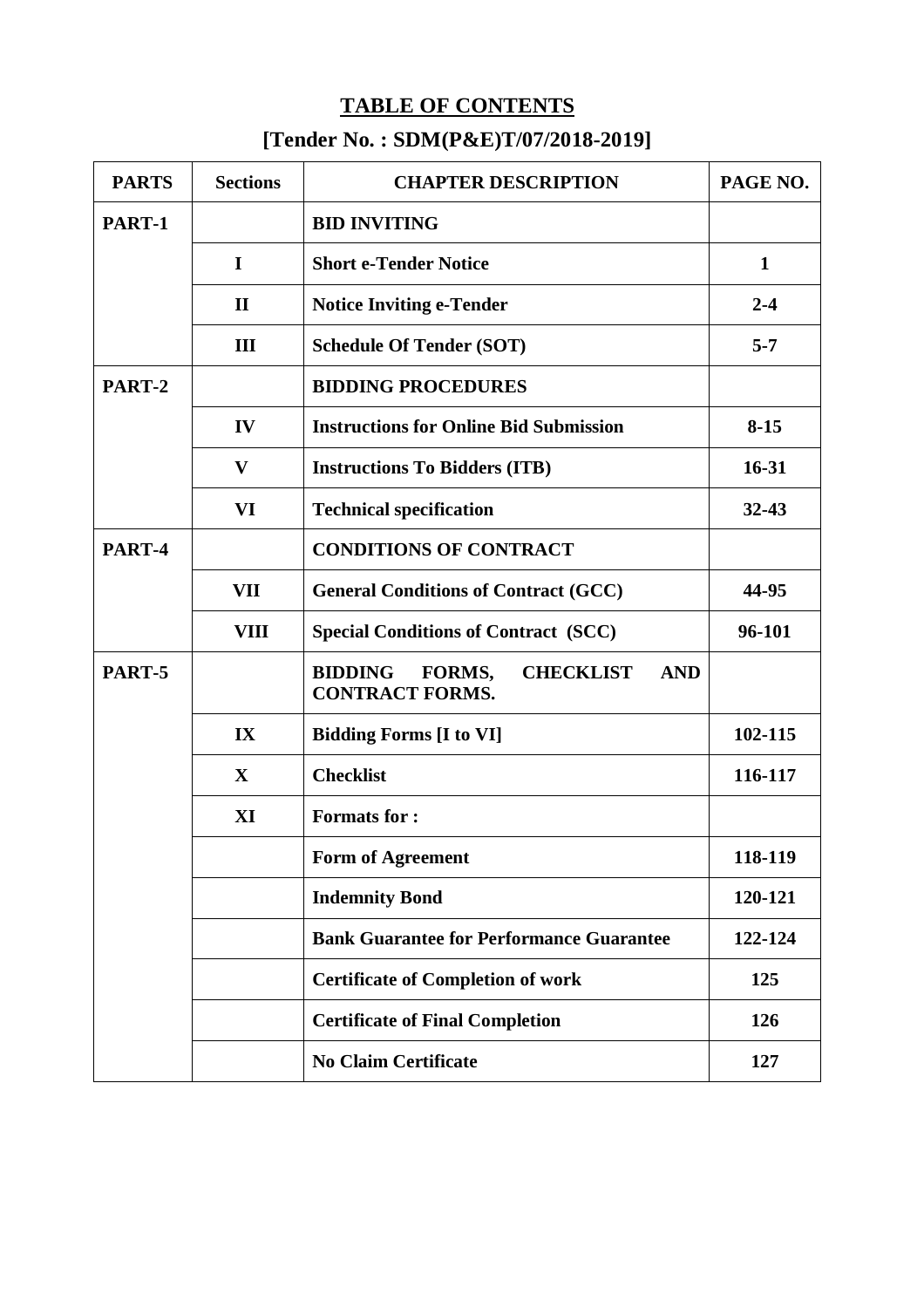## KOLKATA PORT TRUST **HALDIA DOCK COMPLEX**

## **SHORT E-TENDER NOTICE**

## **E-Tender No.: KoPT/Haldia Dock Complex/P&E Div/7/18-19/ET/144 dated: June 08, 2018**

Online e-tenders are invited for the work of "Providing street light arrangement of Haldia Township at Haldia Dock Complex, Kolkata Port Trust".

Date of Pre-Bid meeting: **19.06.2018,** 11:00 Hrs. onwards.

Closing date & time of online submission of e-tender: **10.07.2018**, up to 17:00 Hrs.

For details of tender and any corrigendum / addendum, please visit MSTC's e-portal http://www.mstcecommerce.com/eprochome/kopt.

> **General Manager (Engineering) Haldia Dock Complex** Kolkata Port Trust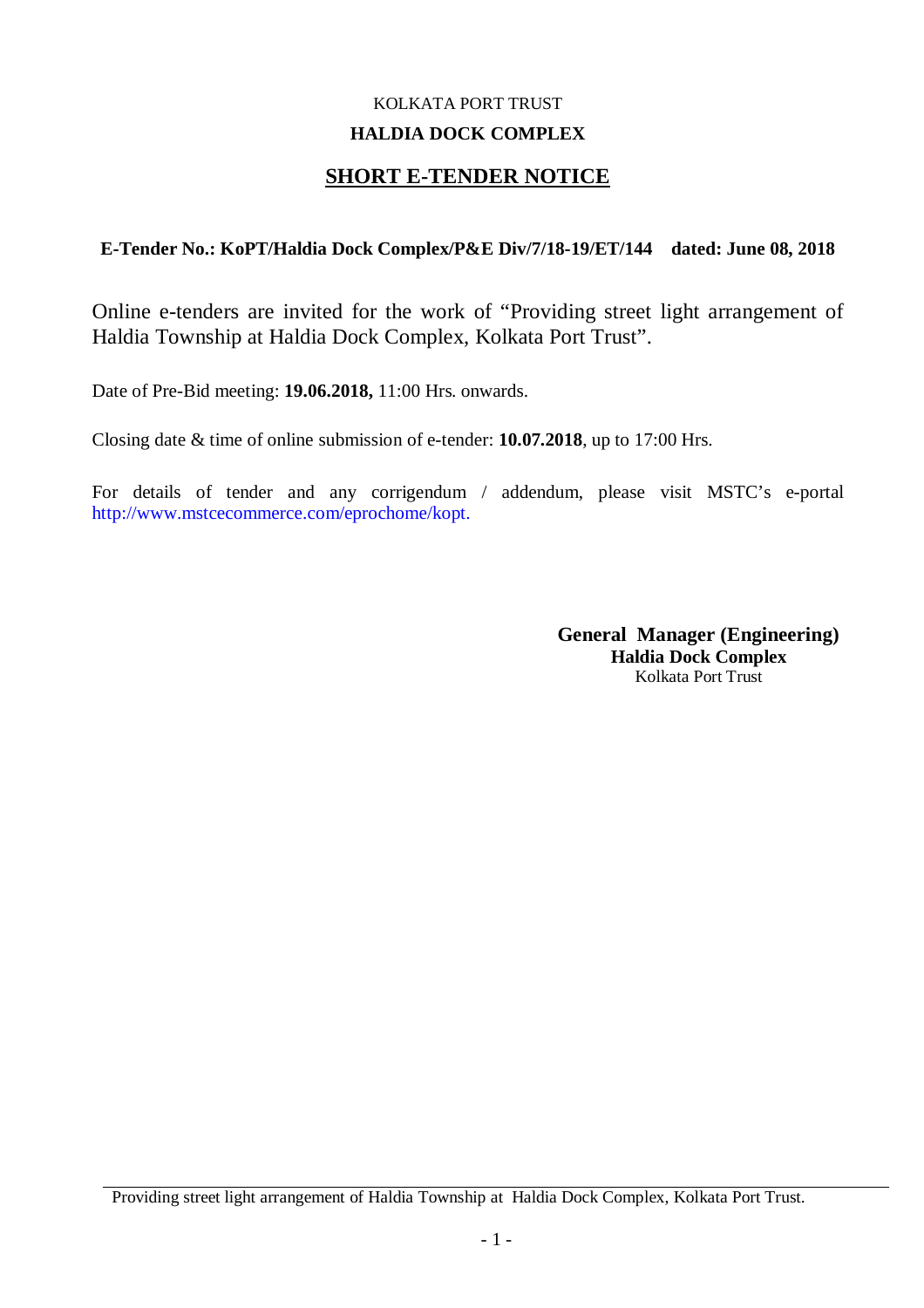#### KOLKATA PORT TRUST

#### **HALDIA DOCK COMPLEX**

## **NOTICE INVITING E-TENDER**

#### **(Tender No. SDM(P&E)T/07/2018-2019)**

**E-Tender No.: KoPT/Haldia Dock Complex/P&E Div/7/18-19/ET/144 dated: June 08, 2018**

**E-Tenders,** under **single stage two part system** [Part I: **Pre-qualification & Techno-commercial Bid** and Part II: **Price Bid**] are invited on behalf of Haldia Dock Complex (HDC), Kolkata Port Trust (KoPT), from the intending bidders, fulfilling the **"Minimum Eligibility Criteria** (MEC)" **and** complying with the "**Test of responsiveness**" for the work of "Providing street light arrangement of Haldia Township at Haldia Dock Complex, Kolkata Port Trust."

#### **2.1 MINIMUM ELIGIBILITY CRITERIA (MEC):**

**2.1.1** The average annual financial turnover of the bidder, during the last three (3) years, ending 31<sup>st</sup> March, 2018, must be at least ₹ 93,75,147.00. Auditor's Report of the biding firm, certified by Chartered Accountant (CA), for the years 2015-16, 2016-17 and 2017-18, including relevant Audited Balance Sheets and Profit & Loss Accounts, should be made available.

**Note**: The bidder upload the scanned copies of Annual Financial Turnover Statement (certified by CA) for the years 2015-16, 2016-17 and 2017-18 along with Balance Sheets and Profit & Loss Accounts.

- **2.1.2** The bidder must have experience of having successfully completed "Similar Works" [defined below] during last seven (7) years, ending last day of month previous to the one in which tenders are invited, and the experience must be either of the following :
	- a) Three similar completed works of contract value not less than ₹ 1, 25, 00,196.00 each.

Or

b) Two similar completed works of contract value not less than  $\bar{z}$  1, 56, 25,246.00 each.

Or

c) One similar completed work of contract value not less than  $\bar{f}$  2, 50, 00,393.00.

The term "*similar works*" means -

*"Supply, installation, testing and commissioning of HT / LT Electrical installations at Port Sectors / Central Govt. / State Govt. / PSU / other reputed organisations".*

**Note:** The bidder upload the scanned copies of work order(s) for similar works, successful completion certificates (with performance) from clients indicating the date of completion, value of work done, etc..

**2.1.3** Valid Electrical Contractor's License issued by competent authority of State / Central Govt. in line with The Indian Electricity Rules, 1956.

**Note**: The bidder upload scanned copy of valid Electrical Contractor's License.

Providing street light arrangement of Haldia Township at Haldia Dock Complex, Kolkata Port Trust.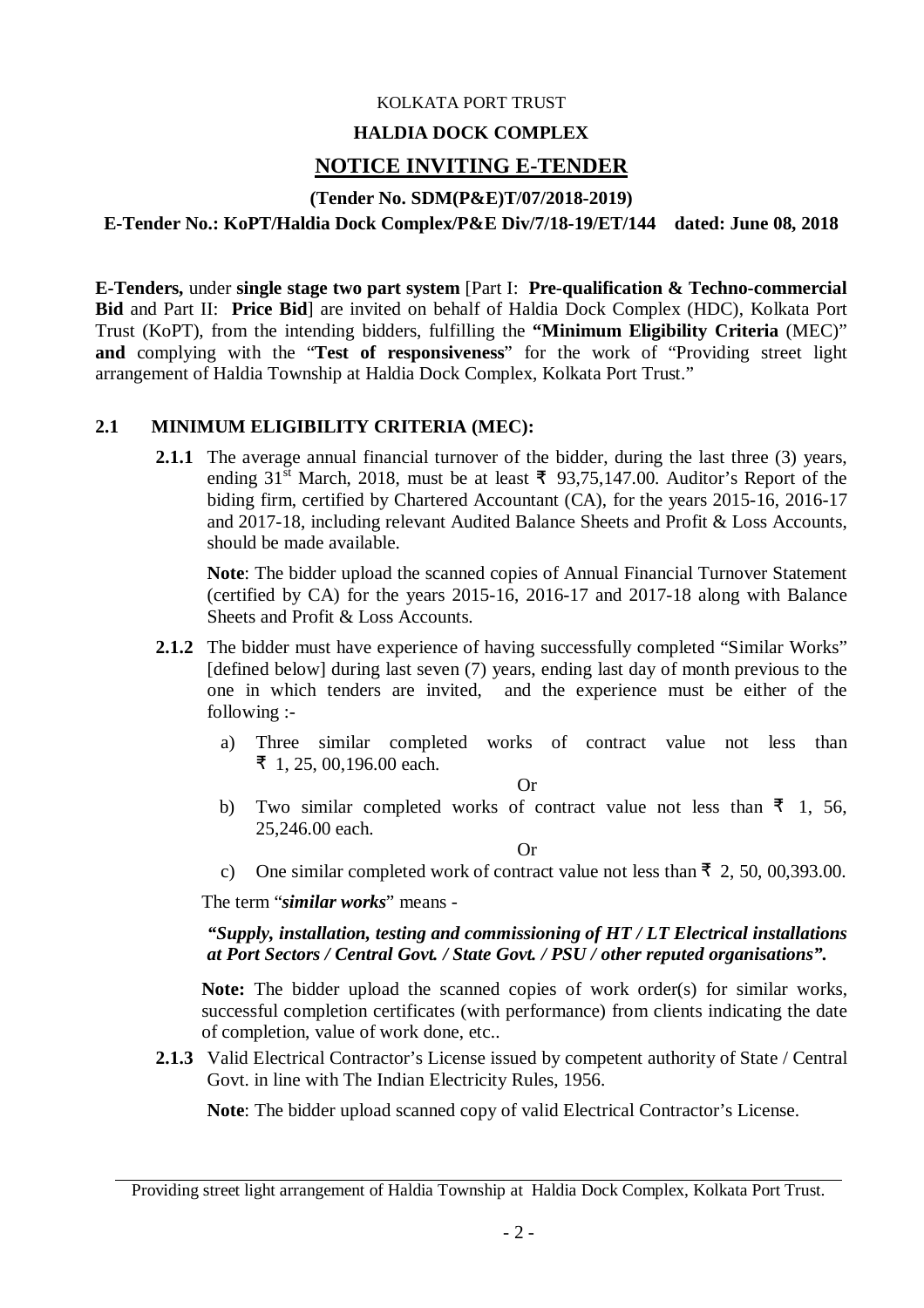## **2.2 TEST OF RESPONSIVENESS**:

The bidder should be considered responsive, only if scanned copy of the required document shall be uploaded along with bids;

- a) Goods and Services Tax (GST) Registration Certificate, issued by Government of India.
- b) Valid **Profession Tax Clearance Certificate (PTCC) or** Up-to-date **Profession Tax payment challan,** if applicable. If this is not applicable, the bidder must submit [upload] a declaration in this regard.
- c) Certificate for allotment of **Employees' Provident Fund (EPF) Code No.**  [**Latest challan** is to be submitted (uploaded)], if applicable. If this is not applicable, the Bidder should submit [upload] a declaration (in the form of Affidavit), in this regard.
- d) Registration certificate of **Employees' State Insurance** (**ESI)** authority, if applicable.

If this is not applicable, necessary document(s) [to establish Nonapplicability], along with **affidavit, affirmed before a first-class Judicial Magistrate** to that effect, are to be submitted [uploaded]. Moreover, such bidder(s) shall have to submit a declaration, confirming that they will obtain registration certificate of ESI authority, if required , and they will indemnify **Kolkata Port Trust** against all damages & accident occurring to their labourer (including that of sub-contractor's labourers), in connection with the instant contract, in case they become a Successful Bidder.

- e) PAN Card, issued by Income Tax Department, Government of India.
- f) **Certificate of MSME / Micro & Small Enterprises** (MSEs) / **DIC** / **SSI** / **National Small Industries Corporation** (NSIC**)** to get benefit in this regard.
- g) The bidder shall upload the scanned copy of **Power of Attorney**.
- **2.3** The bidders are required to submit bid as per the instructions of the instant bidding documents (including Notice Inviting e-Tender). Bid will be considered rejected if any of the essential documents is not submitted by the bidder. Essential documents means papers related to "Minimum Eligibility Criteria (MEC)", "Test of responsiveness", including Bid Document fee, Earnest Money Deposit and Power of Attorney.

## **2.4 AVAILABILITY OF THE BIDDING DOCUMENTS:**

The bidding documents (in full) would be available in the following websites:-

- **http://www.mstcecommerce.com/eprochome/kopt of MSTC Ltd.**
- **http://eprocure.gov.in/epublish/app** of **Central Public Procurement Portal.**

## **http://www.kolkataporttrust.gov.in** of **Kolkata Port Trust.**

Corrigenda, Addenda, Queries & Clarifications, if any, would also be available in the aforesaid websites.

Providing street light arrangement of Haldia Township at Haldia Dock Complex, Kolkata Port Trust.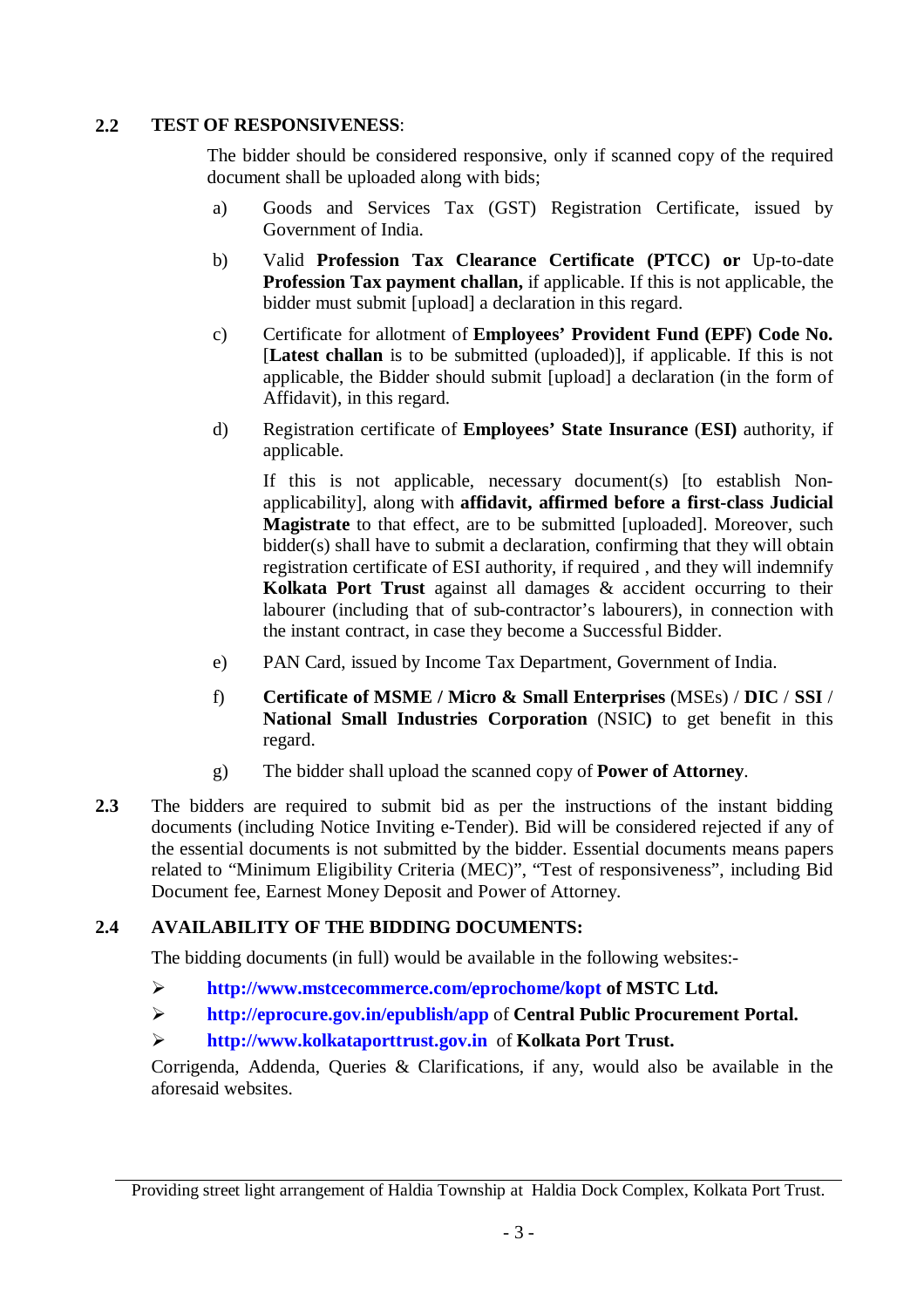#### **2.5 PARTICIPATING IN THE BIDDING PROCESS:**

**The bidders will have to participate in the** *electronic bidding process through the website of MSTC Ltd. (http://www.mstcecommerce.com/ ) only.*

> **General Manager (Engineering) Haldia Dock Complex** Kolkata Port Trust

Providing street light arrangement of Haldia Township at Haldia Dock Complex, Kolkata Port Trust.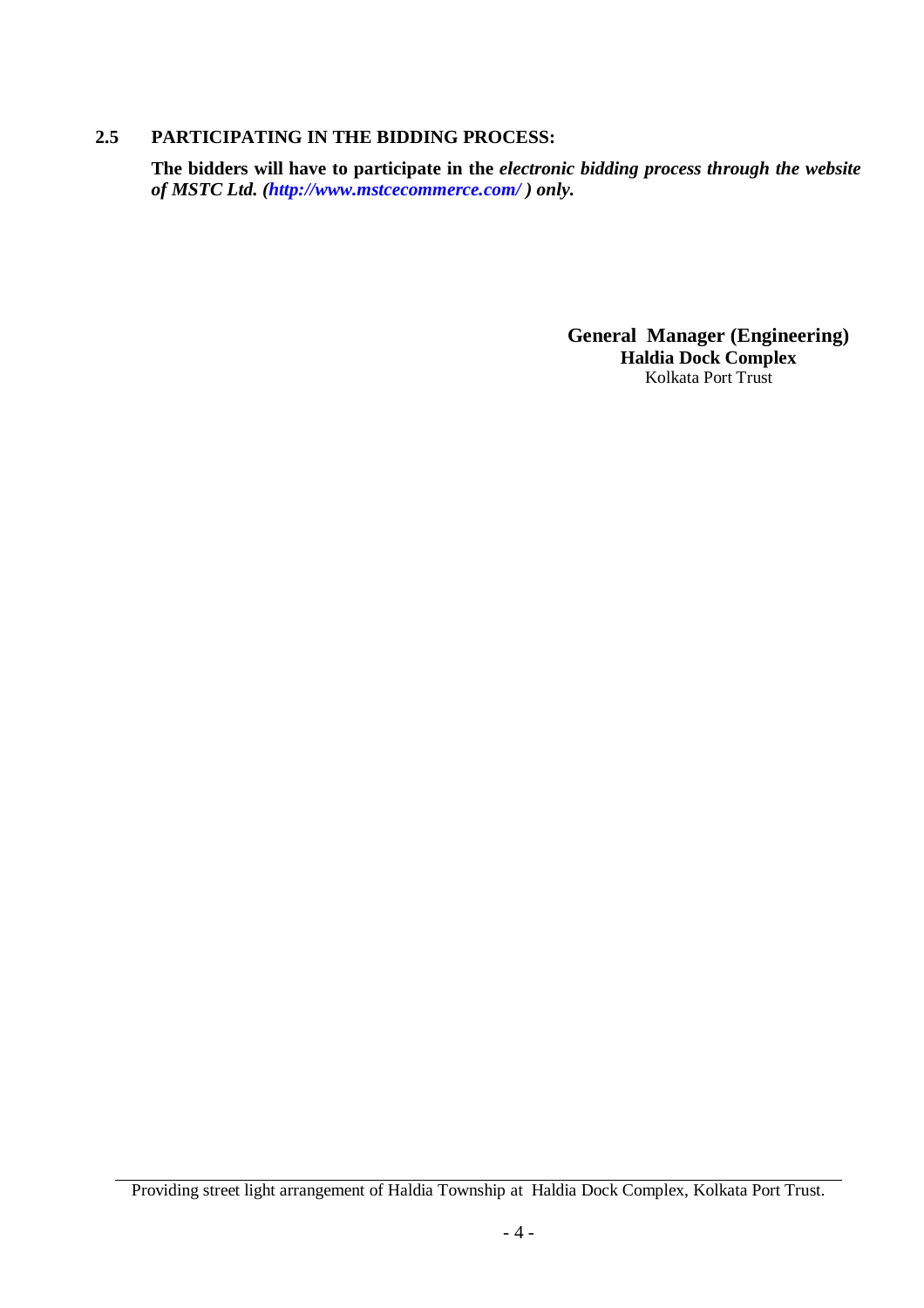# **SCHEDULE OF TENDER (SOT)**

## **(Tender No. SDM(P&E)T/07/2018-2019)**

## **E-Tender No.: KoPT/Haldia Dock Complex/P&E Div/7/18-19/ET/144 dated: June 08, 2018**

| 3.1. | Name of work                                                                   |          | Providing street light arrangement of Haldia Township<br>at Haldia Dock Complex, Kolkata Port Trust                                                                                                                                                                                                                                                                                                                                                                                                                                                                                                      |
|------|--------------------------------------------------------------------------------|----------|----------------------------------------------------------------------------------------------------------------------------------------------------------------------------------------------------------------------------------------------------------------------------------------------------------------------------------------------------------------------------------------------------------------------------------------------------------------------------------------------------------------------------------------------------------------------------------------------------------|
| 3.2. | <b>Tender Inviting Authority</b>                                               |          | <b>General Manager (Engg.)</b><br>Haldia Dock Complex;<br>Kolkata Port Trust.                                                                                                                                                                                                                                                                                                                                                                                                                                                                                                                            |
| 3.3. | <b>Mode of Tender</b>                                                          | $\vdots$ | e-Procurement System<br>Online (Part I: Pre-qualification & Techno-<br>commercial Bid and Part II: Price Bid) through<br>http://www.mstcecommerce.com/eprochome/kopt.<br>of<br><b>MSTC Ltd.</b><br>No physical tender is acceptable by Haldia Dock<br><b>Complex, Kolkata Port Trust.</b>                                                                                                                                                                                                                                                                                                                |
| 3.4. | <b>Estimated Cost</b>                                                          |          | ₹ 3,12,50,491.00 (excluding GST).                                                                                                                                                                                                                                                                                                                                                                                                                                                                                                                                                                        |
| 3.5. | i)<br><b>Transaction Fee</b>                                                   | $\vdots$ | The intending bidders must deposit $\bar{\mathbf{\tau}}$ 17700.00<br>(Indian Rupees Seventeen thousand seven hundred)<br>only [Including GST @18%] as "Transaction Fee"<br>(non-refundable), in favour of MSTC LIMITED by<br><b>NEFT</b> or <b>Online Payment.</b><br>The intending bidders will be activated for bid<br>submission only after receipt of aforesaid "Transaction<br>Fee" by MSTC LIMITED.<br>The intending bidders are advised to remit the<br>"Transaction Fee" well in advance before the closing<br>time of the event, so as to give themselves sufficient<br>time to submit the bid. |
|      | <b>Bid Document Fee</b><br>$\overline{ii}$ )<br>(Cost of bidding<br>documents) | $\vdots$ | The intending bidders must deposit $\bar{\mathbf{z}}$ 2,950.00<br>(Indian Rupees: Two thousand nine hundred and<br>fifty) only [including GST @ 18%], as Bid<br>Doucment Fee (non-refundable), to Haldia Dock<br>Complex, along with their offer. In case the said Bid<br><b>Document Fee</b> is not deposited by the bidder, the<br>respective bid will be summarily rejected, treating the<br>same as non-responsive.                                                                                                                                                                                  |
|      | $\overline{\text{iii}}$<br><b>Earnest Money Deposit</b><br>(EMD)               | $\vdots$ | The intending bidders must deposit $\mathbf{R}s$ . 6,25,010.00<br>(Indian Rupees: Six lakh twenty-five thousand and<br>ten) only, as Earnest Money, to Haldia Dock<br>Complex, along with their offer. In case the said<br><b>Earnest Money</b> is not deposited by the bidder, the<br>respective bid will be summarily rejected, treating the<br>same as non-responsive.                                                                                                                                                                                                                                |

Providing street light arrangement of Haldia Township at Haldia Dock Complex, Kolkata Port Trust.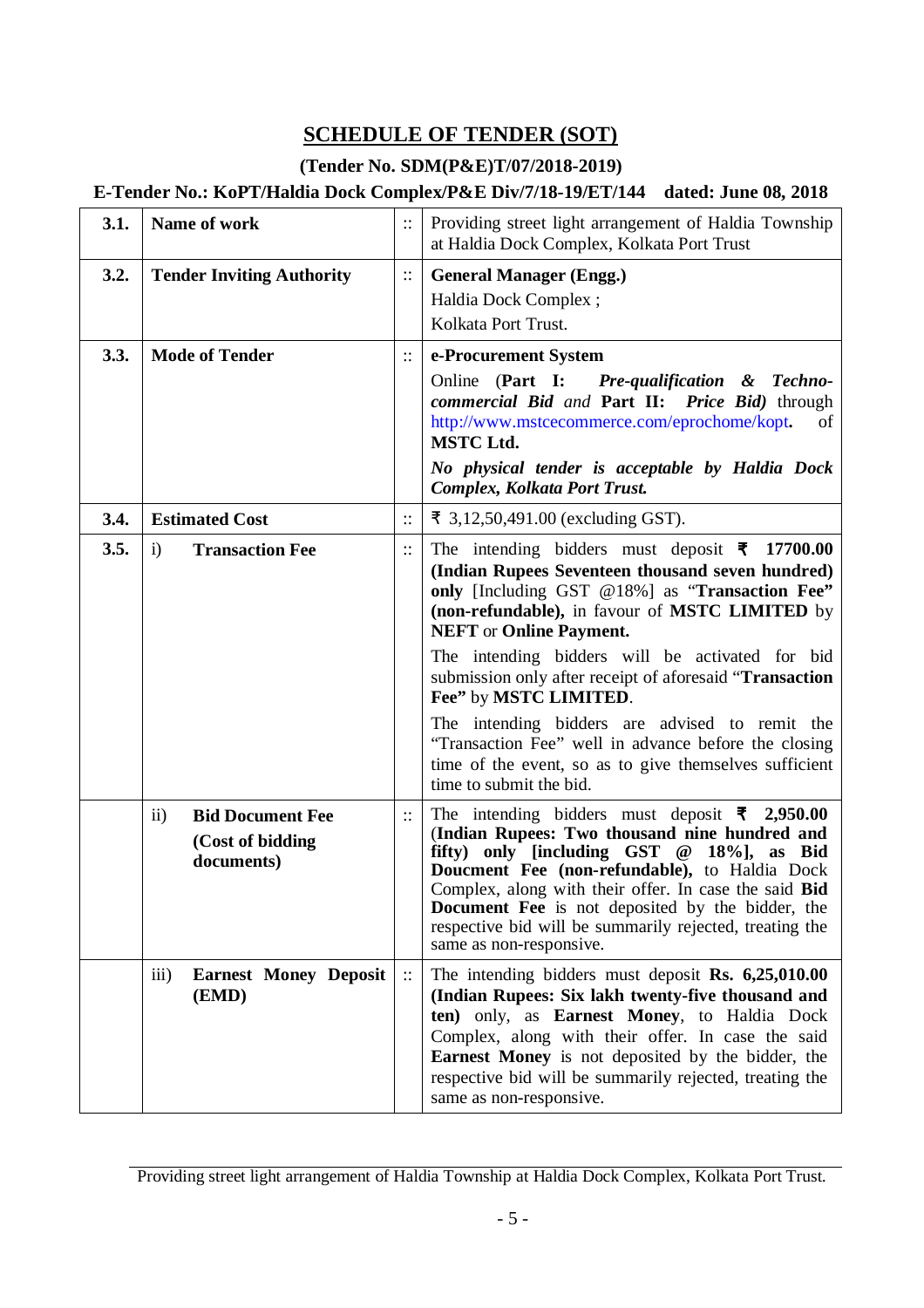|       |                                                                                                                                     |                        | NOTE:                                                                                                                                                                                                                                                                                                 |
|-------|-------------------------------------------------------------------------------------------------------------------------------------|------------------------|-------------------------------------------------------------------------------------------------------------------------------------------------------------------------------------------------------------------------------------------------------------------------------------------------------|
|       |                                                                                                                                     |                        | (i) For exemption of Bid Document Fee and EMD to<br>upload the scanned copy of the certificate from<br>MSME / Micro & Small Enterprises (MSEs) /<br>DIC / SSI / National Small Industries Corporation<br>(NSIC) or any empowered Central / State Govt.<br>authority is required in electronic format. |
|       |                                                                                                                                     |                        | (ii) The bidders, who are not registered with MSTC,<br>are advised to get themselves registered with<br>MSTC, at least 72 (seventy-two) hours prior to<br>making payment of Bid Document Fee and<br>Earnest Money.                                                                                    |
|       |                                                                                                                                     |                        | (iii) The bidders are advised to deposit Bid Document<br>Fee and EMD using the <b>Axis Bank Payment</b><br>Gateway only. No other method of payment of<br>Bid Document Fee shall be accepted.                                                                                                         |
| 3.6.  | <b>Completion Period</b>                                                                                                            | $\vdots$               | 06 months.                                                                                                                                                                                                                                                                                            |
| 3.7.  | <b>Bid Validity</b>                                                                                                                 | $\vdots$               | 120 days.                                                                                                                                                                                                                                                                                             |
| 3.8.  | <b>Security Deposit</b>                                                                                                             | $\vdots$               | 10 % of the Contract Value excluding GST for<br>completion period in the form of Bank Guarantee.                                                                                                                                                                                                      |
| 3.9.  | <b>Guarantee Period</b>                                                                                                             | $\vdots$               | 24 months for complete projects excluding Luminaires<br>(LED) and 60 months for LED Luminaires.                                                                                                                                                                                                       |
| 3.10. | <b>Performance Bank Guarantee</b>                                                                                                   | $\vdots$               | (i) 10 % of the Contract Value excluding GST during<br>guarantee period of 24 months for complete<br>project.<br>(ii) 10 % of Luminaires value (supply and installation)<br>excluding GST for period of 36 months after<br>completion of 24 months' guarantee period for<br>complete project.         |
|       | 3.11. Date, time and venue of Pre-                                                                                                  |                        | 19.06.2018 at 11:00 Hrs (IST).                                                                                                                                                                                                                                                                        |
|       | <b>Bid Meeting (off-line).</b>                                                                                                      |                        | Office of Sr. Dy. Manager (P&E);<br>Chiranjibpur; P.O: Haldia;<br>Dist.: Purba Medinipur;<br>PIN: 721 604; West Bengal; India.                                                                                                                                                                        |
| 3.12. | Starting date & time of<br>i)<br>submission of e-Tender<br>at<br>http://www.mstcecomme<br>rce.com/eprochome/kopt                    | $\ddot{\phantom{a}}$ : | 29.06.2018 from 11 00 Hrs. (IST).                                                                                                                                                                                                                                                                     |
|       | $\ddot{\mathbf{i}}$<br>Closing date $\&$ time of<br>submission of e-Tender<br>at<br>http://www.mstcecomme<br>rce.com/eprochome/kopt | $\ddot{\mathbb{I}}$    | 10.07.2018, up to 17 00 Hrs. (IST).                                                                                                                                                                                                                                                                   |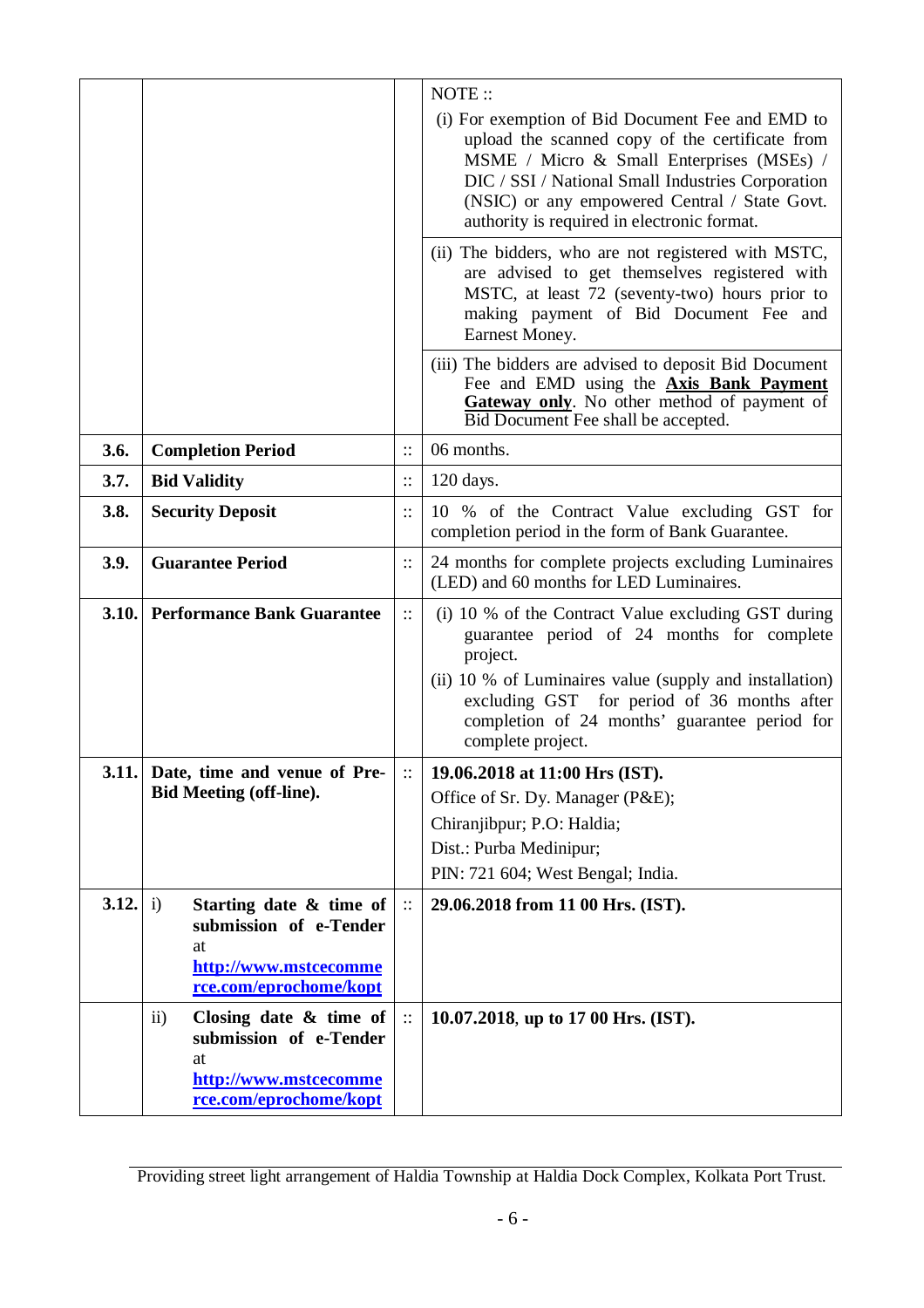|       | iii)<br>Date $\&$ time of opening<br><sub>of</sub><br>Part-I<br>(Techno-<br>commercial Bid) | $\ddot{\phantom{a}}$ : | 11.07.2018, 11 00 Hrs. (IST) onwards.                                                                                                                                                                                                                                                                                                          |
|-------|---------------------------------------------------------------------------------------------|------------------------|------------------------------------------------------------------------------------------------------------------------------------------------------------------------------------------------------------------------------------------------------------------------------------------------------------------------------------------------|
|       | Date & time of opening<br>iv)<br>of Part-II (Price Bid)                                     | $\ddot{\cdot}$         | Shall be informed separately.                                                                                                                                                                                                                                                                                                                  |
| 3.13. | <b>Address of the Employer</b>                                                              | $\vdots$               | Kolkata Port Trust (KoPT).<br>15 Strand Road,<br>Kolkata - 700 001,<br>West Bengal, India.                                                                                                                                                                                                                                                     |
| 3.14. | <b>Address of Engineer</b>                                                                  | $\ddot{\cdot}$         | <b>General Manager (Engineering)</b><br>Haldia Dock Complex;<br>Kolkata Port Trust.<br><b>Address:</b><br><b>Engineering Department</b><br>Jawahar Tower Complex;<br>P.O.: Haldia Township;<br>Dist.: Purba Medinipur;<br>$PIN: -721607$<br>West Bengal, India.<br><b>Telephone no.:</b> $+ 91-3224-263255$<br>E. mail:<br>aganesan.hdc@nic.in |
| 3.15. | Address of the Engineer's<br>representative                                                 | $\ddot{\phantom{a}}$ : | Shri R. N. Roy,<br>Sr. Dy. Manager (P&E),<br>Haldia Dock Complex,<br>Operational Administrative Building (1 <sup>st</sup> floor),<br>Chiranjibpur; P.O: Haldia;<br>Dist.: Purba Medinipur;<br>PIN: 721 604; West Bengal; India.<br><b>Telephone no.:</b> $+ 91-3224-252526$<br>Mobile no.:<br>$+919434074411$<br>E. mail:<br>rnroy.hdc@nic.in  |

**General Manager (Engineering)** Haldia Dock Complex Kolkata Port Trust

Providing street light arrangement of Haldia Township at Haldia Dock Complex, Kolkata Port Trust.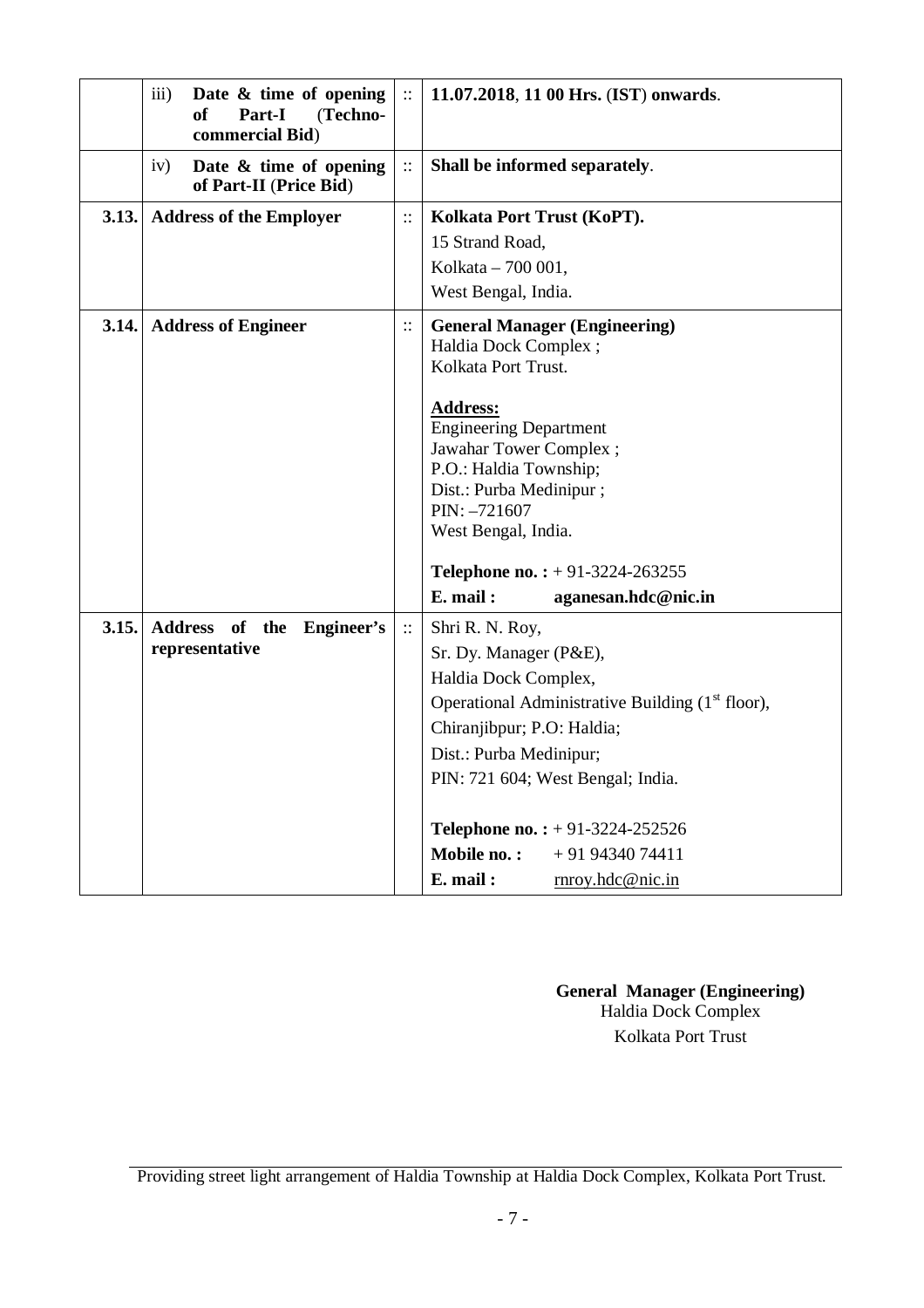# **SECTION - IV**

## **INSTRUCTIONS FOR ONLINE BID SUBMISSION**

#### **4.1 Introduction:**

- **4.1.1** This is an e-procurement event of **HALDIA DOCK COMPLEX**. The eprocurement service provider is **MSTC Ltd.**, 225C, A.J.C. Bose Road, Kolkata-700 020.
- **4.1.2** The intending bidders are requested to go through the "**Instructions To Bidders (ITB)"** and contents of this bidding document, including all terms & conditions and Technical Specifications before submitting online tender. Bidders who do not comply with the requirements / conditions, with documentary proof (wherever required), will not qualify in the tender, for opening of Price Bid.

## **4.1.3 SPECIAL NOTE**:

**THE PRE-QUALIFICATION** & **TECHNO-COMMERCIAL BID** AND **PRICE BID** SHALL HAVE TO BE SUBMITTED **ON-LINE** AT **www.mstcecommerce.com/ eprochome/kopt** only.

- **4.1.4** Possession of valid Digital Signature Certificate (DSC) [**Class III Signing Type**] and Registration of the intending bidder with **MSTC Limited** on the e-Procurement / e-Tender Portal of MSTC are pre-requisites for the instant e-Tendering.
- **4.1.5** The Digital Signature Certificate (DSC) [Class III Signing Type], issued by nCode/eMudra or any Certifying Authority (CA) recognized by Controller of Certifying Authorities (CCA), India, should be registered. Only the DSC that is registered should be used by the bidder and the bidder should ensure safety of the same.
- **4.1.6** The intending bidders are requested to read the vendor guide and see the video in the webpage www.mstcecommerce.com/eprochome to familiarize themselves with the system before bidding.
- **4.1.7** The online tender should be submitted strictly as per the terms and conditions and procedures laid down in the website www.mstcecommerce.com/eprochome/ of **MSTC Limited**.
- **4.1.8** All entries in the tender should be entered in online Technical & Commercial formats, without any ambiguity.
- **4.1.9** The e-Tender platform shall remain open from the pre-announced date & time and for as much duration as mentioned in the Schedule of Tender (SOT).
- **4.1.10** E-tender cannot be accessed after the closing date and time of e-Tender, mentioned in the Schedule of Tender (SoT) of the instant bidding documents.

Providing street light arrangement of Haldia Township at Haldia Dock Complex, Kolkata Port Trust.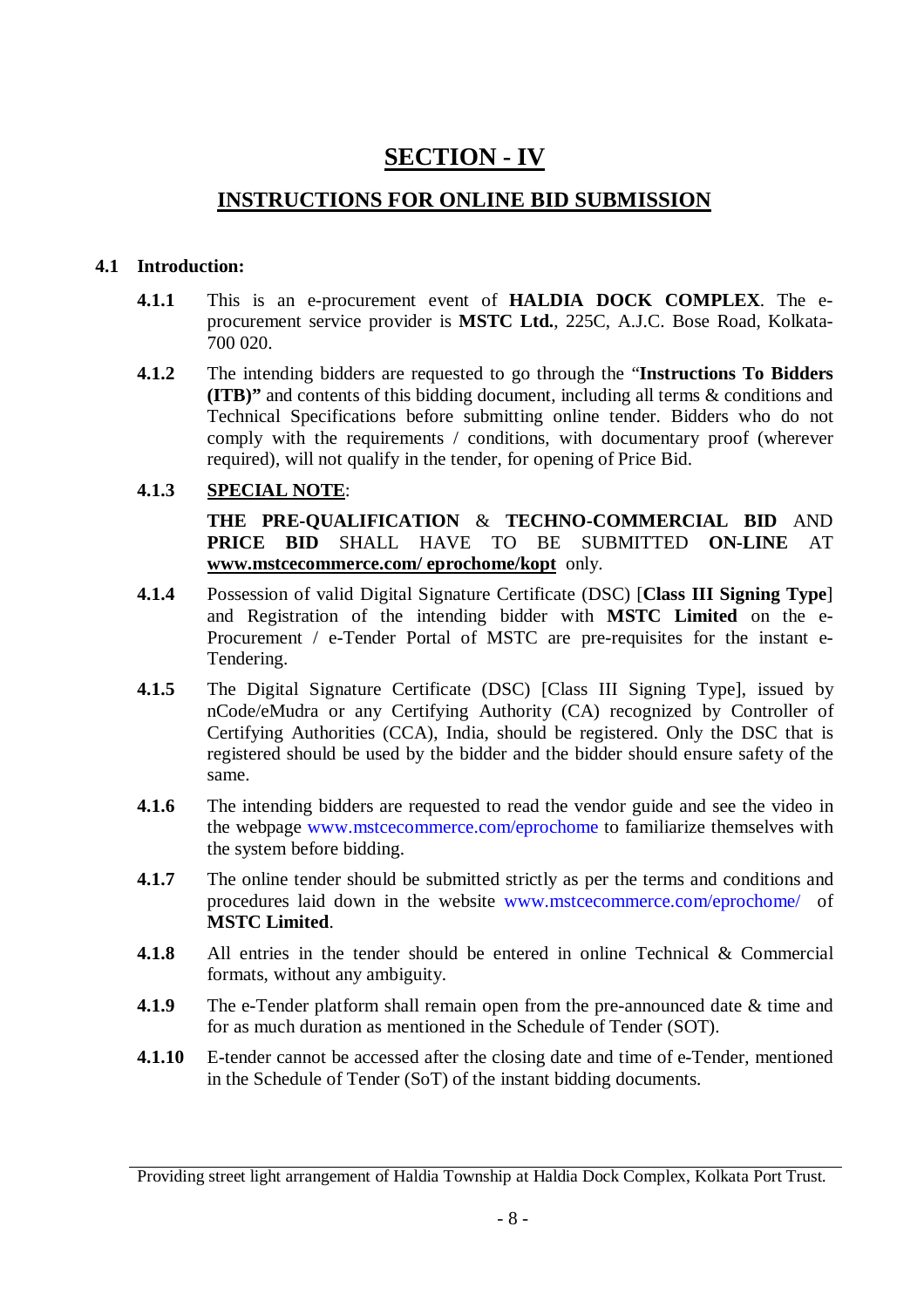#### **4.2 Process of e-tender** :

## **4.2.1 Registration:**

The process involves **vendor's registration with MSTC e-procurement portal** which is **free of cost**. Only after registration, the vendor(s) can submit his  $/$  their bids electronically. Electronic bidding for submission of Techno-Commercial Bid as well as Price Bid will be done over the internet. The **Vendor should posses Class III Signing type Digital Certificate**. Vendors are to make their own arrangement for bidding from a Personal Computer / Laptop, connected with Internet. **MSTC** is not responsible for making such arrangement. (*Bids will not be recorded without Digital Signature*).

## **4.2.2 Steps for Registration:**

- i) Vendors are required to register themselves online with<br>www.msteecommerce.com  $\rightarrow$  e-Procurement  $\rightarrow$  PSUs / Govt. e-Procurement  $\rightarrow$  PSUs / Departments  $\rightarrow$  Kolkata Port Trust  $\rightarrow$  Register as Vendor  $\rightarrow$  (Filling up) required details and creating own user id & password)  $\rightarrow$  Submit.
- ii) Vendors will receive system generated mail(s), confirming their registration, in their e-mail ID(s), which has been provided during filling up the registration form.

#### **4.2.3 The intending bidders are requested to submit their bids, keeping sufficient time in hand.**

**4.2.4** In case of any clarification regarding online submission of bids, the intending bidders are requested to contact HDC / MSTC, well in advance, keeping sufficient time in hand.

## **Contact person (Haldia Dock Complex):**

- (i) Shri R. N. Roy Designation: Sr. Deputy Manager ( P&E) Mobile No.: + 91 94340 74411 Landline:  $+91-3224-252526$ E-mail : rnroy.hdc@nic.in
- (ii) Shri D. Mallik Designation: Deputy Manager ( P&E) Mobile No.: + 91 94340 31335 Landline:  $+91-3224-252543$ E-mail : dmullick.hdc@nic.in

## **Contact persons (MSTC Ltd.):**

(i) Shri S. Mukherjee Deputy Manager (e-Commerce) Mobile : +91 – 72780 30407 Landline: +91 – 33 – 2290 1004 E-mail : smukherjee@mstcindia.co.in

Providing street light arrangement of Haldia Township at Haldia Dock Complex, Kolkata Port Trust.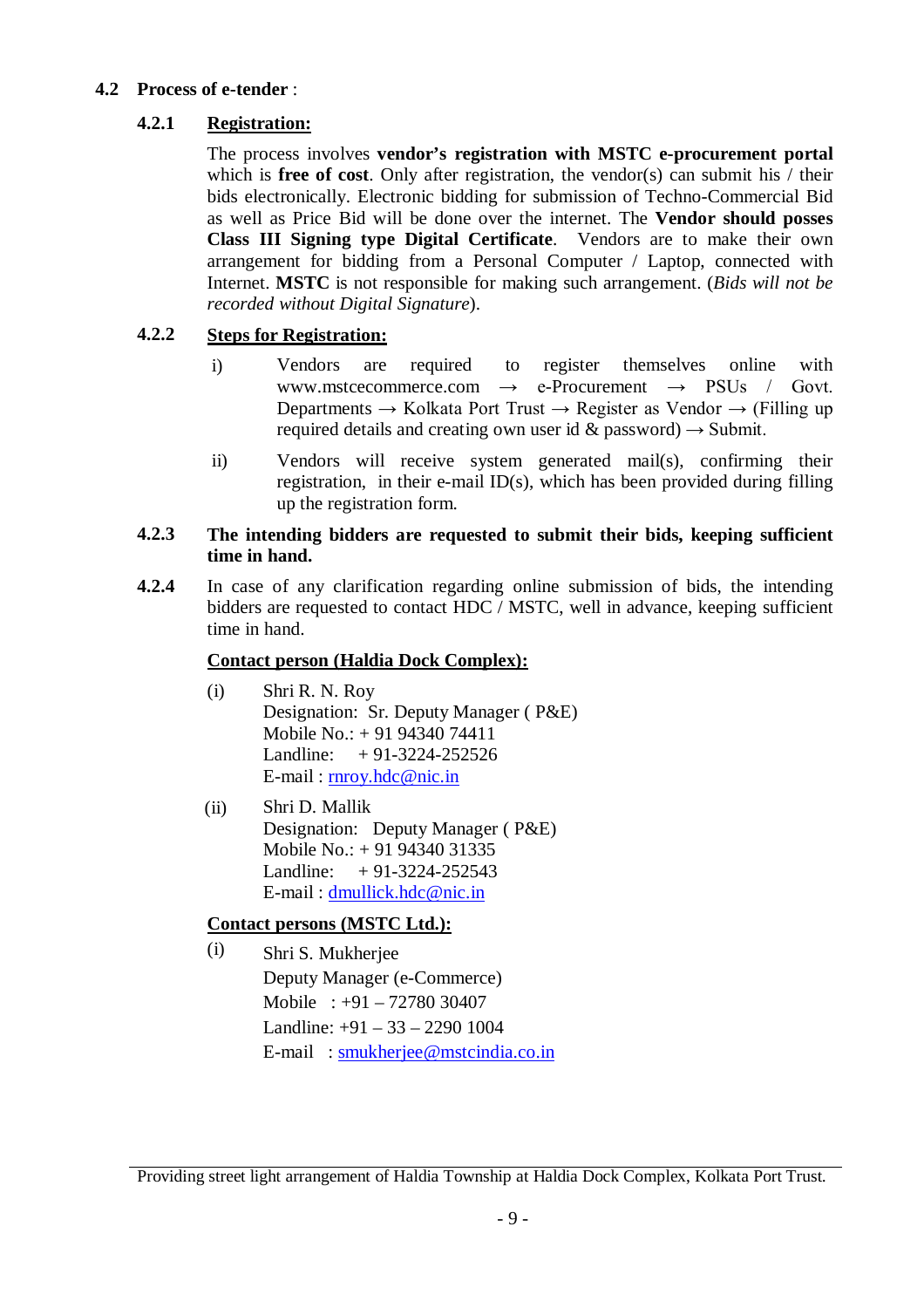(ii) Shri S. Maity Assistant Manager (e-Commerce) Mobile : +91 – 98311 55225 Landline:  $+91 - 33 - 2290$  1004 E-mail: smaity@mstcindia.co.in

## **4.2.5 System requirements and other requirements:**

- **i)** Operating System: Windows 7 or above.
- **ii)** Internet Browser: IE-7 or above.
- **iii)** Class-III Signing Type Digital Certificate.
- **iv)** Latest update JRE 8 (x86 Offline) Software to be downloaded and installed in the system.
- **v)** To disable "Protected Mode" for DSC (Digital Signature Certificate) to appear in the signer box, the following setting may be applied:

 $Tools$  => Internet Options => Security => Disable Protected Mode (if enabled), i.e., remove the tick from the tick box mentioning "Enable Protected Mode".

## **vi)** Other settings:

 $Tools$  => Internet Options => General => Click on Settings under "Browsing History/Delete Browsing History" => Temporary Internet Files => Activate "Every time I visit the webpage".

**vii)** To enable ALL Active X controls and disable 'use pop up blocker' under Tools  $\rightarrow$  Internet Options  $\rightarrow$  Custom Level (Please run IE settings from the webpage www.mstcecommerce.com once).

## **4.2.6 Bidding in e-tender:**

**i)** The intending bidders need to submit necessary Transaction Fee, to become eligible to bid online in the e-Tender. Transaction Fee is nonrefundable.

> Bid Document Fee is non-refundable. Earnest Money Deposit will be refunded to the unsuccessful bidders, without any interest, within 2 (two) months from the date of opening of Price Bids or on finalization/ acceptance of tender, whichever is earlier. Earnest Money Deposit of the successful bidder will be refunded, without any interest, after submission of Security Deposit by them.

- **ii)** The bidders must upload all the documents required as per the instant bidding documents (including Notice Inviting e-Tender). Any other document uploaded, which is not required as per the instant bidding documents (including Notice Inviting e-Tender), shall not be considered.
- **iii) Certificate of MSME / Micro & Small Enterprises** (MSEs) / **DIC** / **SSI** / **National Small Industries Corporation** (NSIC**)** shall have to be submitted (uploaded) to get benefit.

Providing street light arrangement of Haldia Township at Haldia Dock Complex, Kolkata Port Trust.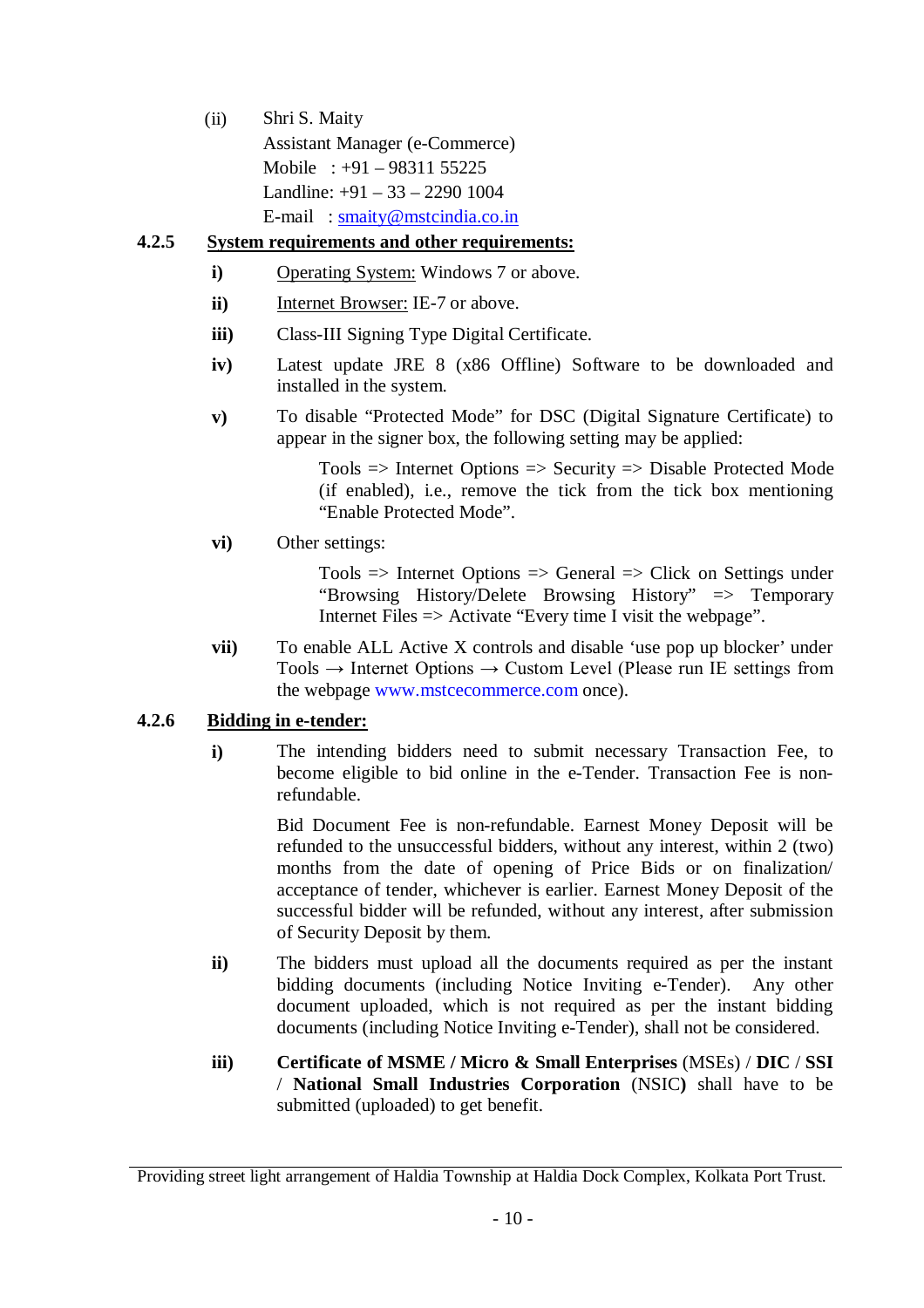**iv)** Unit of Measure (UOM) is indicated in the e-Tender platform. Rate to be quoted should be in Indian Rupees, as per UOM indicated in the e-Tender platform or in the bidding documents.

## **v) Steps for submitting Pre-Qualification & Techno-Commercial Bid and Price Bid :**

The intending bidder(s), who have submitted the required Transaction Fee, can only submit their Pre-qualification & Techno-commercial Bid and Price Bid, through Internet, in MSTC website. The steps are given hereunder:

- a) www.mstcecommerce.com  $\rightarrow$  e-Procurement  $\rightarrow$  PSUs/Govt. Departments  $\rightarrow$  Kolkata Port Trust  $\rightarrow$  Login  $\rightarrow$  My Menu  $\rightarrow$ Auction Floor Manager  $\rightarrow$  Live Event  $\rightarrow$  Selection of the Live Event  $\rightarrow$  Techno-commercial Bid
- b) The bidder should allow running JAVA application. This exercise has to be done immediately after opening of Bid Floor. Then the necessary steps, as would appear, would have to be followed. If this application is not run, then the bidder will not be able to save/submit their bid.
- c) After filling the Techno-commercial Bid, the bidder should click on "Save" for recording their Techno-commercial Bid. Once the same is done, the Price Bid link becomes active and the same has to be filled up and then the bidder should click on "Save" to record their Price Bid. Then once both the Techno-commercial Bid and Price Bid have been saved, the bidder can click on the "Final submission" button to register their bid.
- **vi)** The bidders should quote their offered prices appropriately, only in the aforesaid Price Bid link. Price indicated anywhere else, in any other form or manner, will not be considered for evaluation of Price Bid.
- **vii)** The Techno-commercial Bid and Price Bid cannot be modified/revised, once the "Final submission" button has been clicked by the bidder.
- **viii)** After submitting online bid, the bidder cannot access the bid submitted by him/them, once the "Final submission" button has been clicked by the bidder.

## **4.2.7 Special Note towards Transaction Fee:**

The intending bidder shall pay the Transaction Fee using "Transaction Fee Payment" link under "My Menu" in the vendor login. The intending bidder has to select the particular tender from the event dropdown box. The intending bidder shall have the facility of making the payment either through NEFT or Online Payment. On selecting NEFT, the intending bidder shall generate a challan by filling up a form. The intending bidder shall remit the Transaction Fee amount as per the details printed on the challan, without making change in the same. On selecting Online Payment, the intending bidder shall have the provision of making payment using its Credit Card/Debit Card/Net Banking. Once the payment gets credited to MSTC's designated Bank account, the Transaction Fee shall be auto authorized and the intending bidder shall be receiving a system generated mail.

Providing street light arrangement of Haldia Township at Haldia Dock Complex, Kolkata Port Trust.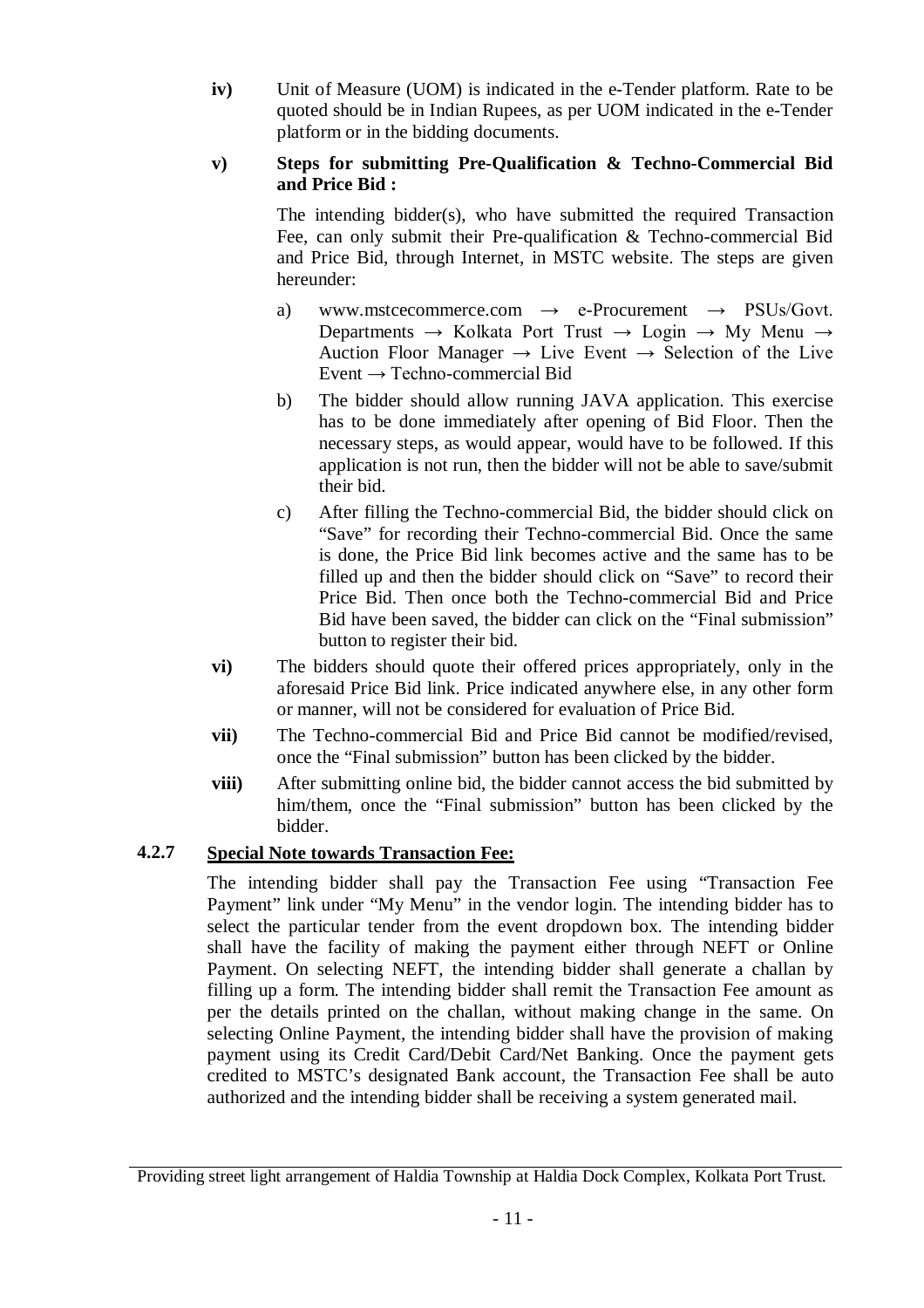#### **Transaction Fee is non-refundable.**

An intending bidder will not have access to online e-Tender without making payment towards Transaction Fee. In other words, an intending bidder will be activated for bid submission, only after receipt of the Transaction Fee by MSTC Limited.

NOTE: The intending bidders are advised to remit the "Transaction Fee" well in advance before the closing time of the event, so as to give themselves sufficient time to submit the bid.

## **4.2.8 Procedure of payment of Earnest Money and Bid Document Fee through Axis Bank Gateway :**

**i)** The bidder would be able to access the payment gateway from the Vendor login page of the MSTC ecommerce site (*www.mstcecommerce.com → e-*Procurement *→* PSU*/*Govt. depts. → Kolkata Port Trust) under the icon "HDC EMD/Tender Fee Payment". Clicking this icon will take the bidders to the Axis Bank Gateway.

Alternatively, the bidder can also access the gateway by from Axis Bank Easy Pay website (https://easypay.axisbank.co.in  $\rightarrow$  Others  $\rightarrow$  Haldia Dock Complex).

- **ii)** The bidder will be required to mention the bidder's ID (the ID used by the bidder for logging in the MSTC website) and Bid ID (E-Tender No. of the tender against which the bidder intends to submit bid) and then click 'VALIDATE'.
- **iii**) A webpage will populate, where the bidder will be required to select "Earnest Money" OR "Bid Document Fee", then indicate his Mobile Number and the CAPTCHA displayed in the webpage.
- **iv)** Depending on the selection, another webpage will come up.
- **v)** In case of selection of Earnest Money (EM), the bidder will be required to select the option of With or Without Bank Guarantee. In case of the instant tender, where there is no option to pay the EM through Bank Guarantee (BG), the bidders should select the option 'Without'.
- **vi)** The bidder will be required to mention their Bank Account Number, IFSC of their Bank and the name of the account, insert the CAPTCHA mentioned in the webpage and then 'SUBMIT'. In case of Bid Document Fee payment, Bank Account Number would not be required.

An URN Number will be generated. Bidders should keep note of this URN Number for all future reference.

**vii)** Another webpage will come up and the bidder will have the option to select payment methods from  $-$  (i) Internet Banking and (ii) NEFT / RTGS, after agreeing with the terms and conditions, by clicking the dialogue box appearing in the webpage.

Providing street light arrangement of Haldia Township at Haldia Dock Complex, Kolkata Port Trust.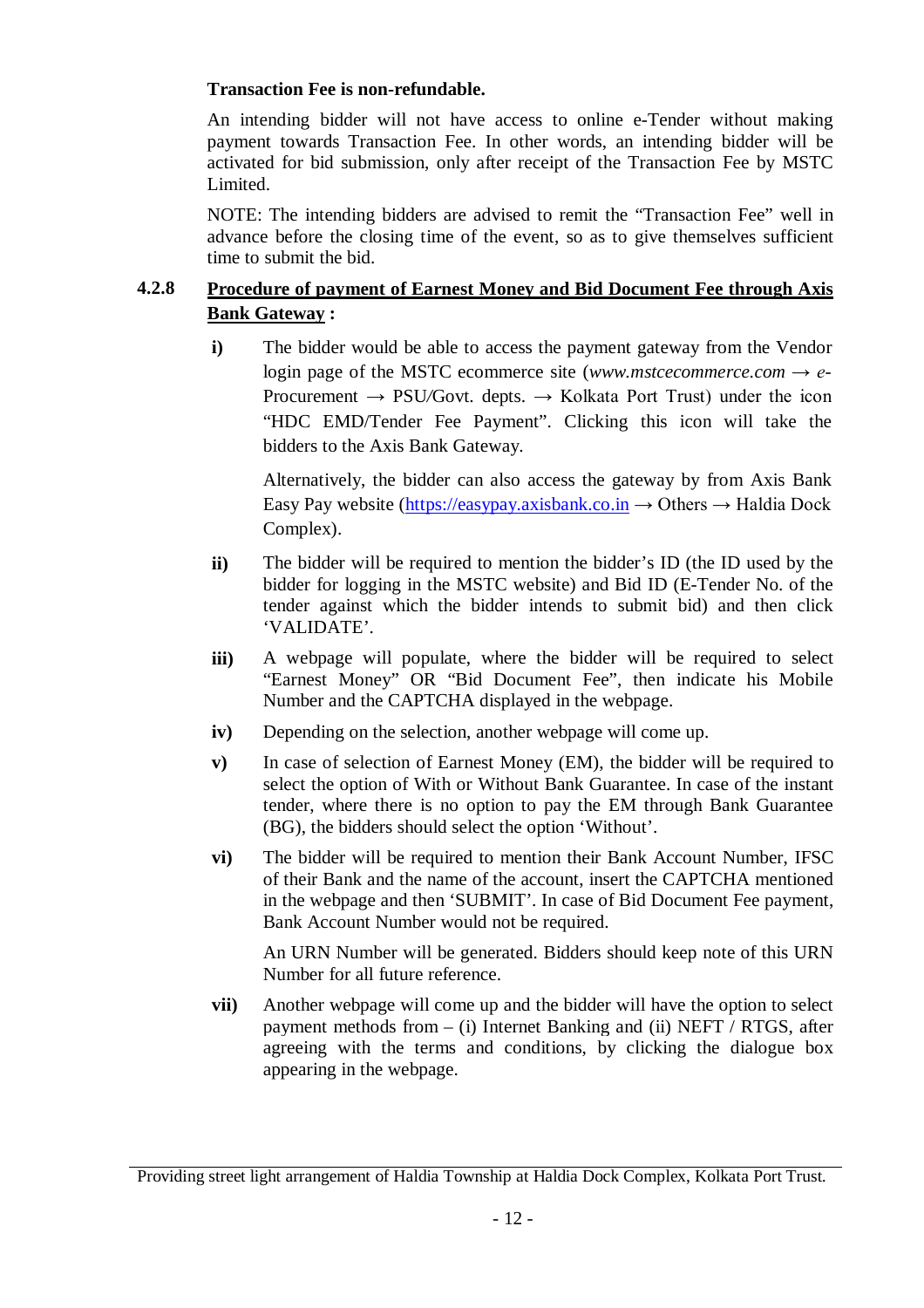**viii)** In case of selection of Internet Banking, the bidder will be required to select any Bank of their choice and depending on the selection, the bidder will then be guided to the webpage of the respective Bank.

After validating the payment in the respective Bank, the system will return to the Axis Bank Payment Gateway.

**ix)** In case of selection of RTGS / NEFT, the webpage will generate a payment advice.

The Bank Account Number, IFSC of the Bank, name of the payee, i.e., Haldia Dock Complex, and the amount to be paid will be indicated in the said payment advice. The bidder will also get an SMS and e-mail detailing the same.

The bidder will be required to mention the same correctly in the Bank Challan, which is required to be filled up for payment by RTGS / NEFT in the Bank from where they intend to make the payment.

The bidders should note that Bank a/c number of HDC, mentioned in the Payment Advice, will change for each and every transaction and hence, for each and every payment, the entire process from the beginning will have to be followed for generation of a URN Number.

- **x)** For payment of Bid Document Fee, identical process is to be followed.
- **xi)** The bidders will be able to know the status of their payment, by using the 'Enquire URN' facility, by mentioning the URN Number in the Axis Bank login page. Until such time the payment is credited to HDC's a/c, the system will show the status as 'Pending'.
- **xii)** The bidders should note that until such time the status remains 'Pending', the payment is not made to HDC and mere generation of URN Number will not signify payment of EM or Bid Document Fee. Hence, if the status remains 'Pending' after some time of submitting the RTGS / NEFT payment request at their Bank, then the bidders should contact their Bank to enquire about the status of RTGS / NEFT request.
- **xiii)** In case of any problem relating to use of the payment gateway, the bidders should contact the tender inviting authority, whose phone number and email address are mentioned in the e-Tender.

#### **4.2.9 Special Note towards uploading required documents:**

The intending bidders are instructed to use "**Attach Doc**" button to upload documents in document library. Multiple documents can be uploaded.

## **4.3 Instructions related to Micro & Small Enterprises (MSEs):**

**4.3.1 Micro & Small Enterprises** (MSEs) registered with **National Small Industries Corporation** (NSIC) [under Single Point Registration Scheme (SPRS)] , having valid **NSIC Certificate for MSEs** along with DIC (District Industries Centre) Certificate, are exempted from depositing **Bid Document Fee** and **Earnest Money**, with respect to items for which the firm got them registered.

Providing street light arrangement of Haldia Township at Haldia Dock Complex, Kolkata Port Trust.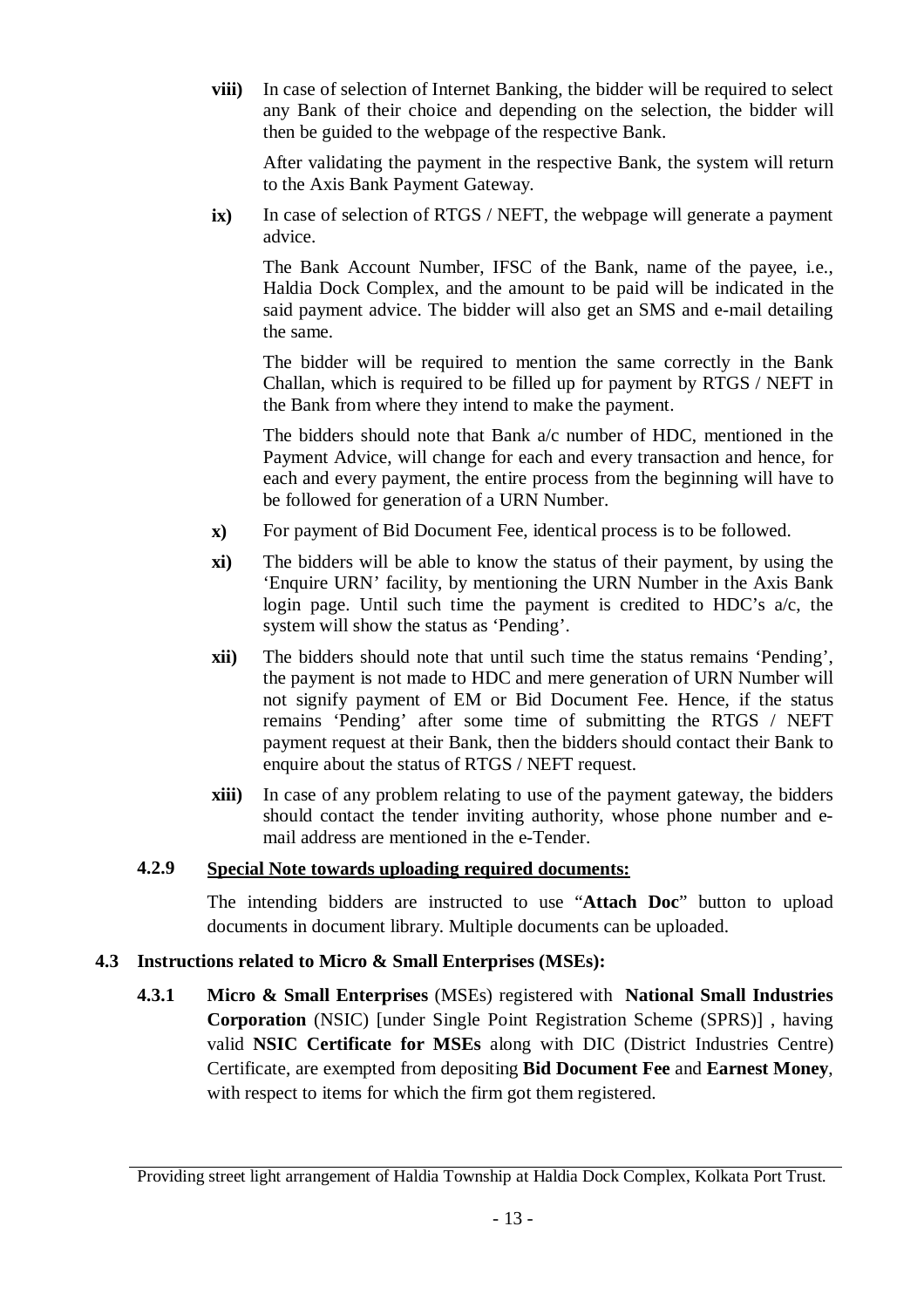- **4.3.2 Micro & Small Enterprises (MSEs)** registered with **NSIC under Single Point Registration Scheme (SPRS)** are eligible to get the benefits under new **Public Procurement policies** for **MSEs** as notified by the **Government of India**, **Ministry of Micro, Small & Medium Enterprises** (MSME) in **The Gazette of India** vide No. 503, dated 26.03.2012.
- **4.3.3** When splitting of tender quantity is not possible purely on technical ground, Trustees reserve the right not to negotiate price with MSE if their price is within the band of L1+15% in comparison with L1 price of non-MSE for consideration of award of order for 20% of tender quantity against any item as per new public procurement policy.
- **4.3.4** If **Micro & Small Enterprises (MSEs)**, registered with NSIC [under single point registration scheme] intend to participate with respect to items for which they are not registered with NSIC, then they will have to deposit full amount of **Bid Document Fee** and **Earnest Money**, in accordance with the **Schedule of Tender (SoT).** Otherwise, their offer with respect to such items (for which they are not registered with NSIC) will not be considered.

## **4.4 Other Instructions related to e-Procurement:**

- **4.4.1** All notices and correspondence with the bidder(s) shall be sent by e-mail only during the process till finalization of tender by HDC, KoPT. Hence, the intending bidders are required to ensure that their e-mail IDs provided are valid and updated at the stage of registration of bidders with MSTC (i.e., Service Provider). The intending bidders are also requested to ensure validity of their DSC (Digital Signature Certificate).
- **4.4.2** In all cases, an intending bidder should use their own ID and Password, along with Digital Signature, at the time of submission of their bid. It is mandatory that all bids are submitted with Digital Signature Certificate (DSC), otherwise the same will not be accepted by the system.
- **4.4.3** Addenda, Corrigenda and Queries & Clarifications (with respect to the instant e-Tender), if any, would be hosted in the e-Procurement portal of MSTC.

Since there is no provision to take out the list of intending bidders downloading the bidding documents from the websites mentioned in the Tender Notice, the intending bidders are requested to check the website of MSTC to ensure that they have not missed any Addenda, Corrigenda and Queries & Clarifications, uploaded against the instant e-Tender, after downloading the bidding documents. The responsibility of downloading such Addenda, Corrigenda and Queries & Clarifications, if any, will be that of the intending bidders.

- **4.4.4** No deviation/variation of the techno-commercial terms and conditions of the bidding documents will be considered by HDC, KoPT. Submission of bid in the e-Tender platform by any bidder confirms their acceptance of the techno-commercial terms and conditions of the bidding documents.
- **4.4.5** HDC, KoPT reserves the right to accept or reject any bid (in full or part) and to annul the bidding process and to reject all bids, at any time prior to contract award, without assigning any reason thereof and without thereby incurring any liability to the bidders.

Providing street light arrangement of Haldia Township at Haldia Dock Complex, Kolkata Port Trust.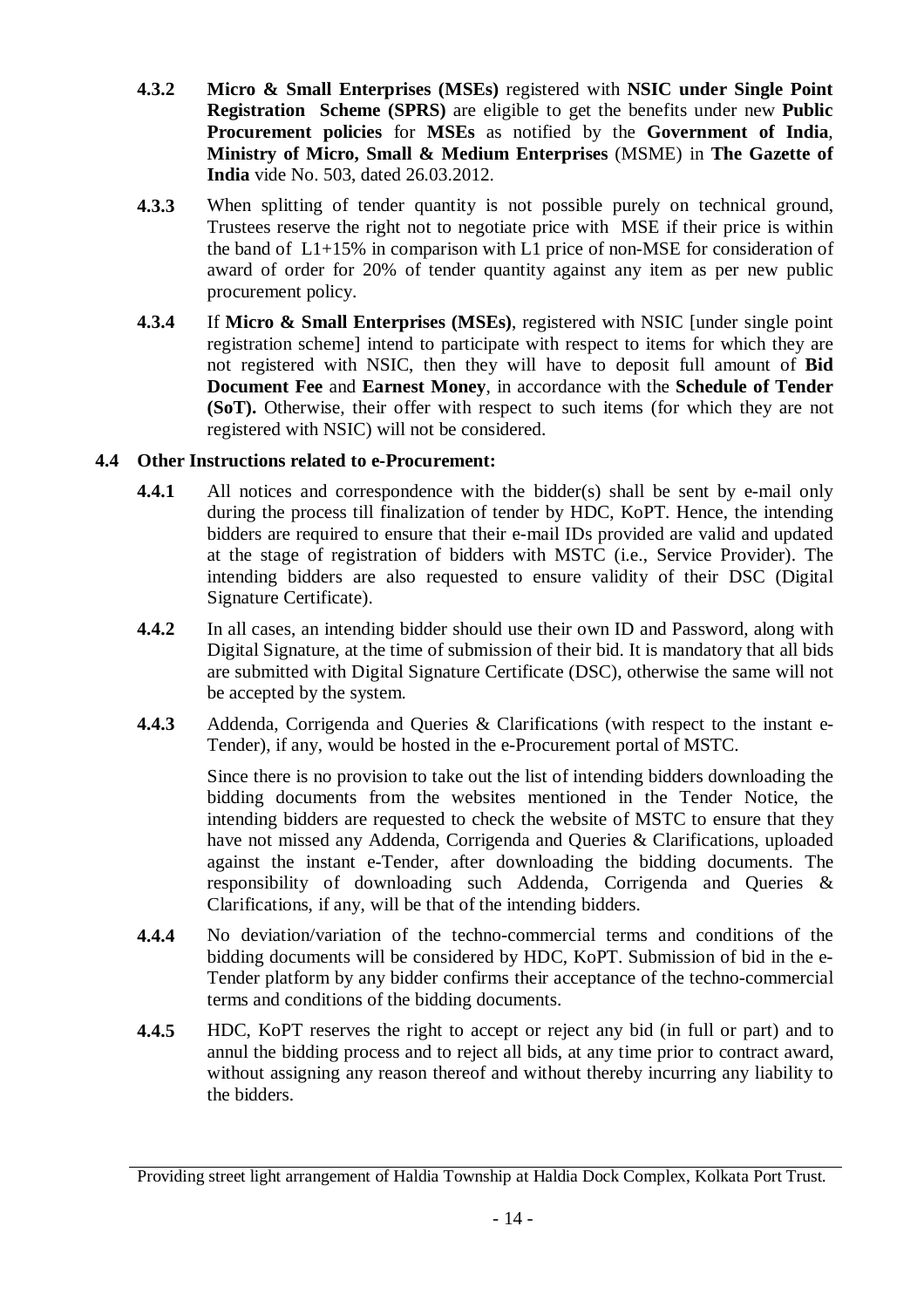- **4.4.6** Any order resulting from this open e-Tender shall be governed by the terms and conditions mentioned therein.
- **4.4.7** All electronic bids submitted during the e-Tender process shall be legally binding on the bidders. Any bid will be considered as the valid bid offered by that bidder and acceptance of the same by HDC, KoPT will form a binding contract, between HDC, KoPT and the bidder, for execution of the work. Such successful bidder shall be called hereafter the 'CONTRACTOR'.
- **4.4.8** The bids will be evaluated based on the filled-in Technical & Commercial formats and the requisite documents submitted (uploaded) by the bidders.
- **4.4.9** The documents uploaded by bidder(s) will be scrutinized. During scrutiny, in case any of the information furnished by the bidder is found to be false, Earnest Money Deposit of such defaulting bidder(s) will be forfeited. Punitive action, including suspension and banning of business, can also be taken against such defaulting bidder(s).
- **4.4.10** HDC, KoPT, at its discretion, may extend the closing date & time of e-Tender, prior to the closing date & time of e-Tender mentioned in the Schedule of Tender (SoT). However, the closing date & time of e-Tender will not be extended, under any situation, after the due date is over.

## **4.5 Opening of Part-I (i.e. Pre-qualification & Techno-commercial Bid) and Part-II (i.e. Price Bid) :**

- **4.5.1 Part I** (Pre-qualification & Techno-commercial Bid) will be opened electronically on specified date and time, as given in the Schedule of Tender (SoT). Bidder(s) can witness electronic opening of bid(s).
- **4.5.2 Part II** (Price Bid) will be opened electronically of only those bidder(s), who qualify(ies) in the "Pre-qualification & Techno-commercial Bid" [Part I]. Such bidder(s) will be intimated date of opening of Part II (Price Bid), through e-mail, to valid e-mail ID(s) confirmed by them.

Providing street light arrangement of Haldia Township at Haldia Dock Complex, Kolkata Port Trust.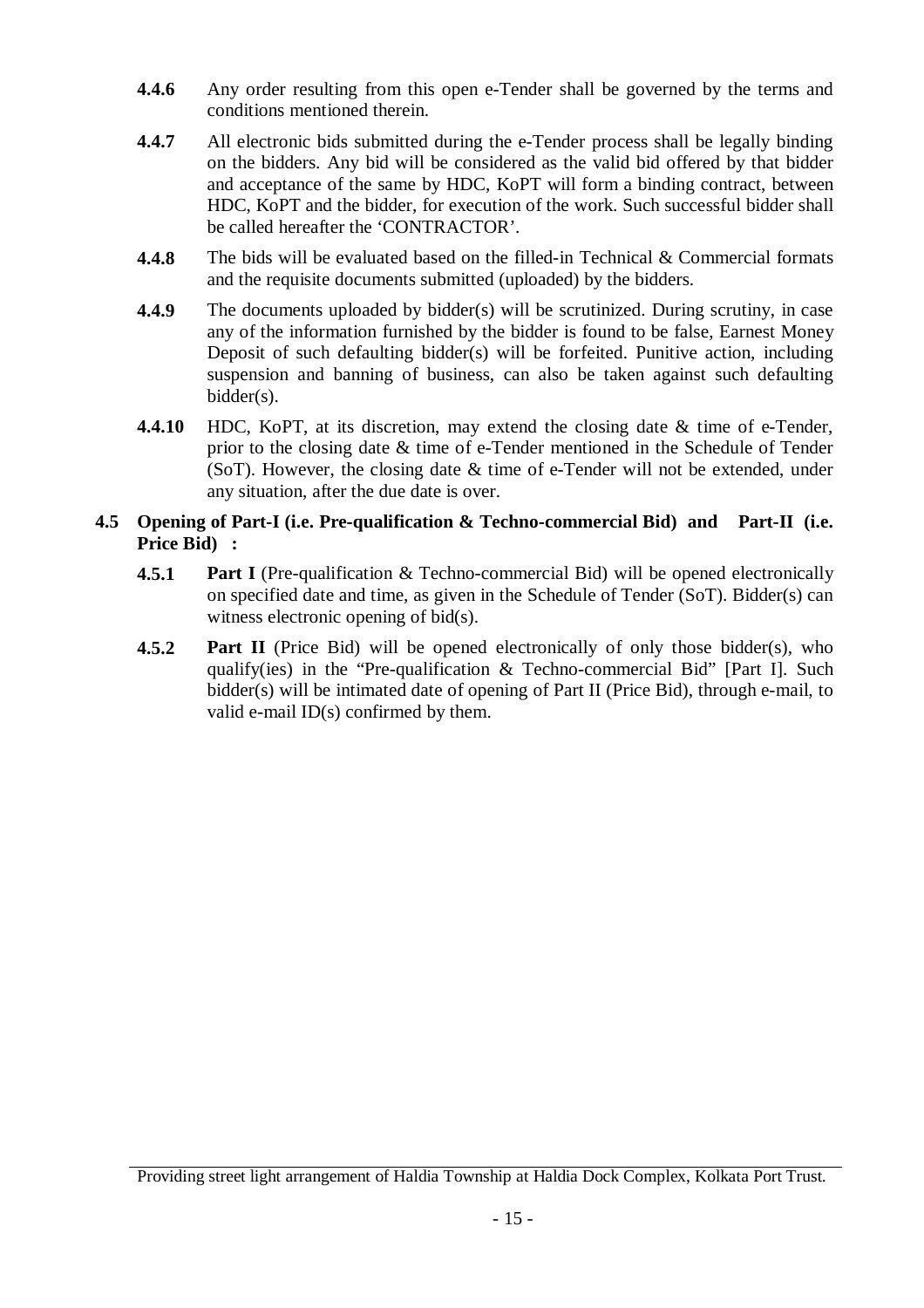# **SECTION - V**

## **INSTRUCTIONS TO BIDDERS (ITB)**

## **A. GENERAL**

## **5.1 Definition and interpretations :**

- (a) the term "in writing" means communicated in written form (i.e. by mail, e-mail, fax, telex, etc.) and delivered against receipt;
- (b) except where the context requires otherwise, words indicating the singular also include the plural and words indicating the plural also include the singular;
- (c) "day" means calendar day; and
- (d) "procurement" means the entire work requirements, as specified in **Section VI Technical Specification**.

## **5.2 Fraud and corruption**

- **5.2.1** It is the policy of **Kolkata Port Trust (KoPT)** to require that bidders, Contractors, Sub-contractors, and Consultants, observe the highest standard of ethics during the procurement and execution of such contracts. In pursuance of this policy, **KoPT** :
	- (a) defines, for the purposes of this provision, the terms set forth below as follows:
		- (i) "**corrupt practice**" means the offering, giving, receiving, or soliciting, directly or indirectly, of anything of value to influence the action of a public official in the procurement process or in contract execution;
		- (ii) **"fraudulent practice"** means a misrepresentation or omission of facts, in order to influence a public procurement process or the execution of a contract;
		- (iii) "**collusive practice**" means a scheme or arrangement between two or more bidders, designed to establish Bid Prices at artificial , non competitive levels;

and

- (iv) "coercive practice" means harming, or threatening to harm, directly or indirectly, persons or their property to influence their participation in procurement process or affect the execution of a contract;
- (b) will reject a proposal for award, if it determines that the bidder, recommended for award, has, directly or through an agent, engaged

Providing street light arrangement of Haldia Township at Haldia Dock Complex, Kolkata Port Trust.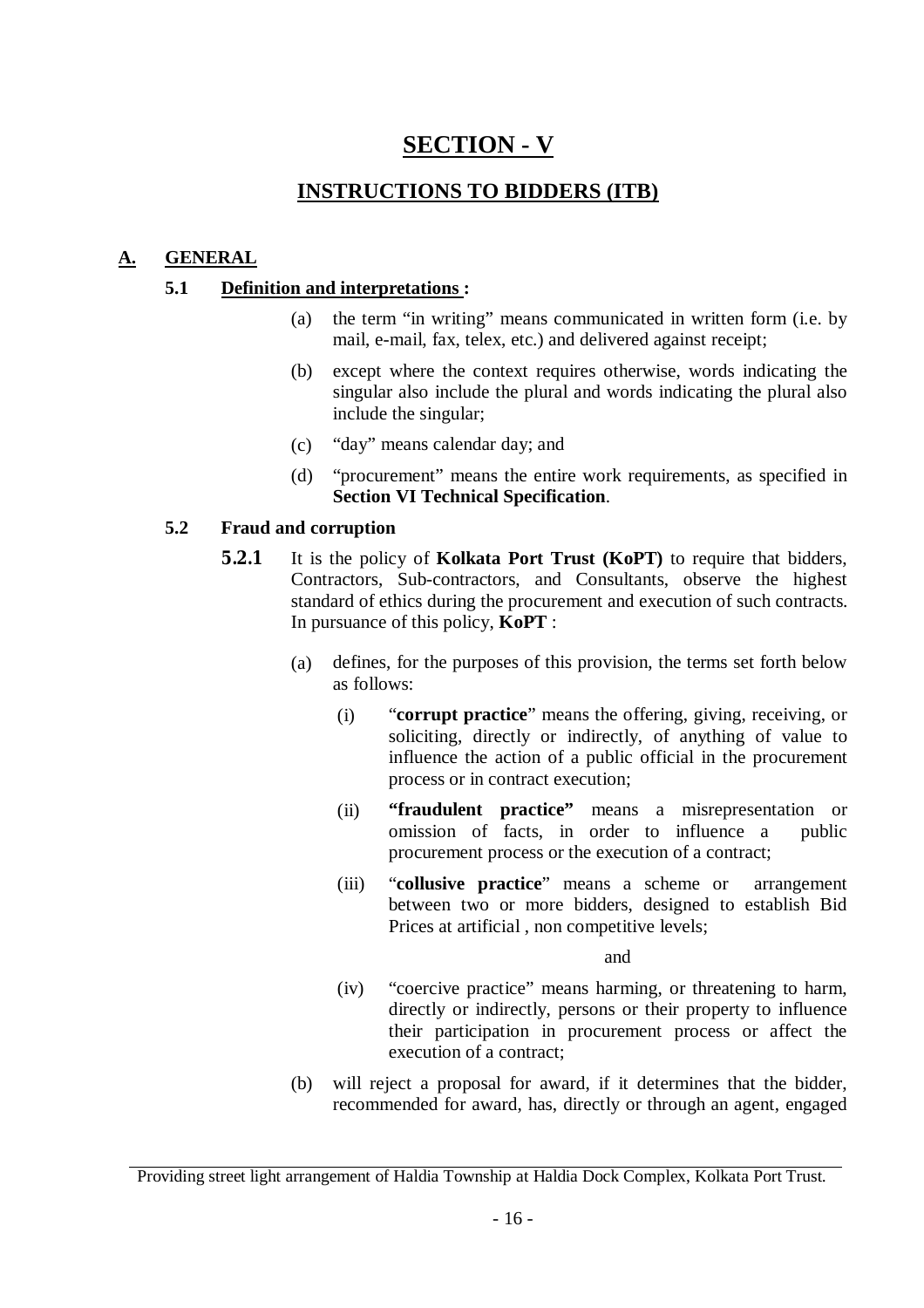in corrupt, fraudulent, collusive, or coercive practices in competing for the contract in question;

- (c) Will terminate contract, if it determines at any time that representatives of KoPT engaged in corrupt, fraudulent, collusive, or coercive practices during the procurement or the execution of that contract ;
- (d) will sanction a firm or individual, including declaring them ineligible, either indefinitely or for a stated period of time, to be awarded a contract if it at any time determines that they have, directly or through an agent, engaged in corrupt, fraudulent, collusive, or coercive practices in competing for, or in executing, a contract;

#### and

- (e) will have the right to require that a provision be included in Bidding Documents and in contracts, requiring bidders, contractors , subcontractors, and consultants to permit KoPT to inspect their accounts and records and other documents relating to the bid submission and contract performance.
- **5.2.2** Furthermore, bidders shall be aware of the provision stated in GCC.

## **5.3 Eligible bidders**

- **5.3.1** A Bidder, and all parties constituting the Bidder, **should have the nationality of any country**. A Bidder shall be deemed to have nationality of a country if the Bidder is a citizen or is constituted, incorporated, or registered and operates in conformity with the provisions of the laws of the country. This criterion shall also apply to the determination of the nationality of proposed subcontractors or contractors for any part of the contract, including related services
- **5.3.2** A Bidder shall not have a conflict of interest. Any Bidder found to have a conflict of interest shall be disqualified. A Bidder may be considered to have a conflict of interest for the purpose of this bidding process, if the Bidder and one or more parties :
	- (a) Submit more than one bid in this biding process.

Or

- (b) are or have been associated in the past , with a firm or any of its affiliates which have been engaged by **KoPT** to provide consulting services for the preparation of the design, specifications, and other documents to be used for the procurement of the goods to be purchased under the instant Biding Documents.
- **5.3.3** Participating by a Bidder in more than one bid shall result in the disqualification of all bids, in which such Bidder is involved.
- **5.3.4** A Bidder that is under a declaration of ineligibility by **KoPT**, in accordance with **ITB Clause No.5.2**, at the date of contract award shall be disqualified.

Providing street light arrangement of Haldia Township at Haldia Dock Complex, Kolkata Port Trust.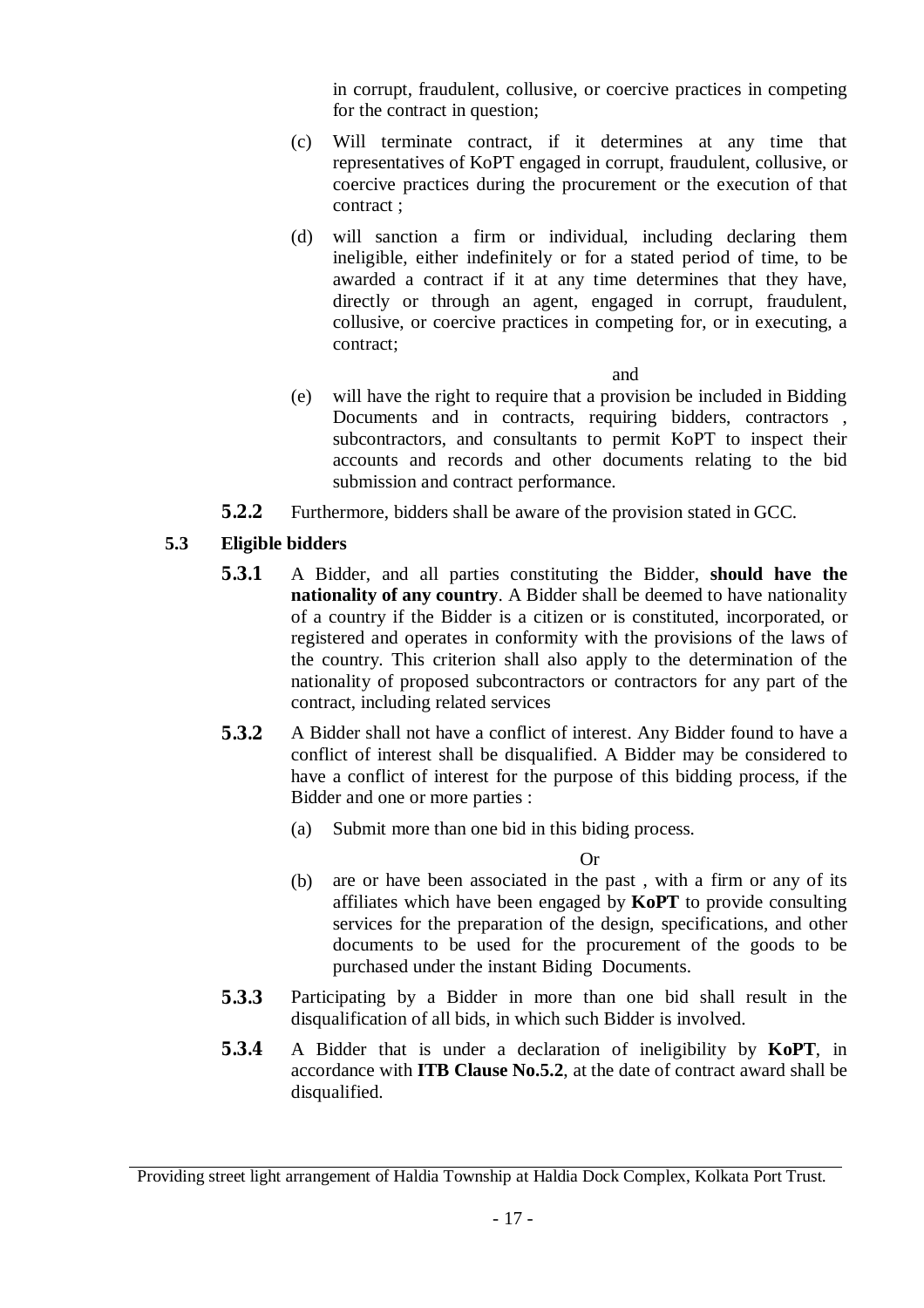## **5.4 Authority in signing the bid / offer**

- **5.4.1** In case the bid is submitted by a **Proprietorship Firm**, the same should be signed either by the **Proprietor** or other person(s), holding a valid **power of attorney** / **authorisation** from the proprietor, in connection with this bidding process. The signature of such power of attorney holder(s) / authorised person(s) should be attested by the proprietor. Such **power of attorney** / **authorisation** should be uploaded along with **Techno-commercial Bid** [**Part I**].
- **5.4.2** In case the bid is submitted by a **Partnership Firm**, the same should be signed either by the partner(s), holding valid **power of attorney** from the partners or other person(s), holding valid **authorisation** from such power of attorney holder(s) , subject to approval of the partner(s) in the matter of giving such authorization, in connection with this bid. The signature of such **power of attorney holder(s)** / **authorised person(s)** should be attested by the **partners** or **power of attorney holder**, as the case may be. Such **power of attorney** / **authorisation** should be uploaded along with **Techno-commercial Bid** [**Part I**].
- **5.4.3** In case the bid is submitted by a **Limited Company**, the same should be signed by the person(s) holding valid **power of attorney** / **authorisation,** executed in his / their favour ( in connection with this bid) and the signature of such **power of attorney holder(s) / authorised person(s**) should also be attested, in accordance with the constitution of the Limited Company. Such **power of attorney** / **authorisation** should be uploaded along with **Techno-commercial Bid** [**Part I**].
- **5.4.4** Such **power of attorney holder(s)** / **authorised person(s)** should put his / their signature identical with the attested one, in the relevant documents submitted / uploaded, in connection with the instant bidding process [including "**Techno-commercial Bid**"]. In case of putting different signatures in different documents / offers, all such signatures should be attested by the same person in line with the above.

## **B. CONTENTS OF BIDDING DOCUMENTS**

## **5.5 Sections of Bidding Documents**

- **5.5.1** The contents of the **Bidding Documents** as detailed at "TABLE OF CONTENTS" should be read in conjunction with any addendum / corrigendum issued in accordance with **ITB Clause No. 5.7.**
- **5.5.2** The Employer (KoPT) is not responsible for the completeness or correctness of the bidding documents and their Addenda, if they were not obtained directly from the source indicated in Notice Inviting e-Tender .
- **5.5.3** The bidder is expected to examine all instructions, forms, terms, and specifications in the Bidding Documents. Failure to furnish all information or documentation required by the Bidding Documents [considering all addenda / corrigenda issued] may result in the rejection of the bid.

Providing street light arrangement of Haldia Township at Haldia Dock Complex, Kolkata Port Trust.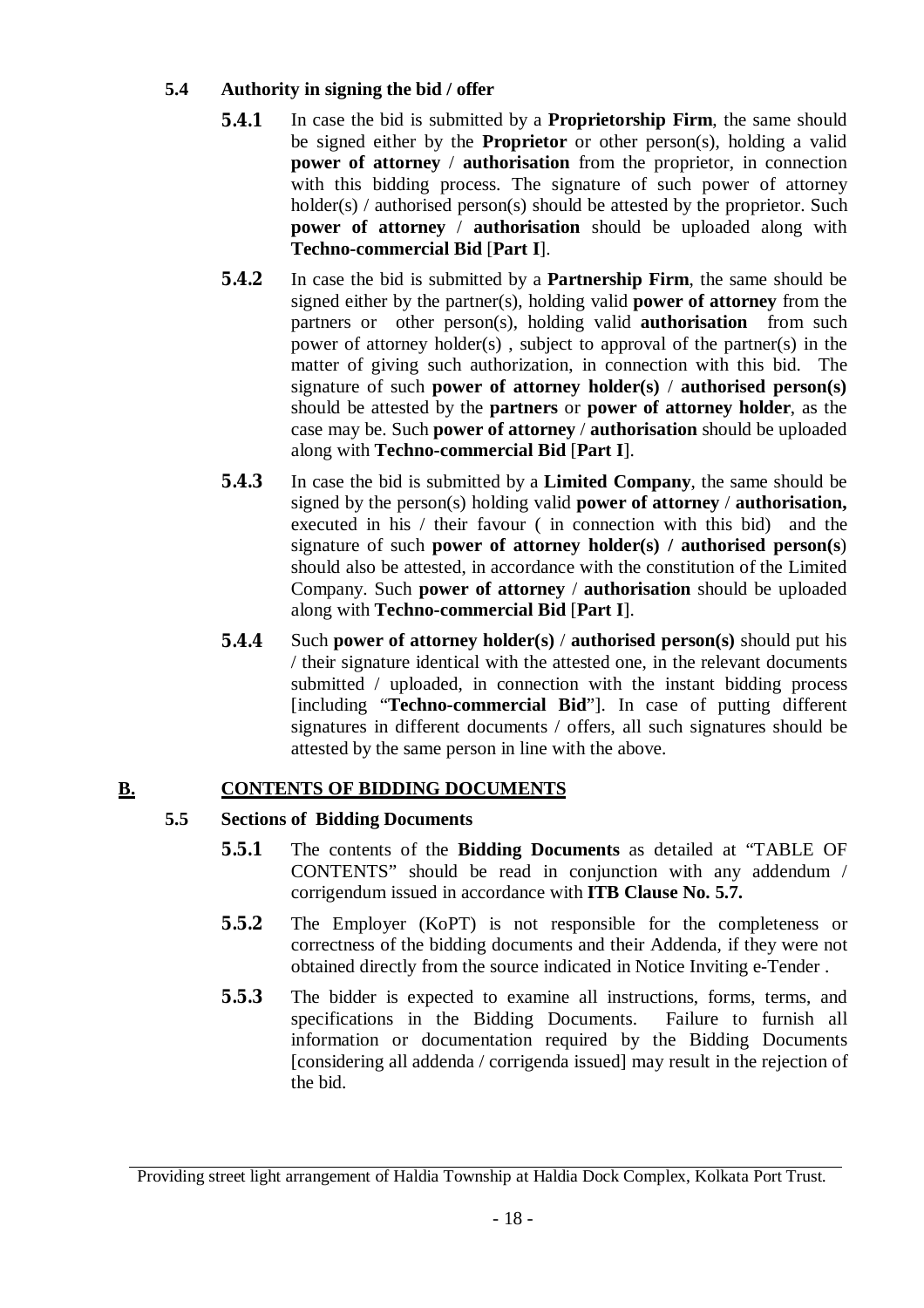## **5.6 Pre-Bid Meeting**

**5.6.1** A prospective bidder requiring any clarification of the instant Bidding Documents shall contact **Sr. Dy. Manager (P&E), HDC**, in writing, or raise their enquiries during the **Pre-bid meeting**.

> The **prospective bidders** are requested to submit their queries / observations / suggestions / requests for clarification, in connection with the instant Bidding Documents, in advance, to enable **KoPT** to prepare response / clarifications and make pre-bid meeting meaningful.

**5.6.2** As indicated in the Schedule Of Tender, pre-bid meeting will be conducted off-line on behalf of HDC, KoPT. The purpose of this pre-bid meeting will be to clarify issues and to answer questions on any matter (in connection with the instant Bidding Documents only) that may be raised at that stage.

> Authorised representative(s) of the prospective bidders will be allowed to attend the **Pre-bid meeting,** which will be held on the date, time & at the venue stipulated in the **Schedule Of Tender** (**SOT)**.

> The **designated representative(s)**, who will be deputed to attend the **prebid meeting**, should submit their authorization in this regard. The signature of such designated person(s) should be attested by the authorized signatory of the prospective bidders. Otherwise, the designated person should have to submit the proof of his identity through other means.

- **5.6.3** The prospective bidders are advised to attend the pre-bid meeting. However, non-attendance at the pre-bid meeting will not be a cause for disqualification of a bidder.
- **5.6.4** Unless otherwise notified, **all the queries** / **observations** / **suggestions** / **requests for clarification** (related to the instant Bidding Documents only) [including the **queries** / **observations / suggestions / requests for clarification raised during pre-bid meeting]**, received till the date of **pre-bid meeting,** will be considered. **KoPT's** response / clarifications (including description of queries / observations / suggestions / requests for clarifications, but without identifying its source), in this regard, will be communicated to all the known prospective bidders (i.e. who would **attend pre-bid meeting** or **submit queries / observations / suggestions**  or **requested for clarification)**, in writing, well in advance to the last date of submission of bids. The aforesaid **queries** / **observations / suggestions / requests for clarification** and **KoPT's** response / clarifications will also be hosted in the websites, as specified in the **Notice Inviting e-Tender.**

Any modification to the Bidding Documents, which may become necessary as a result of the **KoPT's response** / **clarifications,** so issued, shall be made through the issue of an addendum / corrigendum, pursuant to **ITB.**

**5.6.5** The Bidder shall be deemed to have **examined** thoroughly the instant Bidding Documents, in full, [considering all addenda / corrigenda issued

Providing street light arrangement of Haldia Township at Haldia Dock Complex, Kolkata Port Trust.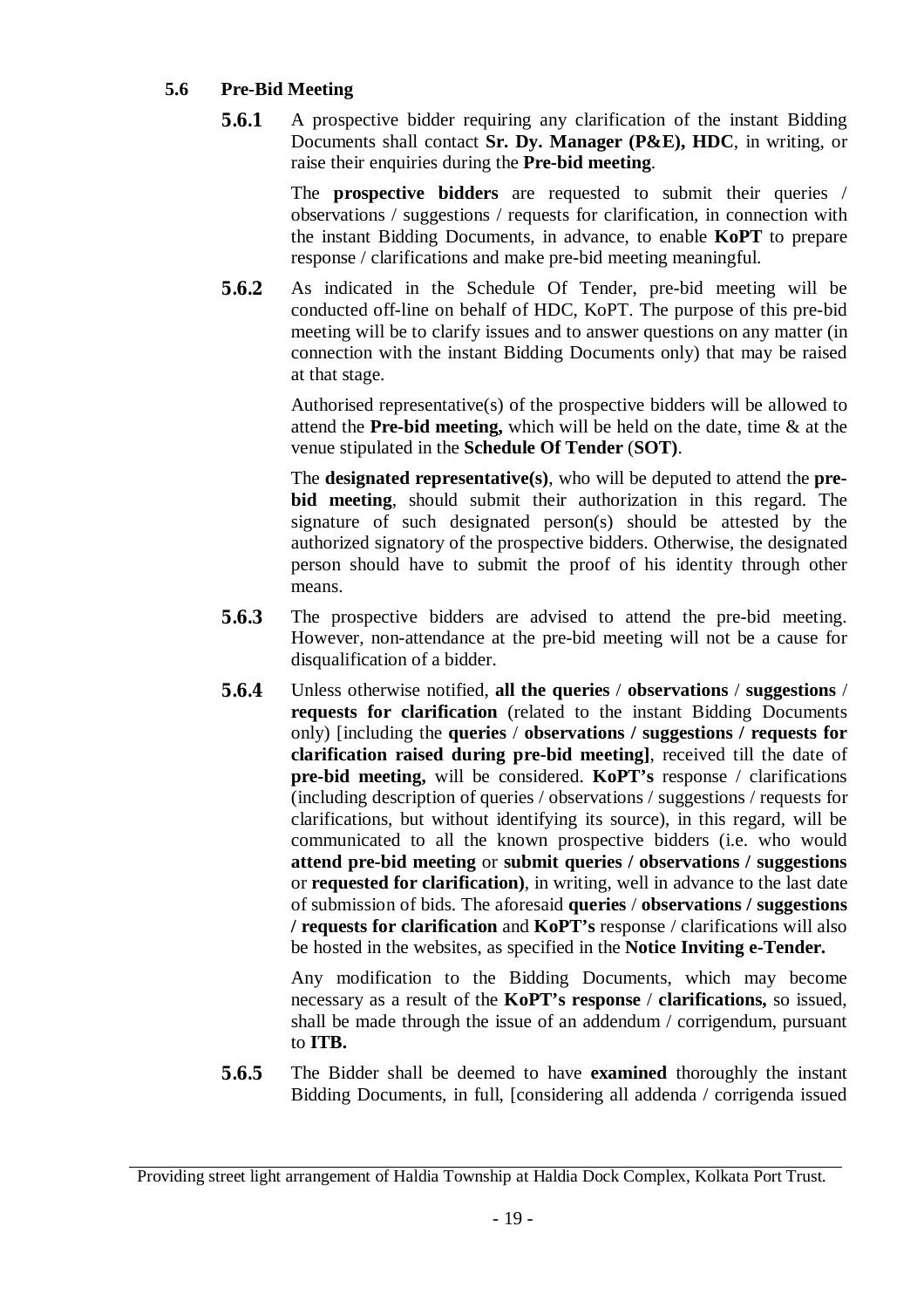(if any)], **visited the site & surroundings** and to have **obtained all necessary information in all the matters** whatsoever that might influence while carrying out the job as per the conditions of the instant **Bidding Documents** [considering all addenda / corrigenda issued (if any)] and to satisfy themselves to sufficiency of their bid, etc. If they shall have any issue to be clarified, the same should be brought to the notice of **KoPT**, in writing, as set out in **ITB.**

The bidders are advised to acquaint themselves with the job involved at the site, like availability of labour, means of transport, communication facilities, laws and bye laws in force from Government of West Bengal & Government of India and other statutory bodies from time to time. The Bidder shall be deemed to have examined and collected all necessary information as to risk, contingencies and other circumstances, which may be necessary for preparing the Bid.

Visiting the site shall be at the bidder's own expense. Failure to visit to site will no way relieve the Contractor (successful Bidder) of any of their obligation in performing the work and liabilities & responsibilities thereof, in accordance of the contract.

**5.6.6** Necessary Gate Pass/Dock Entry Permit, for entering into the Dock area, will be issued to the designated representative(s) of the prospective bidders, on chargeable basis [as per the extant "Scale of Rates" of KoPT, available at **http://www.kolkataporttrust.gov.in/** of Kolkata Port Trust], to visit the site, for the purpose of inspection only, on receipt of a formal written request. The signature of such designated person(s) should be attested by the authorized signatory of the prospective bidders. Otherwise, the designated person(s) should have to submit proof of his/their identity through other means.

> However, during the pre-bid meeting, if the prospective bidders are willing to enter into the dock area, they will be allowed through VIP Pass of HDC free of cost.

> Such prospective bidder will be fully responsible for any injury (whether fatal or otherwise) to its designated representative(s), for any loss or damage to property, or for any other loss, damage, costs and expenses whatsoever caused, which, but for the granting of such permission , would not have arisen.

> The prospective bidder will be liable to indemnify KoPT against any loss or damage to the property of KoPT or neighbouring property which may be caused due to any act of prospective bidder or their designated representative(s).

## **5.7 Amendment of Bidding Documents**

**5.7.1** At any time, prior to the last date for submission of bids, **KoPT** may, for any reason whether at its own initiative or in response to the **queries**/ **observations/suggestions/requests for clarification,** amend and modify the bidding documents by issuing Addenda/Corrigenda. Such Addenda/Corrigenda will be hosted in the websites, as specified in the **Notice Inviting e-Tender**.

Providing street light arrangement of Haldia Township at Haldia Dock Complex, Kolkata Port Trust.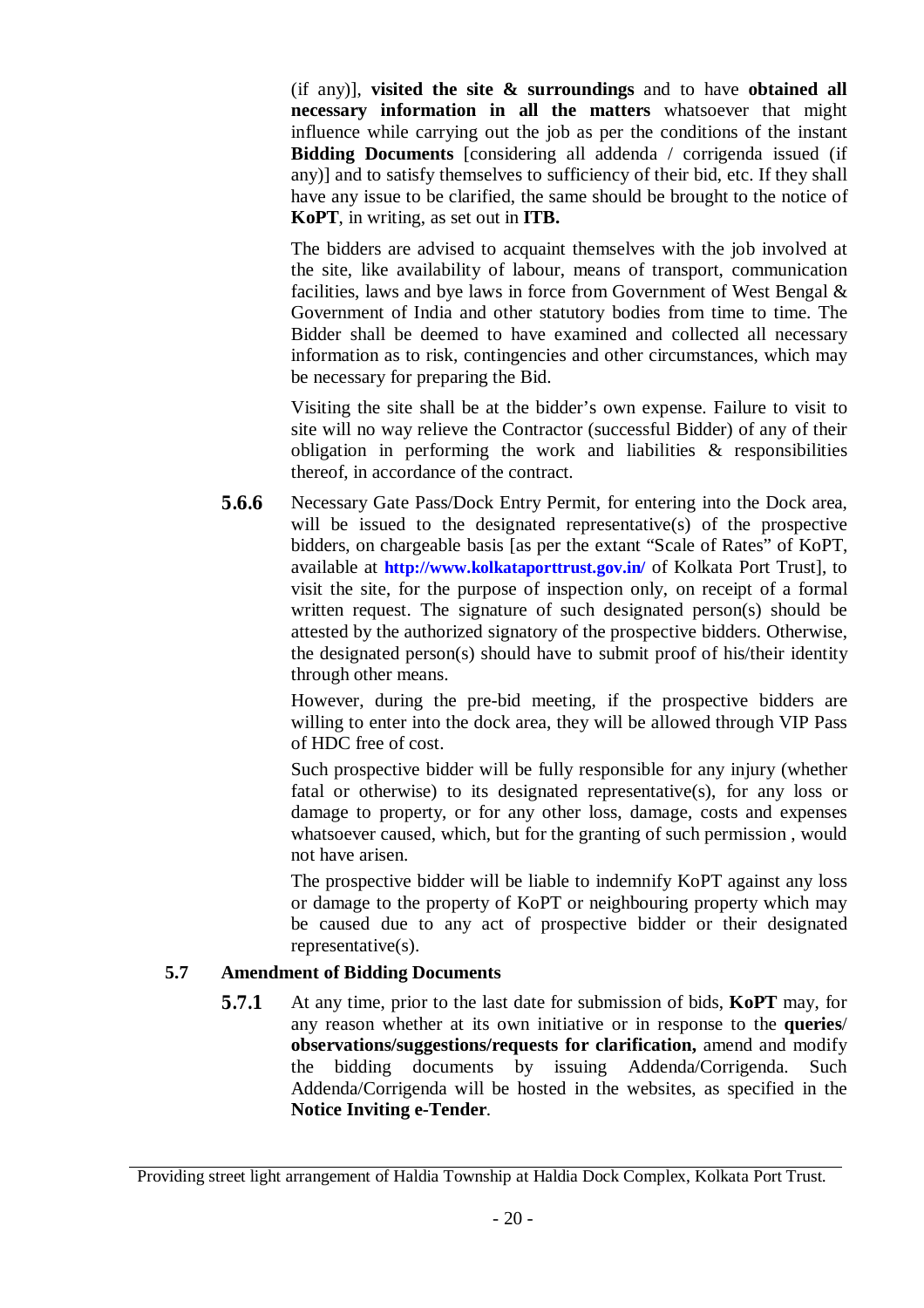- **5.7.2** Any Addendum/Corrigendum, thus issued, shall be part of the bidding documents and shall be communicated, in writing, to all the known prospective bidders (i.e., who would attend Pre-bid Meeting or submit queries / observations / suggestions or request for clarification), in writing, well in advance to the last date of submission of bids.
- **5.7.3** To give prospective bidders reasonable time to take the Addendum / Corrigendum into account in preparing their bids, KoPT may, at their discretion, extend the last date for submission of the bids, prior to the closing date & time of e-Tendering.

## **C. PREPARATION OF BIDS**

## **5.8 Cost of bidding**

The Bidder shall bear all costs associated with the preparation and submission of their bid, and **KoPT** shall not be responsible or liable for those costs, regardless of the conduct or outcome of the bidding process.

## **5.9 Language of Bid**

The Bid, as well as all correspondence and documents relating to the bid, exchanged by the Bidder and KoPT, shall be written in the **English language only**. If the supporting documents and printed literature, that are part of the bid, are in another language, they must be accompanied by an accurate translation of the relevant passages in the English language, in which case, for purposes of interpretation of the bid, such translation shall govern.

## **5.10 Documents comprising the Bid**

**5.10.1** The Bid shall comprise of the following :-

(a) Pre-qualification and Techno-commercial Bid:

The Pre-qualification & Techno-commercial Bid comprises all documents [including the Bidding Forms (provided in these bidding documents), duly filled in, signed and stamped] required to be submitted as per the Notice Inviting e-Tender, Schedule of Tender (SoT), Instructions To Bidders (ITB) and any other relevant clause(s) of these bidding documents.

## (b) Price Bid:

The Price Bid comprises the prices only and the same are to be submitted electronically, through the website of MSTC Limited only.

## **5.11 Form of Tender**

The bidder shall have to submit (upload) the "**FORM OF TENDER**". This form **must be completed without any alterations** to its format, and no **substitutes shall be accepted.** All blank spaces shall be filled in with the information requested. Such **duly filled in "FORM OF TENDER**" should be uploaded.

Providing street light arrangement of Haldia Township at Haldia Dock Complex, Kolkata Port Trust.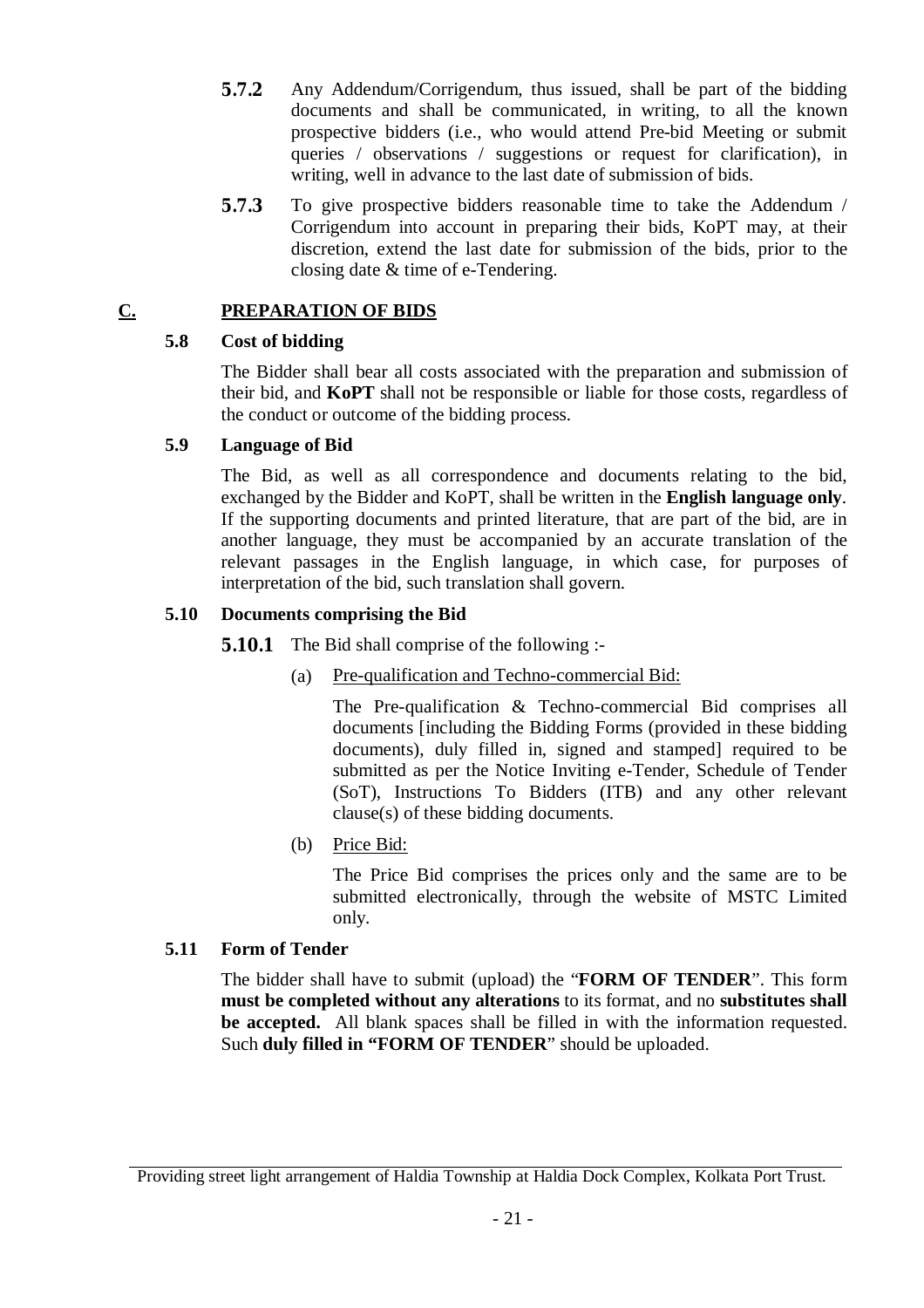## **5.12 Price Schedule**

- **5.12.1** The Bidder shall quote their price on-line (**through MSTC portal only**) as per the **Price Schedule** (Bill of Quantities) in the Price bid (Part-II), without any condition or deviation. Price indicated anywhere else, in any other form or manner, will not be considered for evaluation of Price Bid.
- **5.12.2** The Bidder should submit (upload) the **unpriced** format [Bidding Form VI : **PRICE SCHEDULE**], of the instant Bidding Documents, duly filled in the GST rates at appropriate places and signed & stamped as token of acceptance.

#### **5.13 Bid Prices**

- **5.13.1** The prices are to be quoted by the Bidder **through MSTC portal**, considering the work requirements, as detailed in **Section VI** (**Technical Specification**) and other terms & conditions of the Bidding Documents (considering all addenda / corrigenda issued).
- **5.13.2** Except where otherwise expressly provided, the contractor shall have to provide all materials, labour, plant and other things necessary in connection with the contract, although everything may not be fully specified, and although there may be errors and omissions in the specifications.
- **5.13.3** The prices and rates entered (electronically through MSTC Portal) **as per the Price Schedule** (Bill of Quantities)**,** in the Price bid (Part-II**),** by the **Bidder,** shall include, inter alia, all costs and expenses involved in or arising out of the following:
	- (a) Supply, delivery, inspection, transportation (including insurance), handling, receipt and storage of all required materials [in line with Technical Specification (Section VI)] and equipment at site.
	- (b) The provision, storage, transport, handling, use, distribution & maintenance of all materials, equipment, machinery and tools, including all costs, charges, dues, demurrage or other outlays involved in transportation.
	- (c) The provisions  $\&$  maintenance of all their staff  $\&$  labour and their payment, accommodation, transport, fares and other requirements.
	- (d) All required first aid, welfare and safety requirements.
	- (e) Damage caused to the work and /or construction, plant, materials and consumable stores caused by weather.
- **5.13.4** Tools, Tackles, lifting machineries, scaffolding, temporary lighting, different vehicular transport etc. required for execution of the whole work will have to be arranged by the Contractor, at their own risk, cost & arrangement, which may be considered, while submitting their rates in the offer.
- **5.13.5** Rates & amounts quoted by the bidders in the "**PRICE SCHEDULE**", include all incidental charges [excluding Goods and Services Tax (GST)], as applicable, and charges for packing, forwarding, loading, handling,

Providing street light arrangement of Haldia Township at Haldia Dock Complex, Kolkata Port Trust.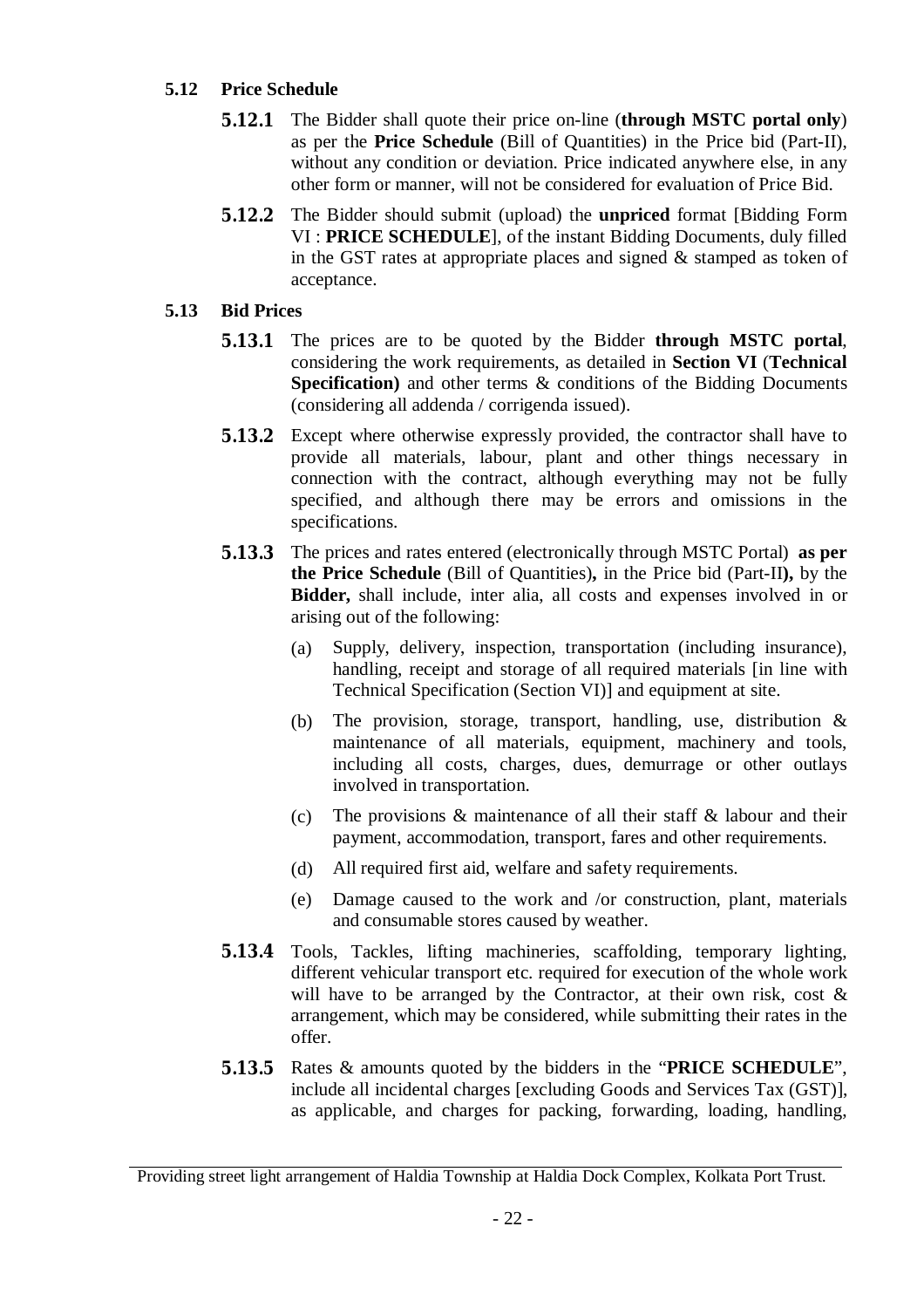carrying to any lead, stacking, transportation, permits, overheads & profit, etc. necessary for the complete services as described in this Bidding Document.

GST, as applicable, shall be paid extra against proper invoice submitted by the Contractor.

The contractor will be required to submit GST compliant invoice with all required details and also be required to file timely and proper return so as to enable KoPT to get due credit against GST paid.

In case of any failure on the above account, GST amount, even if paid by KoPT, shall be recoverable from the Contractor.

**5.13.6** All quoted rates will remain firm during the validity period of the bid / offer, including any / all extension thereof, agreed by the bidder.

> However, changes **in statutory taxes & duties [other than GST**] **will be adjusted** (within the scheduled completion period), based on documentary evidence.

**5.13.7** The Bidder should clearly understand that they shall be strictly required to conform to all terms & conditions of the instant Bidding Documents [considering all addenda / corrigenda (if any) issued], as contained in each of its clauses and **plea of "Customs Prevailing"** will not be, in any case, admitted as excuse on their part, for infringing any of the terms & conditions.

> No request for change or variation in rates or terms & conditions of the contract shall be entertained on the ground that the successful Bidder has not understood the work envisaged in the instant contract.

## **5.14 Currencies of Bid**

The **Bidders** should quote the prices in **Indian Rupees (₹ )** only.

## **5.15 Period of validity of bids**

- **5.15.1** Bids shall remain valid for the period of **120 days** after the bid submission deadline date (considering extension thereof, if any) as prescribed in **ITB.**  A bid, valid for a shorter period, shall be rejected by **KoPT**, treating the same as non-responsive.
- **5.15.2** In exceptional circumstances, prior to the expiration of the bid validity period, **KoPT** may request the bidders to extend the period of validity of their bids. The request and the responses shall be made in writing.

A Bidder may refuse the request, without forfeiting their **Earnest Money Deposit (EMD).** A Bidder granting the request shall not be required or permitted to modify its bid, except when option to do the same has been specifically granted by **KoPT**, in writing.

## **5.16 Earnest Money Deposit (EMD)**

**5.16.1** The intending bidders should deposit an amount specified in the **Schedule of Tender (SoT)**, as **Earnest Money Deposit (EMD)**, in accordance with the procedure mentioned therein.

Providing street light arrangement of Haldia Township at Haldia Dock Complex, Kolkata Port Trust.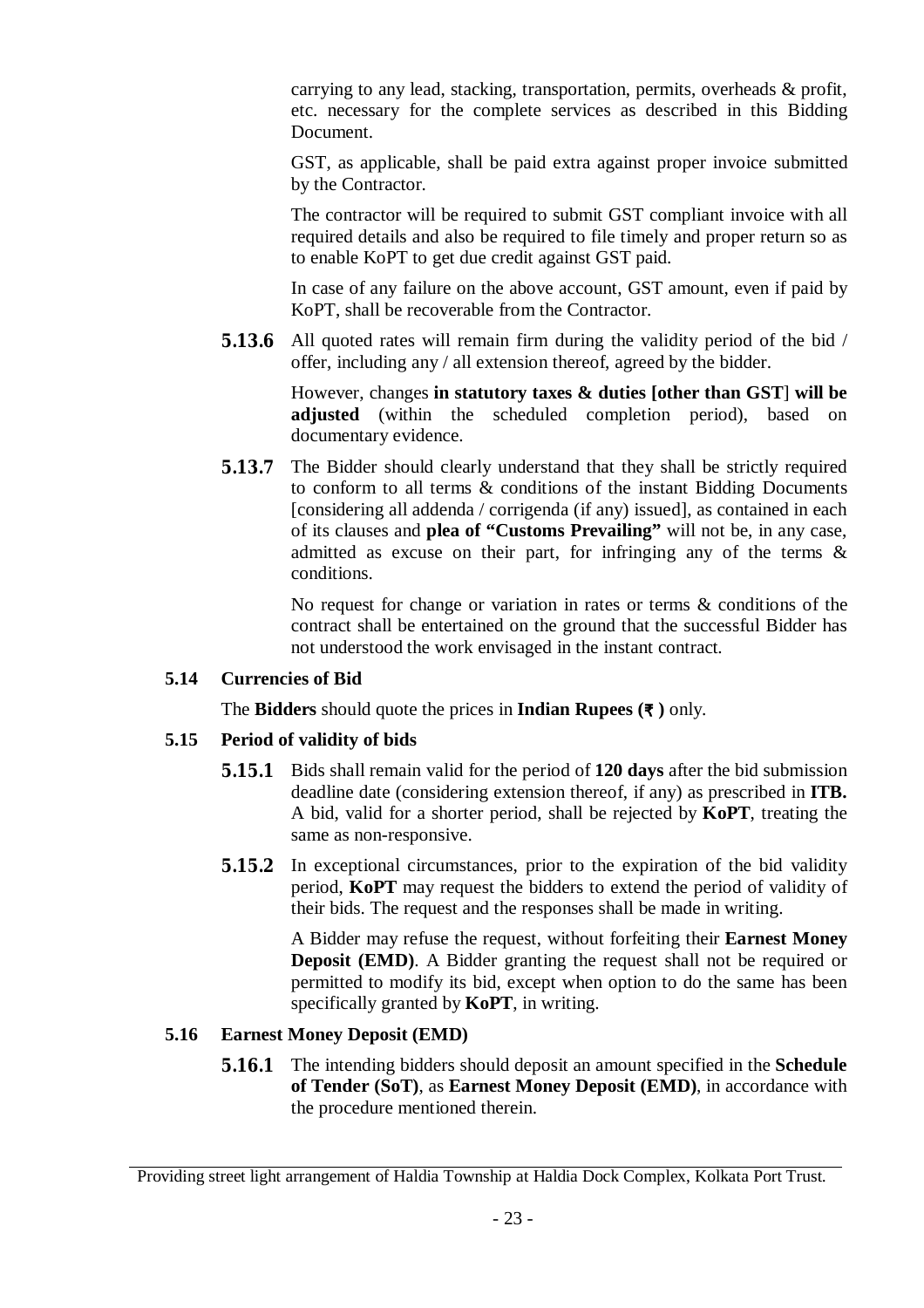**5.16.2** Failing to deposit the Earnest Money, in accordance with ITB, shall be rejected by the Employer (KoPT), treating the same as non-responsive.

> For exemption of EMD the bidder is required to upload the scanned copy of the certificate from MSME / Micro & Small Enterprises (MSEs) / DIC / SSI / National Small Industries Corporation (NSIC) or any empowered Central / State Govt. authority.

**5.16.3** Refund of Earnest Money Deposit:

Earnest Money Deposit of the successful bidder shall be retained by KoPT and Earnest Money Deposit of the unsuccessful bidders [including the bidder(s) whose Price Bid would not be opened in line with **ITB**] shall be refunded, without interest, within 2 (two) months from the date of opening of Price Bids or on finalization/acceptance of tender, whichever is earlier.

In case the bid of the **successful bidder** is found acceptable to **KoPT** and contract is awarded with them, the **Earnest Money Deposit** of the **successful bidder** (**Contractor**) shall be retained by **KoPT** till submission of **Performance Guarantee / Security Deposit** (in accordance with **ITB**) and signing of the **Contract Agreement** by **KoPT**  and the Contractor (in accordance with **ITB**)**,** and shall be refunded thereafter.

In case, the successful bid is not found acceptable to KoPT, Earnest Money Deposit of the successful bidder shall be refunded after the decision, in this regard, is finalized by KoPT.

- **5.16.4** No interest shall be payable on the account of Earnest Money Deposit in any case.
- **5.16.5** Forfeiture of Earnest Money Deposit :

The EMD may be forfeited

(a) if a Bidder withdraws their offer within the validity period of the bid / offer; and / or, alters / amends any terms and / or condition and / or quoted rate(s), within the validity period of the offer (excepting when option to do the same has been specifically granted by Kolkata Port Trust, Haldia Dock Complex in writing) making it unacceptable to the Kolkata Port Trust, Haldia Dock Complex;

or,

- (b) if the successful bidder,
	- i) fails to submit the Performance Guarantee / Security Deposit (as per SCC ) for the specified sum and in the specified form, within the stipulated time;

and / or,

ii) fails to carry out the work or to perform / observe any of the conditions of the contract,

Providing street light arrangement of Haldia Township at Haldia Dock Complex, Kolkata Port Trust.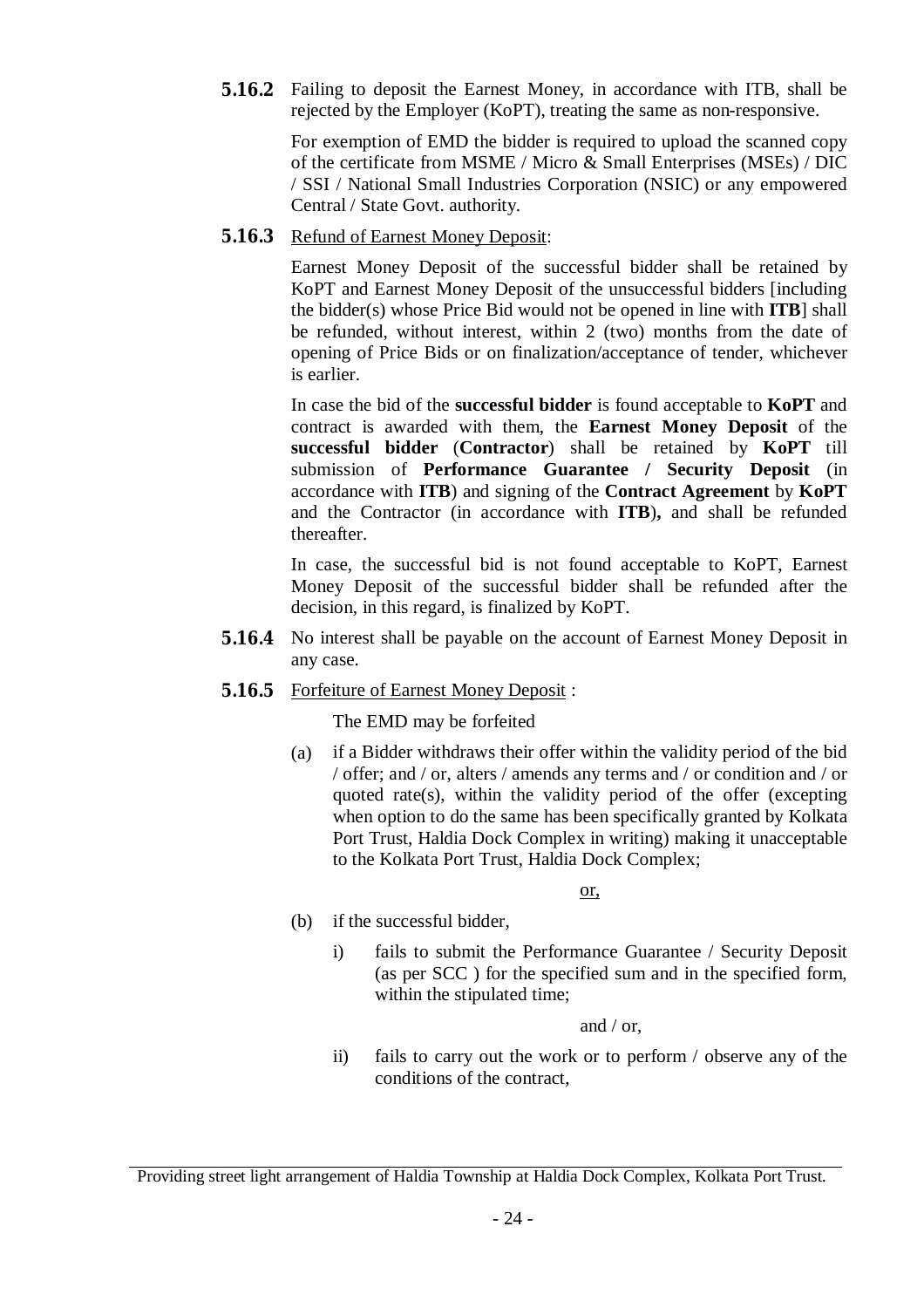For the purpose of this provision, the validity period (of the bid / offer) shall include any / all extension thereof, agreed by the Bidder in writing. KoPT shall also be at liberty to deduct any of their dues from Earnest Money. It should be however be clearly understood that in case of any default in any terms and or condition of the contract after placement of order but before submission of Performance Guarantee / Security Deposit (as per SCC), the same shall be dealt with in accordance with the relevant provisions of contract, including forfeiture of Earnest Money.

## **D. SUBMISSION OF BIDS AND OPENING OF BIDS (EXCEPT PRICE BID)**

## **5.17 Submission of bids**

- **5.17.1** Bidders shall have to submit their bids [both **Pre-qualification & Techno-commercial Bid** and **Price Bid]** on-line **through MSTC portal only**.
- **5.17.2** The Bidder should submit (upload) the scanned copies of all the relevant and required documents, statements, filled up formats, certificates, etc. [in accordance with **ITB]**, in the aforesaid portal, in support of their **Prqualification Criteria and Techno-commercial Bid**.
- **5.17.3** Before scanning the aforesaid documents, all pages are to be signed by a person duly authorised to sign on behalf of the bidder, pursuant to **ITB,** and are to be embossed with their official seal, owing responsibility for their correctness / authenticity. All pages of the aforesaid documents should be serially marked.
- **5.17.4** Any inter-lineation, erasures, or overwriting, in the aforesaid scanned & uploaded documents, shall be valid only if they are signed by the aforesaid authorised person.
- **5.17.5** The Bidder will have to produce the original documents or any additional documents, if asked for, to satisfy **Haldia Dock Complex, Kolkata Port Trust.**
- **5.17.6** The **Price Bid** comprised the prices only and the same are to be submitted electronically, through the website of **MSTC Ltd.** only. *No hardcopy of priced "Price Schedule" is required to be uploaded.*

## **5.18 Techno-commercial offer**

- **5.18.1** No techno-commercial deviation and variation will be considered by KoPT, except where the Techno-commercial terms and conditions, will be found as impossible and irrelevant to the bidder.
- **5.18.2** If the Bidder deliberately gives wrong information or conceals any information / fact in their bid, which shall be favourable for acceptance of their bid, fraudulently, then the right to reject such bid at any stage of execution, without any financial liability, is reserved by **KoPT**.

## **5.19 Priced offer**

The Bidder should quote the offered rate appropriately in the PRICE BID, electronically, through the website of **MSTC Ltd.** only. *Price indicated anywhere else, in any other form or manner, would not be considered for evaluation of Price Bid.*

Providing street light arrangement of Haldia Township at Haldia Dock Complex, Kolkata Port Trust.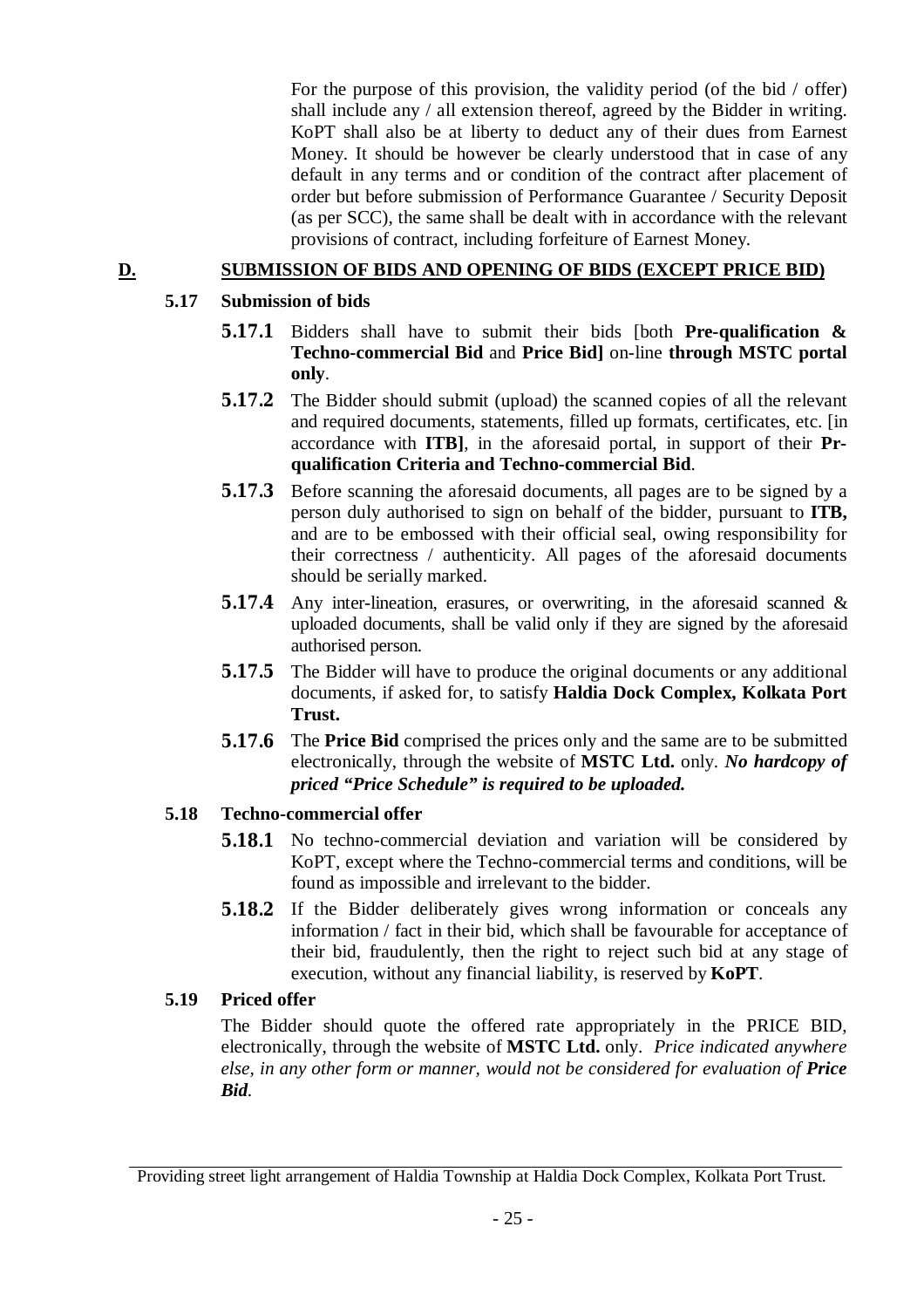#### **5.20 Deadline for submission of bids**

- **5.20.1** Bids must be submitted within the closing date & time **indicated in the Schedule Of Tender (SOT)**.
- **5.20.2 KoPT** may, at its discretion, *extend the deadline for the submission of bids, prior to the closing date & time of e-Tendering*, by amending the Bidding Documents, in accordance with **ITB**, in which case all rights and obligations of **KoPT** and bidders previously subject to the deadline shall thereafter be subject to the deadline as extended.

## **5.21 Late Bids**

This e-Procurement System would not allow any late submission of bid, after the closing date & time, as per the **Schedule Of Tender (SOT)** or extension, if any.

## **5.22 Withdrawal of bids**

- **5.22.1** A Bidder may withdraw, substitute, or modify their bid on the e-Procurement System, before the closing date and time specified, but not beyond.
- **5.22.2** No bid may be withdrawn, substituted, or modified in the interval between the deadline for submission of bids and the expiration of the period of bid validity specified by the bidder on the "**FORM OF TENDER [for Techno-commercial (un-priced) Bid].**" or any extension thereof. Modification / Withdrawal of the bid sent through any other means shall not be considered by **KoPT.**
- **5.22.3** Withdrawal of bid during the interval between such closing time on due date and expiring of the bid validity period, may result in forfeiture of EMD in accordance with **ITB**.

## **5.23 Bid opening [except Price Bid]**

- **5.23.1** The bids **[except Price Bids]**, will be opened at the date & time, indicated in the **Schedule Of Tender (SOT)**.
- **5.23.2** The on-line bid-opening event may be viewed by the bidders at their remote end, by logging on to the e-Procurement System. A copy of the bid opening record shall be made available on the e-Procurement System.

## **E. EVALUATION OF BIDS**

## **5.24 Confidentiality**

- **5.24.1** Information relating to the evaluation of bids and recommendation of contract award shall not be disclosed to bidders or any other persons not officially concerned with such process until publication of the contract award.
- **5.24.2** Any attempt by a Bidder to influence KoPT in the examination, evaluation and comparison of the bids, or contract award decisions may result in the rejection of their bid and forfeiture of **EMD**.
- **5.24.3** Notwithstanding **ITB Clause No. 5.24.2**, from the time of bid opening to the time of contract award, if any Bidder wishes to contact KoPT on any matter related to the bidding process, they should do so in writing.

Providing street light arrangement of Haldia Township at Haldia Dock Complex, Kolkata Port Trust.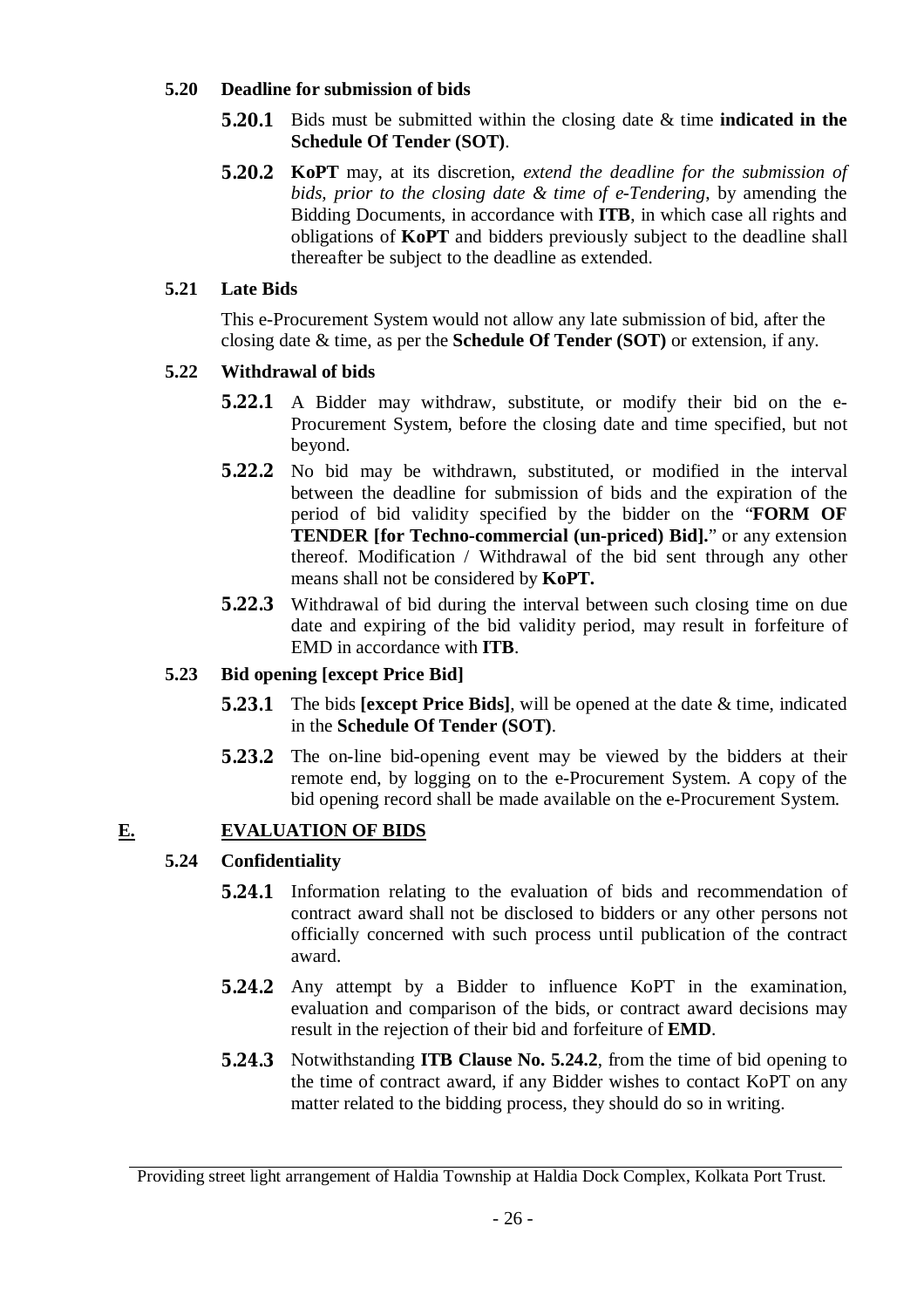## **5.25 Clarification of bids**

To assist in examination, evaluation & comparison of the bids and qualification of the bidders, the Employer (KoPT) may, at their discretion, ask any bidder for a clarification of their bid. The Employer (KoPT) may also ask any bidder to withdraw any terms/conditions mentioned by them in their offer, which are not in conformity with the terms & conditions specified in the bidding documents. In case any bidder fails to submit required clarification within the time stipulated by the Employer (KoPT), in this regard, the tender would be processed in absence of the clarifications, which may result in disqualification of the corresponding bidder for the instant tender. Any clarification submitted by a bidder, which is not in response to a request by the Employer (KoPT), shall not be considered. The Employer's (KoPT's) request for clarification and the response shall be in writing.

No change in the prices or substance of the bid shall be sought, offered or permitted, nor will the bidder be permitted to withdraw their bid before expiry of the validity period of the bid.

## **5.26 Deviations, reservations and omissions**

During the evaluation of bids, the following definitions apply:

- (a) "Deviation" is a departure from the requirements specified in the bidding documents ;
- (b) "Reservation" is the setting of limiting conditions or withholding from complete acceptance of the requirements specified in the bidding documents ; and
- (c) "Omission" is the failure to submit part or all of the information or documentation required in the bidding documents.

## **5.27 Responsiveness of bids**

- **5.27.1** Responsiveness of a bid would be determined on the basis of the contents of the bid itself, and clarification(s) in accordance with **ITB.**
- **5.27.2** A substantially responsive bid is one that meets the requirements of the Bidding Documents without material deviation, reservation, or omission. A material deviation, reservation, or omission is one that,
	- (a) if accepted, would
		- i) affect in any substantial way the scope, quality, or performance of the work specified in the Contract; or
		- ii) limit in any substantial way, inconsistent with the Bidding Documents, KoPT's rights or the bidder's obligations under the proposed contract; or
	- (b) if rectified, would unfairly affect the competitive position of other bidders presenting substantially responsive bids.
- **5.27.3** Bidders shall not contain the following information / conditions to consider them responsive :
	- (a) Either direct or indirect reference leading to reveal the prices of the bids in the Techno-commercial offers;

Providing street light arrangement of Haldia Township at Haldia Dock Complex, Kolkata Port Trust.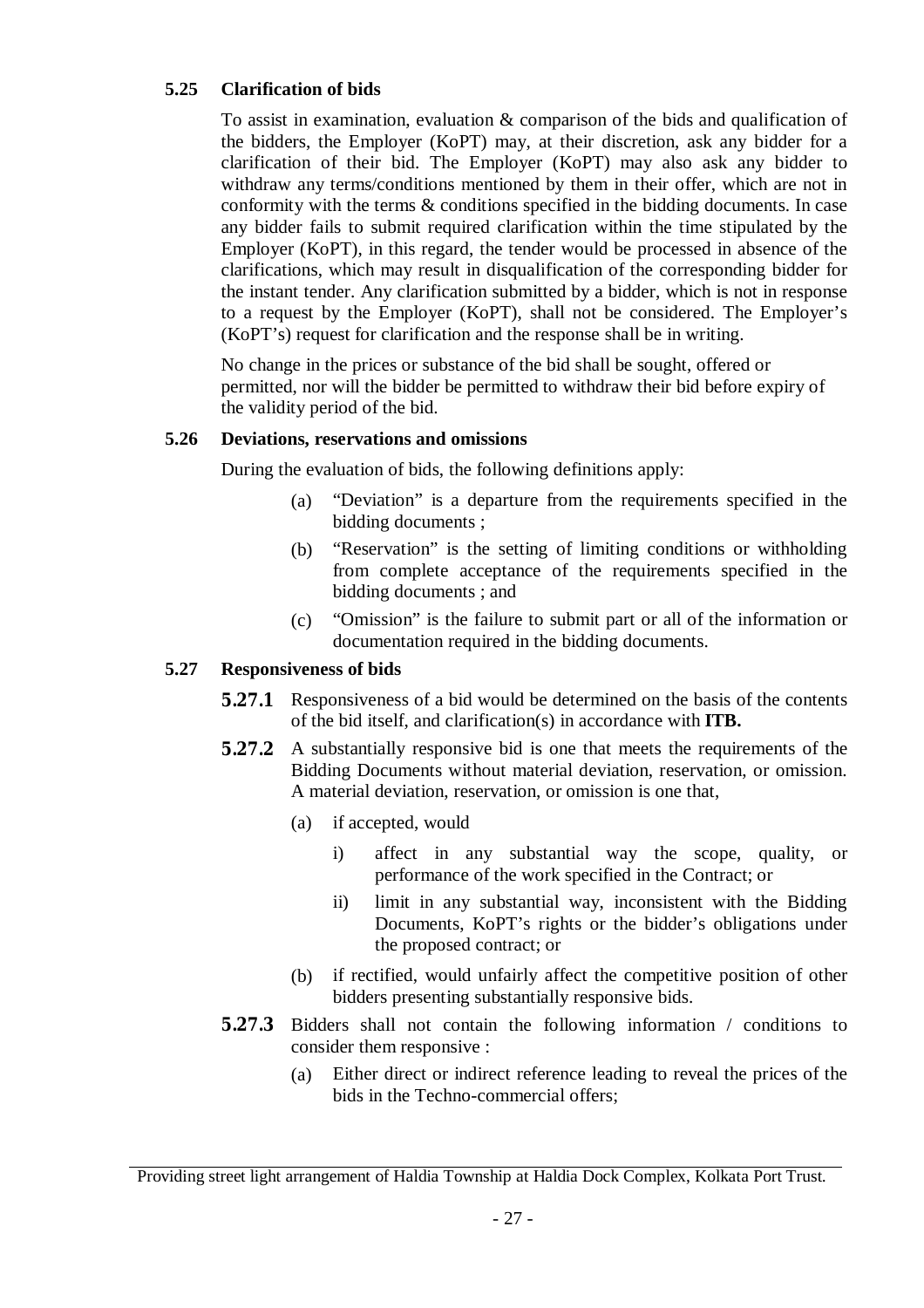- (b) Adjustable prices, other than the provisions stated in **ITB.**
- **5.27.4** If a bid is not substantially responsive to the requirements of the bidding documents, it shall be rejected by KoPT and may not subsequently be made responsive by the bidder, by correction of the material deviation, reservation, or omission.

## **5.28 Nonconformities, errors and omissions**

**5.28.1** During examination, evaluation & comparison of the bids and qualification of the bidders, the Employer (KoPT) may, at their discretion, ask any bidder for submitting any document(s) [in case of shortfall in required documents (relating to capacity or otherwise)]. In case any bidder fails to submit required documents within the time stipulated by the Employer (KoPT), in this regard, the tender would be processed in absence of the documents, which may result in disqualification of the corresponding bidder for the instant tender.

> Any document submitted by a bidder, which is not in response to a request by the Employer (KoPT), shall not be considered. The Employer's (KoPT's) request for submission of further document(s) shall be in writing.

- **5.28.2 KoPT** shall examine the bids [including the further documents / clarifictions received in accordance with **ITB**] to confirm that all documents requested in **ITB** have been provided and to determine the completeness of each document submitted.
- **5.28.3** Provided that a bid is substantially responsive, **KoPT** may waive any nonconformities or omissions in the bid that do not constitute a material deviation*.*

## **5.29 Examination of Pre-qualification Criteria**

- **5.29.1** At first, the contents of the documents, submitted in support of the Prequalification Criteria [including the further documents / clarifications received in accordance with **ITB**] will be scrutinized and evaluated.
- **5.29.2** KoPT may, at their discretion, seek any other detail(s)/document(s), in subsequent course, to ascertain and get confirmed about the competence of the bidder. In case any bidder fails to submit required detail(s)/document(s) within the time stipulated by the Employer (KoPT), in this regard, the tender would be processed in absence of the documents, which may result in disqualification of the corresponding bidder for the instant tender. While evaluating Pre-qualification Criteria, regard would be paid to National Defence and Security considerations of the Indian Government.
- **5.29.3** In case it is found that the Pre-qualification Criteria has not been fulfilled by the bidder or otherwise their participation has not been found acceptable to **KoPT**, the respective bid will be treated as non-responsive and "Price Bid" of the respective Bidder will not be considered further.

## **5.30 Examination of Techno-commercial offer**

**5.30.1** After scrutiny of the **Pre-qualification Criteria**, **Techno-commercial Bids** of the Pre-qualified bidders [as indicated above] will be scrutinized

Providing street light arrangement of Haldia Township at Haldia Dock Complex, Kolkata Port Trust.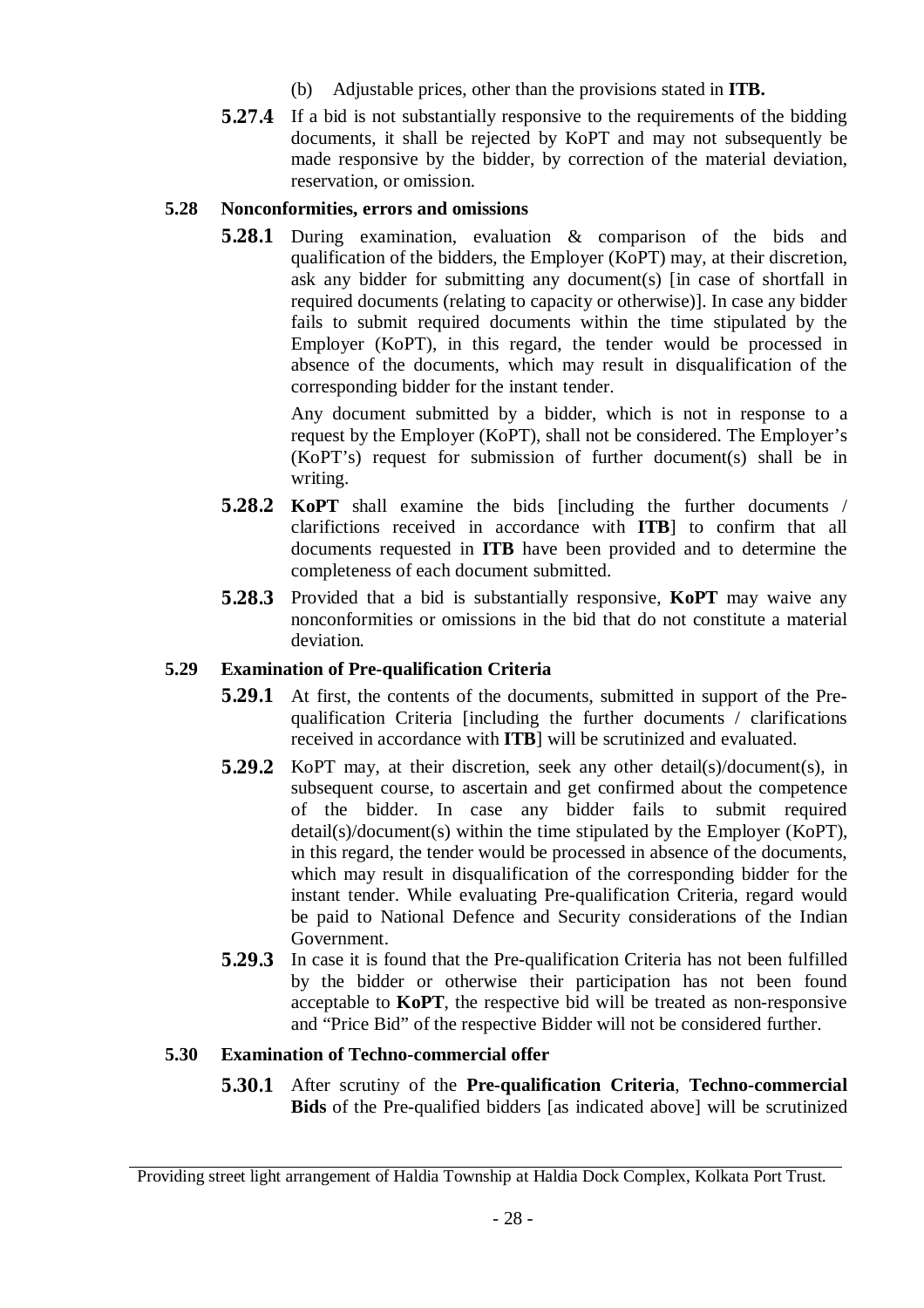& evaluated.

- **5.30.2 KoPT** shall examine the bid to confirm that all terms and conditions specified in the **Technical Specification (Section VI)**, **GCC (Section VII)** and **SCC (Section VIII)** have been accepted by the bidder without any material deviation or reservation or omission.
- **5.30.3** If on examination of the "**Techno-commercial Bid**" of pre-qualified bidders, it is found that they have not accepted all Techno-commercial terms & conditions of the Bidding Documents [considering all addenda / corrigenda, issued], "**Price Bid**" part of such bidder(s) will not be opened. "**Price Bid**" part of other bidder(s) will be opened subsequently as per procedure. Decision of **KoPT** on this matter shall be final.

## **5.31 Opening of Price Bid**

**PRICE BID**s of the bidders, who qualifies in the "Pre-qualification & Technocommercial Bid", will be opened on a later date, upon due intimation to the concerned bidders at their address furnished by them in their bid.

The on-line price-bid opening event may be viewed by the bidders at their remote end, by logging on to the e-Procurement System. A copy of the price-bid opening record shall be made available on the e-Procurement System

## **5.32 Comparison & Evaluation of Price-Bid and selection of Successful Bidder**

- **5.32.1** While evaluating the Price Bids, the Price quoted by the Bidders against all items of the **Price Schedule** shall be taken into account and the **TOTAL PRICE**, which would be arrived at, by adding quoted prices of all items of the **Price Schedule**, will be considered for evaluation. Selection of the successful bidder will be made on the basis of the **lowest "TOTAL PRICE"** thus arrived.
- **5.32.2** In case it is found that the quoted "**TOTAL PRICE"** is same for two or more bidders and their bids become the lowest, the respective bidders will be given chance to submit their fresh Price Bid, subject to the condition that the fresh rate so quoted must be less than the rate quoted by the respective bidders earlier. Selection of the successful bidder will be made on the basis of the revised **lowest "TOTAL PRICE"** thus obtained.

## **5.33 KoPT's right to accept any bid and to reject any or all bids**

**5.33.1 KoPT** reserves the right to accept or reject any bid, and to annul the bidding process and reject all bids at any time prior to contract award, without thereby incurring any liability to Bidders.

## **F. AWARD OF CONTRACT**

**5.34** Subject to **ITB Clause No. 5.33.1**, **KoPT** shall award the contract to the Bidder whose offer has been determined to be the lowest evaluated bid [as per **ITB Clause No. 5.32**] and is substantially responsive to the Bidding Documents.

## **5.35 Notification of award**

Prior to the expiration of the period of bid validity or extended validity in accordance with **ITB**, **KoPT** shall notify the **Successful Bidder**, in writing, that

Providing street light arrangement of Haldia Township at Haldia Dock Complex, Kolkata Port Trust.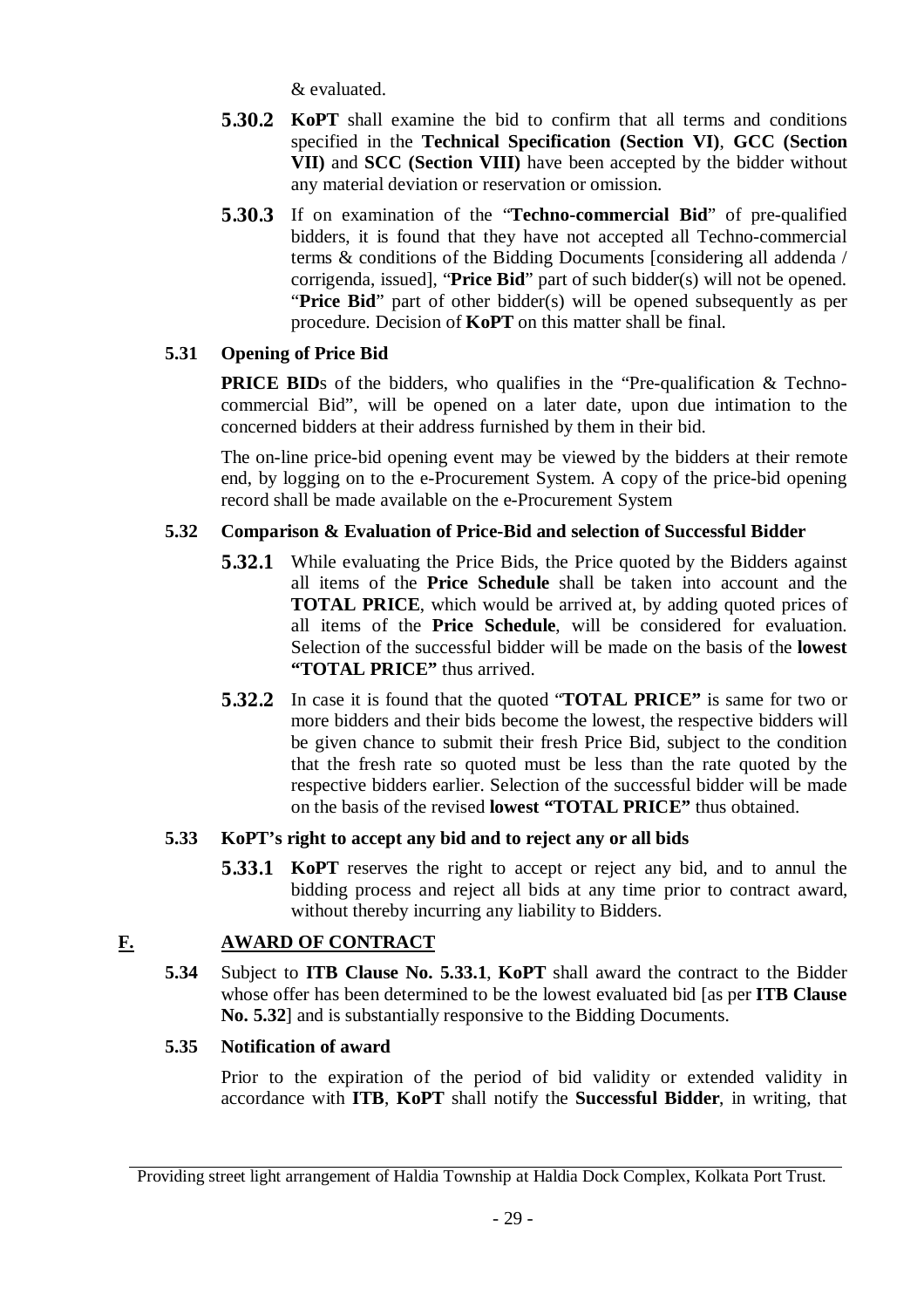their bid has been accepted. The notification letter (hereinafter called the "**Letter of Acceptance**") will be treated as **"Order Letter"** and will constitute the formation of the contract. Such order letter shall specify the **"Contract Price"** in line with **SCC Clause No. 11.1.4 a).**

#### **5.36 Signing of contract agreement**

**5.36.1** After placement of order, **contract agreement** [as per the form furnished in **Section- XI]** should be executed between **Kolkata Port Trust** and the **Contractor (Successful Bidder)**. In this respect, within a week of receipt of intimation regarding acceptance of their bid, the successful bidder shall have to submit, at their cost, required **Stamp Paper** [Non-judicial Stamp Paper of worth not less than **₹ 50.00**] & **dummy papers** (for three sets).

> Immediately after receipt of the above papers & documents, **KoPT** will send three sets of **contract agreement form** [one set printed on Stamp Paper & dummy papers and two sets printed on dummy papers], photocopy of **one set of documentary transactions between them and KoPT** (till finalisation & award of the Contract) and **Contract Documents** [incorporating all accepted changes and addenda / corrigenda issued, if any], duly signed by the representative of **KoPT** at appropriate places on each pages.

> Within a week, thereafter, the Contractor (Successful Bidder) shall have to return **Contract Agreement forms** (three sets) [after affixing their common seal], the set of **documentary transactions** and **Contract Documents**, duly signed by them at appropriate places on each page.

- **5.36.2** The **contract agreement form** & **Contract Documents** should be signed by the authorized persons of the Contractor, authorized in this respect.
- **5.36.3** After receipt of the **contract agreement forms** (three sets), duly signed by authorised person of **KoPT** & authorized person of the Contractor (Successful Bidder), the same shall be kept under **KoPT**'s custody, after affixing the Common Seal of **KoPT**.

One copy of such **executed contract agreement** (on dummy paper), along with one photocopy of signed **documentary transactions** and **Contract Documents** will be handed over to the Contractor for their record & future reference.

**5.36.4** Until such contract agreement is executed, the other documents referred to the definition of the term "Contract" [**GCC Clause**], shall collectively be the contract.

## **5.37 Performance Guarantee / Security Deposit**

- **5.37.1** Within **twenty-eight (28) days** of issuance of "**Letter of Acceptance**" by **KoPT**, the Successful Bidder shall provide the **Performance Bank Guarantee** in accordance with the **Special Conditions of Contract**, using the form furnished in **Section XI.**
- **5.37.2** Failure of the successful bidder to submit the above-mentioned **Bank Guarantee for Performance Guarantee / Security Deposit** or sign the

Providing street light arrangement of Haldia Township at Haldia Dock Complex, Kolkata Port Trust.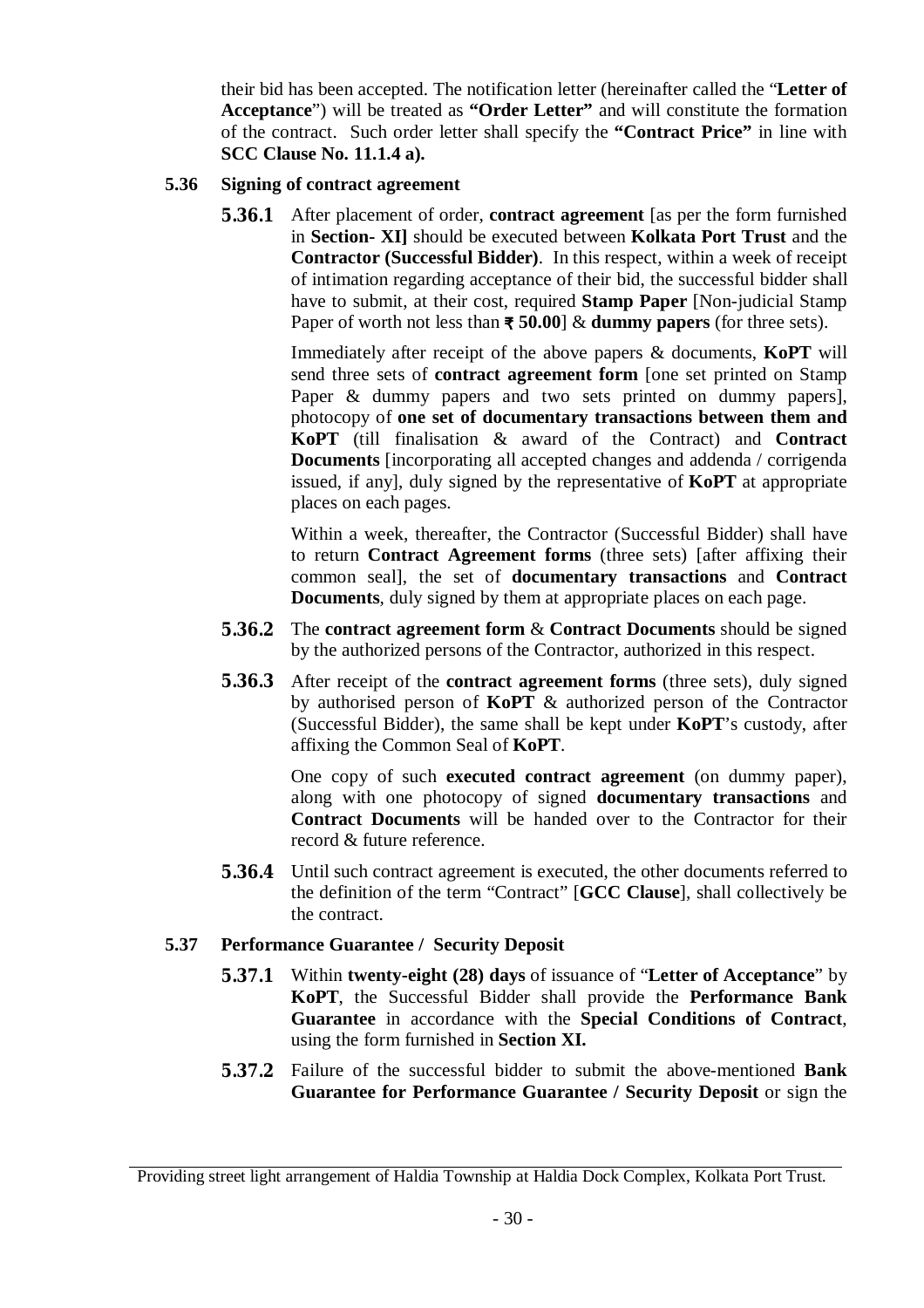contract agreement shall constitute sufficient grounds for the annulment of the award and forfeiture of the **EMD** in accordance with **ITB.**

- **5.37.3** All costs, charges & expenses, including Stamp Duty, shall be borne by the Successful Bidder.
- **5.37.4** No interest / charge, of whatsoever nature, shall be paid by **KoPT** on the amount of Performance Guarantee / Security Deposit, held by them (as per **SCC**) at any stage.

Providing street light arrangement of Haldia Township at Haldia Dock Complex, Kolkata Port Trust.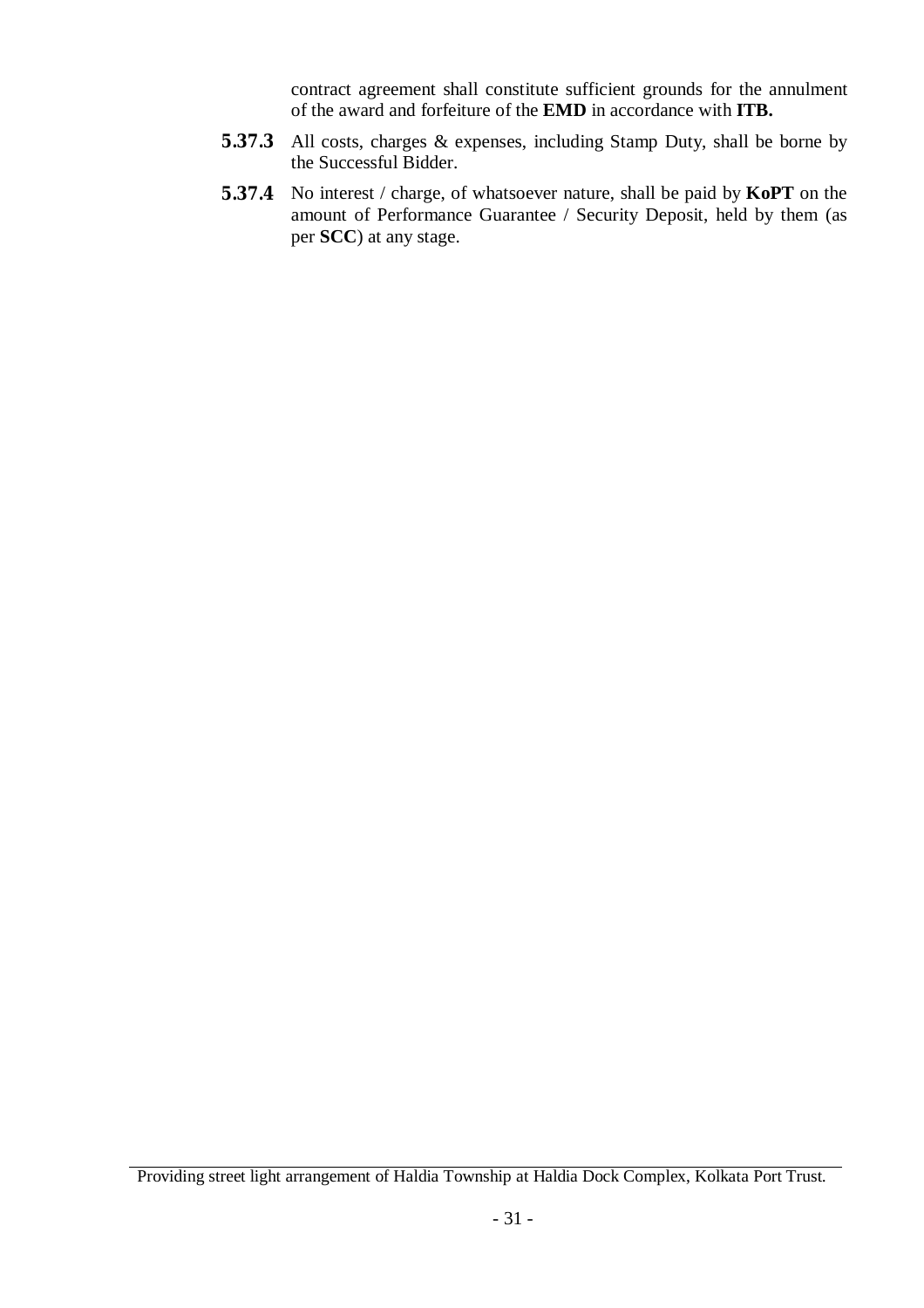# **SECTION - VI**

## **TECHNICAL SPECIFICATION**

## **A. Scope of work**

- **6.1.** The "Scope of Work" includes supply, delivery, erection / installation, testing & commissioning of following items:
	- a ) 9 m high Hot Dip Galvanised octagonal Street Light Poles, including foundation.
	- b ) 72 W / 120 W LED streetlight luminaries.
	- c ) Outdoor type Feeder Pillar Boxes, including foundation.
	- d )  $4 \text{ C X } 16 \text{ mm}^2 / 3 \frac{1}{2} \text{ C X } 25 \text{ mm}^2 / 3 \frac{1}{2} \text{ C X } 50 \text{ mm}^2$ , 1.1 kV grade, XLPE insulated, Aluminium Conductor, armoured cable, including laying.
	- e ) Providing earthing by Hot Dip Galvanised Flat of size 25 mm X 6 mm / wire of size 8 SWG.
- **6.2.** Hot Dip Galvanised Street Light Poles (with LED Luminaire) are to be installed in new locations, as well in the existing locations [i.e. in place of the existing old / damaged M S Poles, Rail Poles, R C C Poles & G I Poles].
- **6.3.** The "Scope of Work" also includes following work:
	- a ) Replacement of existing Street Light Luminaries with LED Street Light Luminaries, painting of existing G I Street Light Poles with aluminium paints and installation of new Junction Boxes, connection of the existing cables & wires to the connectors of the Junction Boxes, changing the connector wires, etc.. LED Luminaires are to be installed on the existing G I Street Light Poles [presently having no luminaires or fitted with Tube Light / HPSV / HPMV Luminaires].
	- b ) Shifting and erection of the existing G I Street Light Poles at new locations, including foundation.
	- c ) Dismantling and shifting of existing old / damaged GI/RCC / MS / Rail poles.
- **6.4.** All the materials required for the aforesaid work are to be supplied as per the "Technical Specification", specified hereinafter.
- **6.5.** Materials required for the instant work and different specifications related to the instant work should be as per latest Indian Standard (IS) [issued by Bureau of Indian Standard] / latest International Standard issued by International Electrotechnical Commission (IEC), as applicable, if not specified otherwise.
- **6.6.** The work is to be carried out by an Electrical Contractor, holding a valid licence [issued by the competent authority (in line with *The Indian Electricity Rules, 1956*)] in this behalf.

Providing street light arrangement of Haldia Township at Haldia Dock Complex, Kolkata Port Trust.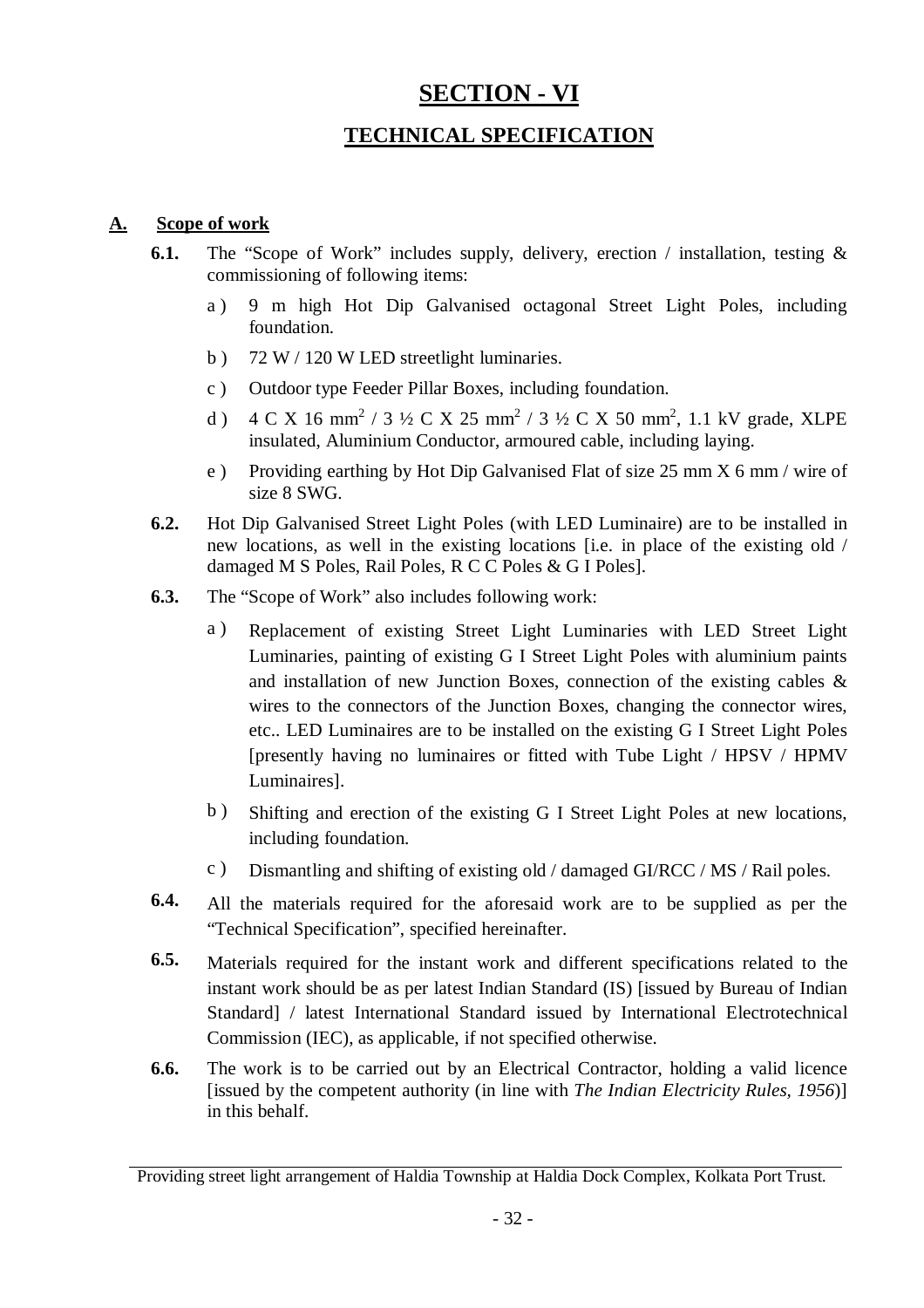The work is to be executed at site, under direct supervision of a person holding a valid certificate of competency [atleast for Underground Cable upto 1100 V] issued or recognised by the competent authority (in line with *The Indian Electricity Rules, 1956*).

**6.7.** Contractor's personnel with respect to physical execution of the contract at site level:

The Contractor may authorise their personnel for the activities in connection with execution of the contract, at site level. **Signature of such persons should be attested by an authorized official / representative** [as indicated in **GCC] of the Contractor.**

## **B. Technical specification :**

## **6.8.** Hot Dip Galvanised octagonal Street Light Pole :

- a ) The Hot Dip Galvanised [as per BS EN ISO 1461 standard, with minimum coating thickness of 100 micron] octagonal Street Light Poles should have inbuilt terminal box for cable connection and should be made of Structural Steel (3 mm thick) of grade S355 [as per European Standard EN 10025], having following details (as per the drawing enclosed) :
	- **i)** Bottom diameter 155 mm [Across Face (A/F)].
	- **ii)** Top diameter 70 mm [Across Face (A/F)].
	- **iii**) Base plate Size :  $260$ mm X  $260$ mm X  $16$  mm (PCD  $250$  mm), as per  $IS - 2062.$
	- **iv)** Foundation bolts, washers & nuts
		- Bolt : 'J' type M24 X 750 mm long [EN 8 grade, 4 nos. per pole].
		- Washer : Suitable plain washer for the aforesaid bolts (1 no. per bolt).
		- Nut: Suitable nuts for the aforesaid bolts (3 nos. per bolt).
- b ) Arm Bracket (single / double / triple), to be provided with each octagonal Street Light Pole, should have following details (as per the drawing enclosed):
	- **i)** Cap To be made from 3 mm thick M. S. Pipe (approx. 300 mm long) of suitable diameter, to fit on Pole [top diameter  $-70$  mm (A/F)] with bolts, with a top cover welded at top.
	- **ii)** Arm To be made from M. S. Pipe (approx. 1500 mm long) of suitable diameter, welded with the cap (supported by suitable stiffener plate), keeping suitable opening for cable entry.
	- **iii)** The Arm Bracket (in totality) should be Hot Dip Galvanised [as per BS EN ISO 1461 standard, with minimum coating thickness of 100 micron].
- c ) The inbuilt terminal box, for cable connection, should be provided with suitable TPN connectors (for connecting loop-in & loop-out cables ) and one no. 6A

Providing street light arrangement of Haldia Township at Haldia Dock Complex, Kolkata Port Trust.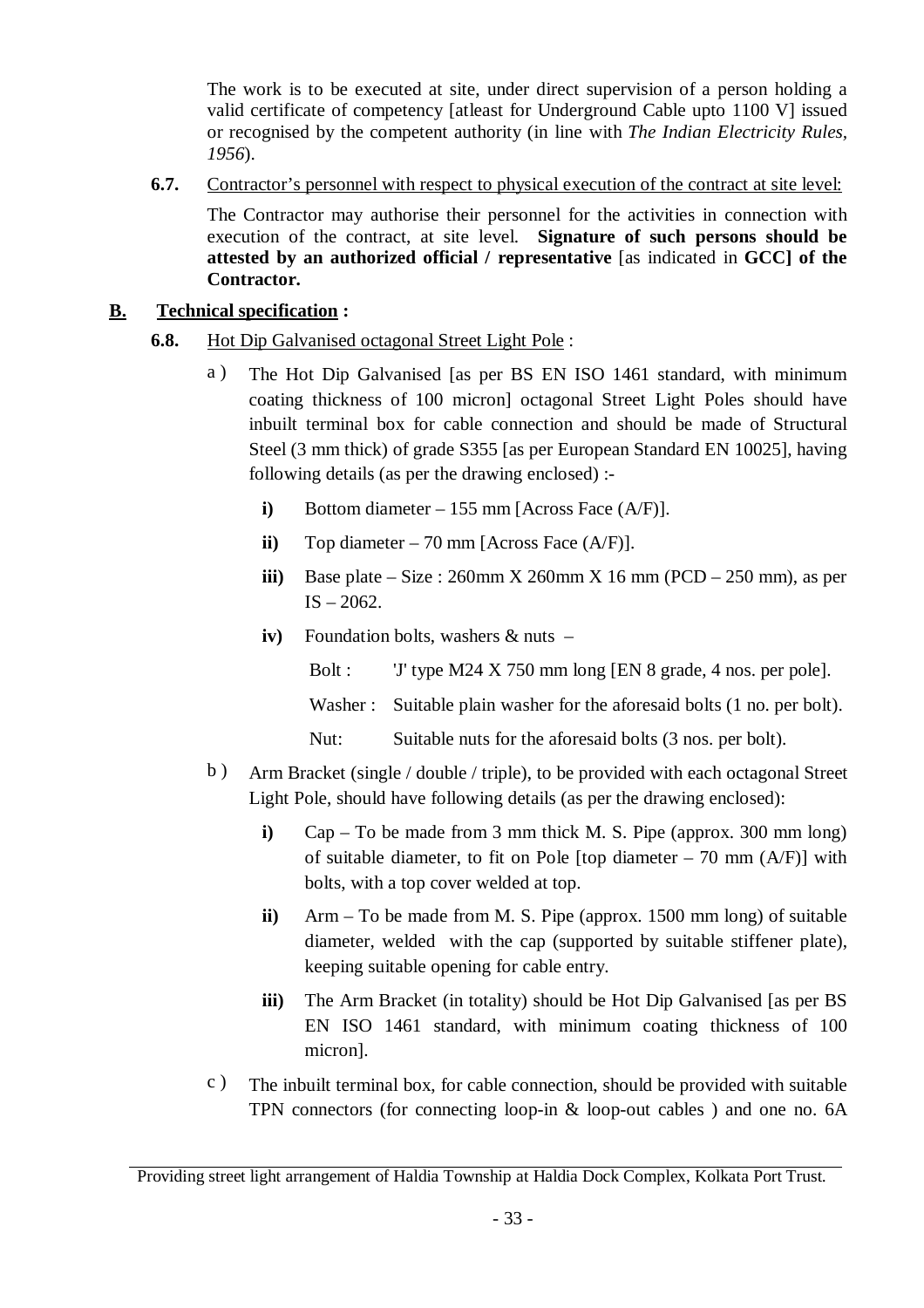SPN MCB (for terminating connecting wires of the luminaries) , mounted on a suitable Bakelite sheet.

- **6.9.** Erection of Hot Dip Galvanised octagonal Street Light Pole :
	- a ) The RCC foundation (1:2:4, with nominal reinforcement) for Hot Dip Galvanised Street Light Poles should be provided as per the enclosed drawing. The portion of the RCC foundation, exposed above ground level, should be finished & painted properly.
	- b ) 02 nos. flexible PVC Pipe of suitable diameter to be kept inserted inside the RCC foundation, for cable entry.
	- c ) The Hot Dip Galvanised Street Light Poles should be erected on aforesaid RCC foundation.
	- d ) During erection of the poles 01 no. nut is to be placed below the base plate and 01 no. washer & 02 nos. nut are to be placed above the base plate, as shown in the enclosed drawing.
- **6.10.** Painting of existing G I street light pole & repairing of concrete foundation:
	- a ) The existing G I street light poles are to be painted with two coats of Polyurethane Aluminium paints, after applying adherence promoting primer on the properly cleaned surface.
	- b ) The existing concrete foundation is to be repaired with cement, sand etc. and the same should be finished & painted properly.
- **6.11.** Dismantling & shifting of existing G I street light pole & erecting the same at new location:
	- a ) Some of the existing G I street light poles are to be dismantled and erected at new locations, to be shown by the representative of Sr. Dy. Manager (P&E).
	- b ) Necessary RCC foundation (1:2:4, with nominal reinforcement) for the aforesaid existing G I street light poles should be provided as per the enclosed drawing. The portion of the RCC foundation, exposed above ground level, should be finished & painted properly.
	- c ) The aforesaid G I street light poles are to be painted with two coats of Polyurethane Aluminium paints, after applying adherence promoting primer on the properly cleaned surface.
- **6.12.** Hot Dip Galvanised Loop-in-loop-out box for existing G I street light poles:

The Hot Dip Galvanised Loop-in-loop-out box [with minimum coating thickness of 85 micron] should have suitable terminal arrangement for connecting 2/3 cables of size 16 mm<sup>2</sup> / 25 mm<sup>2</sup>, 01 no. 6 A SPNMCB and earth strip / earth wire.

Providing street light arrangement of Haldia Township at Haldia Dock Complex, Kolkata Port Trust.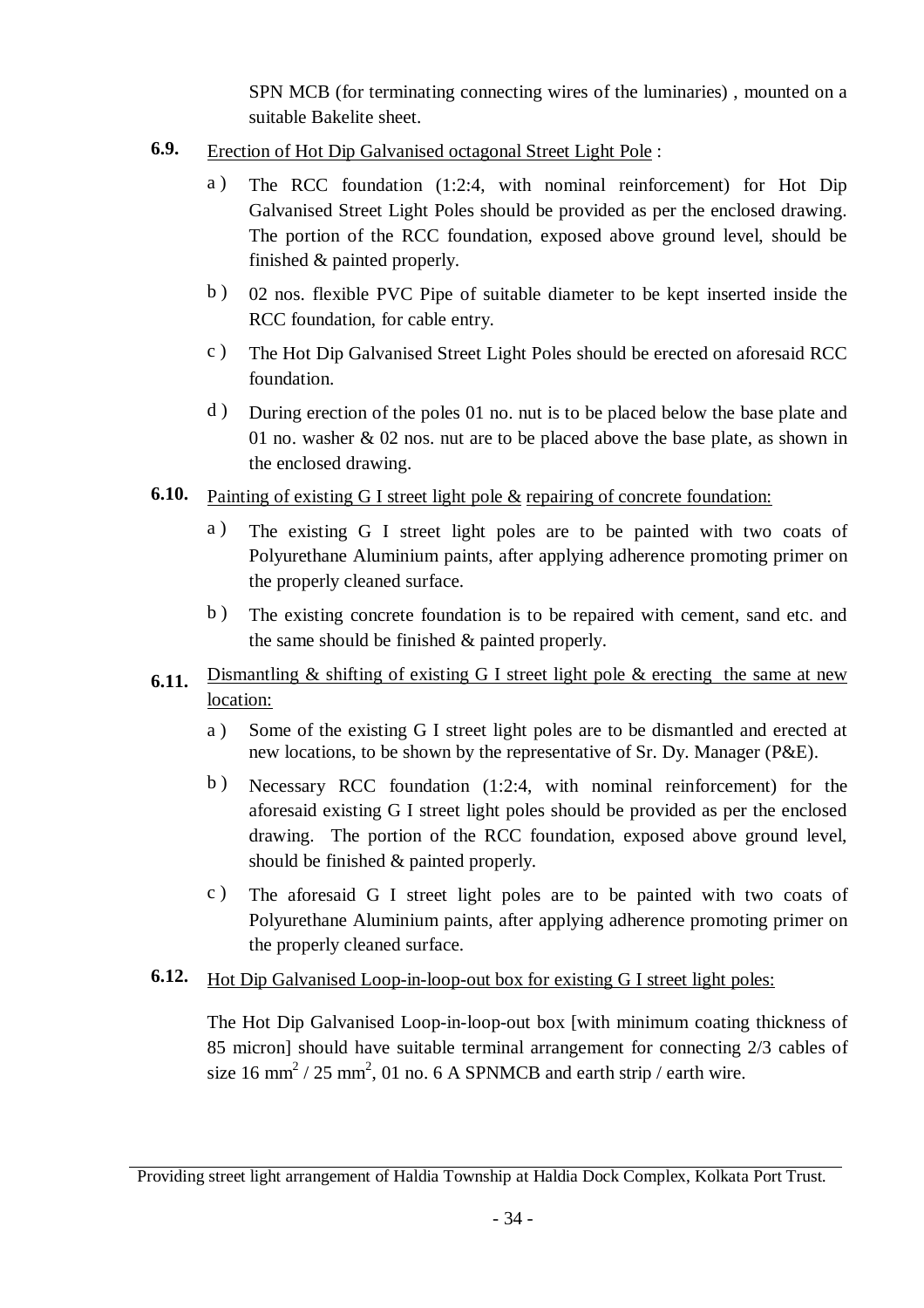#### a ) LED streetlight luminaires :

The LED streetlight luminaires should have following technical details :

| Housing                   | $\mathbb{R}^{\mathbb{Z}}$ | Die-cast aluminium housing with epoxy powder<br>coating and having cooling fins for effective heat<br>dissipation. |
|---------------------------|---------------------------|--------------------------------------------------------------------------------------------------------------------|
|                           |                           | Separate cavity for driver & LED lamp.                                                                             |
| Glass cover               | $\mathbb{R}^{\mathbb{Z}}$ | Heat resistance toughened clear glass cover.                                                                       |
| Light source              | $\mathbb{R}$              | High power, high efficiency LED                                                                                    |
| LED<br>efficacy           |                           | Luminaire $\therefore \ge 100$ (Lumen/W)                                                                           |
| Correlated<br>Temperature |                           | Color :: $5700 K \pm 500K$                                                                                         |
| Driver                    | $\mathbf{::}$             | Drivers should have in-built protection against<br>high voltage surge, open circuit & short circuit.               |
| Operating<br>temperature  | $\mathbb{R}^{\bullet}$    | Minimum $50^{\circ}$ C                                                                                             |
| <b>Input Voltage</b>      | $\mathbb{R}^{\mathbb{Z}}$ | $110 V - 270 V$ , 50 Hz                                                                                            |
| <b>IP</b> Rating          | $\mathbb{R}^{\bullet}$    | IP $65$                                                                                                            |
| Mounting                  | $\mathbf{::}$             | Side entry mounting on pipe bracket of outer<br>diameter $50 \text{ mm} - 60 \text{ mm}$ .                         |

# **6.13.** Installation of LED Street lighting Luminaire :

- a ) The LED Street lighting luminaires are to be installed on the arm brackets of newly erected Hot Dip Galvanised Street Light Poles or on the existing G I Street Light Poles.
- b ) Providing electrical connections of the luminaries with ISI marked, 3 X 2.5  $mm<sup>2</sup>$  circular PVC insulated & PVC sheathed (1.1 kV grade) flexible cable (with copper flexible conductor), from the MCBs of the inbuilt terminal boxes of the Hot Dip Galvanised Street Light Poles, is under the scope of the Contractor.
- c ) In case of installing the LED streetlight luminaries on the existing G I Street Light Poles, the electrical connections of the luminaries (with the copper wire, mentioned above) is to be provided from the existing Junction Boxes or new Junction Boxes, to be installed separately with the existing Poles.
- d ) Supply of aforesaid copper wire is also under the scope of the Contractor.

Providing street light arrangement of Haldia Township at Haldia Dock Complex, Kolkata Port Trust.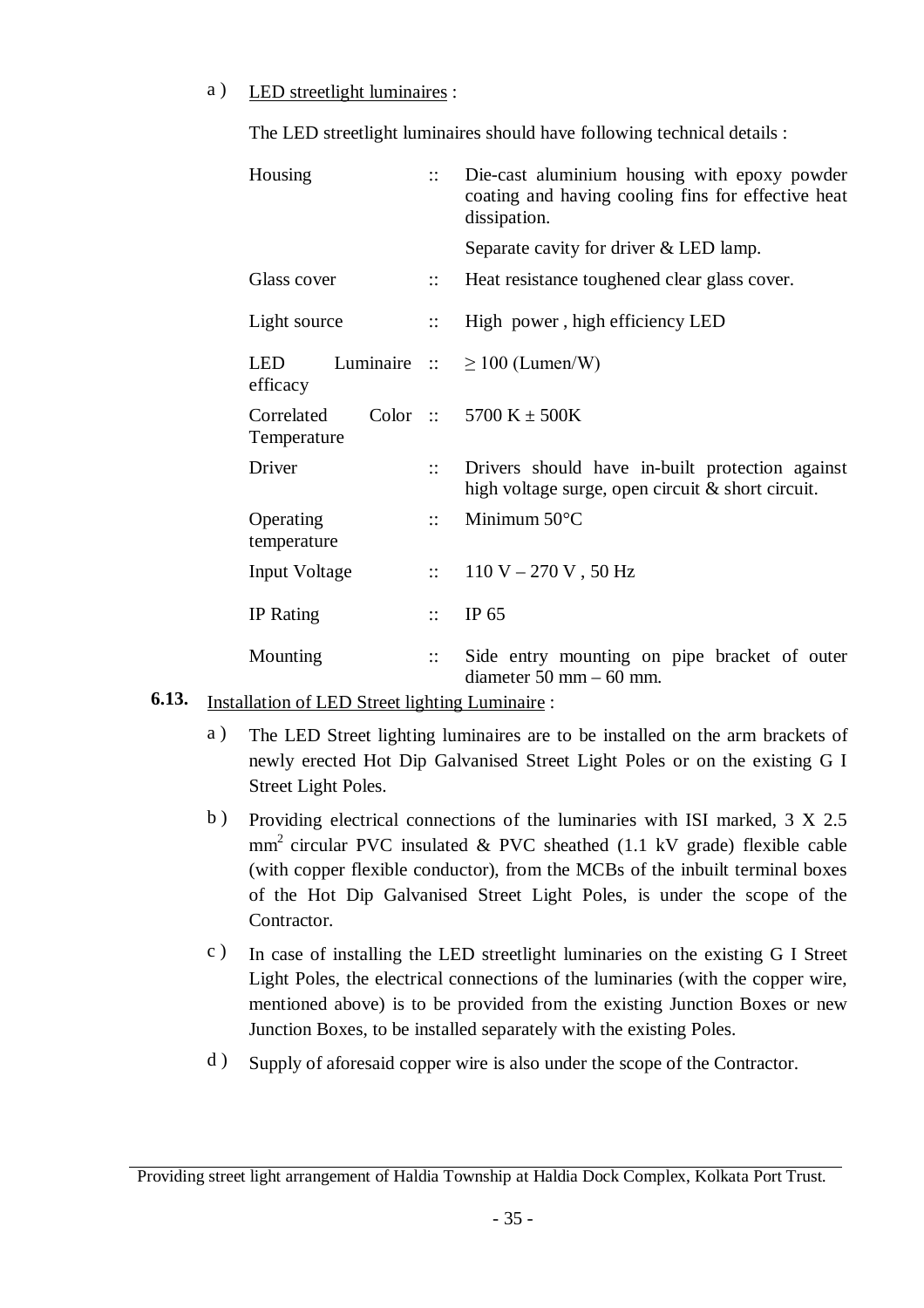# **6.14.** 1.1 kV grade, Cross Linked Polyethylene (XLPE) Cable :

The cables should be generally compliance with IS 7098 (Part-1) [with latest amendment, if any] with following specifications :

- a ) Size :  $4 \text{ C X } 16 \text{ mm}^2 / 3 \frac{1}{2} \text{ C X } 25 \text{ mm}^2 / 3 \frac{1}{2} \text{ C X } 50 \text{ mm}^2$ .
- b ) Conductor materials : Aluminium.
- c ) Shape : Stranded Compacted Shaped.
- d ) Insulation : Cross Linked Polyethylene (XLPE).
- e ) Armouring : Single layer, Galvanised steel flat strip
- **6.15.** Laying of 1.1 kV grade, XLPE Cable :
	- a ) Laying of cables is to be executed by a Cable Jointer [holding a valid permit for 1.1 kV grade cable laying and jointing, issued or recognised by the competent authority (in line with The Indian Electricity Rules, 1956)], under direct supervision of the Contractor's Engineer(s) / Supervisor(s) [holding a valid certificate of competency for (atleast for Underground Cable upto 1100 V), issued or recognised by the competent authority (in line with The Indian Electricity Rules, 1956)].
	- b ) Programme for Road Crossing, wherever required (for Casing Pipe laying etc.), shall have to be coordinated through the authorized representative of the Sr. Dy. Manager (P&E), in advance, for having due clearance of Road Blockage. Such clearance will be given within 7 (seven) days from the date of receipt of request from the Contractor.
	- c ) Before laying of Cables, cable routes should be checked properly to avoid interference with the existing cables, structures, heat sources, drains, pipelines, etc., as far as possible and minor adjustments to be done to suit the field conditions, wherever deemed necessary, without any extra cost. Considering above, cable routes should be carefully measured to ascertain the exact requirement of cable for a particular feeder. Sufficient lengths to be kept for the final connections of the cables to the terminal of the equipment.
	- d ) Cable should be handled carefully during installation, to prevent mechanical injury to the cables. During laying of cables, Cable Drum Lifting Jacks, sufficient numbers of Cable Rollers and other materials, as necessary, must be used to avoid any mechanical injury to the cables.
	- e ) Directly buried cables should be laid in underground Cable Trenches to be excavated by the Contractor. Width of the Cable Trench should be such that all cables shall be correctly spaced and arranged. The 1.1 kV grade cables should be laid in trenches at a depth of 0.75 m.

Providing street light arrangement of Haldia Township at Haldia Dock Complex, Kolkata Port Trust.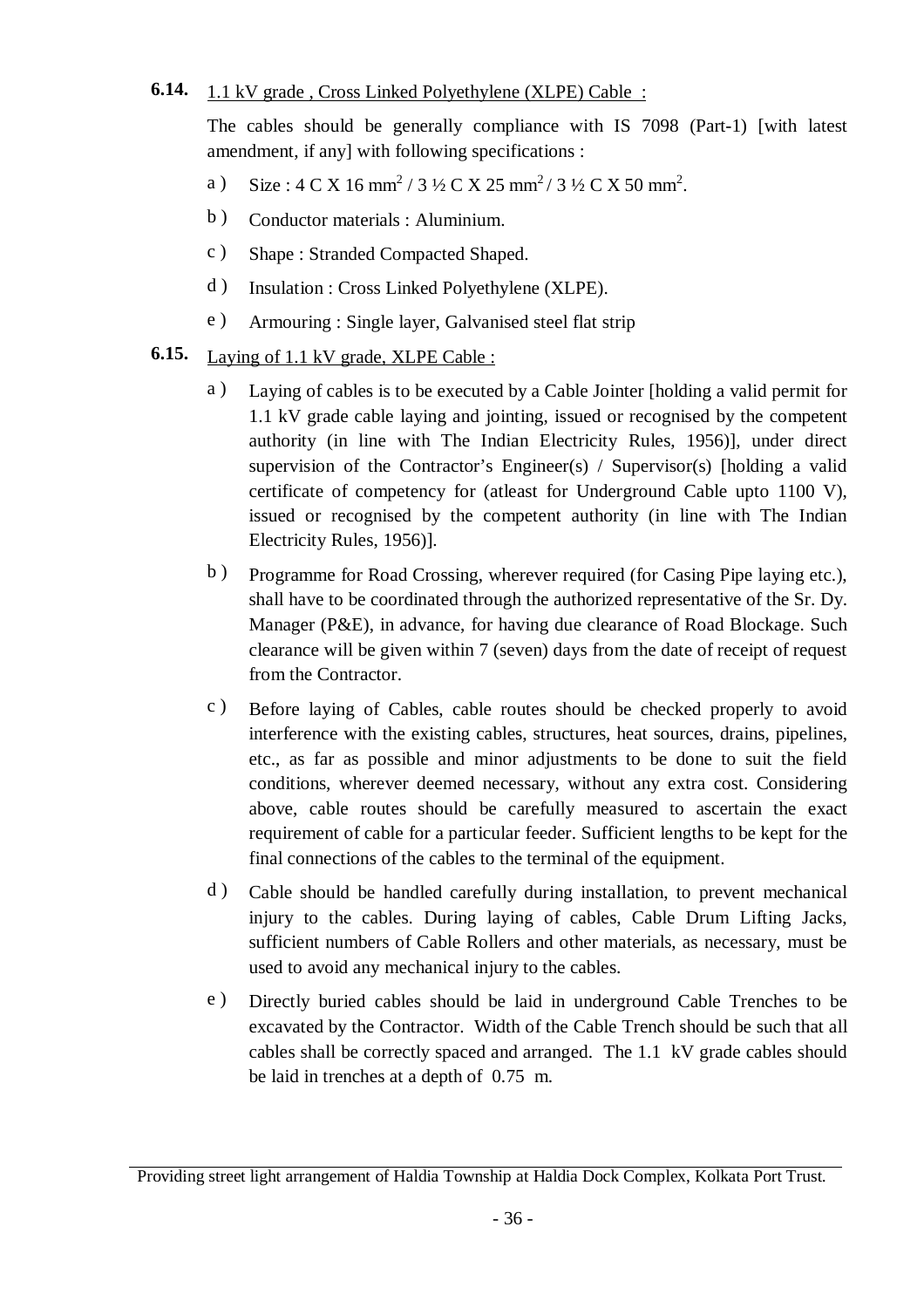- f ) Before cables are placed, the bottom of the trenches should be filled with a layer (approx. 100 mm) of sand at the bottom of the trench, duly levelled. After laying of the cable on the sand bed bricks should be placed at both sides of the cable. The cable inside the brick walls to be covered with sand at the bottom of the trench, up to the height of wall. Bricks should also be used as protective top covering and to be placed on the top of the protective brick walls. Rest of the trench should be re-filled with soil, rammed and levelled.
- g ) The bricks, to be used for protective top covering & side wall, should be of class designation 10.0 (as per latest version of IS: 1077, 1992). Dimensions [non-modular size (230 mm. x 110 mm. x 70 mm)] and tolerances of the bricks should be as per latest version of IS: 1077, 1992.
- h ) In case of Road or Rail Crossing, cable should be laid inside the pipes. Where cables enter into pipe sleeves, adequate beds of sand should be given so that the cables do not slack and get damaged by pipe ends.
- i) When cables pass through foundation walls, or other underground structures, if necessary, ducts or opening shall have to be provided, by the Contractor. However, shall it become necessary to cut holes in the existing foundations or structures, the contractor should obtain approval from Sr. Dy. Manager(P&E), before cutting is done. Cutting, if necessary and mending good of any cut portion should be done by contractor at his cost and risk.
- j ) Cables should be handled carefully during installation to prevent mechanical injury to the cables. During laying of cables, Cable Drum Lifting Jacks, sufficient number of Cable Rollers and other materials, etc. as necessary, must be used to avoid any mechanical injury to the cables. Ends of cables leaving trenches should be coiled and provided with a protective pipe or cover, until such times, the final terminations to the equipment are completed.
- k ) After laying of the cables in the trench and before placement of protective covering, an Insulation Test should be carried out for each length of cable in presence of the representative of Sr. Dy. Manager (P&E), HDC. After refilling the trench with soil, rammed and levelled, Insulation Test of the cable should also be carried out in presence of the representative of Sr. Dy. Manager (P&E), HDC.
- l ) All cables will be identified close to their termination points by Cable Number / Equipment Number, which will be punched on Aluminium Straps (approx. 2 mm thick) securely fastened to the cable and wrapped around it. Type and size of the cable also to be punched on the Aluminium Straps.
- m) Each underground cable should be provided with Identification Tags (made of lead) securely fastened every 30 m of its underground length, with at least one tag at each end before the cable enters the ground. Concrete Cable Markers are

Providing street light arrangement of Haldia Township at Haldia Dock Complex, Kolkata Port Trust.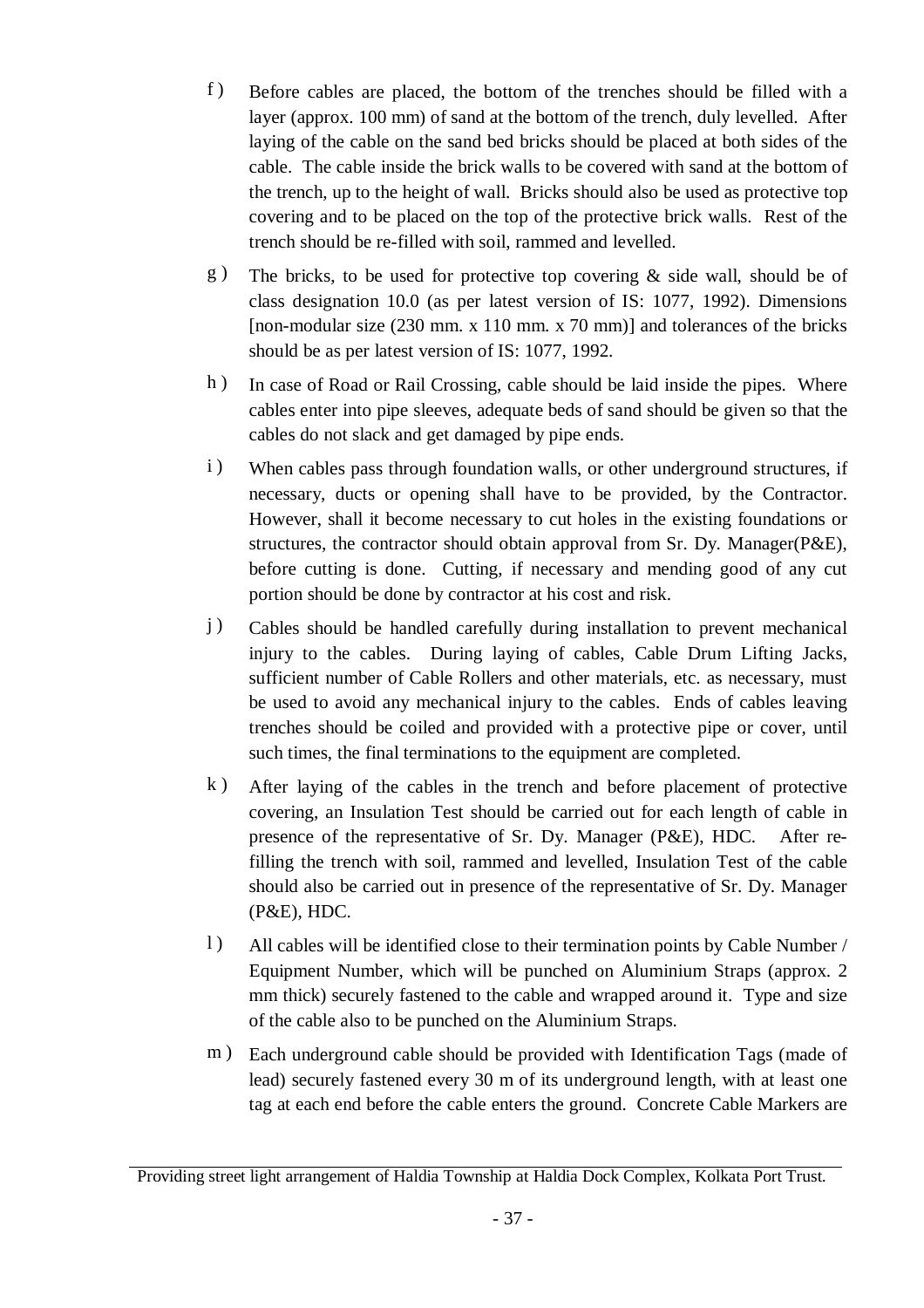to be placed at cable joint locations and "L.T. Cable Joint" should be engraved on the said Cable Markers.

- n ) All temporary ends of cables must be protected against dirt and moisture to prevent damage to the insulation. For this purpose, ends of the cables should be covered with PVC insulating tape.
- o ) Where splices or terminations are required in circuit, it is required to measure insulation resistance of each length of cable before splicing and / or terminating. It is required to repeat measurement after splices and / or terminations are completed. Before energizing, the insulation resistance of every cable shall have to be measured.

It is required to measure the Insulation Resistance of directly buried cables, before Cable Trenches are back-filled.

- **6.16.** Outdoor Feeder Pillar for street lighting :
	- a) The outdoor Feeder Pillar for street lighting shall be pedestal type (with top canopy), IP 65 compliant and dust, damp, vermin & weather proof, fabricated from SS316 grade sheet (2 mm thick), angle & flat. It shall be provided with double shutter, handle with lock and key system. The Feeder Pillar shall be designed in such a way that it should be spacious for easy maintenance. The design & drawing of the Feeder Pillar should be got approved from the Engineer-in-charge, prior to manufacture.
	- b) The Feeder Pillar shall be provided with PVC sleeved (with colour code) electrolytic grade copper tinned busbar (for 3 Phases and Neutral) of suitable size and following items :

| TYPE-A                                                                                                                                                                          |                    |          |
|---------------------------------------------------------------------------------------------------------------------------------------------------------------------------------|--------------------|----------|
| Incomer:                                                                                                                                                                        |                    |          |
| <b>TPN, 63 A, 415 V, MCB</b> (10kA breaking ::<br>capacity)-                                                                                                                    |                    | $01$ no. |
| <b>Connecting terminals</b> (stud type), suitable<br>for terminating 01 no. $3\frac{1}{2}C X 50$ mm <sup>2</sup> , 1.1<br>kV grade, Aluminium Conductor armoured<br>XLPE cable. | $\mathbf{\ddot{}}$ | 01 set   |
| <u>Time Switch arrangement:</u>                                                                                                                                                 |                    |          |
| 3 Pole Power Contactor -                                                                                                                                                        |                    |          |
| Thermal rating $(AC – 1)$ at 415 V, 50 Hz –<br>45 A,<br>Coil voltage $-240$ V AC (50 Hz),<br>Built in auxiliary contacts - $2 \text{ NO} + 2 \text{ NC}$                        | $\mathbf{H}$       | 01 no.   |
| Time Switch –                                                                                                                                                                   |                    | 01 no.   |

Providing street light arrangement of Haldia Township at Haldia Dock Complex, Kolkata Port Trust.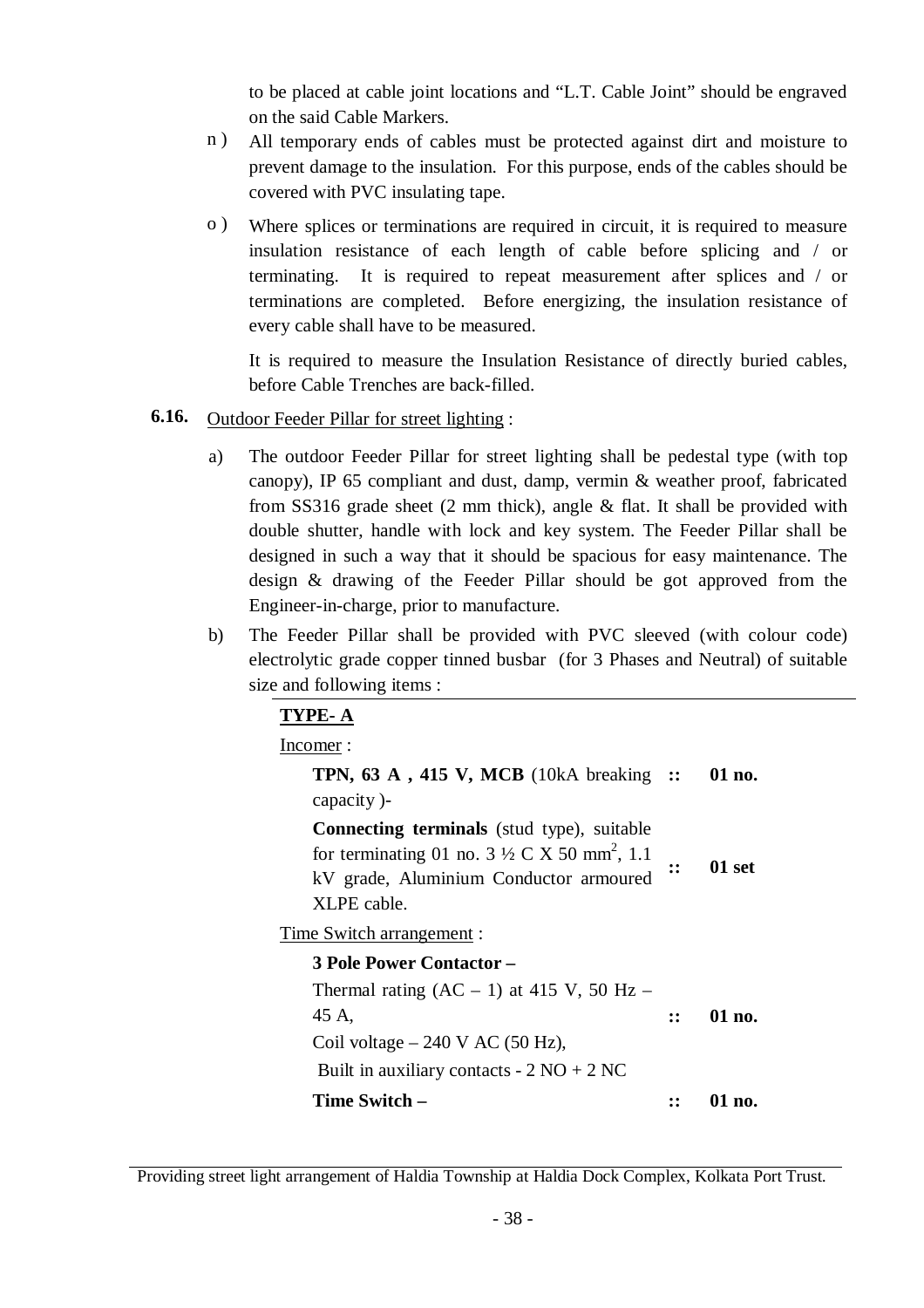| Supply voltage $-240$ V AC, 50 Hz,<br>Contact rating $-16$ A @ 250 V AC<br>(Resistive)                            |                 |                                                                                                                                            |
|-------------------------------------------------------------------------------------------------------------------|-----------------|--------------------------------------------------------------------------------------------------------------------------------------------|
| Shortest Switching Time $-15$ min (daily)                                                                         |                 |                                                                                                                                            |
| <b>Bypass Switch (6 A)</b>                                                                                        | $\mathbf{::}$   | 01 no.                                                                                                                                     |
| <b>Control Fuse</b>                                                                                               | $\dddot{\cdot}$ | 01 no.                                                                                                                                     |
| PVC sleeved (with colour code), 70 A<br>Electrolytic grade copper tinned busbar ::<br>(for 3 Phases and Neutral)  |                 | 01 set                                                                                                                                     |
| Outgoing [for street lighting] :                                                                                  |                 |                                                                                                                                            |
| <b>20 A, TP MCB</b> (10kA breaking capacity)- $\therefore$                                                        |                 | 04 no.                                                                                                                                     |
| <u>TYPE- B</u>                                                                                                    |                 |                                                                                                                                            |
| <u>Incomer</u> :                                                                                                  |                 |                                                                                                                                            |
| operated 250 A<br>Switch<br>Front<br><b>Disconnector – Fuse Unit</b>                                              | -               | 01 no.                                                                                                                                     |
| Distribution:                                                                                                     |                 |                                                                                                                                            |
| PVC sleeved (with colour code), 250 A<br>Electrolytic grade copper tinned busbar ::<br>(for 3 Phases and Neutral) |                 | 01 set                                                                                                                                     |
| <b>TPN, 63 A, 415 V, MCB</b> (10kA breaking $::$<br>capacity)-                                                    |                 | 03 no.<br>[01 no. for street<br>lighting, through<br>Switch<br>Time<br>arrangement<br>and<br>02 nos. outgoing<br>other<br>for<br>purposes] |
| <u>Time Switch arrangement</u> :                                                                                  |                 |                                                                                                                                            |
| <b>3 Pole Power Contactor -</b>                                                                                   |                 |                                                                                                                                            |
| Thermal rating $(AC – 1)$ at 415 V, 50 Hz –<br>45 A,                                                              | $\mathbf{::}$   | 01 no.                                                                                                                                     |
| Coil voltage $-240$ V AC (50 Hz),                                                                                 |                 |                                                                                                                                            |
| Built in auxiliary contacts - $2 \text{ NO} + 2 \text{ NC}$                                                       |                 |                                                                                                                                            |
| Time Switch -<br>Supply voltage $-240$ V AC, 50 Hz,                                                               | $\mathbf{::}$   | 01 no.                                                                                                                                     |

Providing street light arrangement of Haldia Township at Haldia Dock Complex, Kolkata Port Trust.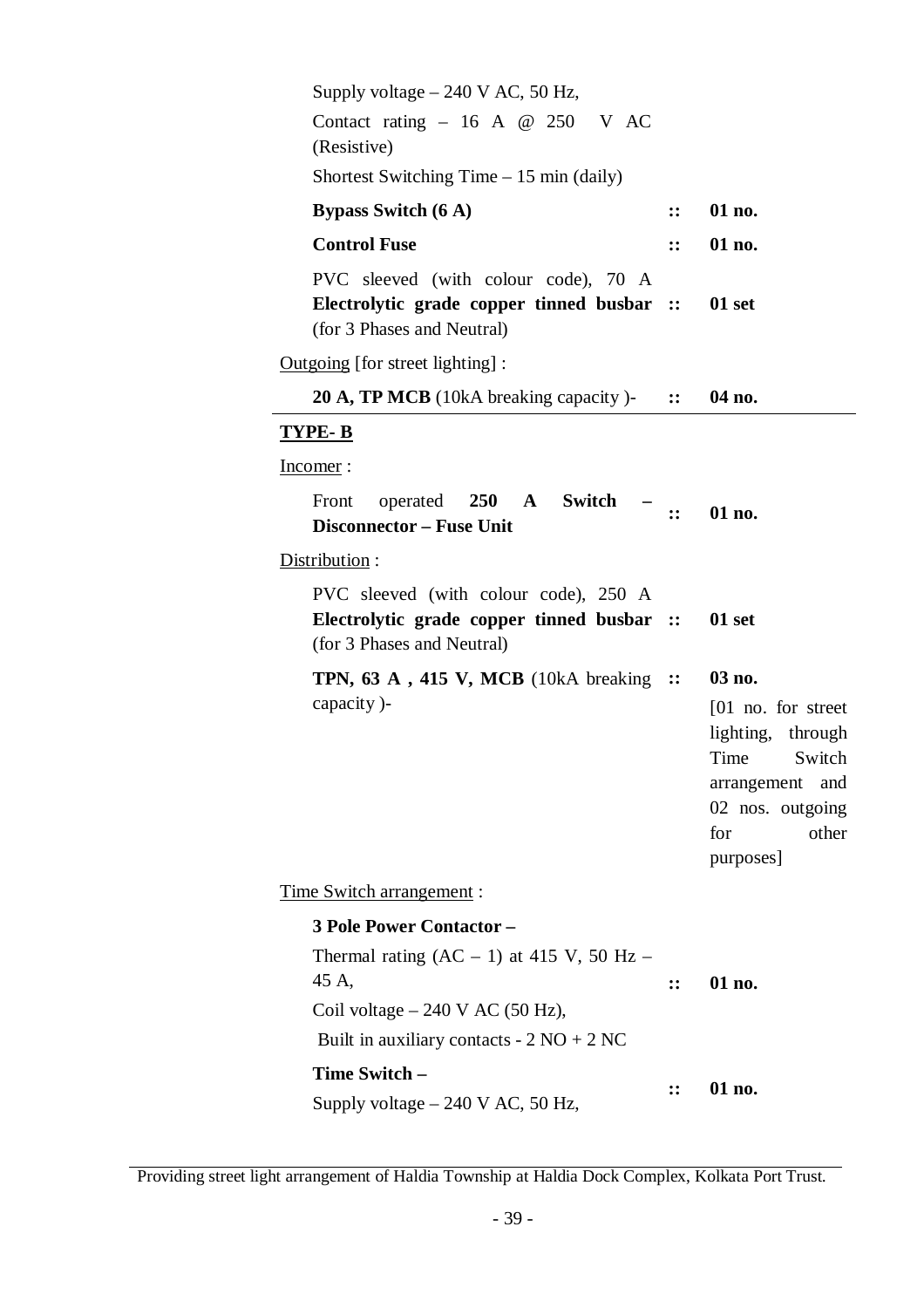| Contact rating $-16$ A @ 250 V AC<br>(Resistive)                                                                                                         |                     |                                                                                                                                          |
|----------------------------------------------------------------------------------------------------------------------------------------------------------|---------------------|------------------------------------------------------------------------------------------------------------------------------------------|
| Shortest Switching Time $-15$ min (daily)                                                                                                                |                     |                                                                                                                                          |
| <b>Bypass Switch (6 A)</b>                                                                                                                               | $\mathbf{::}$       | 01 no.                                                                                                                                   |
| <b>Control Fuse</b>                                                                                                                                      | $\mathbf{::}$       | 01 no.                                                                                                                                   |
| PVC sleeved (with colour code), 70 A<br>Electrolytic grade copper tinned busbar ::<br>(for 3 Phases and Neutral)                                         |                     | 01 set                                                                                                                                   |
| Outgoing [for street lighting] :                                                                                                                         |                     |                                                                                                                                          |
| <b>20 A, TP MCB</b> (10kA breaking capacity) $\cdot$ ::                                                                                                  |                     | 04 no.                                                                                                                                   |
| <b>TYPE-C</b>                                                                                                                                            |                     |                                                                                                                                          |
| Incomer:                                                                                                                                                 |                     |                                                                                                                                          |
| operated 125 A Switch<br>Front<br><b>Disconnector - Fuse Unit</b>                                                                                        | $\ddot{\mathbf{z}}$ | 01 no.                                                                                                                                   |
| Distribution:                                                                                                                                            |                     |                                                                                                                                          |
| PVC sleeved (with colour code), 150 A<br>Electrolytic grade copper tinned busbar ::<br>(for 3 Phases and Neutral)                                        |                     | 01 set                                                                                                                                   |
| <b>TPN, 63 A, 415 V, MCB</b> (10kA breaking $::$<br>capacity)-                                                                                           |                     | 03 no.<br>[01 no. for Street]<br>lighting, through<br>Time<br>Switch<br>arrangement and<br>02 nos. outgoing<br>for<br>other<br>purposes] |
| <u>Time Switch arrangement:</u>                                                                                                                          |                     |                                                                                                                                          |
| <b>3 Pole Power Contactor -</b>                                                                                                                          |                     |                                                                                                                                          |
| Thermal rating $(AC – 1)$ at 415 V, 50 Hz –<br>45 A,<br>Coil voltage $-240$ V AC (50 Hz),<br>Built in auxiliary contacts - $2 \text{ NO} + 2 \text{ NC}$ | $\dddot{\cdot}$     | 01 no.                                                                                                                                   |
| Time Switch -                                                                                                                                            |                     |                                                                                                                                          |
| Supply voltage $-240$ V AC, 50 Hz,<br>Contact rating $-16$ A @ 250 V AC                                                                                  | $\mathbf{::}$       | 01 no.                                                                                                                                   |

Providing street light arrangement of Haldia Township at Haldia Dock Complex, Kolkata Port Trust.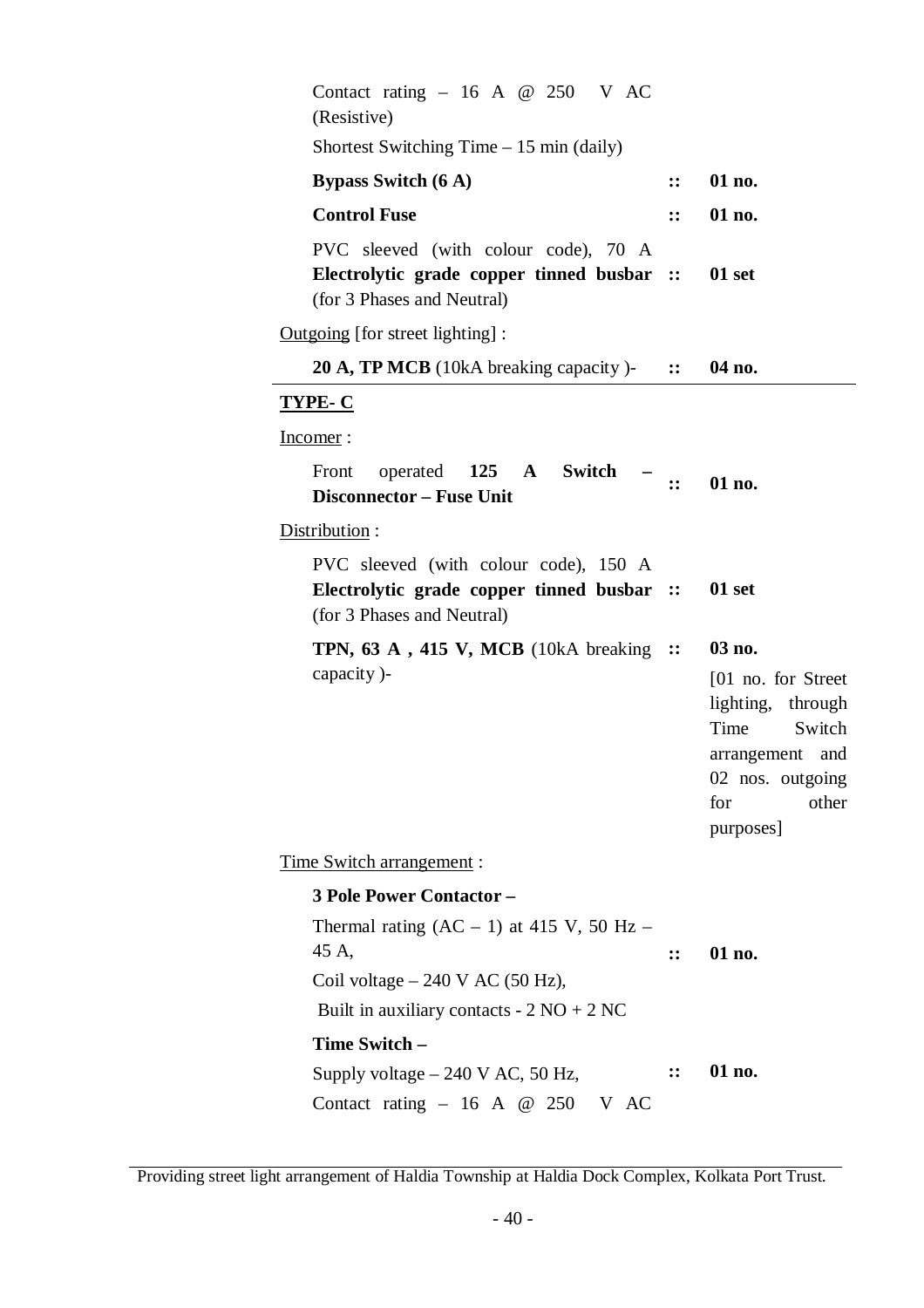| (Resistive)                                                                                                             |                        |          |
|-------------------------------------------------------------------------------------------------------------------------|------------------------|----------|
| Shortest Switching Time $-15$ min (daily)                                                                               |                        |          |
| <b>Bypass Switch (6 A)</b>                                                                                              | $\mathbf{1}\mathbf{2}$ | $01$ no. |
| <b>Control Fuse</b>                                                                                                     | $\mathbf{H}$           | 01 no.   |
| PVC sleeved (with colour code), 70 A<br>Electrolytic grade copper tinned busbar :: 01 set<br>(for 3 Phases and Neutral) |                        |          |
| Outgoing [for Street lighting] :                                                                                        |                        |          |
| 20 A, TP MCB (10kA breaking capacity)                                                                                   |                        | 04 no.   |

- c) All the aforesaid component shall be mounted in the Feeder Pillar by means of suitable cadmium passivated hardware. The Feeder Pillar shall be complete in all respect with detachable gland plate, interconnection using necessary PVC insulated (1.1 kV grade), single core, flexible (stranded) copper wire. The Feeder Pillar shall be provided with 02 nos. SS Terminal for earthing.
- **6.17.** Erection / installation of outdoor Feeder Pillar for street lighting :
	- a) The RCC foundation (1:2:4, with nominal reinforcement) for outdoor Feeder Pillar for street lighting should be provided as per the enclosed drawing. The portion of the RCC foundation, exposed above ground level, should be finished & painted properly.
	- b) The outdoor Feeder Pillar for street lighting should be erected on the aforesaid RCC foundation and the same should be fixed with the foundation bolts, grouted in the aforesaid RCC foundation.
	- c) Connection of incoming and outgoing cables with the Switch Disconnector Fuse Unit / MCB / Connector is under the scope of the Contractor.
- **6.18.** Laying of Reinforced Concrete Pipe and Galvanized Mild Steel Tubes :
	- a) Laying of Reinforced Concrete Pipe and Galvanized Mild Steel Tubes should be done wherever necessary, such as at Road Crossing, Drains, Culverts or any similar concrete structure, etc. The scope includes cutting of road, Excavating of Trenches, etc. The depth of the laying should be matched with the underground Cable Trench, as far as possible.
	- b) Making joint between Collars and Reinforced Concrete Pipe, with cement motar (1 cement : 2 medium sand) and cutting the Reinforced Concrete Pipe to the required length, if necessary, to be done by the Contractor at their own cost and arrangement.

Providing street light arrangement of Haldia Township at Haldia Dock Complex, Kolkata Port Trust.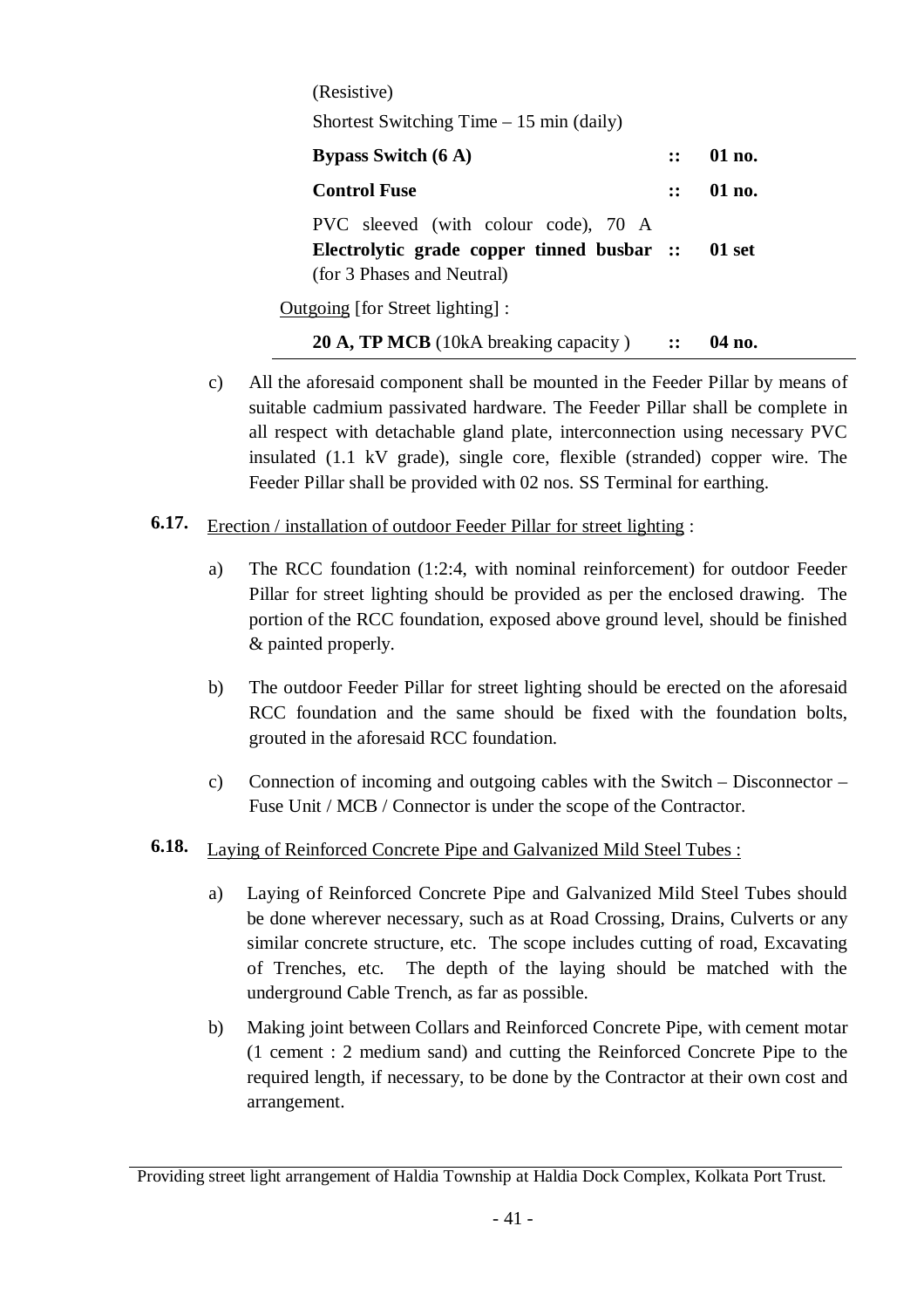- c) Cutting of Galvanized Pipe to required length and threading, bending, jointing by Socket as required, supply and fixing of Support Clamps / Brackets should be under the scope of Contractor.
- d) Re-filling the trench after laying the Reinforced Concrete Pipes and Galvanized Mild Steel Tubes to be done by the Contractor.

# **6.19.** Scope of work for earthing :

a) Earth Electrode should be made of 3 m long Medium Galvanised Mild Steel Tubes (as per IS:1239) of nominal bore 50 mm. The tube shall have perforated hole of 10 mm dia at a cross distance of 75 mm. 260 mm long G.I. Plate of size 50 mm X 6 mm (with 4 nos. 10 mm dia tap hole, bend to shape of pipe) to be welded at 100 mm below the top of tube for connection of Earth Strip. G.I. Funnel / Cap to be provided on top of the tube. Two earth electrodes are to be interconnection to from one earth grid, which will provide a common ground for Street Light Poles / Feeder Pillar Boxes.

Earth Electrode to be driven in the Earth Pit filled up with alternate layer of Charcoal and Salt. Earth Pit should be provided with suitable size Brick Masonry Inspection Chamber with removable RCC Cover (75 mm thick) with handle.

Excavation of earth, back filling, masonry work and interconnection of earthing electrodes (with 50 mm X 6 mm G.I. Flat), shall be within the Scope of Work.

- b) All Feeder Pillars shall have to be earthed by 02 nos. G.I. Strip of size 25 mm X 6 mm (approx.), connected with the Earth Grid [made of 02 earth pits]. All Street Light Poles shall have to be earth by 02 nos. 08 SWG G. I. Wire, connected with the Earth Grid.
- c) All connection of the G. I. Flats  $/G$ . I. Wire, with the Earth Electrode & Earth Grid, should be made by welding & welding point should be covered by black Bitumen Paint.
- d) Entire earthing should be done in accordance with the relevant Indian Standard (IS), Indian Electricity Rules & Act and Code of Practice.

Providing street light arrangement of Haldia Township at Haldia Dock Complex, Kolkata Port Trust.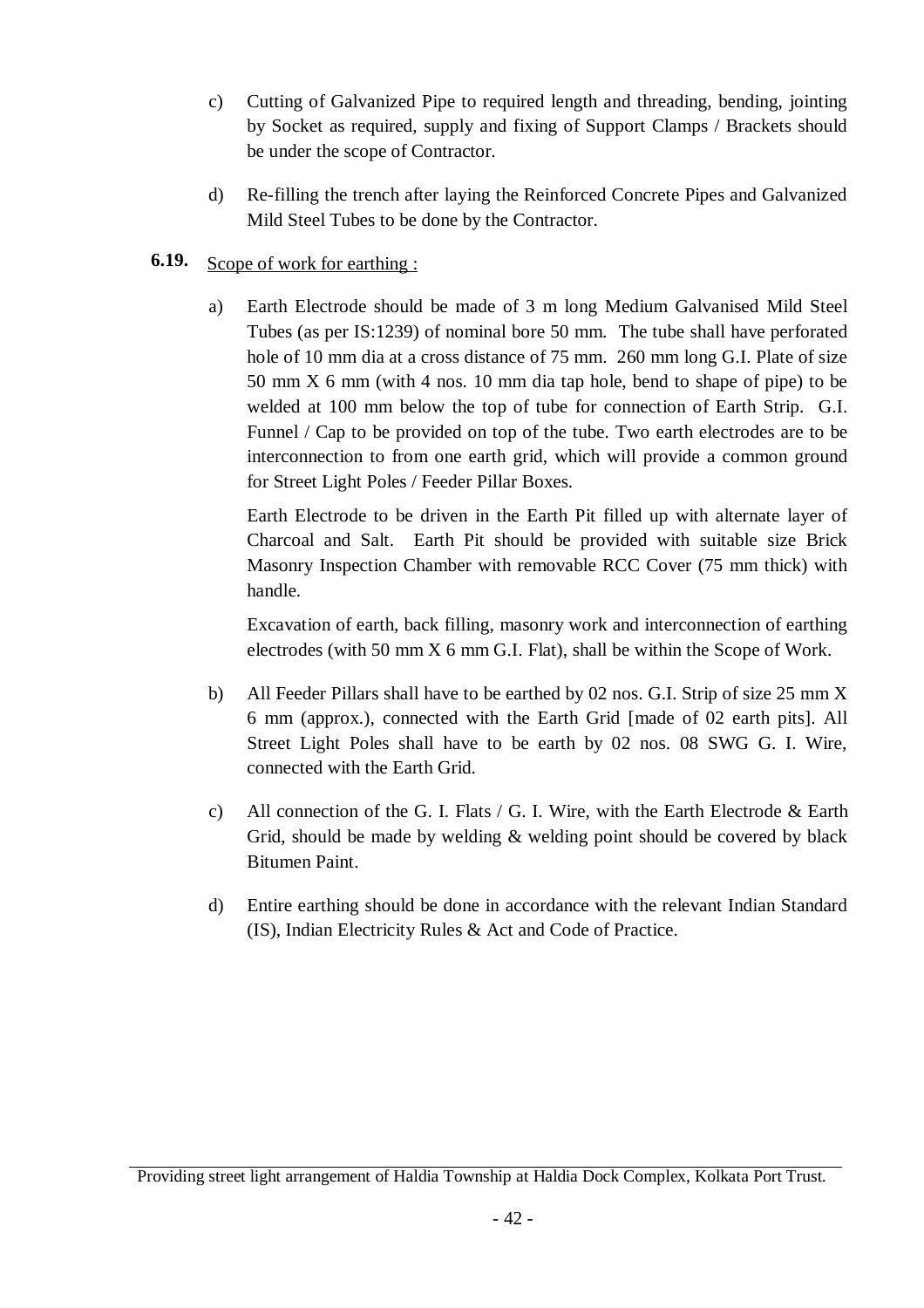# **C. List of Approved Manufacturers /makes :**

**6.20.**

| <b>Sl. No.</b> | <b>Items</b>                                                                             | <b>Name of the Manufactures</b>                               |
|----------------|------------------------------------------------------------------------------------------|---------------------------------------------------------------|
| i)             | Hot Dip Galvanised<br>octagonal Street Light<br>Poles                                    | <b>BAJAJ/VALMONT</b>                                          |
| ii)            | <b>MCB</b>                                                                               | L&T / LEGRAND / SIEMENS /<br><b>SCHNEIDER / ABB</b>           |
| iii)           | Contactor                                                                                | L&T / SIEMENS/ABB                                             |
| iv)            | <b>Time Switch</b>                                                                       | <b>L&amp;T/ SIEMENS/ABB</b>                                   |
| V)             | L T Cable (XLPE)                                                                         | UNISTAR / FINOLEX / NICCO /<br><b>HAVELLS / RPG / UNIFLEX</b> |
| vi)            | PVC insulated (1.1 kV)<br>grade) single / multi-core<br>flexible<br>copper<br>conductor. | FINOLEX / NICCO / HAVELLS / RPG /<br>UNIFLEX / R R KABLES     |
| V <sub>1</sub> | Cable<br>Lug $\&$<br>Cable<br>Gland                                                      | DOWELLS / JHONSON / RAYCHEM                                   |
| Viii)          | LED<br><b>Street</b><br>Light<br>Luminaire                                               | PHILIPS / WIPRO / BAJAJ /<br><b>CROMPTON/GE</b>               |
| ix)            | Cable Jointing Kit                                                                       | BIRLA 3M / RAYCHEM / DENSON                                   |
| X)             | Cement                                                                                   | <b>ACC / ULTRA TECH / BIRLA</b>                               |

Providing street light arrangement of Haldia Township at Haldia Dock Complex, Kolkata Port Trust.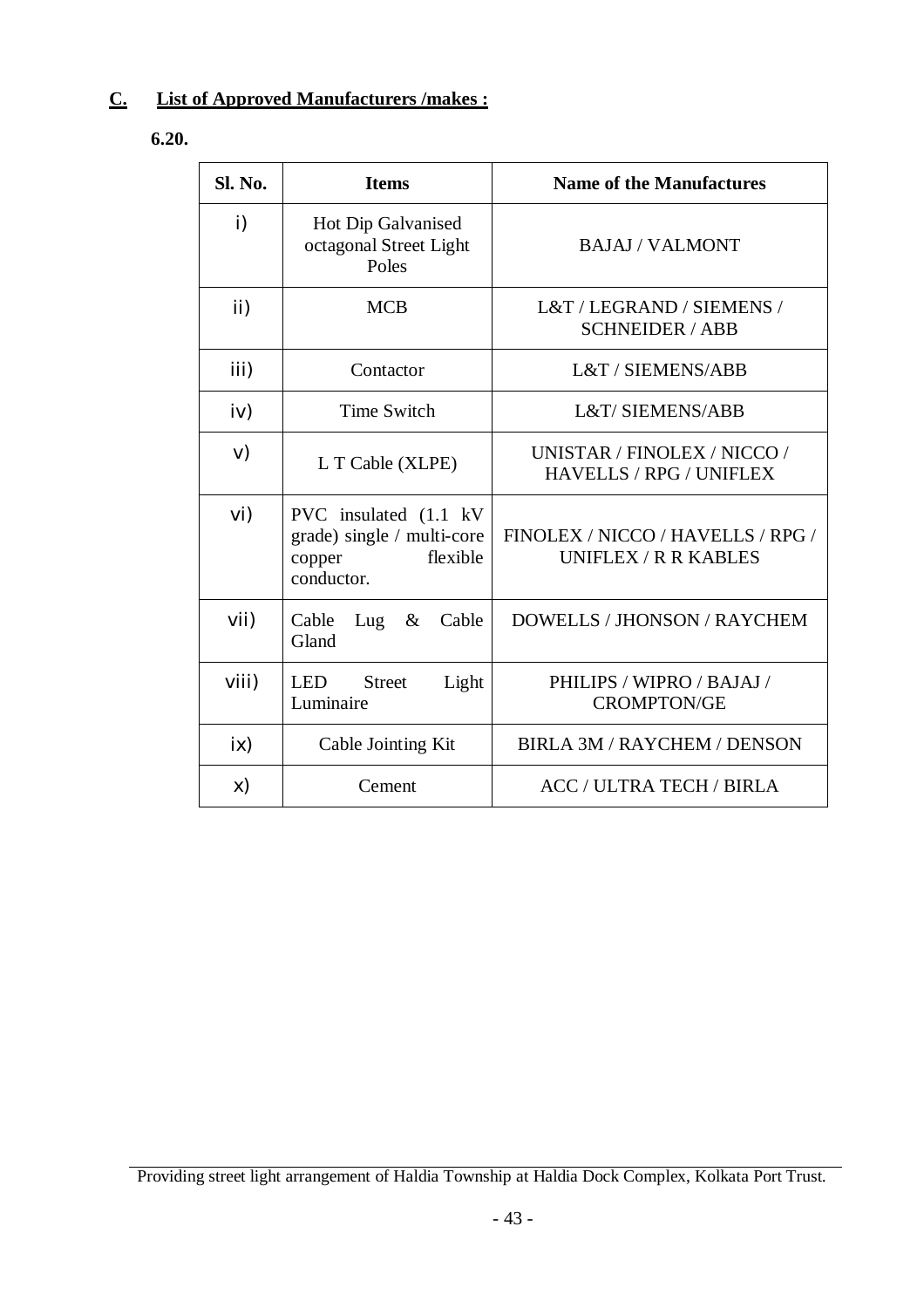# **SECTION VII**

# **GENERAL CONDITIONS OF CONTRACT (GCC)**

| A.        | <b>GENERAL PROVISIONS</b>                                 |
|-----------|-----------------------------------------------------------|
| 1)        | Definitions                                               |
| 2)        | Contract documents                                        |
| 3)        | Interpretations                                           |
| 4)        | All Drawings are Trustees' property                       |
| 5)        | Language                                                  |
| 6)        | <b>Notices</b>                                            |
| 7)        | Governing Law                                             |
| 8)        | <b>Patent Rights</b>                                      |
| 9)        | Stamp duty & other expenses                               |
| 10)       | Indemnity                                                 |
| 11)       | Employer's lien                                           |
| 12)       | Additions and alterations                                 |
| <b>B.</b> | THE ENGINEER                                              |
| 13)       | Instructions of the Engineer or Engineer's Representative |
| 14)       | Engineer's power and authority                            |
| 15)       | Power of Engineer's Representative                        |
| 16)       | Limitation of Engineer's Representative's power           |
| 17)       | Engineer's over-riding power                              |
| 18)       | Replacement of the Engineer                               |

# **Table of Clauses**

Providing street light arrangement of Haldia Township at Haldia Dock Complex, Kolkata Port Trust.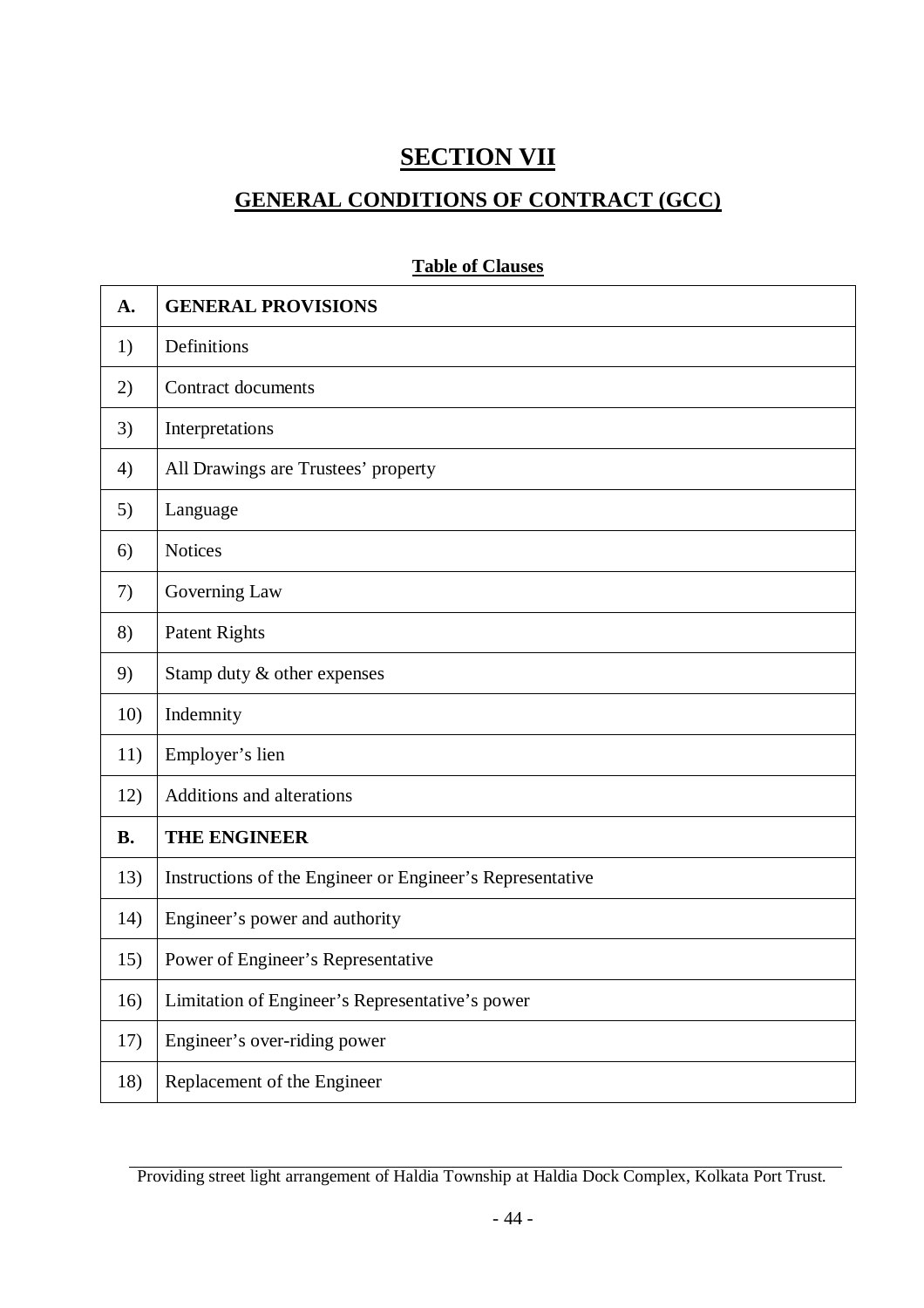| 19)         | Determinations                                                                                                                           |
|-------------|------------------------------------------------------------------------------------------------------------------------------------------|
| C.          | <b>THE CONTRACTOR</b>                                                                                                                    |
| 20)         | Performance Guarantee / Security Deposit                                                                                                 |
| 21)         | Contractor's personnel and Contractor's representative                                                                                   |
| 22)         | Assignment and sub-contracting                                                                                                           |
| 23)         | Access to site                                                                                                                           |
| 24)         | Transportation of materials                                                                                                              |
| 25)         | Contractor's equipment                                                                                                                   |
| 26)         | Supply of water and Electricity                                                                                                          |
| 27)         | Use of ground and land / covered space for Contractor's establishment                                                                    |
| 28)         | <b>Existing services</b>                                                                                                                 |
| 29)         | Contractor to prepare working / progress drawings                                                                                        |
| <b>30</b> ) | Contractor's price is inclusive of all costs                                                                                             |
| 31)         | Contractor is responsible for all construction process, except for correctness of design and<br>specification formulated by the Engineer |
| 32)         | Contractor to submit his programme of work                                                                                               |
| 33)         | Contractor to supervise the works                                                                                                        |
| 34)         | Contractor is responsible for line, level, setting out, etc.                                                                             |
| 35)         | Contractor is responsible to protect the work                                                                                            |
| 36)         | Contractor is responsible for all damages to other structures / persons caused by him in<br>executing the work                           |
| 37)         | Fossils, Treasure troves, etc. are Trustees' property                                                                                    |
| 38)         | Contractor to indemnify the Trustees against all claims for loss, damage, etc.                                                           |
| 39)         | Dismantled materials Trustees' property                                                                                                  |
| 40)         | Contractor's quoted rates / price must be all inclusive                                                                                  |
| 41)         | Notice to Contractor                                                                                                                     |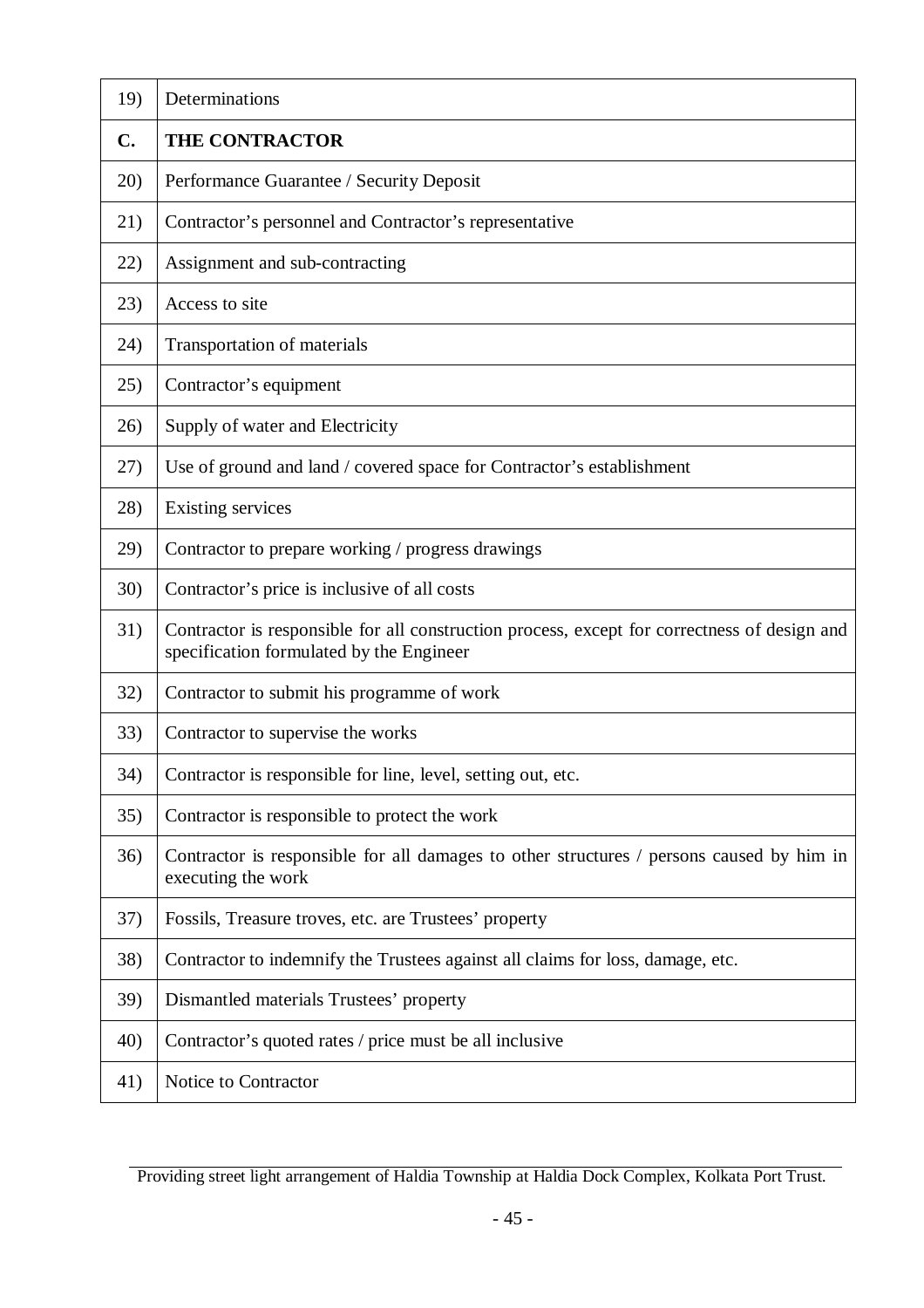| 42) | Contractor not to publish photograph or particulars of work                                             |
|-----|---------------------------------------------------------------------------------------------------------|
| 43) | Contractor to provide facilities to outsiders                                                           |
| 44) | Work to cause minimum possible hindrance to traffic movement                                            |
| D.  | <b>STAFF AND LABOUR</b>                                                                                 |
| 45) | Engagement of staff and labour                                                                          |
| 46) | <b>Labour Laws</b>                                                                                      |
| 47) | Health and safety                                                                                       |
| 48) | Labour licence                                                                                          |
| 49) | Employees' Provident Fund & Employees' State Insurance                                                  |
| Е.  | PLANT, MATERIALS AND WORKMANSHIP                                                                        |
| 50) | Materials to be supplied by the Employer                                                                |
| 51) | Contractor's arrangement for execution of the work                                                      |
| 52) | Inspection and testing                                                                                  |
| 53) | Contractor to replace materials/work not acceptable to the Engineer or his Representative               |
| 54) | Removal of materials on completion                                                                      |
| 55) | Workmanship and secrecy                                                                                 |
| F.  | COMMENCEMENT, EXECUTION & COMPLETION OF WORK, HANDING<br><b>OVER AND TAKING OVER</b>                    |
| 56) | Preliminary time to commence work and maintenance of steady rate of progress                            |
| 57) | Contractor's site office                                                                                |
| 58) | Contractor to observe Trustees' working hours                                                           |
| 59) | Contractor to supply all materials as per requirement of the Engineer or his Representative             |
| 60) | Materials and works                                                                                     |
| 61) | Contractor to submit samples for approval                                                               |
| 62) | Contractor to seek approval of Engineer or his Representative before covering up any<br>portion of work |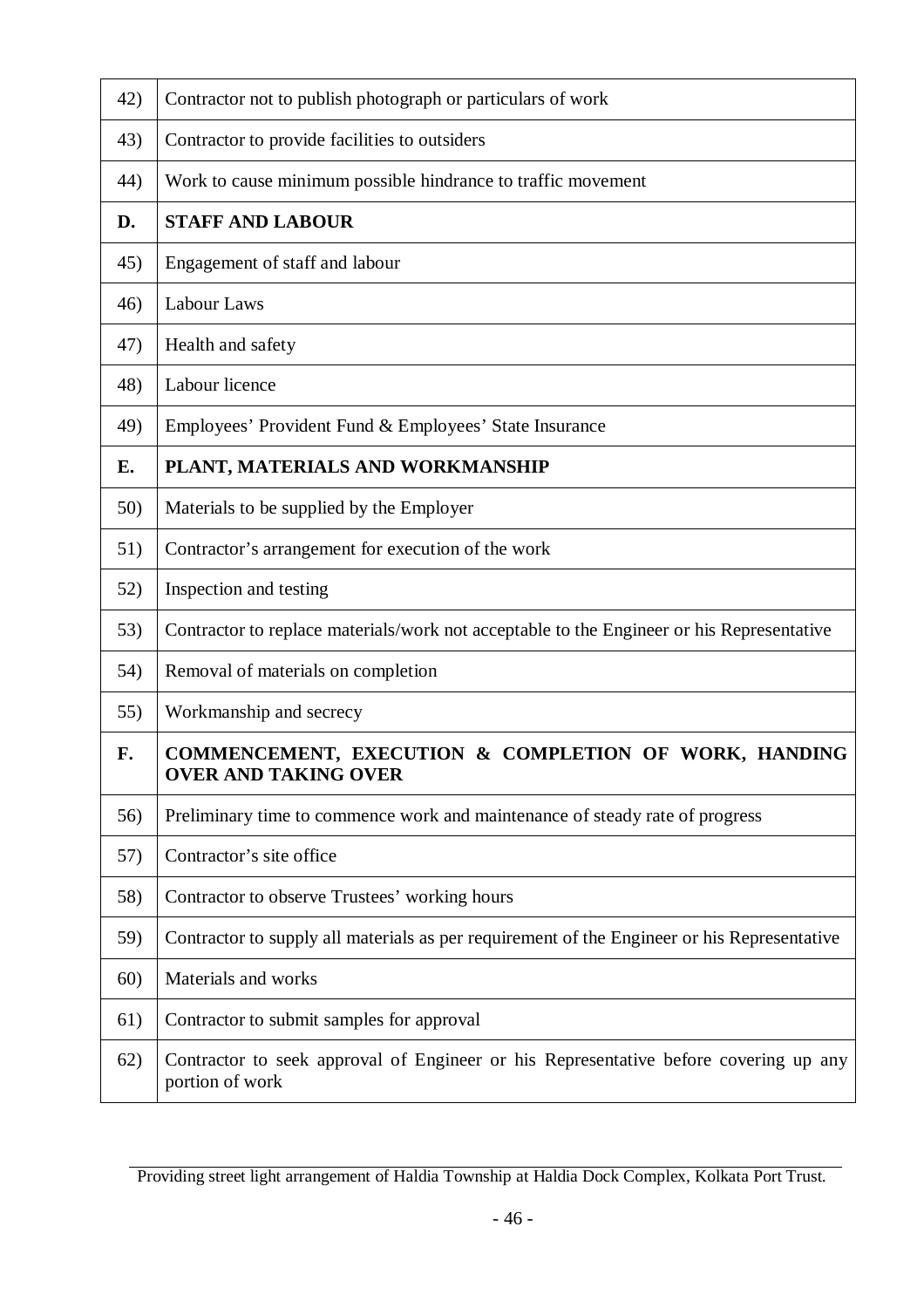| 63) | Contractor to suspend work on order from Engineer or his Representative |
|-----|-------------------------------------------------------------------------|
| 64) | <b>Completion Certificate</b>                                           |
| 65) | Completion period                                                       |
| 66) | Taking over of the Contract job by KoPT                                 |
| 67) | Defect Liability Period (DLP)                                           |
| 68) | Defects after taking over                                               |
| 69) | Extension of completion period and liquidated damage                    |
| G.  | <b>CONTRAT PRICE, PAYMENT AND DEDUCTIONS</b>                            |
| 70) | <b>Contract Price</b>                                                   |
| 71) | Terms of payment                                                        |
| 72) | Extra expenses incurred by the Employer                                 |
| 73) | Recovery of deducted amount                                             |
| 74) | Variation and its valuation                                             |
| H.  | <b>TERMINATION BY EMPLOYER</b>                                          |
| 75) | Notice to correct                                                       |
| 76) | <b>Termination by Employer</b>                                          |
| 77) | Valuation at date of termination                                        |
| 78) | Payment after termination                                               |
| 79) | Employer's entitlement to termination for convenience                   |
| 80) | Corrupt or fraudulent practices                                         |
| I.  | <b>SUSPENSION AND TERMINATION BY CONTRACTOR</b>                         |
| 81) | Contractor's entitlement to suspend work                                |
| 82) | <b>Termination by Contractor</b>                                        |
| 83) | Cessation of work and removal of Contractor's equipment                 |
| 84) | Payment on termination                                                  |

Providing street light arrangement of Haldia Township at Haldia Dock Complex, Kolkata Port Trust.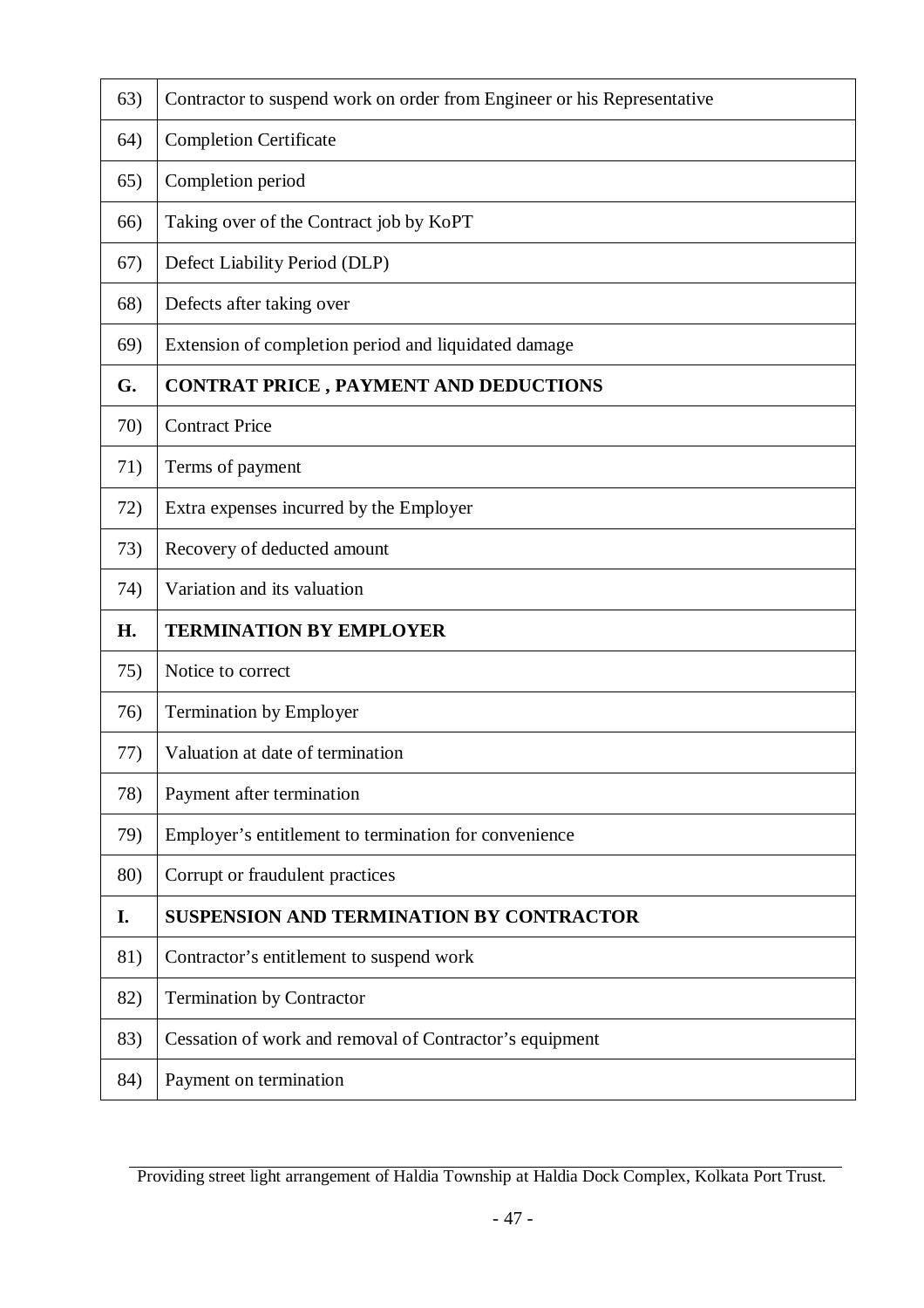| J.  | <b>INSURANCE</b>                            |
|-----|---------------------------------------------|
| 85) | General requirements for insurances         |
| Κ.  | <b>FORCE MAJEURE</b>                        |
| 86) | Definition of Force Majeure                 |
| 87) | Notice of Force Majeure                     |
| 88) | Duty to minimise delay                      |
| 89) | <b>Consequences of Force Majeure</b>        |
| 90) | Optional termination, payment and release   |
| L.  | <b>CLAIMS, DISPUTES AND ARBITRATION</b>     |
| 91) | Engineer's decision                         |
| 92) | Amicable settlement                         |
| 93) | Arbitration                                 |
| 94) | Failure to comply with Engineer's decisions |
| 95) | Progress of work not to be interrupted      |

Providing street light arrangement of Haldia Township at Haldia Dock Complex, Kolkata Port Trust.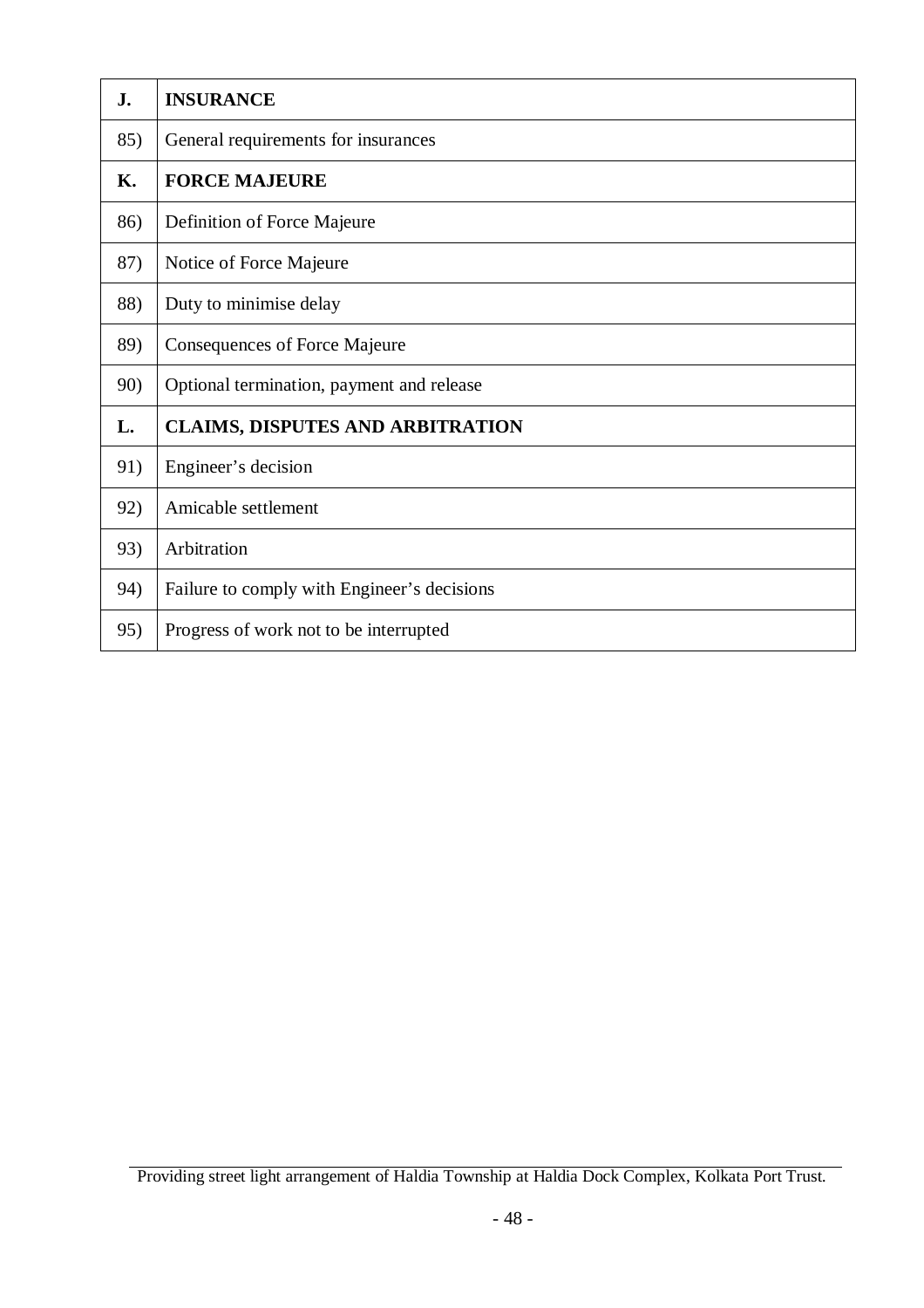# **General Conditions of Contract (GCC)**

# **A. GENERAL PROVISIONS**

#### 7.1 **Definitions**

In the conditions of contract ("these conditions"), which includes particular conditions and these general conditions, the following words and expressions shall have the meanings stated. Words indicating persons or parties include corporations and other legal entities, except where the context requires otherwise.

#### 7.1.1 The Contract:

- a) **"Contract"** means and includes these **bidding documents** in entirety (**including** all Addenda and Corrigenda, if any), the **specification**, the **drawings**, the **PRICE SCHEDULE**, the **bid / offer**, the **Letter Of Acceptance**, the **Contract Agreement** (when Contract Agreement would be completed in all respect) and such further documents as may be expressly incorporated in the **Letter Of Acceptance** or **Contract Agreement** (when Contract Agreement would be completed in all respect).
- b) "**Contract Agreement"** means the executed Contract Agreement referred to in **ITB Clause No. 5.37** [**Signing of Contract Agreement**].
- c) "**Contract documents**" means the documents listed in the Contract Agreement, including any amendments thereto.
- d) **"Letter Of Acceptance (LOA)"** or **"Work order"** or **"Order letter"** means the formal acceptance of the bid (and placement of order with the successful bidder), issued by or on behalf of the Employer, including any adjustments or variation to the bid agreed between the Employer and the successful bidder and includes its enclosure(s), annexure(s), etc., if any.
- e) **"Specification"** means the specification of the work included in the contract and any modification thereof or addition thereto made under **GCC Clause No. 7.12** [**Additions and alterations**] or submitted by the Contractor and approved by the Engineer, in writing.
- f) **"Drawings"** means **all drawings, calculations and technical information**, etc., provided by the Engineer to the Contractor under the contract and all **drawings, calculations, samples, patterns, models,** etc., including modification, if any, and other **technical information** & m**anuals** of a like nature, submitted by the Contractor and approved by the Engineer.

Providing street light arrangement of Haldia Township at Haldia Dock Complex, Kolkata Port Trust.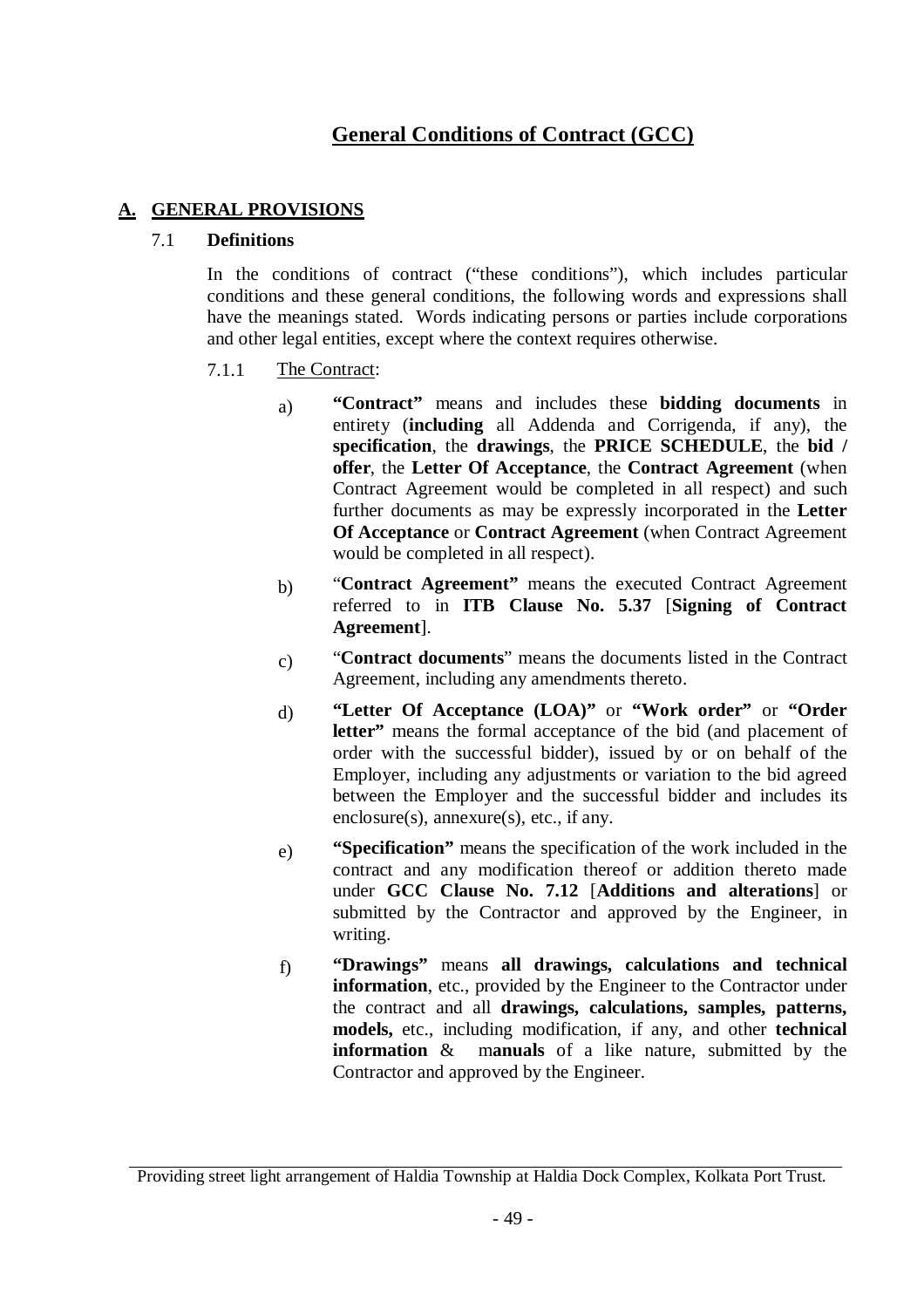- g) **"Tender"** or **"Bid"** means the proposal (priced offer), along with all supporting documents, submitted by the bidder to the Employer for consideration.
- h) **"Price Schedule"** means the priced schedule of items, forming part of the bid.
- i) "**Tenderer"** or **"Bidder**" means the individual firm, who submits the bid, duly filled up and signed, along with all the required documents and payment instruments, in strict compliance of the conditions / requirements stipulated in these bidding documents.
- j) "Contract data" means the pages completed by the Employer entitled **CONTRACT DATA**.
- 7.1.2 Parties and persons :
	- a) "**Party**" means the **Employer** or the **Contractor**, as the context requires.
	- b) **"Employer"** or "**Board**" or **"Trustees**" or "**Kolkata Port Trust**" or **"KoPT**" means the Board of Trustees for the Port of Kolkata (Calcutta), a body corporate under **Section 3** of the **Major Port Trusts Act, 1963** (as amended from time to time), including their successors, representatives and assigns.
	- c) **"Contractor"** or "**Successful bidder**" or "**Successful tenderer**" means the person or persons, firm or company, whose bid / offer has been accepted by the Employer and is named as such in the Contract Agreement or his representative(s), who is/are duly authorised to deal the contract.
	- d) **"Contractor's representative"** means the person(s) named by the Contractor in the contract or appointed from time to time by the Contractor, under **GCC Clause No. 7.21** [**Contractor's personnel and Contractor's representative**], who acts on behalf of the Contractor.
	- e) **"Sub-contractor"** shall mean a person or persons, firm or company to whom a part of the work has been sub-contracted by the Contractor, with prior consent of the Employer.
	- f) "Contractor's personnel" means the Contractor's representative and all personnel whom the Contractor utilises on site, who may include staff, labour and other employees of the Contractor and of each Subcontractor, and any other personnel assisting the Contractor in the execution of the work.
	- g) **"Engineer"** means the person appointed by the Employer to act as the Engineer for the purposes of the contract and named in the **Contract data**, or other person appointed from time to time by the Employer and notified to the Contractor under **GCC Clause No. 7.18** [**Replacement of the Engineer**].

Providing street light arrangement of Haldia Township at Haldia Dock Complex, Kolkata Port Trust.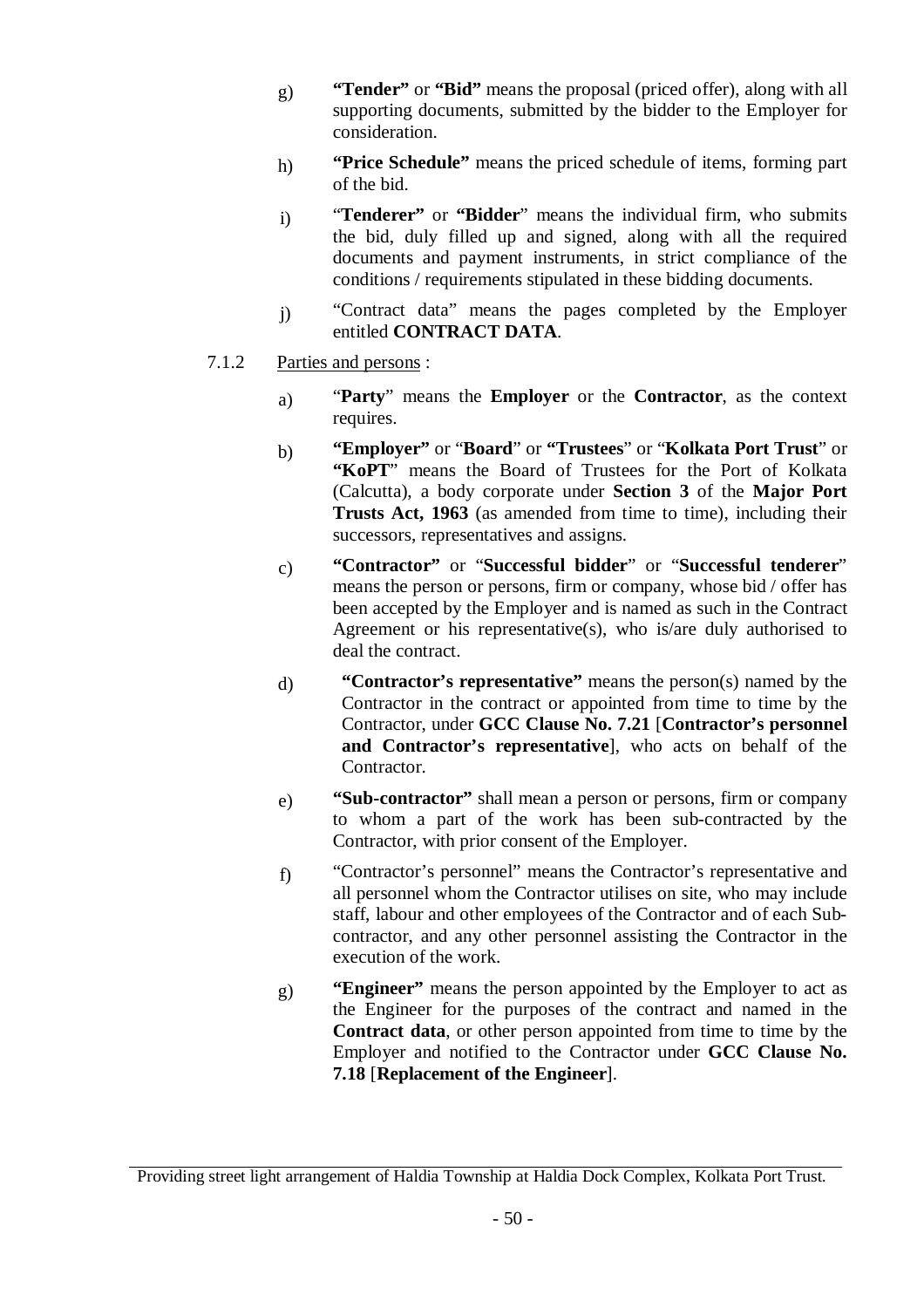- h) "**Engineer's Representative"** means any sub-ordinate Engineer or assistant to the Engineer or any other official appointed from time to time by the Engineer to perform the duties set forth in **GCC Clause Nos. 7.13 to 7.15** hereof.
- i) "**Engineer-in-charge**" means employee of KoPT, authorised by the Engineer to look after the physical execution of the contract, at site level.
- j) "**Haldia Dock Complex**" or **"HDC"** means a Dock Complex situated at Haldia, under **Kolkata Port Trust**.
- k) "**Chairman**" means the Chairman of the Board of Trustees for the Port of Kolkata (Kolkata Port Trust) and includes the person appointed to act in his place under Sections 14 and 14A of the Major Port Trusts Act, 1963.
- l) "**Deputy Chairman**" means the Deputy Chairman, Haldia Dock Complex and includes the person appointed to act in his place.
- m) "**General Manager (Engineering)"** means the Officer appointed to take charge of Plant & Equipment Division, Infrastructure & Civic Facilities Division and Materials Management Division of HDC, under the supervision of the Deputy Chairman, HDC.
- n) "**Senior Deputy Manager (P&E)"** means the Officer of Plant & Equipment Division of HDC, reporting to the General Manager (Engineering).
- 7.1.3 Dates and periods:
	- a) **"Completion period"** means the time of completion/period of execution notified under 7.65 [Completion period].
	- b) **"Month",** for the purpose of this contract, shall mean the period starting from the date of commencement in any month to the previous date of the following month, as per English Calendar.
	- c) **"Week",** for the purpose of this contract, shall mean any period of 7 (seven) consecutive English Calendar Days.
	- e) **"Day",** for the purpose of this contract, means English Calendar Day.

# 7.1.4 Money and payments:

- a) "**Contract price**" or "**Contract value**" means the sum named in the "**Letter of Acceptance** (**LOA**)" [excluding GST] of the bid /offer of the Contractor, subject to such additions thereto and deductions therefrom, as may be made by the Engineer, under the provisions contained in this bidding document.
- b) **"Cost"** means all expenditure reasonably incurred (or to be incurred), by the Contractor, whether on or off the site, including overhead and similar charges, but does not include profit.
- c) **"Foreign Currency"** means the currency other than Indian Currency.

Providing street light arrangement of Haldia Township at Haldia Dock Complex, Kolkata Port Trust.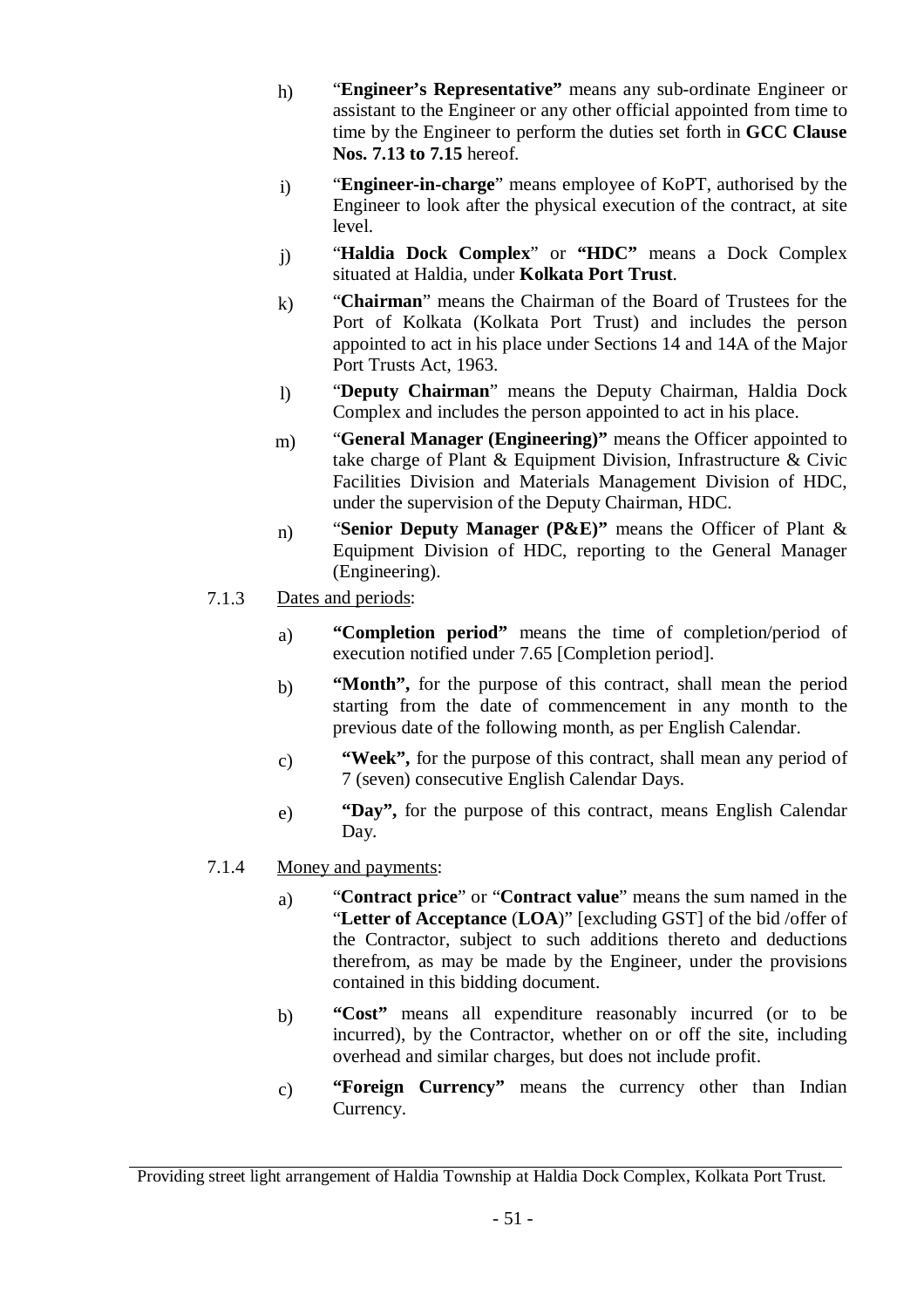- 7.1.5 Work:
	- a) "**Work**" means the work to be executed in accordance with the contract and includes authorised "**Extra work**", "**Excess work**" and "**Temporary work**".
	- b) "**Temporary work"** means all temporary work of every kind required in or about the execution, completion or maintenance of the work and includes (without thereby limiting the foregoing definitions) all temporary erections, scaffolding, ladders, timbering soaking vats, site offices, cement and other godowns, platforms and bins for stacking building materials, gantries, temporary tracks and roads, temporary culverts and mixing platforms.
	- c) "**Excess work**" means the required quantities of work, in excess of the provision made in the contract, against any item of the "**Price Schedule**".
	- d) "**Extra work**" means those work, required by the Engineer for completion of the contract, which were not specifically and separately included in the schedule of items of the work (i.e. "**Price Schedule**") of the bidding document.
	- e) "**Related Services**" means the services incidental to the supply of goods / contract job, such as insurance, installation, training, initial maintenance and other obligations of the Contractor, under the contract.

# 7.1.6 Other definitions

- a) "**Constructional plant**" means all appliances or things, of whatsoever nature, required in or about the execution, completion or maintenance of the work or temporary work and includes (without thereby limiting the foregoing definition) all machinery and tools, but does not include materials or other things intended to form or forming part of the permanent work.
- b) **"Site"** means the land and other places, on, under, in or through which the contract is to be executed or carried out and any other lands or places provided by the Employer for the purpose of the contract.
- c) "**Excepted Risks**" means riot, in so far as it is uninsurable, war, invasion, act of foreign enemies, hostilities (whether war be declared or not), Civil War, rebellion, revolution, insurrection or military or usurped power or use or occupation by the Trustees of any portion of the works in respect of which a certificate of completion has been issued (all of which are herein collectively referred to as the excepted risks).
- d) **"Approved / approval"** means approval in writing.
- e) **"Test on Completion"** means such tests, prescribed by the applicable Design Standard, codes and described in the bidding

Providing street light arrangement of Haldia Township at Haldia Dock Complex, Kolkata Port Trust.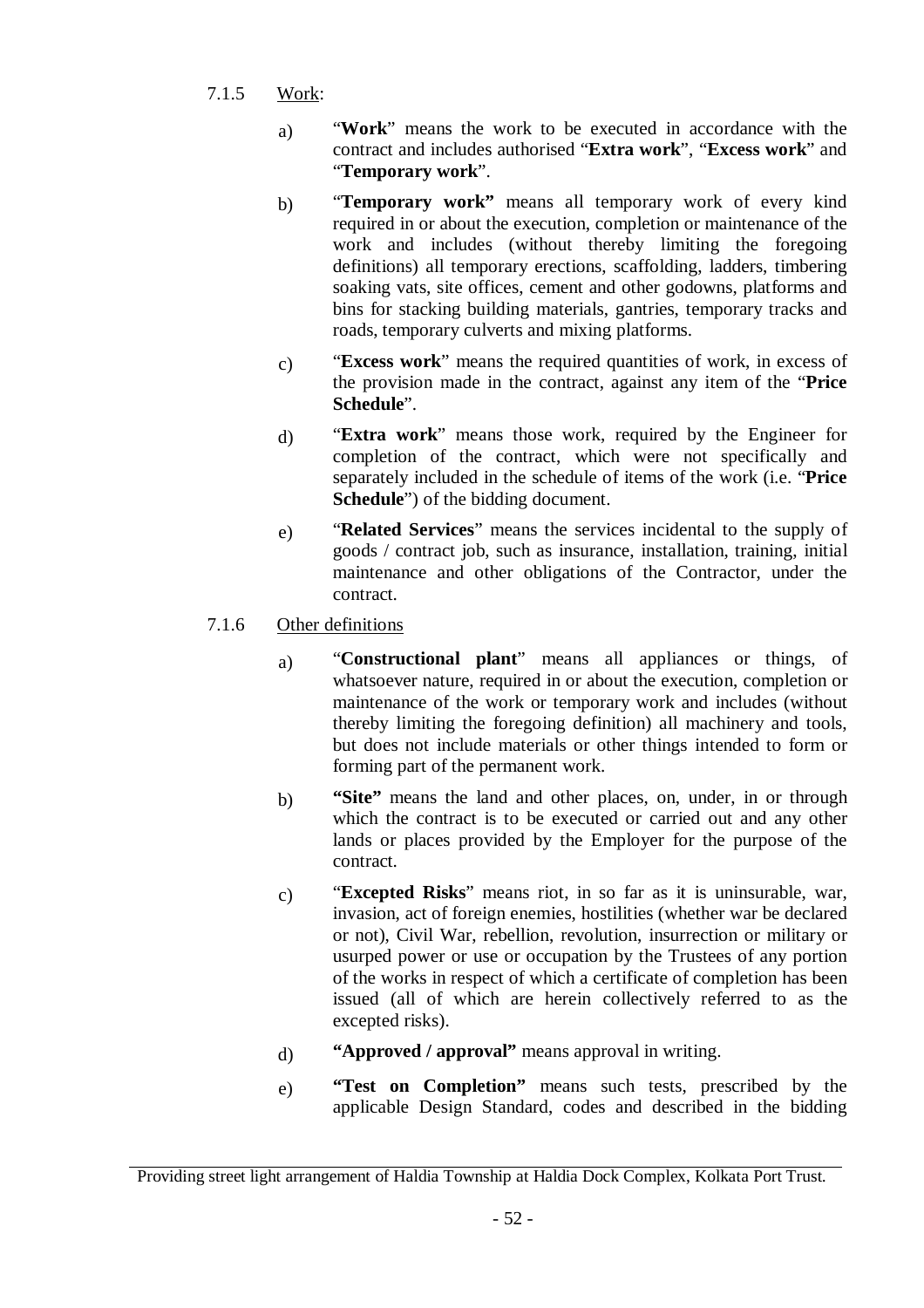document, to me performed by the Contractor before the equipment / items / installations are supplied, delivered and taken over by the Employer.

- f) **"Defect Liability Period (DLP)" means the period defined in the GCC Clause No. 7.67.**
- g) "**Force Majeure**" is defined in **GCC Clause No. 7.86** [**Definition of Force Majeure**].

# 7.2 **Contract documents**

- 7.2.1 The several documents forming the contract are to be taken as mutually explanatory of one another and should anything appear in one, which is not described in the other, no advantage shall be taken of any such omission.
- 7.2.2 In case, any discrepancies or inconsistencies however appear or should any misunderstandings arise as to the meaning and of the specifications or drawings or as to the dimensions or the quality of the materials or the due and proper execution of the work or as to the measurement or quality and valuation of the work executed under this contract or as extra thereupon, the same shall be explained by the Engineer or his authorised representative.
- 7.2.3 The explanation of Engineer or his authorised representative shall be final and binding upon the Contractor and the Contractor shall execute the work according to such explanations, and without extra charge or deductions and do all such work and things as may be necessary for the proper execution of the contract as implied by the specification and drawings, even though such work and things are not specifically shown and described therein.

# 7.3 **Interpretations**

- 7.3.1 In the contract, except where the context requires otherwise:
	- a) words indicating one gender include all genders;
	- b) words indicating the singular also include the plural and words indicating the plural also include the singular;
	- c) provisions including the word "agree", "agreed" or "agreement" require the agreement to be recorded in writing;
	- d) **"written"** or **"in writing"** means hand-written (manuscript), typewritten, printed or Electronically made, and resulting in a permanent record, under or over signature and seal, as the case may be;

and

e) the word "tender" is synonymous with "bid", and "tenderer" with "bidder" and the words "tender documents" with "bidding and the words "tender documents" with "bidding documents".

# 7.4 **All Drawings are Trustees' property**

7.4.1 The Drawings, referred to in the Special Conditions of Contract / Technical Specification / Price Schedule, if and as applicable, shall be furnished by

Providing street light arrangement of Haldia Township at Haldia Dock Complex, Kolkata Port Trust.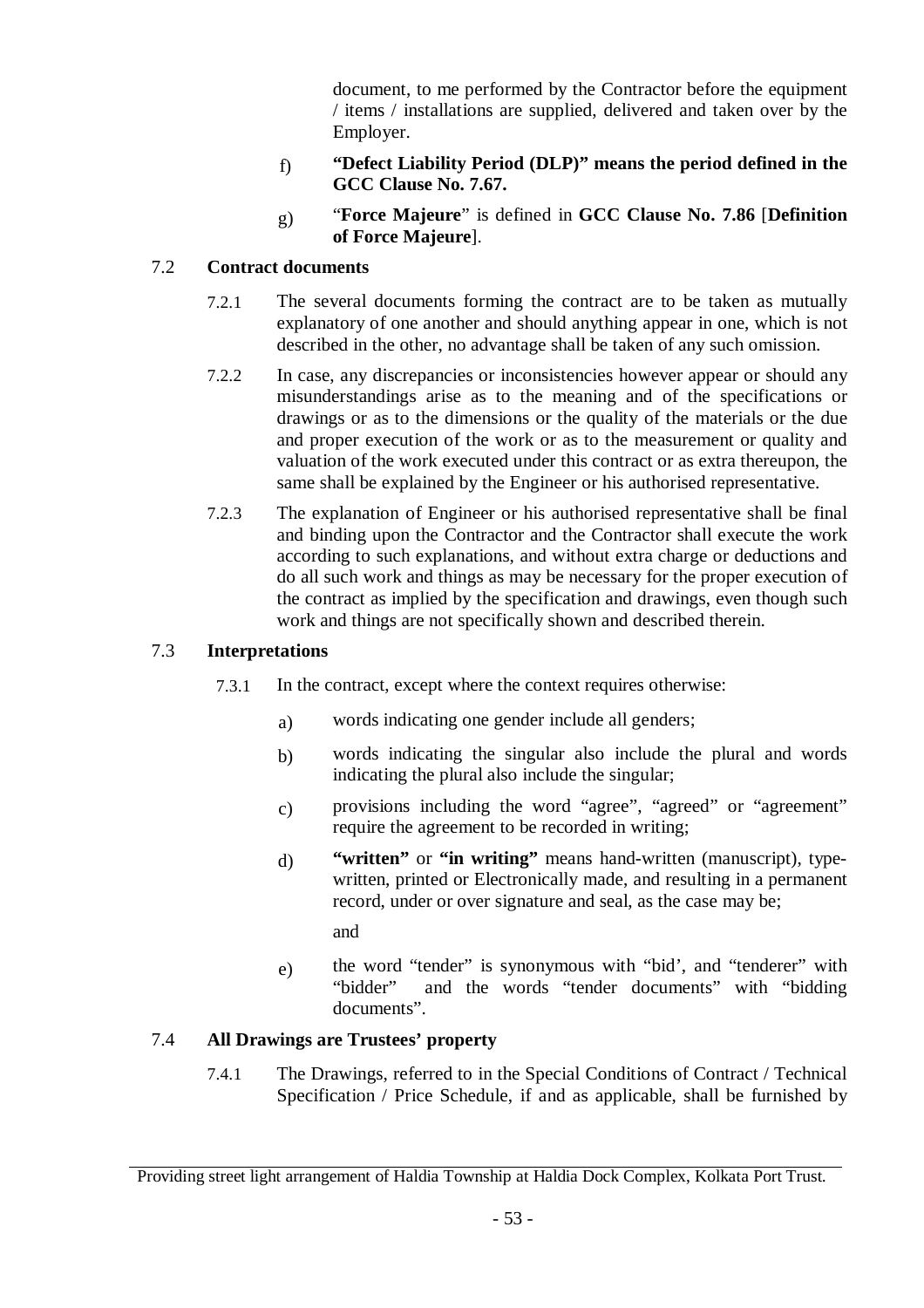the Engineer to the Contractor, free of cost, for his use on the work, but these shall remain the property of the Trustees and hence, the Contractor shall return them to the Engineer or his Representative on completion of the work, if not torn or mutilated on being regularly used at site.

#### 7.5 **Language**

- 7.5.1 The contract as well as all correspondence and documents relating to the contract, exchanged between the Contractor and the Employer/Engineer, shall be written in **English Language only**. If any documents/manuals/printed literature/drawings is submitted by the Contractor in other language(s), the same should be accompanied by an accurate translation of the relevant pages in the English language. In that case, for the purposes of interpretation of the contract, such translation shall govern.
- 7.5.2 The Contractor shall have to bear all costs of translation to the English Language and all risk of the accuracy of such translation, for documents provided by the Contractor.

#### 7.6 **Notices**

- 7.6.1 Any notice, given by one party to the other, pursuant to the contract, shall be in writing, to the address specified in the **Contract data**. The term "in writing" means communicated in written form, with proof of receipt.
- 7.6.2 A notice shall be effective when delivered or on the notice's effective date, whichever is later.

#### 7.7 **Governing Law**

- 7.7.1 The contract shall be governed by and interpreted in accordance with the relevant Indian Acts [considering latest amendment thereof], as applicable, within the jurisdiction of the Honourable High Court of Kolkata [ Calcutta High Court] , India, including the following Acts:
	- i) The Indian Contract Act, 1872.
	- ii) The Major Port Trust Act, 1963.
	- iii) The Workmen's Compensation Act, 1923.
	- iv) The Minimum Wages Act, 1948.
	- v) The Payment of Wages Act, 1936.
	- vi) The Payment of Bonus Act, 1965.
	- vii) The Payment of Gratuity Act, 1972.
	- viii) The Equal Remuneration Act, 1976.
	- ix) The Employees Provident Fund Act, 1952.
	- $x)$  The Employees State Insurance Act, 1948 & The Employees State Insurance (Amendment) Act, 1989.

Providing street light arrangement of Haldia Township at Haldia Dock Complex, Kolkata Port Trust.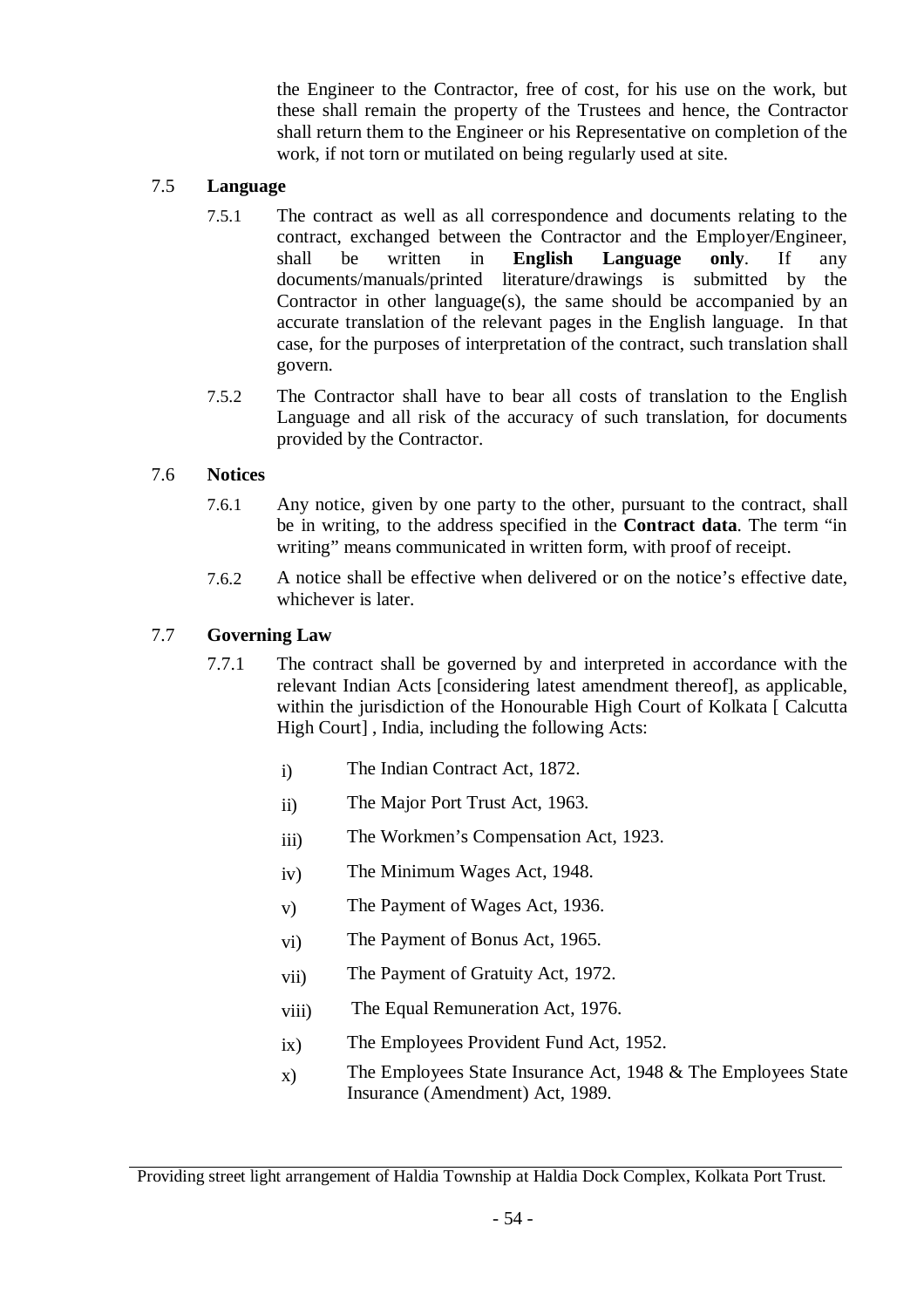- xi) The Contract Labour (Regulation & Abolition) Act, 1970; Rules 1971.
- xii) Child Labour (Prohibition & Regulation) Act, 1986.
- xiii) The Maternity Benefits Act, 1961.
- xiv) Interstate Migrant Workmen (Regulation of Employment & Conditions of Service) Act, 1979.
- xv) The Dock Workers (Regulation of Employment) Act, 1948.
- xvi) The Dock Workers (Safety, Health & Welfare) Act, 1986.
- xvii) The Indian Arbitration and Conciliation Act, 1996 [considering its latest amendment in 2015].
- 7.7.2 Unless otherwise specified, all the laws / rules / acts, etc., mentioned in different clauses of this bidding document, should be considered as laws / rules / acts, etc. applicable in India.
- 7.7.3 The Contractor shall indemnify KoPT for any proceeding taken or commenced by any authority against the Employer for any contravention of any of such laws, bye laws, rules, regulations, orders, etc., by the Contractor or their personnel / workmen / agent / supplier, etc. If, as a result of the Contractor's failure, negligence, omission, default or non-observance of any provisions of any law, bye law, rule, regulation, order, etc., the Employer is called upon by any authority to pay or reimburse or is required to pay or reimburse any amount, the Employer shall be entitled to deduct the same from any amount due or that may become due to the Contractor under this contract or any other contract or by any other means or may otherwise recover from the Contractor any sum which KoPT is required or called upon to pay or reimburse on behalf of the Contractor.
- 7.7.4 The Contractor shall indemnify KoPT for any proceeding taken or commenced by any authority against the Employer for any contravention of any of such laws, bye laws, rules, regulations, orders, etc., by the Contractor or their personnel/workmen/agent/supplier, etc. If, as a result of the Contractor's failure, negligence, omission, default or non-observance of any provisions of any law, bye law, rule, regulation, order, etc., the Employer is called upon by any authority to pay or reimburse or is required to pay or reimburse any amount, the Employer shall be entitled to deduct the same from any amount due or that may become due to the Contractor under this contract or any other contract or by any other means or may otherwise recover from the Contractor any sum which KoPT is required or called upon to pay or reimburse on behalf of the Contractor.

# 7.8 **Patent Rights**

7.8.1 The Contractor shall fully indemnify KoPT against any action, claim or demand, costs or expenses arising from or incurred by reason of any infringement or alleged infringements of letters, patents, design, trademark or name, copyright or other protected rights in respect of any machine, plant, work, materials or things, system or methods of using, fixing working

Providing street light arrangement of Haldia Township at Haldia Dock Complex, Kolkata Port Trust.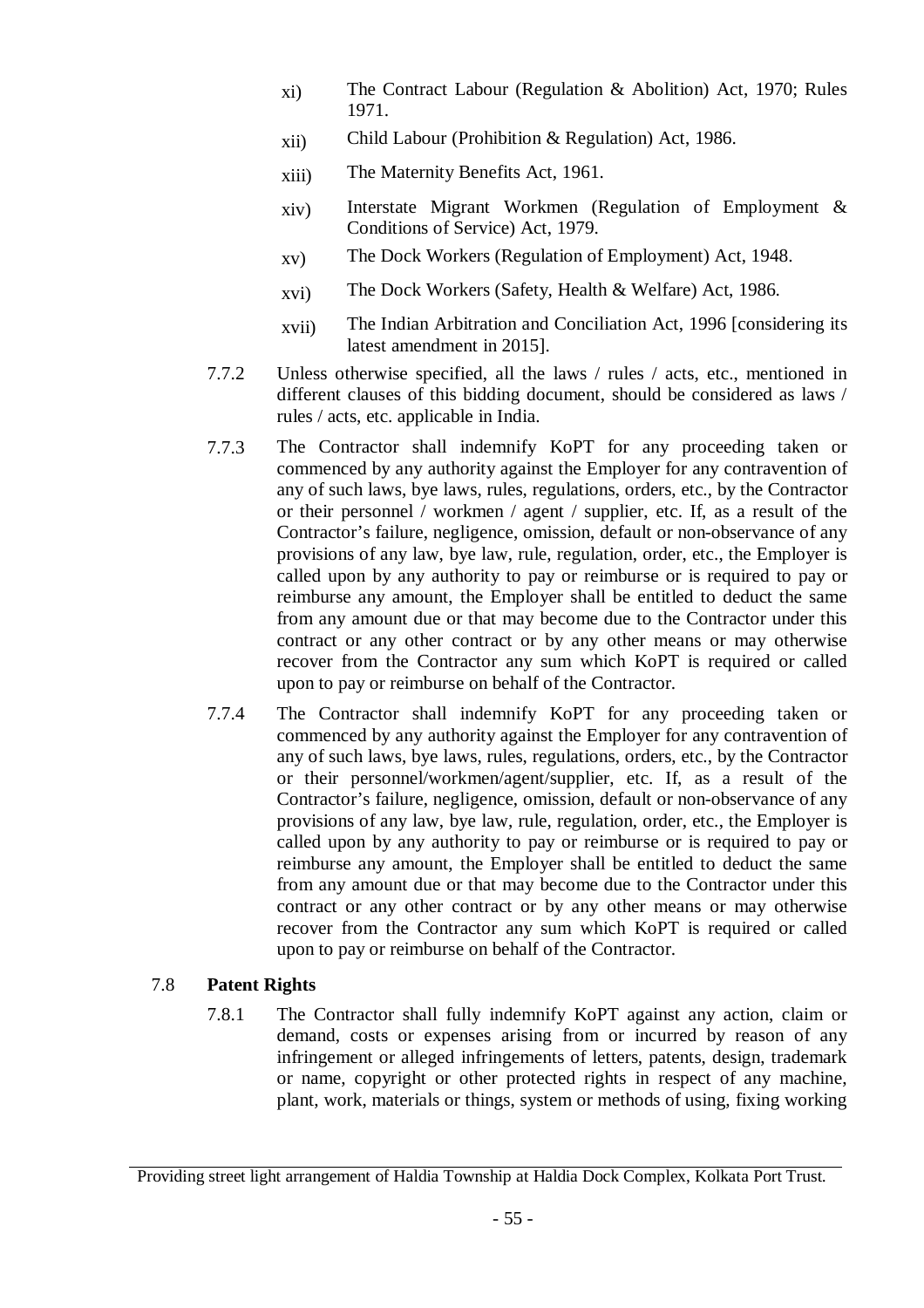or arrangement used for fixed or supplied by the Contractor in India, or elsewhere.

- 7.8.2 All payments, or otherwise shall be deemed to be included by the Contractor in the prices named in the bid and shall be paid by them to whom they may be payable.
- 7.8.3 In the event of any claim being made or action brought against KoPT in respect of any such matter as aforesaid, the Contractor shall be immediately notified thereof and they shall with the assistance, if they so require, of KoPT but at the sole expense of the Contractor conduct all negotiations for the settlement of the same or any litigation that may arise there from, provided that the conduct of such negotiations or litigations shall be conditional upon the Contractor giving to KoPT such security, as shall from time to time, by reasonably required by KoPT to recover the ascertained or agreed amount, as the case may be, of any compensation, damages, expenses and cost, which might be payable by the Trustees in respect of or as a result of any such negotiation or litigation.

#### 7.9 **Stamp duty & other expenses**

7.9.1 All the costs, charges and expenses to be incurred in connection with **Contract Agreement, Indemnity Bond, Bank Guarantees**, **Integrity Pact**, etc., including stamp duty, shall be borne by the Contractor.

#### 7.10 **Indemnity**

- 7.10.1 Notwithstanding that all reasonable and proper precautions may have been taken by the Contractor, at all times during the progress of the work, the Contractor shall, nevertheless, be wholly responsible for all damages, whether to the works themselves or to any other property of KoPT or to the lives, persons, property of others during the progress of the work.
- 7.10.2 In case any damage occurs to the existing structure due to the Contractor's operation, the same shall be made good by the Contractor, at their own risk and cost. The areas, which are likely to be unsafe for use, shall be barricaded and all necessary precautionary measures, like displaying notices, shall be taken by the Contractor, during the contract period.
- 7.10.3 In case any material, spare parts, components, sub-assemblies, accessories, etc., related to the work (under the scope of the Contractor), is required to be taken out of the Dock premises by the Contractor, for some specialised servicing, repairs, overhauling, etc. or for any other reason whatsoever, the Contractor shall have to obtain permission from the Employer. For this the Contractor shall have to submit an "**Indemnity Bond**" [in the form furnished in **Section-XI**].

# 7.11 **Employer's lien**

7.11.1 All constructional plant, temporary work and materials, when brought to the site by the Contractor, shall be deemed to be the property of the Employer, who will have lien on the same, until the satisfactory completion of the work and shall only be removed from the site, in part or in full, with the written permission of the Engineer or his Representative.

Providing street light arrangement of Haldia Township at Haldia Dock Complex, Kolkata Port Trust.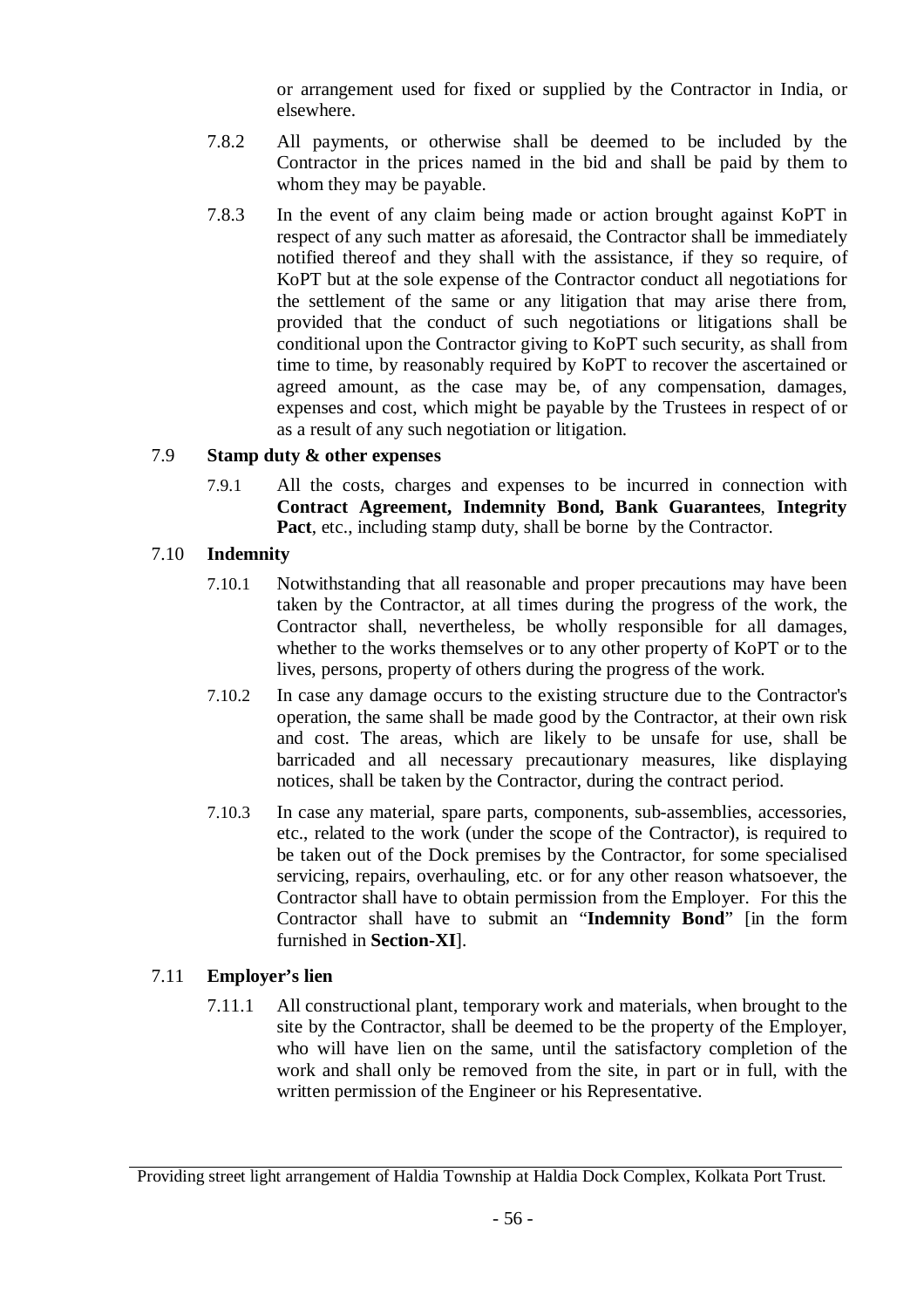7.11.2 The Employer shall have a lien on and over all or any money that may become due and payable to the Contractor under this contract or any other contract or fro many amount lying with them or under their control and in respect of any debt or sum that may become due and payable by the Employer to the Contractor, either alone or jointly with another or other and either under this contract or under any other contracts or transaction of any nature whatsoever between the Employer and the Contractor.

# 7.12 **Additions and alterations**

- 7.12.1 KoPT shall have power and authority, from time to time and at all times, to make amendments or additions or alterations or changes in the **Technical Specification** and give such further instructions and directions, as may appear necessary and proper to KoPT for the guidance of the Contractor and good & efficient execution of the work.
- 7.12.2 The Contractor shall receive, obey and be bound by the same, according to the true intent and meaning thereof, as if the same had been mentioned or referred to in the **Technical Specification**.
- 7.12.3 KoPT may also vary or alter the levels or positions of any of the work contemplated by approved specification or may order any of the work contemplated thereby to be omitted, with or without substitution of any other works in lieu thereof, or may order any work or any portion of works executed or partially executed, to be removed, changed or altered, if required.

In this connection, KoPT may increase or decrease or split the quantity of work included in the contract or execute additional work of any kind necessary for good & efficient execution of the work.

7.12.4 The Engineer shall have the power to order for the above amendments (additions/alterations/changes, etc.) and any difference in the cost occasioned by any such diminution or alteration so ordered and directed shall be added to or deducted from the amount accepted under the contract based on the rate(s) available in the contract. Where the rate(s) is/are not available in the contract, such difference in the cost shall be determined by the Engineer, taking into account the market rate and labour cost at site for similar work, backed up by rate analysis, (to be submitted by the Contractor and agreed upon between the Contractor and KoPT).

> In the event of disagreement, KoPT shall fix such rates or prices as shall, in their opinion, be reasonable and proper having regard to the circumstances.

# **B. THE ENGINEER**

# 7.13 **Instructions of the Engineer or Engineer's Representative**

7.13.1 The Contractor shall execute, complete and maintain the works in terms of the contract to the entire satisfaction of the Engineer and shall comply with the Engineer's direction on any matter whatsoever. However, the Engineer shall exercise his discretion impartially, within the terms of the contract and have regard to all the circumstances.

Providing street light arrangement of Haldia Township at Haldia Dock Complex, Kolkata Port Trust.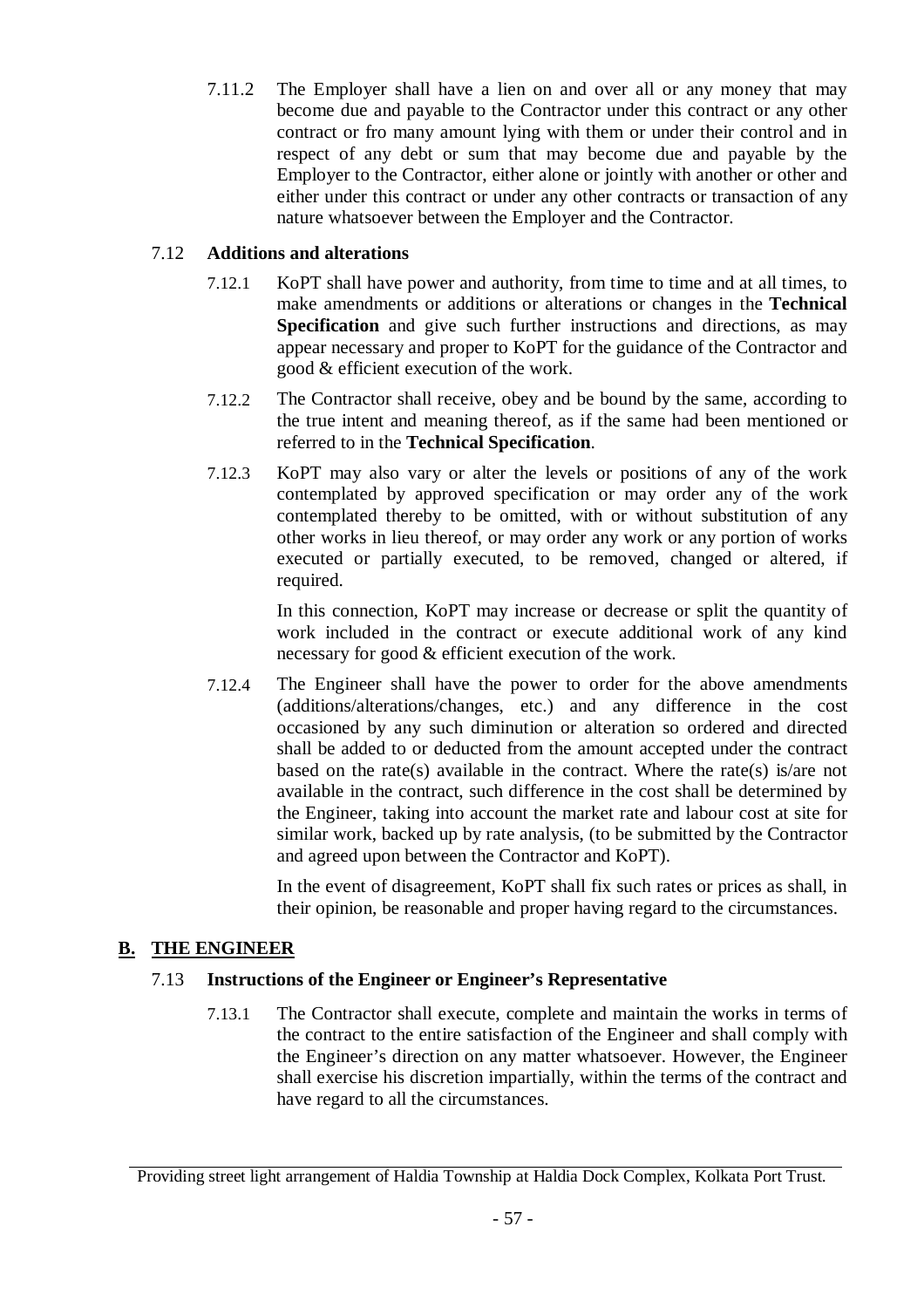The Contractor shall take instructions from the Engineer and subject to limitation indicated in **GCC Clause No. 7.16.1** hereof, from the Engineer's Representative.

#### 7.14 **Engineer's power and authority**

- 7.14.1 The Engineer shall have full power and authority:
	- a) to supply to the Contractor, from time to time, during the progress of the works, such further drawings and instructions as shall be necessary for the purpose of proper and adequate execution and maintenance of the works and the Contractor shall carry out and be bound by the same.
	- b) to alter or modify the specification of any material and workmanship and to inspect the work at any time.
	- c) to order for any variation, alteration and modification of the work and for extra works.
	- d) to issue certificates as per contract.
	- e) to settle the claims & disputes of the Contractor.
	- f) to grant extension of completion time.

#### 7.15 **Power of Engineer's Representative**

- 7.15.1 The Engineer's Representative shall:
	- a) watch and supervise the work.
	- b) test and examine any material to be used or workmanship employed in connection with the work.
	- c) have power to disapprove any material and workmanship not in accordance with the contract and the Contractor shall comply with his direction in this regard.
	- d) take measurements of work done by the Contractor for the purpose of payment or otherwise.
	- e) order demolition of defectively done work for its reconstruction all by the Contractor at his own expense
	- f) have powers to issue alteration order not implying modification of design and extension of completion time of the work.

and

g) have such other powers and authorities vested in the Engineer, which have been delegated to him, in writing, by the Engineer under intimation to the Contractor.

#### 7.16 **Limitation of Engineer's Representative's power**

7.16.1 Provided always that the Engineer's Representative shall have no power:

Providing street light arrangement of Haldia Township at Haldia Dock Complex, Kolkata Port Trust.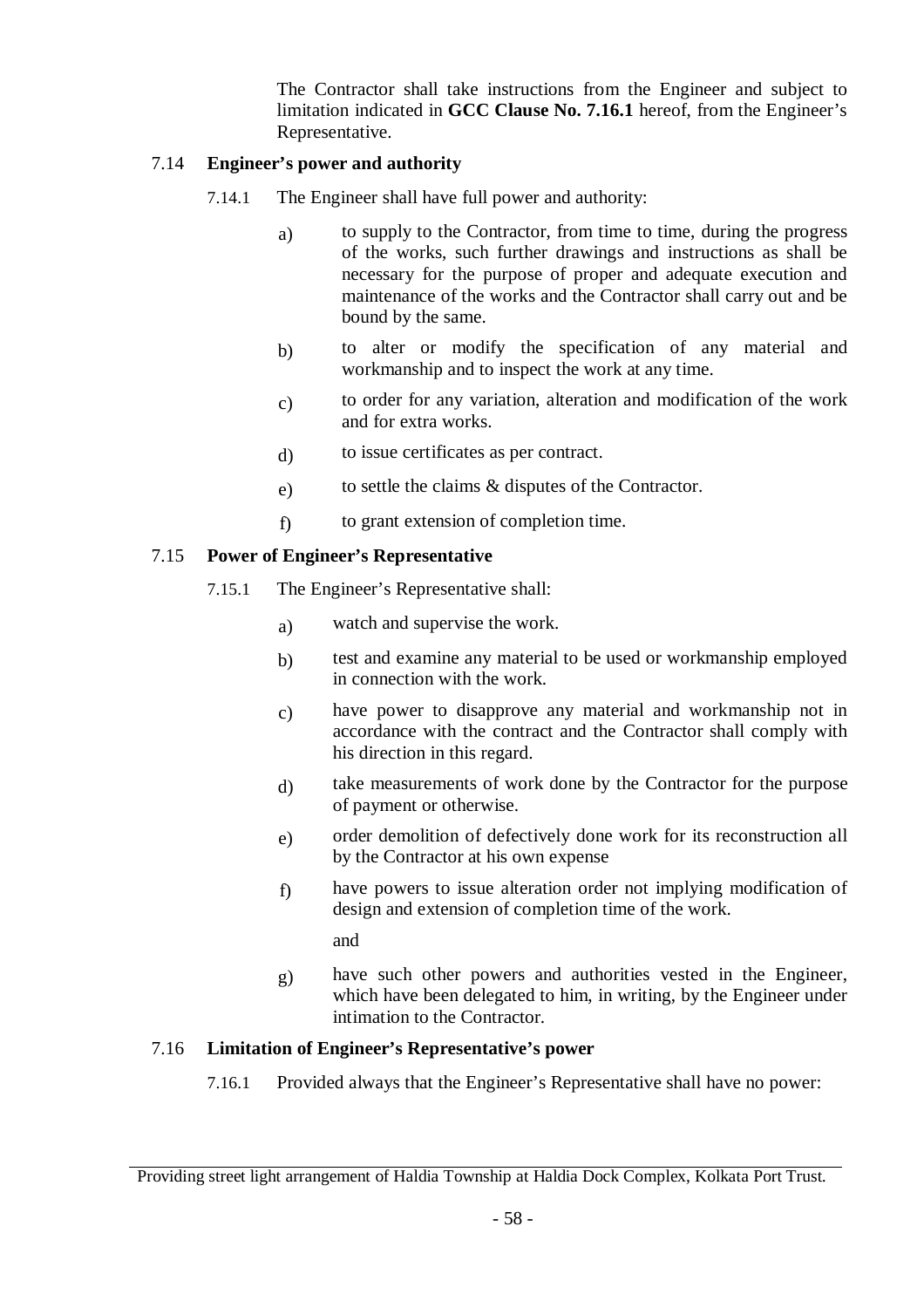- a) to order any work involving delay or any extra payment by the Trustees,
- b) to make variation of or in the work,

and

c) to relieve the Contractor of any of his duties or obligations under the contract.

# 7.17 **Engineer's over-riding power**

- 7.17.1 Provided also as follows:
	- a) Failure of Engineer's Representative to disapprove any work or materials shall not prejudice the power of the Engineer thereafter to disapprove such work or materials and to order the pulling down, removal, breaking-up thereof and re-constructing at the Contractor's cost and the Contractor shall have no claim to compensation for the loss sustained by them.
	- b) If the Contractor shall be dissatisfied by reason of any decision of the Engineer's Representative, they shall be entitled to refer the matter to the Engineer, who shall thereupon confirm, reverse or vary such decision which will be final, conclusive and binding on the parties.
	- c) Any written instructions or written approval given by the Engineer's Representative to the Contractor, within the terms of delegation of power and authority vested in the Engineer to his representative, in writing, shall bind the Contractor and the Trustees as though it had been given by the Engineer, who may, from time to time, make such delegation.

# 7.18 **Replacement of the Engineer**

7.18.1 If the Employer intends to replace the Engineer, the Employer shall give notice to the Contractor in this respect.

# 7.19 **Determinations**

7.19.1 Whenever these conditions provide that the Engineer shall proceed, in accordance with this clause, to agree or determine any matter, the Engineer shall consult with each party, in an endeavour to reach agreement. If agreement is not achieved, the Engineer shall make a fair determination, in accordance with the contract, taking due regard of all relevant circumstances.

> The Engineer shall give notice to both parties of each agreement or determination, with supporting particulars **within 28** (**twenty-eight**) **days** from the receipt of the corresponding claim or request, except when otherwise specified. Each party shall give effect to each agreement or determination, unless and until revised under **GCC Clause Nos. 7.94 to 7.98** [**Claims**, **Disputes and Arbitration**].

Providing street light arrangement of Haldia Township at Haldia Dock Complex, Kolkata Port Trust.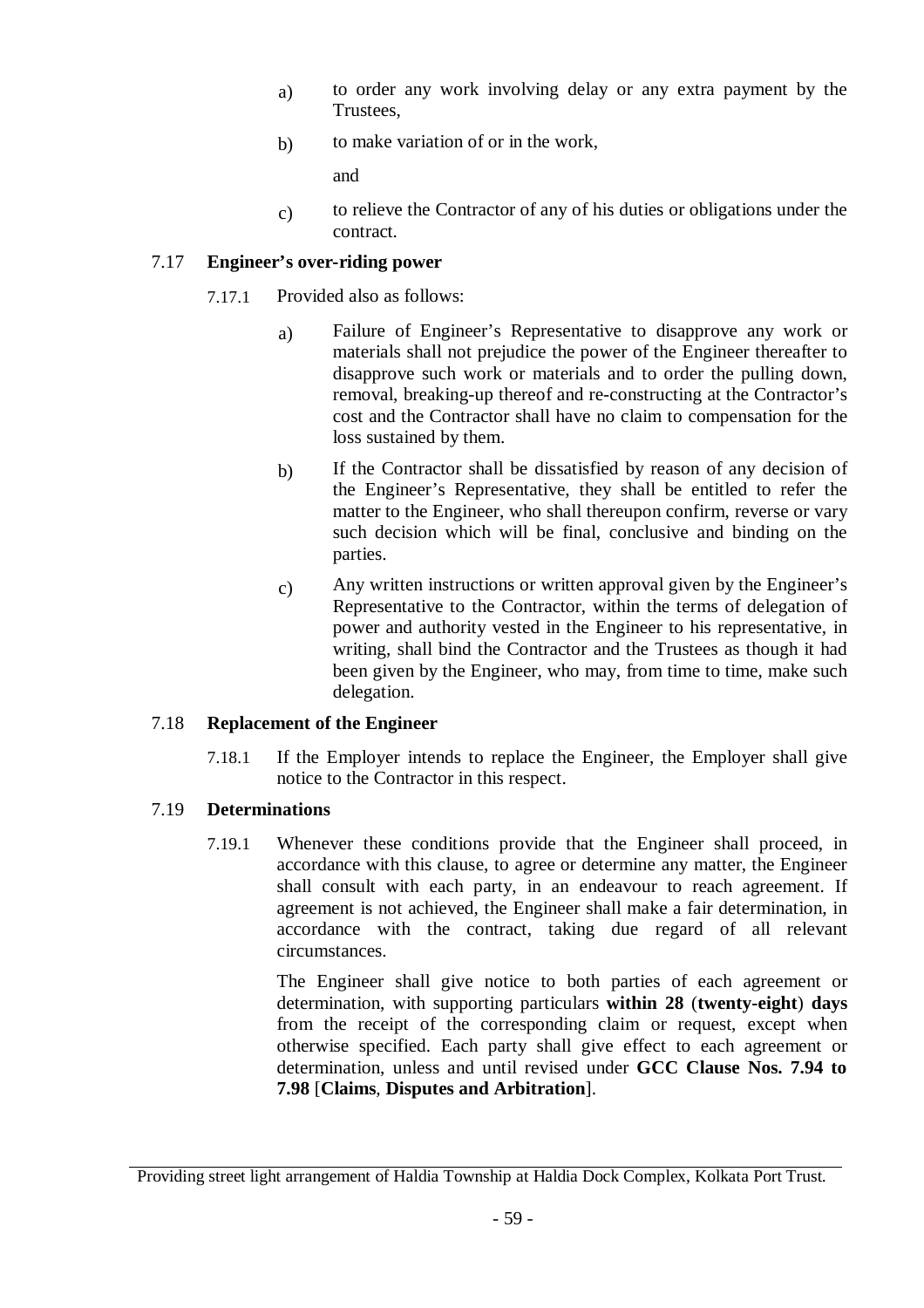# **C. THE CONTRACTOR**

#### 7.20 **Performance Guarantee / Security Deposit**

- 7.20.1 As specified in the **SCC**, the Contractor shall have to provide **Performance Guarantee / Security Deposit** towards guaranteeing the performance of the Contractor in execution of the contract.
- 7.20.2 The **Performance Bank Guarantee(s)** shall be denominated in the currency(ies) of payment in the contract , and shall be in the form furnished in **Section-XI**.
- 7.20.3 The original Bank Guarantee should be sent by the issuing Branch of the Bank, directly to the Employer, under Registered Post (A.D), at the following address:

General Manager (Finance), Haldia Dock Complex (HDC), Jawahar Tower Complex, P.O: Haldia Township, Dist.: Purba Medinipur, PIN – 721 607, West Bengal, India. A photocopy of the Bank Guarantee should also be sent to the Engineer, by the Contractor, for record.

The General Manager (Finance), HDC may require Bank's confirmation for having issued the Guarantee. In that case, the issuing Branch of the Bank should send a confirmation letter, directly to the Employer, under Registered Post (A.D), at the above address.

- 7.20.4 Failure of the Contractor to submit the required Performance Bank Guarantee, as mentioned in **GCC Clause No. 7.20.1** and in the manner stated in the **SCC**, shall constitute sufficient grounds for termination of the contract and forfeiting the Earnest Money Deposit.
- 7.20.5 The proceeds of **Performance Guarantee / Security Deposit** shall be payable to the Employer, as compensation, for any loss resulting from the Contractor's failure to complete its obligations under the contract.
- 7.20.6 **Performance Guarantee/Security Deposit** shall be liable to be forfeited, at the option of the Employer, if the Contractor fails to carry out the work or to perform / observe any of the conditions of the contract.
- 7.20.7 The Employer shall be at liberty to deduct/recover any of their dues from **Security Deposit**/**Performance Guarantee**.

In that case, if **Security Deposit** / **Performance Guarantee** is reduced by reason of any such deduction or encashment, the Contractor shall have to, **within 15 (fifteen) days thereafter**, make good the amount so reduced.

7.20.8 The cost of obtaining **Performance Bank Guarantee** or any other Bank Guarantee and / or revalidation thereof, whenever required, has to be borne by the Contractor and it shall be their sole responsibility to arrange for

Providing street light arrangement of Haldia Township at Haldia Dock Complex, Kolkata Port Trust.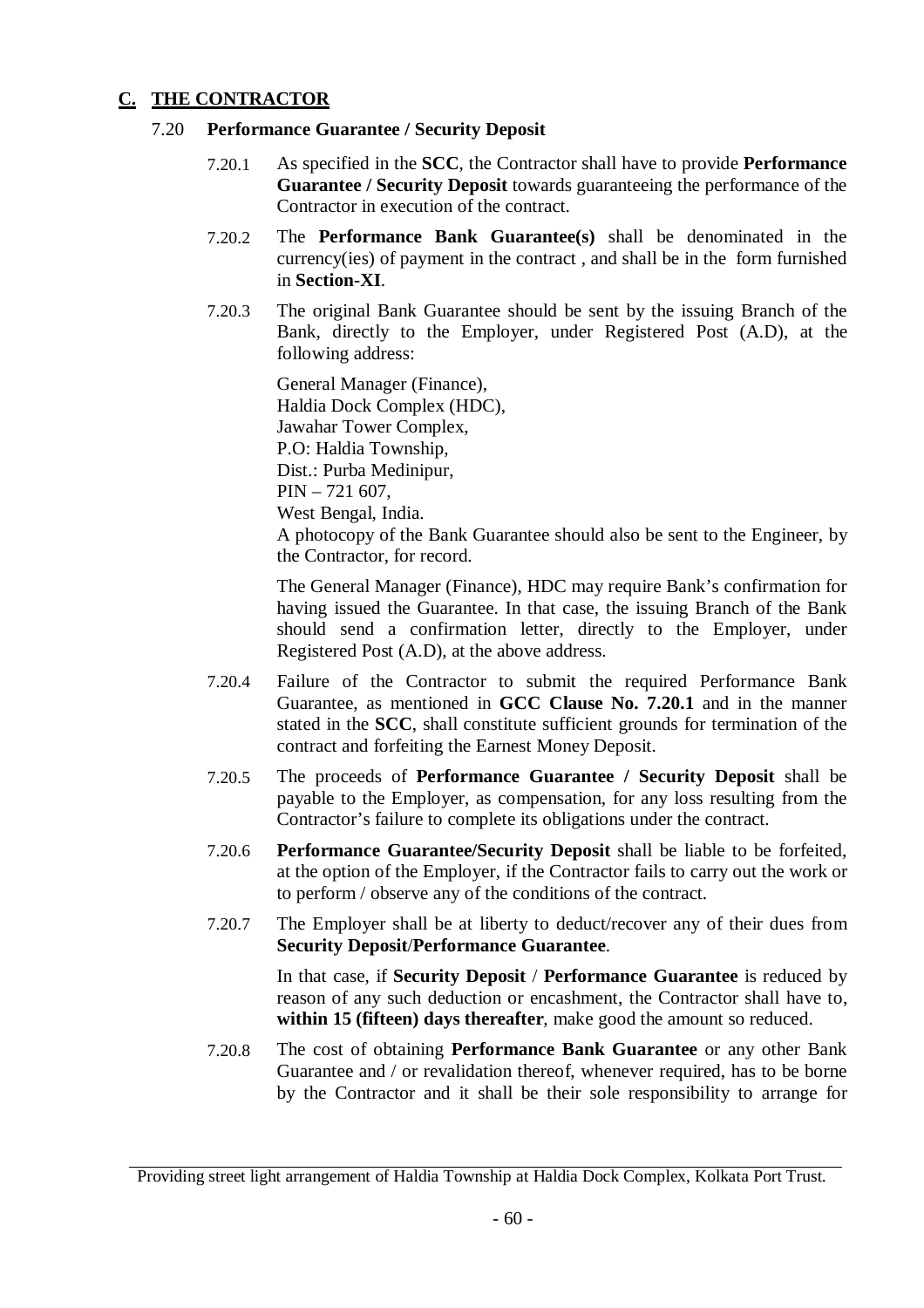timely revalidation of such Bank Guarantee, failing which and for nonfulfilment of any contractual obligation by the Contractor, the Engineer and/or the Employer shall be at liberty to raise claim / demand under Performance Guarantee and/or enforce the same unilaterally.

No interest/charge, of whatsoever nature, shall be paid by the Employer on the amount of **Security Deposit** / **Performance Guarantee** held by the Employer, at any stage.

- 7.20.9 On completion of execution of the work, the Contractor shall maintain the same during the "**Defect Liability Period**", as specified in **GCC Clause No. 7.67**, from the date mentioned in the "**Certificate of Completion of Work**" [as per the form furnished in **Section**-**XI**]. Any defect / fault, which may appear in the work during the aforesaid maintenance period, arising, in the sole opinion of the Engineer or his Representative, from materials or workmanship not in accordance with the contract or the instruction of the Engineer or his Representative, shall, upon the written notice of the Engineer or his Representative, be amended and made good by the Contractor, at his own cost, within 7 (seven) days of the date of such notice, to the satisfaction of the Engineer or his Representative, failing which, the Engineer or his Representative shall have the defects amended and made good through other agency at the Contractor's risk and cost and all expenses, consequent thereon or incidental thereto, shall be recoverable from the Contractor in any manner deemed suitable by the Engineer.
- 7.20.10 The contract shall not be considered completed and the work shall not be treated as finally accepted by the Trustees, until a "**Certificate of Final Completion**" [as per the form furnished in **Section**-**XI**] shall have been signed and issued by the Engineer, after all obligations under the contract, including that in the Defect Liability Period (DLP), if any, have been fulfilled by the Contractor. Previous entry on the works or taking possession, working or using thereof by the Trustees shall not relieve the Contractor of his obligations under the contract for full and final completion of the work.
- 7.20.11 Refund of **Performance Guarantee / Security Deposit** would be guided by the procedure detailed in the **SCC**.

#### 7.21 **Contractor's personnel and Contractor's representative**

- 7.21.1 The Contractor's personnel shall be appropriately qualified, skilled and experienced in their respective trades or occupations. The Engineer may require the Contractor to remove (or cause to be removed) any person employed on the site of work, including the Contractor's representative, if applicable, who:
	- a) persists in any misconduct or lack of care,
	- b) carries out duties incompetently or negligently,
	- c) fails to conform with any provisions of the contract, or
	- d) persists in any conduct, which is prejudicial to safety, health or protection of the environment.

Providing street light arrangement of Haldia Township at Haldia Dock Complex, Kolkata Port Trust.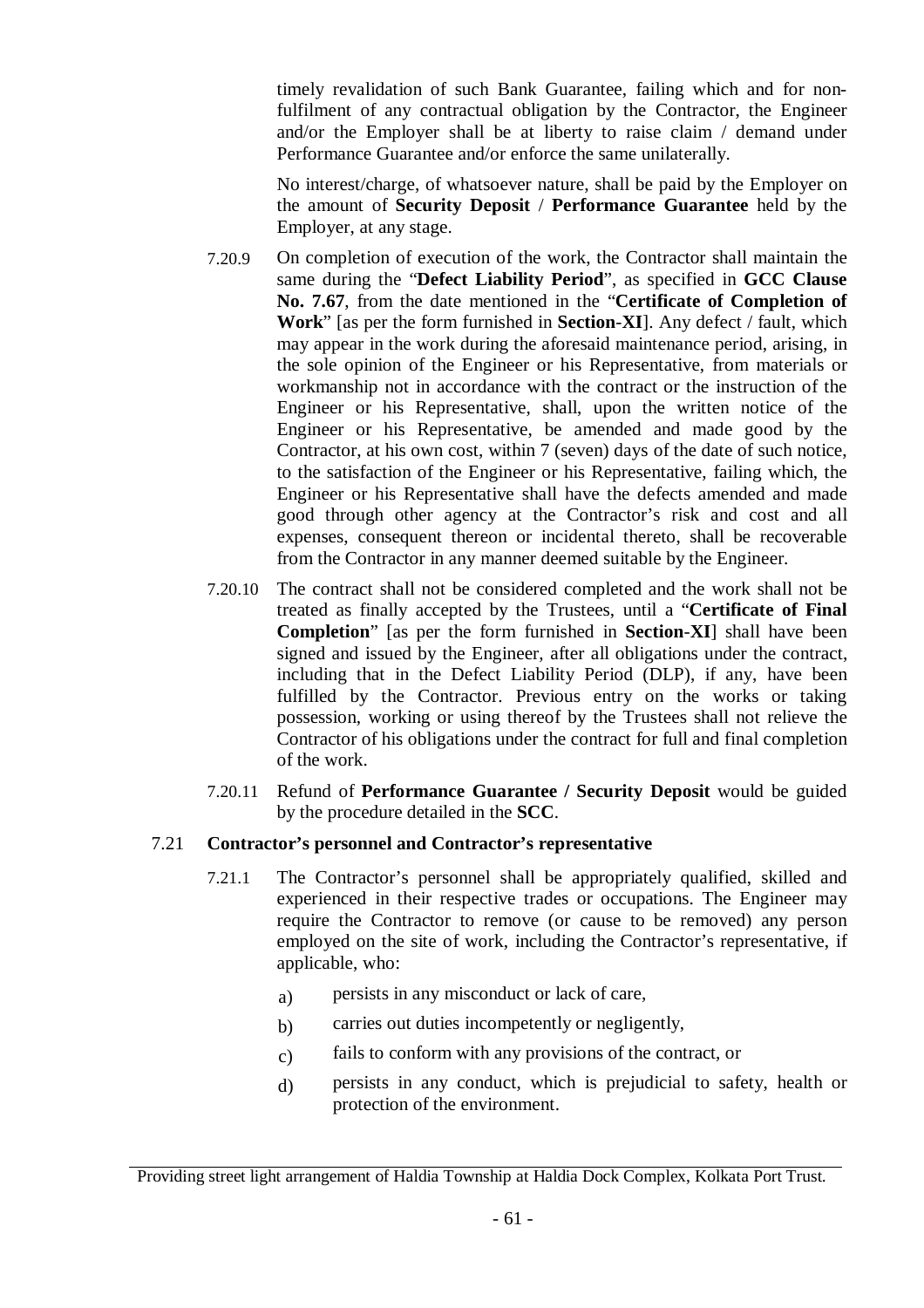If appropriate, the Contractor shall then appoint (or cause to be appointed) a suitable replacement person.

7.21.2 The Contractor shall have to communicate the names of their officials/representatives, authorized by them through **Power of Attorney** (specimen signature of such authorized representative should be attested), to make all correspondences and sign all documents/papers in relation to this contract.

> Written orders or instructions, which the Employer may issue to such authorized officials/ representatives of the Contractor, shall be deemed to have been given to the Contractor.

7.21.3 In case any of such authorised persons fails to act as Contractor's representative, the Contractor shall similarly communicate the name and particulars of another suitable person for such authorization.

> The Contractor shall have to notify the Engineer, immediately after revoking the appointment of the Contractor's representative and appointment of a replacement.

7.21.4 If any of the Contractor's representatives/officials is required to be temporarily replaced during the period of contract, the name of the person temporarily authorised [by any one of the authorised officials/representatives, authorized earlier through **Power of Attorney**], shall have to be notified. Specimen signature of such temporarily authorised representative(s) should be attested [by the said authorised official/representative].

#### 7.22 **Assignment and sub-contracting**

7.22.1 The Contractor shall not, directly or indirectly, transfer, assign, sublet or sub-contract the whole of the work.

> Unless otherwise stated in the contract, the Contractor shall not, directly or indirectly, transfer, assign, sublet or sub-contract any part of the work without prior consent of the Engineer. Any such consent shall not relieve the Contractor from any of their liabilities or obligations under the contract and they shall be responsible for :

- a) the acts, defaults and neglect of any Sub-contractor, their agents, servants or workmen as fully as if these were the acts, defaults or neglects of the Contractor, their agents, servants or workmen,
- b) their full and entire responsibility of the contract and active superintendence of the work by them despite being sublet.

**Provided that** the Contractor shall not be required to obtain such permission for:

- i) the provision of labour engaged on piece-work basis/daily rate basis,
- ii) the purchase of materials/services which are in accordance with the standards specified in the contract,

Providing street light arrangement of Haldia Township at Haldia Dock Complex, Kolkata Port Trust.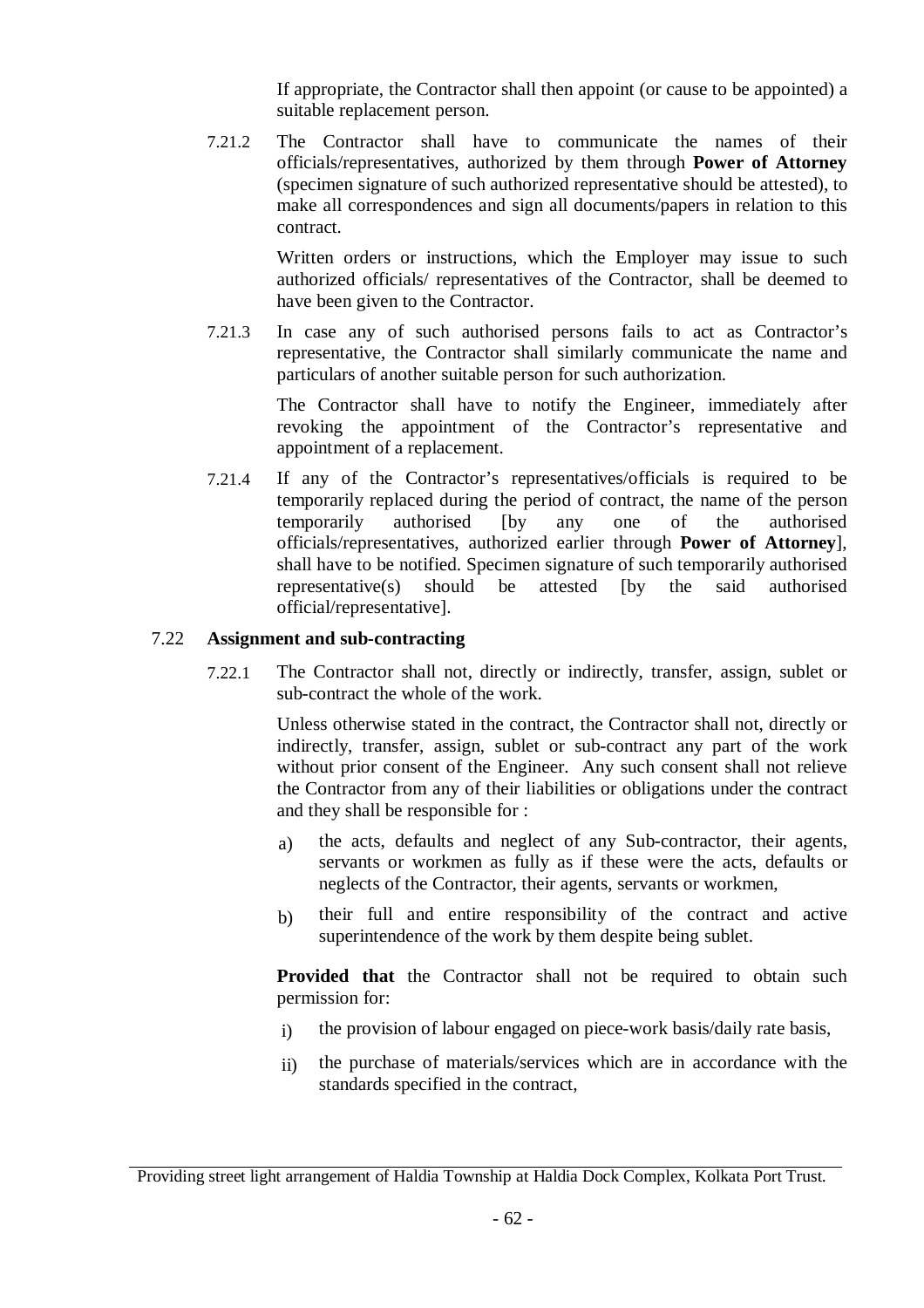- or
- iii) the sub-contracting of any part of the work, for which the Subcontractor is named in the contract.

The Contractor shall be responsible for observance, by all Sub-contractors, of labour laws applicable in India (for the portion of work that would be executed in India) and all other provisions of the contract.

- 7.22.2 No **participating bidder** [in connection with the instant tender] will be allowed to act as a **Sub-contractor** of the successful bidder (Contractor).
- 7.22.3 In the event of the Contractor contravening aforesaid condition [**GCC Clause No. 7.22.2**], the Employer shall be entitled to terminate the contract forthwith and award a fresh contract to some other parties at **risk and cost of the Contractor**, who shall be liable for any loss or damage, which KoPT may sustain in consequence to arising out of such replacement of the Contractor.
- 7.22.4 The Contractor shall not assign their right and interest in these presents nor assume a fresh partner or partners, dissolve the partnership existing between them in reference to this contract, without the prior written permission of the Employer.

# 7.23 **Access to site**

- 7.23.1 The Contractor shall have to abide by the **rules and regulations of Kolkata Port Trust (KoPT)** in respect of entry / exit and movement in the dock premises.
- 7.23.2 Necessary **Gate Pass / Dock Entry Permit**, for entering into the Dock area, will be issued to the personnel of the Contractor [including that of approved Sub-contractor(s)] directly connected with the work, **on chargeable basis** [as per the extant "**Scale of Rates**" of KoPT, available at **http://www.kolkataporttrust.gov.in/** of **Kolkata Port Trust**], on receipt of a formal written request.

However, for issuing such Gate Pass, the following would be required:

- i) **For Indian nationals**: A photocopy of the Voter's Identity Card/any other Photo Identity Card.
- ii) **For foreign nationals (excluding from Nepal and Bhutan)**: **Permission in the form of** "**No objection**" **for entering Haldia Dock**, from the office of the **Superintendent of Police**, **Purba Medinipur, West Bengal, India**, which acts as the **District Registration Office** for **foreigners**.

**Dock Entry Permits shall not be issued to the mentioned foreign nationals without the aforesaid permission**.The aforesaid "No objection", along with photocopies of Passport and Visa of the foreign national, has to be submitted to the Administration Division of HDC, KoPT, with an application for obtaining Dock Entry Permit(s).

Providing street light arrangement of Haldia Township at Haldia Dock Complex, Kolkata Port Trust.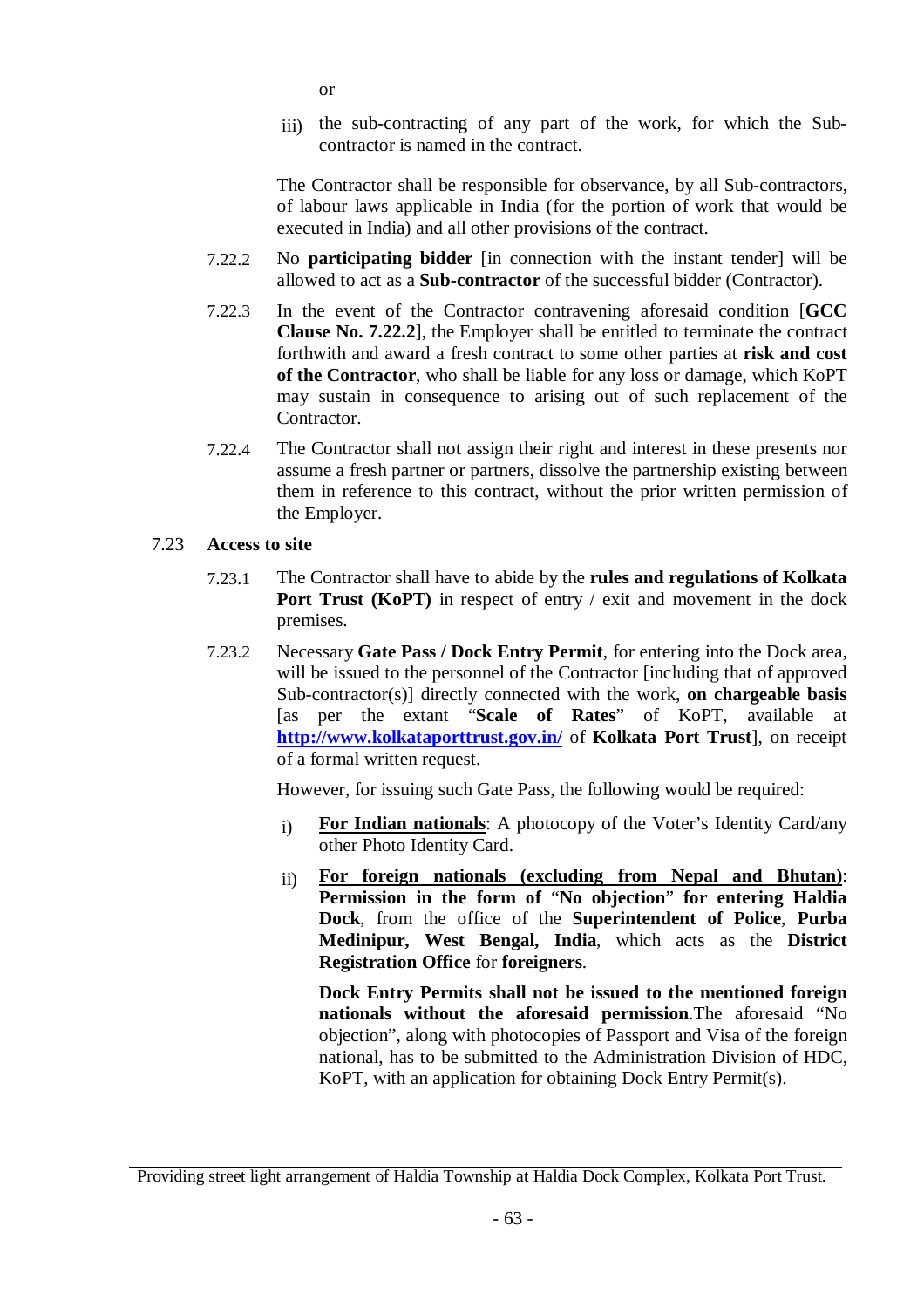- 7.23.3 The Contractor will be fully responsible for any injury (whether fatal or otherwise) to their personnel [including that of approved Sub-contractor(s)], for any loss or damage to property or for any other loss, damage, costs and expenses, whatsoever caused, which, but for the granting of such permission, would not have arisen.
- 7.23.4 The Contractor will be liable to indemnify the Employer against any loss or damage to the property of the Employer or neighbouring property, which may be caused due to any act of the Contractor or their personnel [including that of approved Sub-contractor(s)].
- 7.23.5 **No photograph within the Dock Area** shall be taken by the Contractor, without prior permission of the Engineer.

# 7.24 **Transportation of materials**

7.24.1 All materials, spare parts, tools, tackles, service equipment, including consumables, required under this contract, will have to be packed, securely placed and protected by the Contractor during transportation. The Contractor will be held responsible for the inefficient packing, storing and protection of the materials.

# 7.25 **Contractor's equipment**

7.25.1 The Contractor shall be responsible for all the equipment of the Contractor. When brought on to the site, the Contractor's equipment shall be deemed to be exclusively intended for the execution of the work. The Contractor shall not remove from the site any major items or Contractor's equipment without the consent of the Engineer. However, consent shall not be required for vehicle(s) transporting goods or Contractor's personnel off site.

# 7.26 **Supply of water and Electricity**

# 7.26.1 **Supply of water**:

Drinking water supply at the **Contractor**'**s site office**, **store**, **workshop**, **assembly/erection yard, etc**. will be given **on chargeable basis**. For this, the Contractor shall have to make **all arrangements**, **including installation of Water Meter** and **laying of pipelines from the source(s) identified by KoPT**, **at their cost**. The Contractor will be responsible for maintenance and calibration of such water meter also. Billing against water supply will be done in line with SCC.

KoPT do not guarantee uninterrupted supply of water and the Contractor shall not be compensated for any delay or irregularity in supplying water. The Contractor shall have to arrange for the supply of water at his own cost during such periods.

However, water supply, if required for the **actual work** (**including erection**, **commissioning & cleaning work**) **at the site only** and / or **maintenance**, **repair & cleaning work** (required to be carried out at site during the "Defect Liability Period") will be provided free of cost. The Contractor shall have to make **all arrangements** for **laying of pipelines from the source(s) identified by KoPT**, **at their cost.**

Providing street light arrangement of Haldia Township at Haldia Dock Complex, Kolkata Port Trust.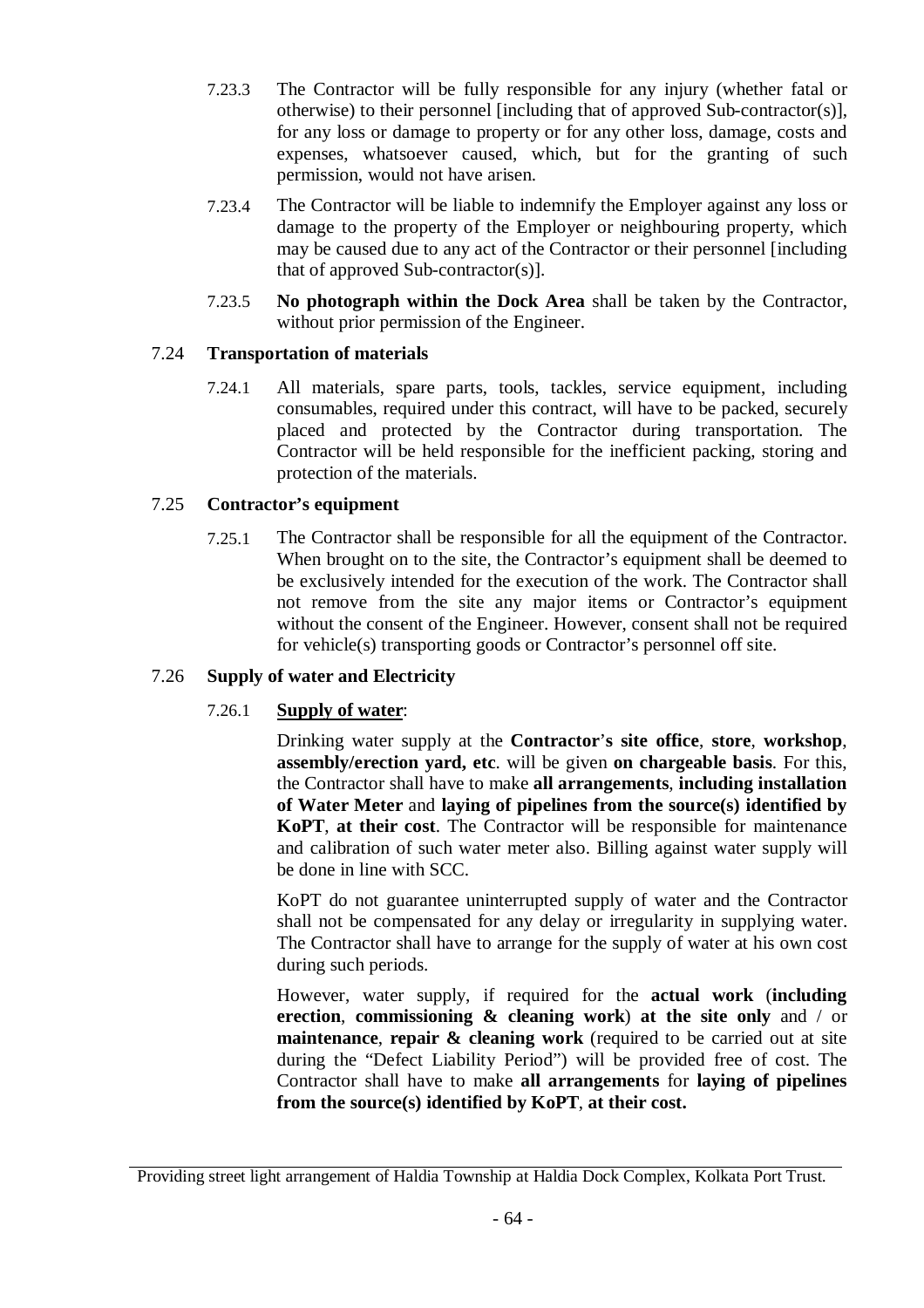# 7.26.2 **Supply of Electricity**:

Supply of Electricity at the **Contractor's site office, store, workshop, assembly / erection yard, etc**. will be on **chargeable basis**. The Contractor shall have to make all arrangements, including **installation of Energy Meter** and **laying of Cables from the source(s) identified by KoPT**, **at their cost**. The Contractor will be responsible for maintenance and calibration of such Energy Meter also. Billing against **electricity charges** will be done in line with SCC.

KoPT do not guarantee uninterrupted supply of Electricity and the Contractor shall not be compensated for any delay or irregularity in supplying Electricity. The Contractor shall have to arrange for Electricity at his own cost during such periods.

However, Power supply, required for the **actual work** (**including erection and commissioning**) **at the site only** and/or **maintenance and repair**  (required to be carried out at site during the "Defect Liability Period") will be provided free of cost. The Contractor shall have to make all arrangements for **laying of Cables from the source(s) identified by KoPT**, **at their cost**.

# 7.27 **Use of ground and land/covered space for Contractor's establishment**

- 7.27.1 The Contractor shall be allowed to use a suitable land (open space), which in the opinion of KoPT may be absolutely necessary for the proper and efficient execution of works. For this, a token lump sum licence fee of **₹ 10.00 per month or part thereof** will be charged during pendency of the contract and extension thereof, if any.
- 7.27.2 On completion of work or termination of the contract, the Contractor shall have to clear away all their tools, plants, rubbish and other materials, **within a fortnight** and hand over vacant and peaceful possession of the same to KoPT, in a tidy and clean condition. The same license fee (**₹** 10.00 per month or part thereof) will be applicable for this additional period (if any) for clearing the space. If the Contractor fails to clear the space and handover the same to the Employer in a clean and tidy condition, within the period mentioned above, KoPT's "Schedule of Rate" will be applicable for the period beyond that.
- 7.27.3 The Contractor shall be allowed to erect any temporary structures on this land [as stated in **GCC Clause No. 7.27.1**] for **office and / or store and / or workshop,** etc. and make all suitable arrangement for water supply, Electricity supply and sanitary arrangements for the same, at their own cost.
- 7.27.4 In case the Contractor is interested in taking **covered space**, **office room,** etc. of KoPT for the purpose of making a site office and store in the Dock area, the same may also be allotted subject to availability. The rents for such covered spaces or office room of KoPT, to be allotted to the Contractor, shall have to be paid by the Contractor, as per the 'Schedule of Rent of KoPT, prevailing at that time. In addition to the rent, **water consumption charges** [as per **GCC Clause Nos. 7.26.1**] **and Electricity consumption charges** [as per **GCC Clause No. 7.26.2**] (if Electricity / water is supplied

Providing street light arrangement of Haldia Township at Haldia Dock Complex, Kolkata Port Trust.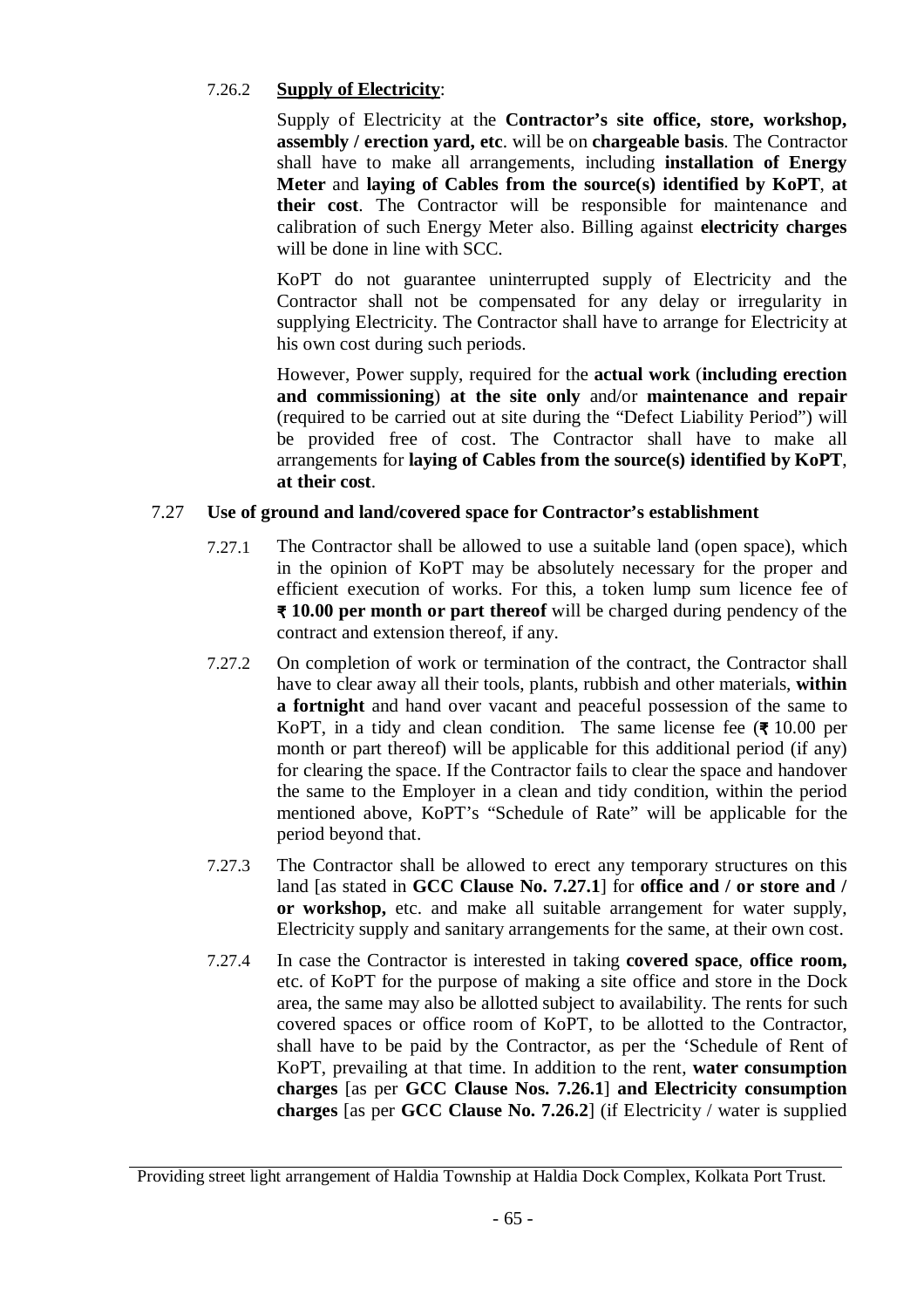from KoPT sources) and other applicable charges, as per the notifications of **Tariff Authority of Major Ports (TAMP),** have to be paid by the Contractor. The Contractor will be responsible for installation, maintenance and calibration of Water Meter and / or Energy Meter also.

### 7.28 **Existing services**

- 7.28.1 Drains, Pipes, Cables, overhead wires and similar services, whether above or below the ground, which may be encountered in the course of the work, shall be saved and kept harmless from injury and/or loss or damages by the Contractor, at their own costs and expenses, so that they continue to be in full and uninterrupted use to the Employer.
- 7.28.2 The Contractor shall not store any materials or otherwise occupy any part of the site in a manner likely to hinder the operation of such services. The Contractor shall, at their own costs and expenses and without any delay, repair and make good, to the satisfaction of the Employer, any injury and/or loss or damage caused by the Contractor to the same.

# 7.29 **Contractor to prepare working**/ **progress drawings**

7.29.1 The Contractor shall provide and make, at his own expense, any working or progress drawings, required by him or necessary for the proper execution of the works, and shall, when required, furnish copies of the same, free of cost, to the Engineer for his information and/or approval, without meaning thereby the shifting of Contractor's responsibility on the Engineer, in any way, whatsoever.

# 7.30 **Contractor's price is inclusive of all costs**

7.30.1 Unless otherwise specified, the Contractor shall be deemed to have included in his bid / offer all his cost for supplying and providing all constructional plant, temporary work, materials (both for temporary and permanent works), labour (including supervision thereof), transporting to and from the site and in and about the work, including loading, unloading, fencing, watching, lighting, payment of fees, taxes and duties to the appropriate authorities and other things of every kind required for the construction, erection, completion and maintenance of the work.

# 7.31 **Contractor is responsible for all construction process**, **except for correctness of design and specification formulated by the Engineer**

7.31.1 The Contractor shall be solely responsible for the adequacy, stability and safety of all site operations and methods of construction, even if any prior approval thereto has been taken from the Engineer or his Representative. The Contractor shall not be responsible for the correctness of the design or specification of the temporary and permanent works formulated by the Engineer, but the Contractor shall be fully responsible for the correct implementation thereof, as also for any design and specification prepared/proposed/used by the Contractor.

# 7.32 **Contractor to submit his programme of work**

7.32.1 Whenever required by the Engineer or his Representative, the Contractor

Providing street light arrangement of Haldia Township at Haldia Dock Complex, Kolkata Port Trust.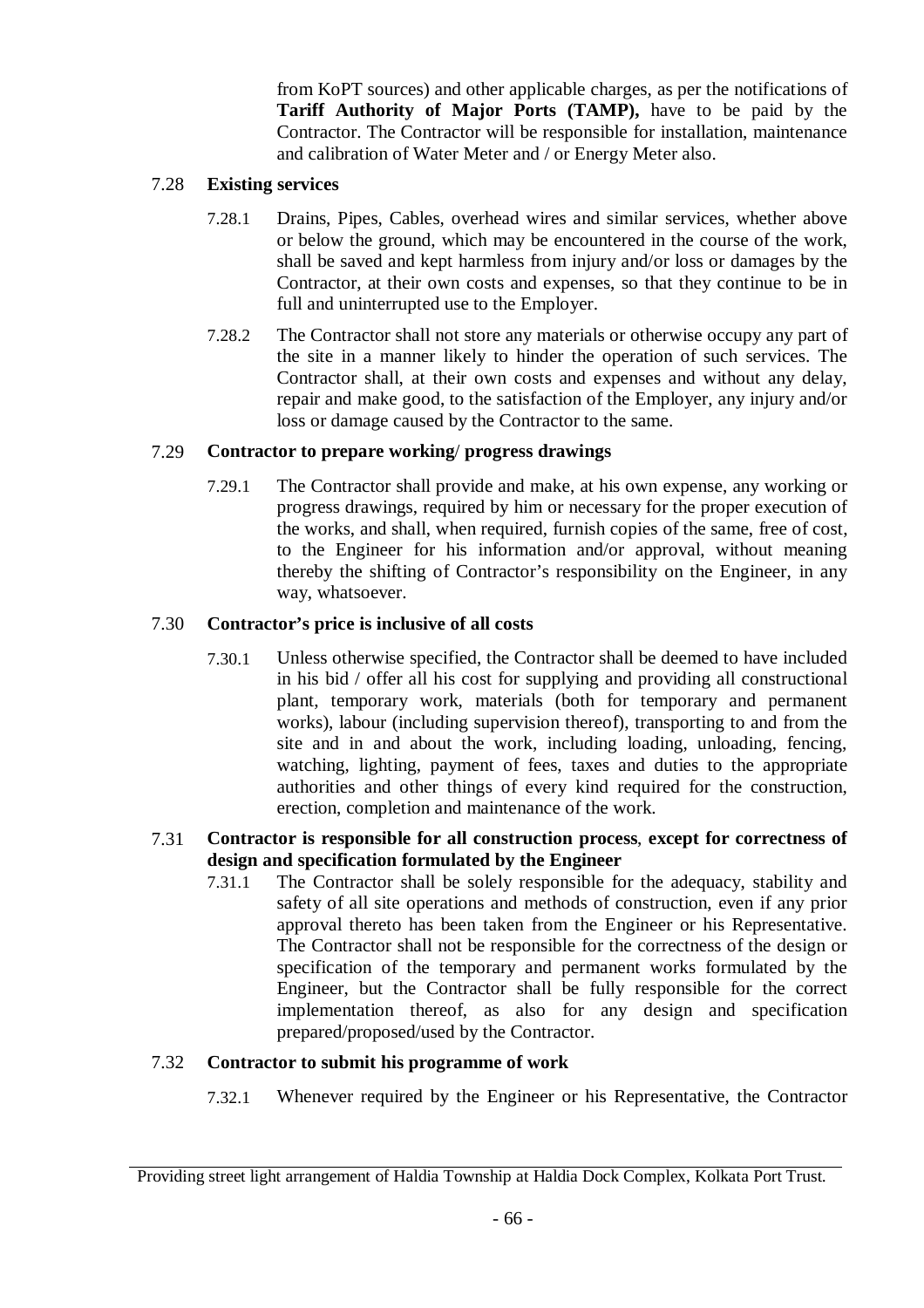shall submit to him the details of his

- (a) programme for execution of the work,
- (b) proposed procedure and methods of work,
- (c) proposed deployment of plant, equipment, labour, materials and temporary works.

The submission to and/or any approval by the Engineer or his Representative to any such programme or particulars shall not relieve the Contractor of any of his obligations under the contract.

7.32.2 If, for any reason, the Contractor be unable to adhere to his earlier programme, he shall submit his revised programme for completion of work within the stipulated time, whenever asked to do so.

#### 7.33 **Contractor to supervise the works**

7.33.1 Necessary and adequate supervision shall be provided by the Contractor during execution of the works and as long thereafter as the Engineer or his Representative shall consider necessary during the Defect Liability Period (DLP). The Contractor, or his competent and authorised agent or representative, shall be constantly at site and instructions given to him by the Engineer or his Representative, in writing, shall be binding upon the Contractor subject to limitation in **GCC Clause No. 7.16** hereof. The Contractor shall inform the Engineer or his Representative in writing about such representative/agent of him at site.

#### 7.34 **Contractor is responsible for line**, **level**, **setting out**, **etc.**

7.34.1 The Contractor shall be responsible for the true and proper setting out of the works, in relation to reference points / lines / levels given by the Engineer, in writing. The checking of any setting out or of any alignment or level by the Engineer or his Representative shall not, in any way, relieve the Contractor of his responsibility for the correctness thereof and he shall fully provide, protect and preserve all stakes, templates, bench marks, sight rails, pegs, level marks, profile marks and other things used in setting out the works.

#### 7.35 **Contractor is responsible to protect the work**

7.35.1 From the commencement of the works till issue of the "Certificate of Completion of Work", vide **GCC Clause No. 9.65** hereof, the Contractor shall take full responsibility for the care thereof. Save for the excepted risks, any damage, loss or injury to the work, or any part thereof, shall be made good by the Contractor, at his own cost, as per instruction and to the satisfaction of the Engineer, failing which, the Engineer or his Representative may cause the same to be made good by any other agency and the expenses, incurred and certified by the Engineer, shall be recoverable from the Contractor, in whatever manner the Engineer shall deem proper. This clause will not apply to that part of the work, which might have been taken over by the Trustees on partial completion of the work and in such case, the Contractor's obligation will be limited to repairs and replacement for manufacturing or construction defects during the

Providing street light arrangement of Haldia Township at Haldia Dock Complex, Kolkata Port Trust.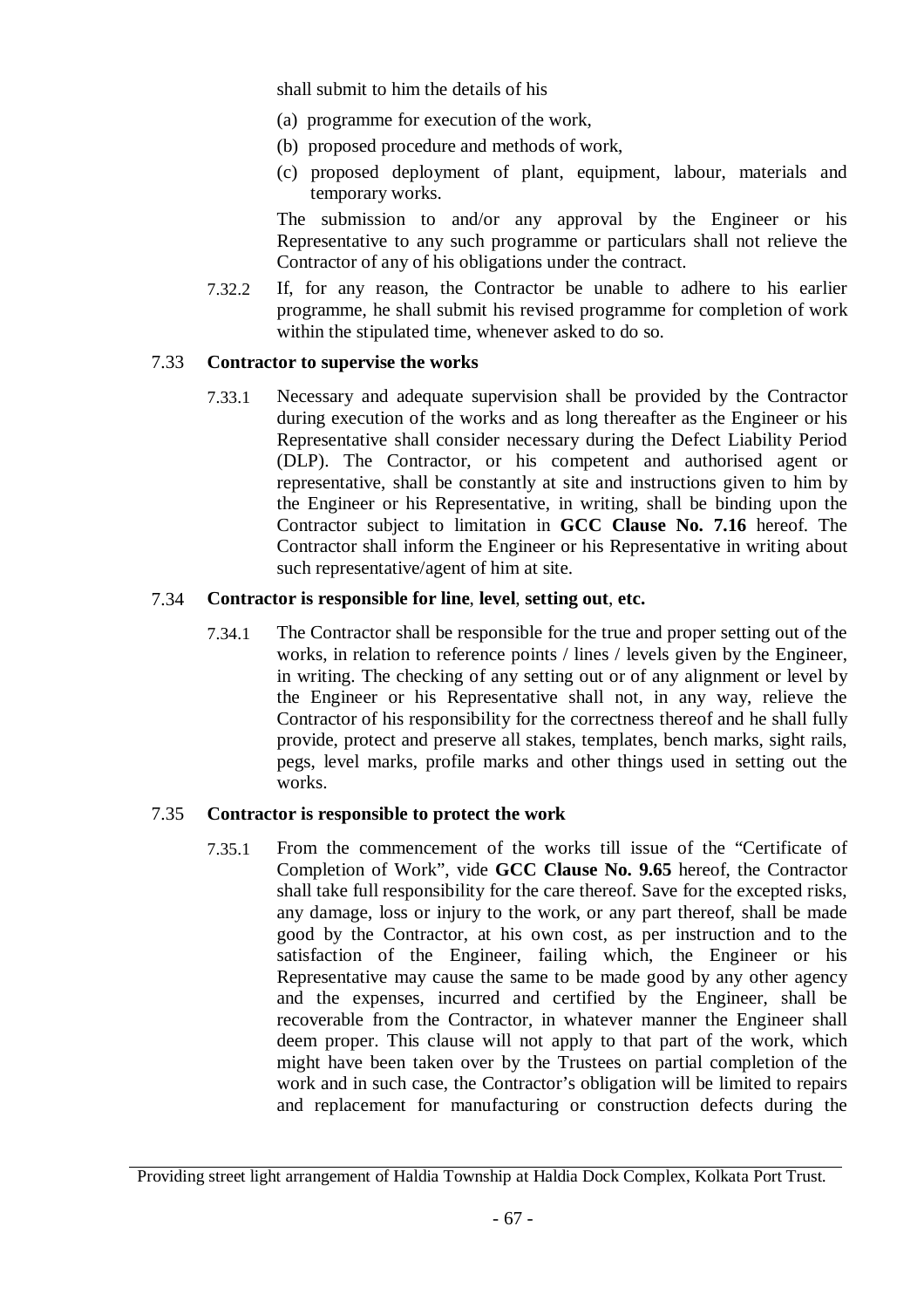Defect Liability Period, as per the directions of the Engineer, as also for defects/damages, if any, caused to the work by the Contractor during such repairs and replacement during the Defect Liability Period.

#### 7.36 **Contractor is responsible for all damages to other structures** / **persons caused by him in executing the work**

7.36.1 The Contractor shall, at his own cost, protect, support and take all precautions in regard to the personnel or structure or services or properties belonging to the Trustees or not, which may be interfered with or affected or disturbed or endangered and shall indemnify and keep indemnified the Trustees against claim for injury, loss or damage caused by the Contractor in connection with the execution and maintenance of the work to the aforesaid properties, structures and services and / or to any person, including the Contractor's workmen. Cost of Insurance Cover, if any, taken by the Contractor, shall not be reimbursed by the Trustees, unless otherwise stipulated in the contract.

#### 7.37 **Fossils**, **Treasure troves**, **etc. are Trustees' property**

7.37.1 The Contractor shall immediately inform the Engineer's Representative if any fossil, coins, articles of value or antiquity and structures and other remains or things of geological or archaeological importance be discovered at site, which shall remain the property of the Trustees, and protect them from being damaged by his workmen and arrange for disposal of them, at the Trustees' expense, as per the instruction of the Engineer's Representative.

#### 7.38 **Contractor to indemnify the Trustees against all claims for loss**, **damage**, **etc.**

- 7.38.1 The Contractor shall be deemed to have indemnified the Trustees against all claims, demands, actions and proceedings and all costs arising there from on account of:
	- (a) Infringement of any patent right, design, trademark or name or other protected right, in connection with the works or temporary work.
	- (b) Payment of all royalties, rent, toll charges, local taxes, other payments or compensation, if any, for getting all materials and equipment required for the work.
	- (c) Unauthorised obstruction or nuisance caused by the Contractor in respect of Public or Private road, railway tracks, footpaths, crane tracks, waterways, quays and other properties belonging to the Trustees or any other person.
	- (d) Damage/injury caused to any highway and bridge on account of the movement of Contractor's plants and materials in connection with the work.
	- (e) Pollution of waterway and damage caused to river, lock, sea-wall or other structure related to waterway, in transporting Contractor's plants and materials.

Providing street light arrangement of Haldia Township at Haldia Dock Complex, Kolkata Port Trust.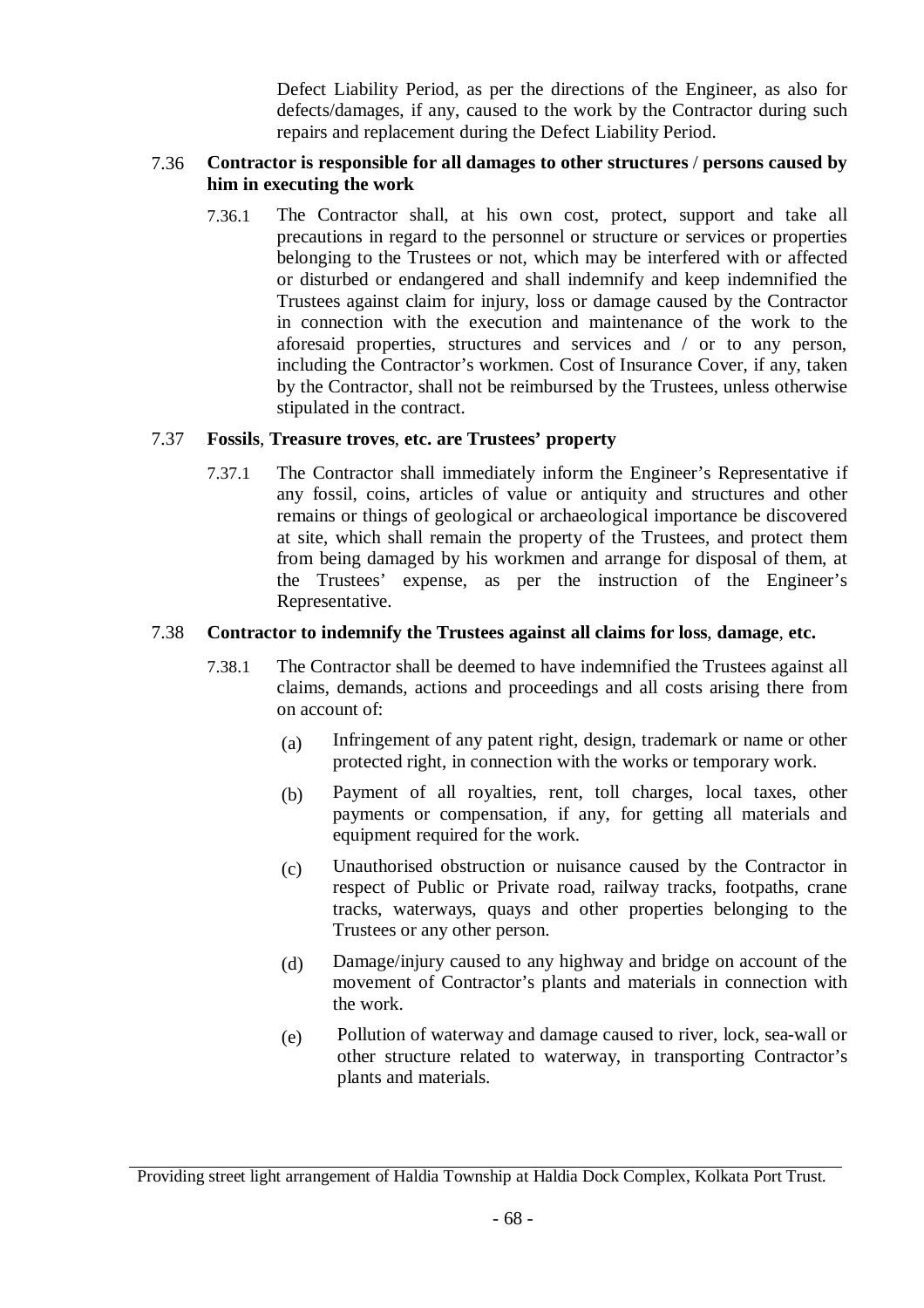(f) The Contractor's default in affording all reasonable facilities and accommodation, as per the direction of the Engineer or his Representative, to the workmen of the Trustees and other agencies employed by or with the permission and/or knowledge of the Trustees on or near the site of work.

### 7.39 **Dismantled materials Trustees**' **property**

7.39.1 Debris and materials, if obtained by demolishing any property, building or structure, in terms of the contract, shall remain the property of the Trustees.

#### 7.40 **Contractor**'**s quoted rates** / **price must be all inclusive**

- 7.40.1 The Contractor's quoted rates shall be deemed to have been inclusive of the following:
	- (a) Keeping the site free of unnecessary obstruction and removal from site of constructional plant wreckage, rubbish, surplus earth or temporary works no longer required.
	- (b) Cleaning and removal from site all the surplus materials, of every kind, to leave the site clean and tidy after completion of the work, without which payment against final bill may be liable to be withheld.
	- (c) Precautionary measures to secure efficient protection of Docks, the River Hooghly and other waterways against pollution, of whatever nature, during execution and maintenance of the works and to prevent rubbish, refuse and other materials from being thrown into the water by the Contractor's men or those of his agency.
	- (d) Making arrangements for deployment of all labourers and workers, local or otherwise, including payment for their wages, transport, accommodation, medical and all other statutory benefits and entry permits, wherever necessary.
	- (e) Making arrangements, in or around the site, as per the requirements of Calcutta Municipality Corporation or other local authority or the Engineer or his Representative, for preventing
		- (i) spread of any infectious disease like smallpox, cholera, plague, malaria or dengue, by taking effective actions for destruction of rats, mice, vermin, mosquitoes, etc. and by maintaining healthy and sanitary condition,
		- (ii) illegal storage and distribution of Drugs, Narcotics, Alcoholic liquor, Arms and Ammunitions,
		- (iii) unlawful, riotous or disorderly conduct of the Contractor's or his Sub-contractor's workmen,
		- (iv) deployment of workmen of age less than 16 (sixteen) years.

Providing street light arrangement of Haldia Township at Haldia Dock Complex, Kolkata Port Trust.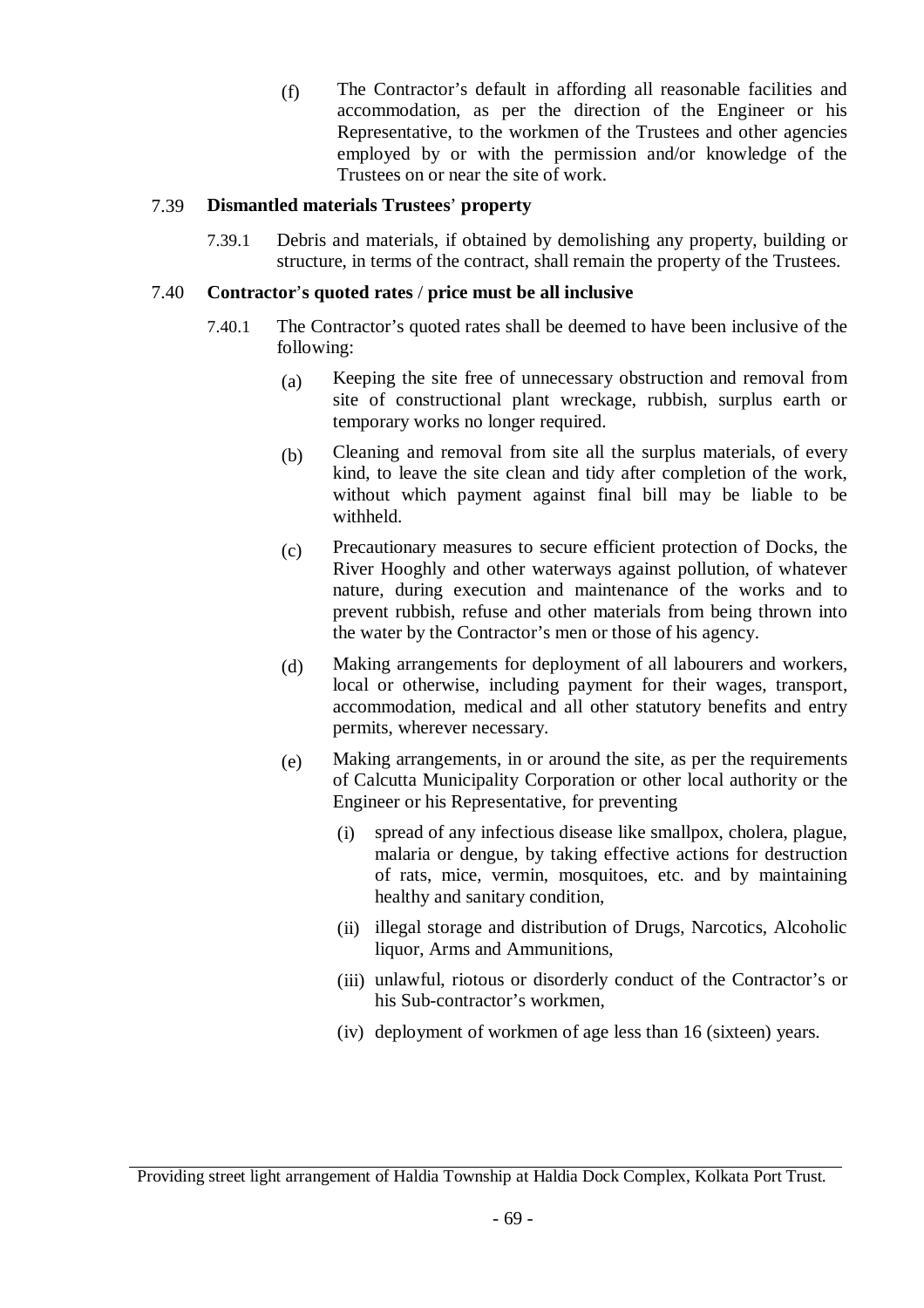# 7.41 **Notice to Contractor**

7.41.1 Every direction or notice to be given to the Contractor shall be deemed to have been duly served on or received by the Contractor, if the same is posted or sent by hand to the address given in the bid or to the Contractor's Site Office or, in case of Trustee's enlisted Contractor, to the address as appearing in the Trustee's Register or to the Registered Office of the Contractor. The time mentioned in these conditions for doing any act after direction or notice shall be reckoned from the time of such posting or despatch.

### 7.42 **Contractor not to publish photograph or particulars of work**

7.42.1 The Contractor and his Sub-contractor or their agents and men and any firm, supplying plant, materials and equipment, shall not publish or caused to be published any photographs or description of the works, without the prior authority of the Engineer in writing.

#### 7.43 **Contractor to provide facilities to outsiders**

7.43.1 The Contractor shall, at the Trustees' cost to be decided by the Engineer, render all reasonable facilities and co-operation, as per direction of the Engineer or his Representative, to any other Contractor engaged by the Trustees and their workmen, to the Trustees' own staff and to the men of other Public Body, on or near the site of work, and in default, the Contractor shall be liable to the Trustees for any delay or expense incurred by reason of such default.

#### 7.44 **Work to cause minimum possible hindrance to traffic movement**

7.44.1 The work has to be carried out by the Contractor causing minimum hindrance for any maritime traffic or surface traffic.

# **D. STAFF AND LABOUR**

# 7.45 **Engagement of staff and labour**

- 7.45.1 The labour, as mentioned in the respective clauses, shall include all labourers of the approved sub-contractor(s), with respect to this contract.
- 7.45.2 The Contractor shall have to make their own arrangements for the engagement of all staff and labour, for doing the work at site or in respect of or in connection with the execution of work, as also for the transport, housing, feeding. They shall have to ensure making payment to the above staff and labours, to be engaged by them (including the labours, to be engaged by the approved Sub-contractor, if any).
- 7.45.3 KoPT's store shall mean any store of Haldia Dock Complex, situated at Haldia.
- 7.45.4 It is expressly made clear that both before and after the completion of the work or termination of the contract, **KoPT shall have no liability, whatsoever, for the personnel to be engaged by the Contractor [or by the approved Sub-contractor(s)] for the work under this contract.**

Providing street light arrangement of Haldia Township at Haldia Dock Complex, Kolkata Port Trust.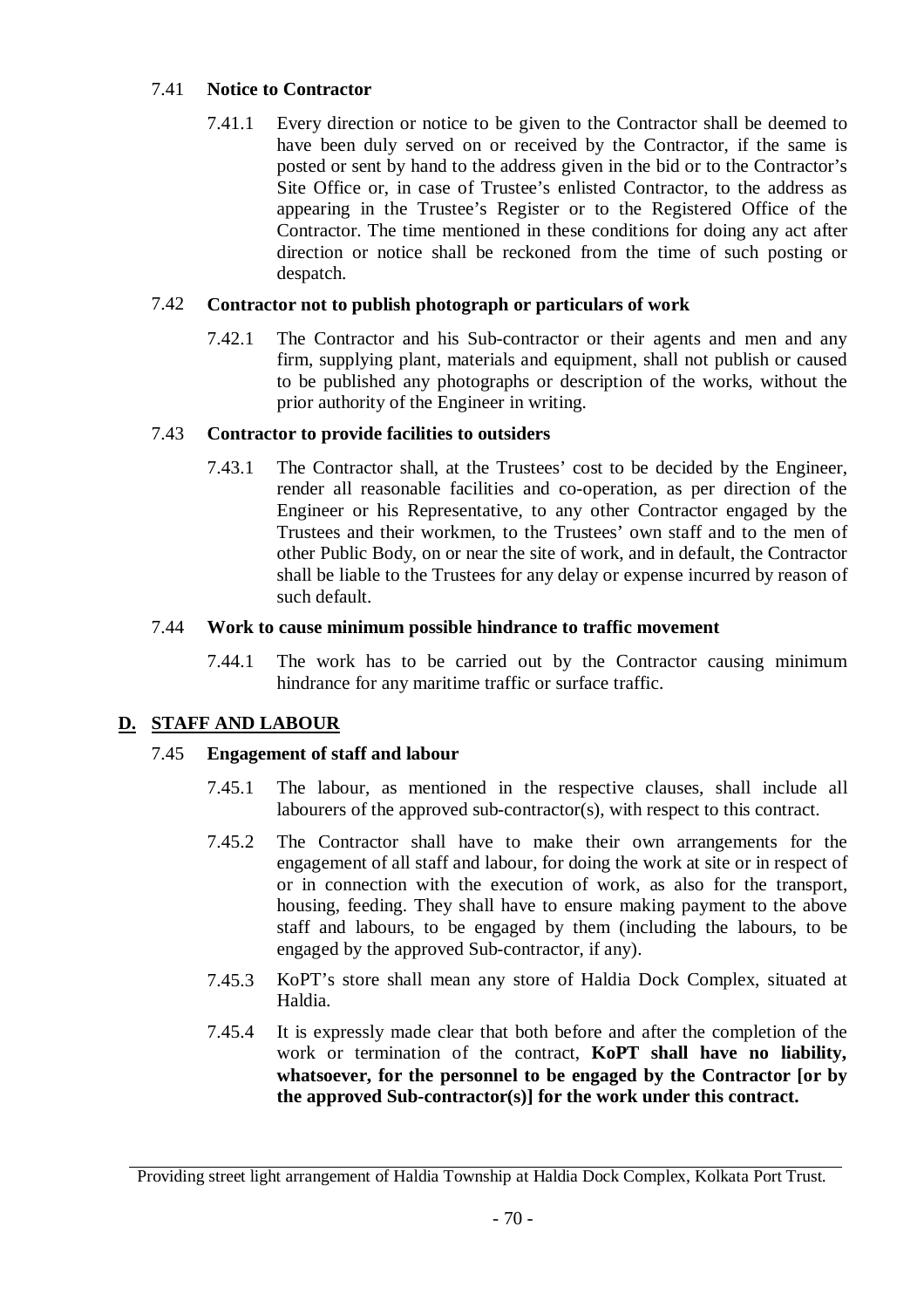#### 7.46 **Labour Laws**

- 7.46.1 The Contractor shall, at all times, during the pendency of the contract [including the period of making good/rectification of deficiencies/defects, if any], have to comply fully with all existing **Acts**, **Regulations** and **Byelaws**, including all **statutory amendments** and re-enactment of **State** or **Central Government** and other **Local Authorities** and any other enactments and acts that may be passed in future either by the **State** or the **Central Government** or **Local Authority**, including **Workmen's Compensation Act**, **Labour Laws** and **Equal Remuneration Act, Factories Act, Minimum Wages Act, Contract Labour (Regulation &**  Abolition) Act, etc., if applicable and/or as applicable.
- 7.46.2 If, as a result of the Contractor's failure, negligence, omission, default or non-observance of any provisions of any laws, the Employer is called upon by any authority to pay or reimburse or required to pay or reimburse any amount, the Employer shall be entitled to deduct the same from any moneys due or that become due to the Contractor under this contract or any other contract or otherwise recover from the Contractor any sums, which the Employer is required or called upon to pay or reimburse on behalf of the Contractor.

All **registration** and **statutory inspection fees**, in connection with labour engagement, with respect to this contract, shall have to be paid by the Contractor, if applicable and/or as applicable.

7.46.3 The Contractor shall have to, immediately after the occurrence of any accident, at or near the site or in connection with the execution of the work under the contract, report (over phone or otherwise) to the Engineer or his representative(s) and shall make every arrangement to render all possible assistance to the victim(s) of such accident.

> The Contractor shall also have to report such accident to the Engineer, in writing (giving reference to the earlier communication made). Based on such report, necessary communication with the competent authority would be made whenever such a report is required by law.

- 7.46.4 For any accident occurred within the entire operational area covered under the contract, the Contractor shall have to arrange prompt investigation into the matter through recording of statement of the personnel witnessing the accident. Such "Accident Report", containing the findings, along with the statements so recorded, shall have to be forwarded by the Contractor to the Engineer at the earliest.
- 7.46.5 The Contractor shall have to provide full medical treatment to their staff & labourers, in case of "**Accident on Duty"**, which will inter alia include their obligations under the **Workmen's Compensation Act, 1923,** including all amendments thereof.

The Employer shall in no manner be liable to the Contractor or any person engaged/employed by them [including that of Sub-contractor] or any other person, for injuries or death caused as a result of accidents occurred, either within or outside the site of work, under the contract. The Contractor shall

Providing street light arrangement of Haldia Township at Haldia Dock Complex, Kolkata Port Trust.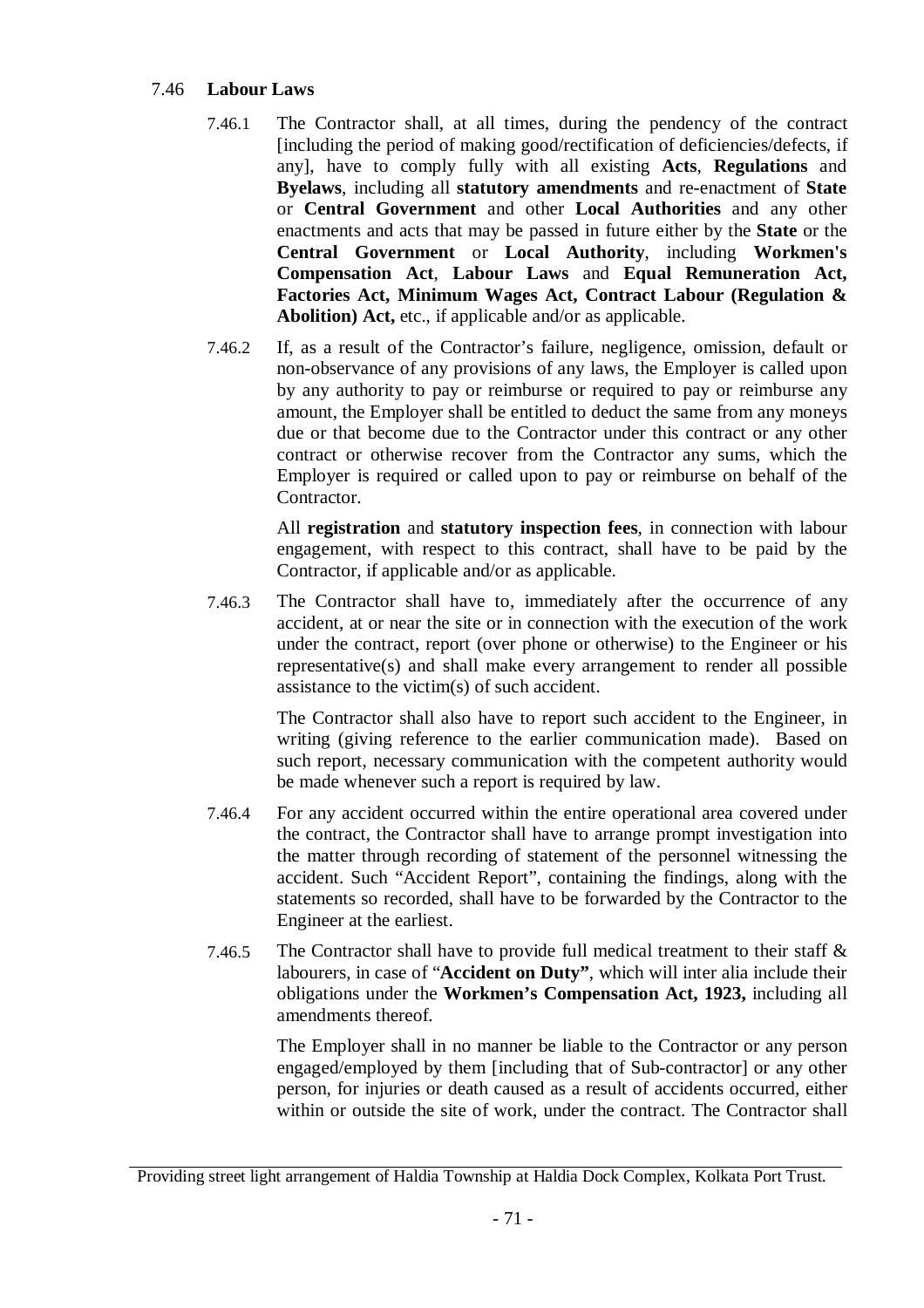be responsible for such contingencies and will make good all claims for compensation, claim by their personnel/workmen or the families of the sufferer(s), as the case may be, or as per the decision of the appropriate authority/tribunal or other involved persons.

- 7.46.6 The Contractor shall have to indemnify KoPT, in the event of KoPT being held liable to pay compensation for injury to any Contractor's servants or workmen [including that of Sub-contractor] under the **Workmen's Compensation Act, 1923**, as amended from time to time.
- 7.46.7 Whenever the contract comes to an end with the efflux of time or otherwise or is terminated, the Contractor shall be required to fulfil all their obligations towards their workmen in terms of applicable labour laws and submit necessary documents towards such effect, to the Employer in support of the same. Any deposit, which may be lying with KoPT to their credit, will be liable to be applied for this purpose, if the Contractor fails to comply with the same. In case such documents are not furnished by the Contractor, the Employer will not release the **Performance Guarantee/ Security Deposit** and any other amount as may remain due to the **Contractor**

#### 7.47 **Health and safety**

- 7.47.1 In the event of any outbreak of illness or an epidemic nature, the Contractor shall have to comply with and carry out such regulations, orders & requirements, as may be made by the Government, or the local medical or sanitary authorities, for the purpose of dealing with and overcoming the same.
- 7.47.2 The Contractor shall have to ensure safety of all their working personnel to the fullest compliance of the provisions of **general safety rules/regulations,** including **Dock Workers' (Safety, Health & Welfare) Regulations, 1986**.

The Contractor shall be solely responsible for consequences arising out of non-compliance or violation of safety rules/ regulations.

7.47.3 The Contractor [including approved Sub-contractor(s)] shall have to provide (at their own expenses) all required **Personal Protection Equipment (PPE)** [such as **Helmets**, **Nose Masks**, **Hand Gloves**, etc.] & **Safety Gears** for all personnel and labourers engaged during the work and in case of their failing to do so, the Employer shall provide the same and recover the cost thereof from any amount due, or which may become due to the Contractor or from any amount lying with them or under their control.

#### 7.48 **Labour licence**

7.48.1 Within 7 (seven) days from the date of issuance of the order, the Contractor shall have to apply for **labour licence** for the maximum number of workers proposed to be deployed for this work. Necessary certificate shall be issued by the Engineer against a request from the Contractor.

> **Photocopy of the application shall have to be furnished to the Engineer**, immediately. However, payment will be released only on furnishing the

Providing street light arrangement of Haldia Township at Haldia Dock Complex, Kolkata Port Trust.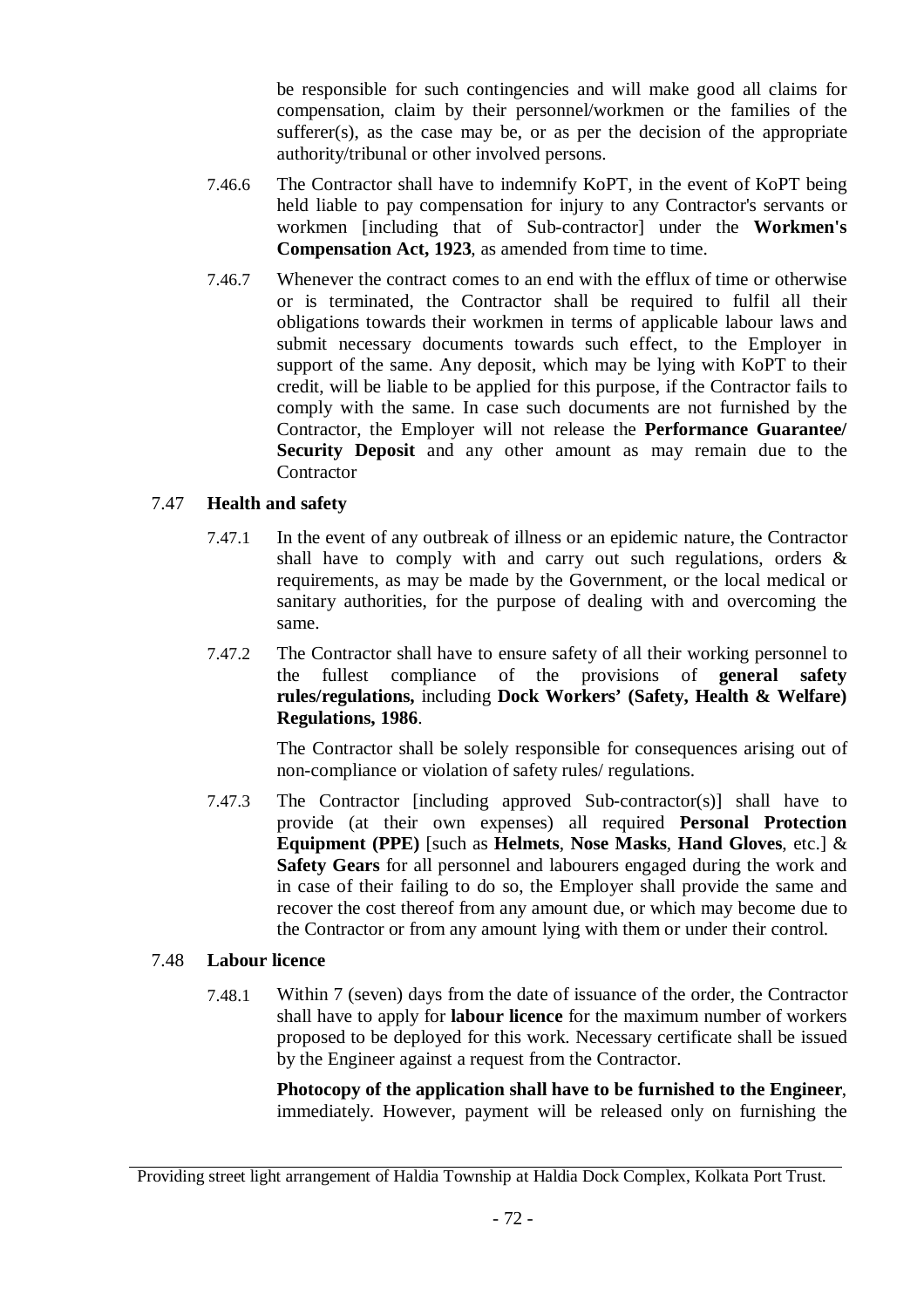copy of the **Labour Licence** to the Engineer. However, such license should be kept valid throughout the actual duration of contract.

#### 7.49 **Employees' Provident Fund & Employees' State Insurance**

- 7.49.1 The Contractor should have their establishment (with respect to this contract) registered with the concerned authorities under the provision of **Employees' Provident Fund & Miscellaneous Provision Act, 1952** and **Employees' State Insurance Act, 1948**. The Contractor shall have to submit the proof of registration as mentioned above immediately after commencement of work.
- 7.49.2 As per the above mentioned Act, the Contractor is liable for remittance of monthly subscription contribution in respect of **Employees' Provident Fund (EPF)** and **Employees' State Insurance (ESI)** for the workers engaged by them, wherever applicable. The Contractor shall have to submit the authenticated copy of the challans with respect to subscription / contribution of **Employees' Provident Fund** and **Employees' State Insurance** (against their respective Code Numbers issued by the **Employees' Provident Fund** and **Employees' State Insurance Authorities)** by  $7<sup>th</sup>$  day of every English Calendar Month (during the currency of the contract) along with the list of labourers for whom such deposits have been made.

Payment will be held up if the up-to-date **Employees' Provident Fund** and **Employees' State Insurance** remittance challan is not submitted in time.

- 7.49.3 In case, registration with the EPF and ESI Authorities is not applicable for the employees of the Contractor [or for the employees of the Subcontractor(s)], documentary evidence to establish non-applicability to be submitted by the Contractor.
- 7.49.4 In case of sub-contracting any part of the work, above requirements should also be fulfilled by the approved Sub-contractor and necessary documents shall have to be submitted in time, as indicated above.

#### **E. PLANT, MATERIALS AND WORKMANSHIP**

#### 7.50 **Materials to be supplied by the Employer**

- 7.50.1 Regarding supply of any materials by the Trustees to the Contractor, in accordance with the contract, the following conditions shall apply:
	- a) The Contractor shall, at his own expense, arrange for transporting the materials from the Trustees' Store [store of Haldia Dock Complex, situated at Haldia], watching, storing and keeping them in his safe custody, furnishing of statement of consumption thereof in the manner required by the Engineer or his Representative, return of surplus and empty container to the Trustees' Stores, as per the direction of the Engineer or his Representative.
	- b) Being the custodian of the Trustees' materials, the Contractor shall remain solely responsible for any such materials issued to him and

Providing street light arrangement of Haldia Township at Haldia Dock Complex, Kolkata Port Trust.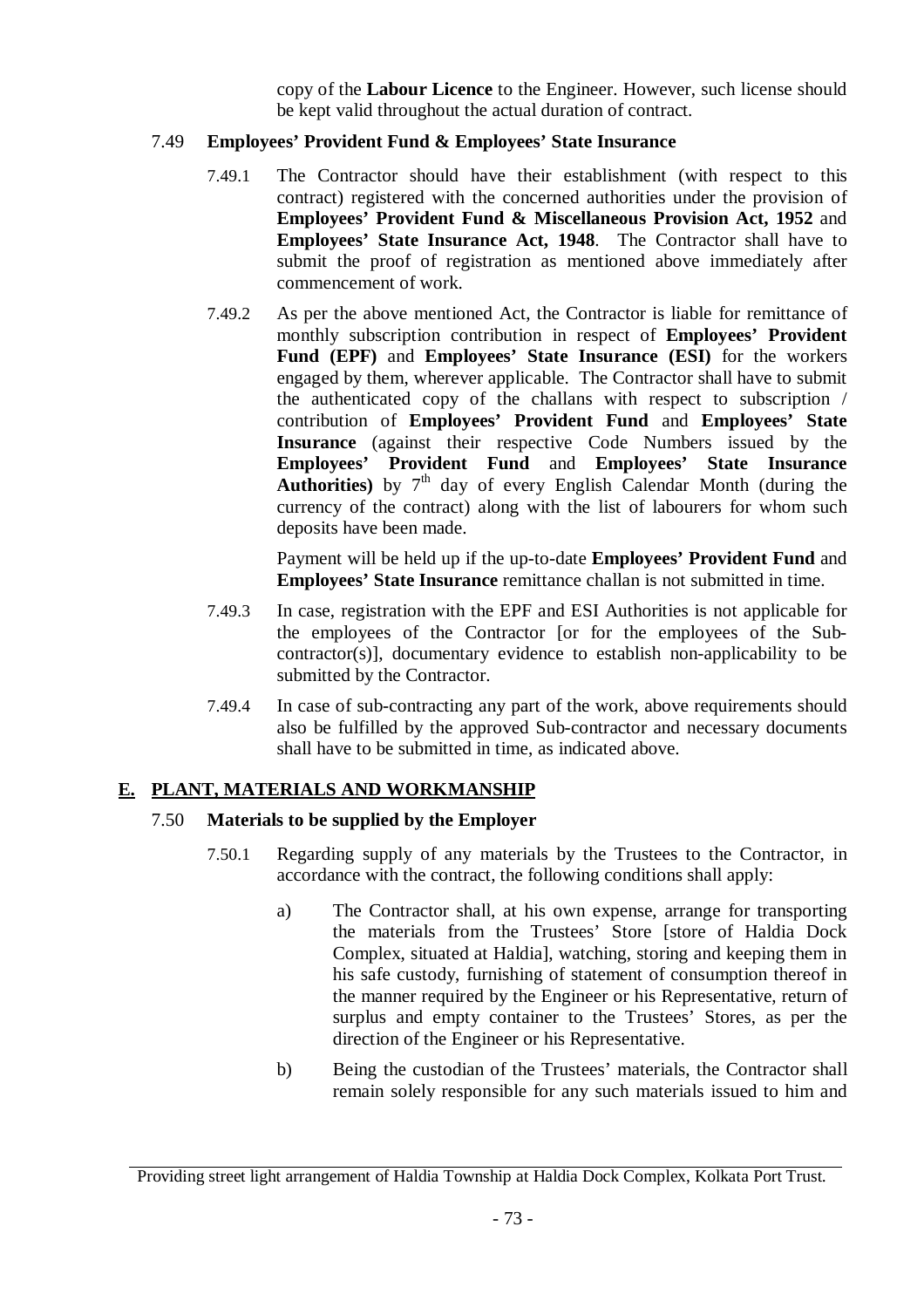for any loss or damage thereof for any reason other than "Excepted Risks", the Contractor shall compensate the Trustees', in the manner decided by the Engineer, and shall, at no stage, remove or cause to be removed any such material from the site, without his permission.

- c) The Trustees' materials will generally be supplied in stages and in accordance with the rate of progress of work, but, except for grant of suitable extension of completion time of work as decided by the Engineer, the Contractor shall not be entitled to any other compensation, monetary or otherwise, for any delay in the supply of Trustees' materials to him. The Contractor shall, however, communicate his requirement of such materials to the Engineer from time to time.
- d) Unless stipulated otherwise in the contract, the value of the Trustees' materials issued to the Contractor shall be recovered from the Contractor's bills and/or any of his other dues, progressively, according to the consumption thereof on the work and/or in the manner decided by the Engineer or his Representative and at the rate(s) stipulated in the contract. These rates shall only be considered by the Contractor in the preparation of his bid/offer and these will form the basis of escalation/variation, if in future the Contractor is required to procure and provide any such material on the written order of the Engineer, consequent on the Trustees' failure to effect timely supply thereof.
- e) If the Engineer decides that due to the Contractor's negligence, any of the Trustees' materials, issued to the Contractor, has been  $-$  (i) lost or damaged, (ii) consumed in excess of requirement and (iii) wasted by the Contractor in excess of normal wastage, then the value thereof shall be recovered from the Contractor's bills, or from any of his other dues, after adding 19.25 % extra over the higher one of the followings:
	- i) The issue rate of the materials at the Trustees' Stores, and
	- ii) The market price of the material on the date of issue, as would be determined by the Engineer.

#### 7.51 **Contractor's arrangement for execution of the work**

- 7.51.1 The Contractor will have to arrange and provide all types of materials, etc. [in line with the Technical Specification] throughout the execution of the contract.
- 7.51.2 KoPT will not take any responsibility regarding **non-availability** of any such materials for which Contractor is responsible as per contract. The Contractor shall have to asses the requirement of such materials and keep sufficient stock.
- 7.51.3 The Contractor shall have to provide all equipment, including tools, tackles, lifting machineries, air compressor, scaffolding arrangement, different vehicular transport, etc., necessary to execute the work.

Providing street light arrangement of Haldia Township at Haldia Dock Complex, Kolkata Port Trust.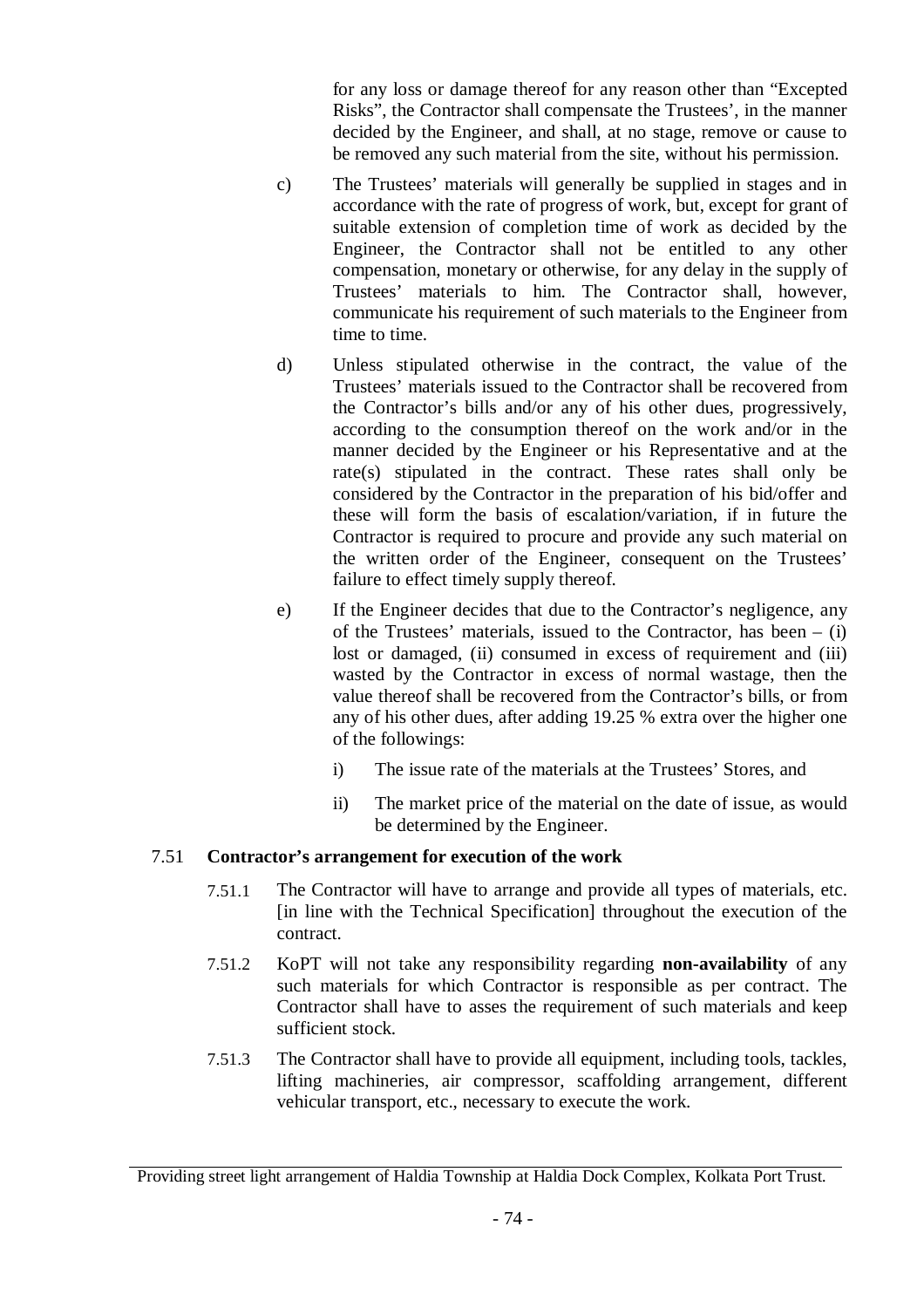- 7.51.4 All tools & machineries to be used by the Contractor should be suitable for the particular requirement (i.e. capacity should be adequate) and the same should be checked for fitness before use. They should maintain the said equipment properly to ensure their efficient working.
- 7.51.5 The Contractor shall, at their own costs and expenses, have to provide all labour, plant, haulage, transportation of plant and equipment to be used for executing the contract, all materials, stores, etc. (except the equipments  $\&$ materials to be provided by KoPT, as per contract) required for efficiently carrying out the work to the satisfaction of the Employer.
- 7.51.6 The Contractor should use calibrated measuring & testing instruments and should also ensure revalidation of such calibration as and when required. In this regard, initially the Contractor shall have to submit a list of **measuring and testing instruments** (mentioning the period of validity of Calibration Certificates) to be used. The photocopies of the Calibration Certificates (including the revalidations) of the said measuring and testing instruments, shall have to be submitted to the Engineer.

#### 7.52 **Inspection and testing**

- 7.52.1 The Engineer or his authorised Representative shall have, at all reasonable time, access to the Contractor's premises or work site or other premises [if a part of the work is being executed there or some **maintenance repair** work (during **Defect Liability Period**) is being done there] and shall have the power, at all reasonable time, to **inspect**, **examine and test** the **materials and workmanship**, as well as the **documents**, **equipment**, **tools**, **measuring & testing instruments**, as applicable, in connection with the instant contract (including **Defect Liability Period**).
- 7.52.2 The Engineer or his authorised Representative, on giving 7 (seven) days' notice, in writing, to the Contractor, setting out any ground of objections, in respect of the work, shall be at liberty to reject all or any material and/or workmanship in the subject of any of the said grounds of objection, which are not in accordance with the contract.
- 7.52.3 Quality of materials, to be provided by the Contractor under this contract, should be as per the satisfaction of the Engineer. Whenever asked, the Contractor shall have to provide free sample for testing.
- 7.52.4 If found necessary, KoPT reserves the rights to get the materials inspected from a **Government** or **Government recognized Laboratory**/**Test House**.
- 7.52.5 In case of sub-letting to other Contractors or manufacturers or suppliers by the Contractor, the Engineer will reserve the right as follows:
	- i) that inspection and / or testing will be carried at the Sub-contractor's works; or
	- ii) that inspection will be carried out at site; or
	- iii) that inspection will be waived, subject to the Contractor furnishing a certificate of compliance with specification by a competent authority recognised by national/international institutes.

Providing street light arrangement of Haldia Township at Haldia Dock Complex, Kolkata Port Trust.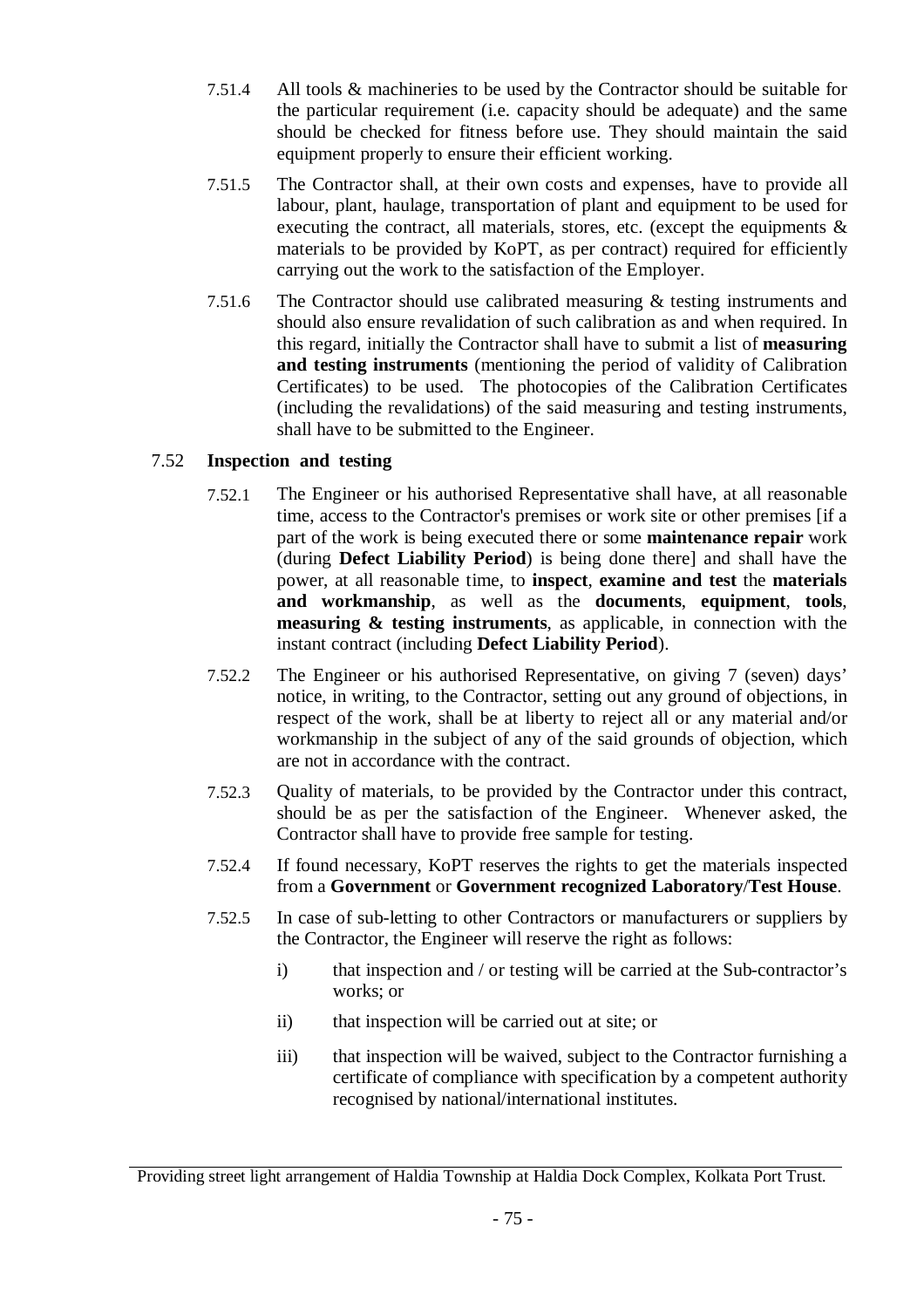- 7.52.6 The Employer may appoint a **Third Party Inspection Agency ,** as detailed at SCC, at the cost of the Employer, for stage-wise technical inspection and certification of **materials** & workmanship, including **painting**, **erection**, **commissioning**, etc. [in connection with the contract job, in part or as a whole ]. In that case The relevant Certificates shall be produced by the **Third Party Inspection Agency** to the Engineer or his authorised Representative.
- 7.52.7 The stage-wise technical inspection will be carried out by the representative of the Engineer [or **Third Party Inspection Agency]** based on the approved **Quality Assurance Plan** (**QAP**) **& Field Quality Assurance Plan** (**FQAP**) [considering the Technical Specification of the bidding documents].
- 7.52.8 The Contractor shall have to submit a **Quality Assurance Plan** (**QAP**) and a **Field Quality Assurance Plan** (**FQAP**), based on the Technical Specification and other terms  $\&$  conditions stipulated in the bidding documents. The **QAP & FQAP** shall be approved by the "**Engineer**".
- 7.52.9 In all cases where tests are required, within the purview of QAP & FQAP, whether at the premises of the Contractor or any Sub-contractor or elsewhere, the Contractor, except where otherwise specified, shall provide free of charges such labour, materials, electricity, fuel, water, stores, apparatus and instruments, as may reasonably be demanded, to carry out sufficiently such tests and shall, at all times, facilitate the Engineer or his Representative [and / or the Third Party Inspection Agency] , to accomplish such testing.
- 7.52.10 The cost of all tests and / or analyses, within the purview of QAP & FQAP, effected at the Contractor's or Sub-contractor's works and on the site, shall be borne by the Contractor. The Contractor will be called upon to pay all expenses incurred by the Employer in respect of any work found to be defective or of inferior quality, adulterated or otherwise unacceptable.
- 7.52.11 If, during inspection by the **Third Party Inspection Agency [if appointed by KoPT**, any material or test [within the purview of OAP  $\&$  FOAP] fails to fulfil the contract conditions for **more than 2** (**two**) **times**, **any additional amount charged by the Third Party Inspection Agency towards inspection of the same from the 3rd time onwards shall have to be borne by the Contractor**. If the Contractor fails to make such payment to the **Third Party Inspection Agency**, the same shall be deducted from the bill(s) of the Contractor and paid to the **Third Party Inspection Agency**

#### 7.52.12 **Tests on completion**:

On **completion of installation**, the contractor with give a **7** (**seven**) **days**' notice to the Engineer, in writing (informing the date on which they will be ready to make the tests), before carrying out such tests, in accordance with and in the manner prescribed in the specifications. The procedure specified in SCC shall be followed in this respect.

Providing street light arrangement of Haldia Township at Haldia Dock Complex, Kolkata Port Trust.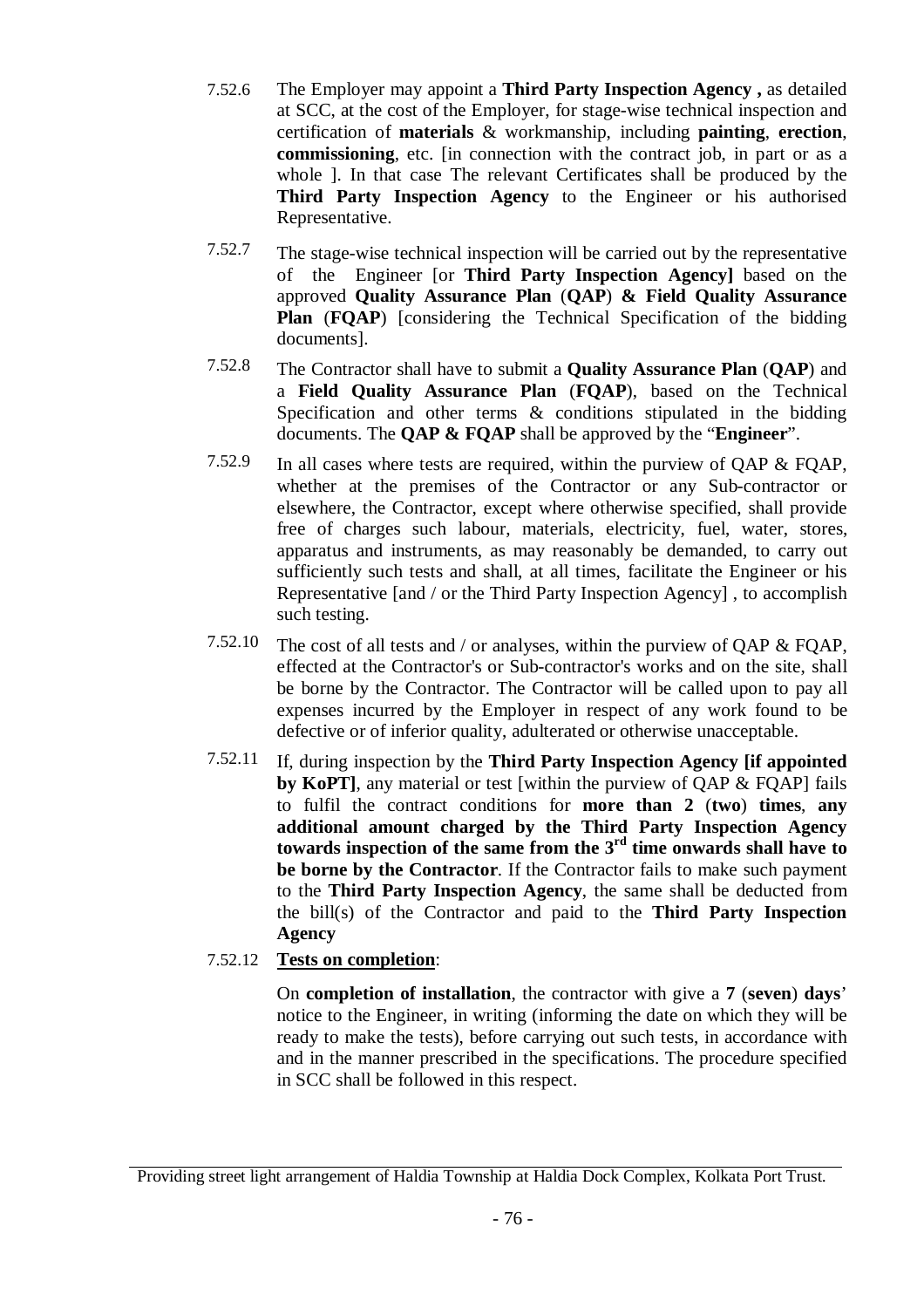7.52.13 Notwithstanding the fact that the materials or installations have passed the inspection, the Contractor is not relieved from his obligations to conform to the quality, workmanship, guaranteeing the performance, etc., as per the contract.

#### 7.53 **Contractor to replace materials**/**work not acceptable to the Engineer or his Representative**

- 7.53.1 The Engineer or his Representative shall have the power to inspect any material and work at any time and to order at any time
	- a) for removal from the site of any material, which, in his opinion, is not in accordance with the contract or the instruction of the Engineer or his Representative,
	- b) for the substitution of proper and suitable materials, or
	- c) the removal and proper re-execution of any work, which, in respect of material and workmanship, is not in accordance with the contract or the instructions of the Engineer.

The Contractor shall comply with such order at his own expense and within the time specified in the order. If the Contractor fails to comply, the Engineer shall be at liberty to dispose any such materials and re-do any work in the manner convenient to the Trustees by engaging any outside agency, at the risk and expense of the Contractor and after giving him a written prior notice of 7 (seven) days.

#### 7.54 **Removal of materials on completion**

7.54.1 The Contractor shall, on completion of the contract or when directed by the Employer, shall have to remove all plant, equipment, tools, materials, temporary constructions, etc. and rubbish garbage, waste, which may have accumulated during the execution of the contract, other than those permanently used into the work, at Employer's site.

#### 7.55 **Workmanship and secrecy**

- 7.55.1 The Contractor shall carry out the services in conformity with generally accepted norms and sound standards of Engineering. The Contractor shall be responsible for the technical soundness of the services rendered. In the event of any deficiency in those services, the Contractor shall promptly redo the same, at no additional cost to the Employer.
- 7.55.2 The Contractor shall use all the documents, drawings and other data & information, of proprietary nature, received from the Employer, solely for the purpose of performing and carrying out the obligations on his part under the Agreement in the performance of the works for the project and maintain utmost secrecy, in this regard. The documents, drawings and other data & information, received from the Employer, shall not be used by the Contractor for any other purpose.

Providing street light arrangement of Haldia Township at Haldia Dock Complex, Kolkata Port Trust.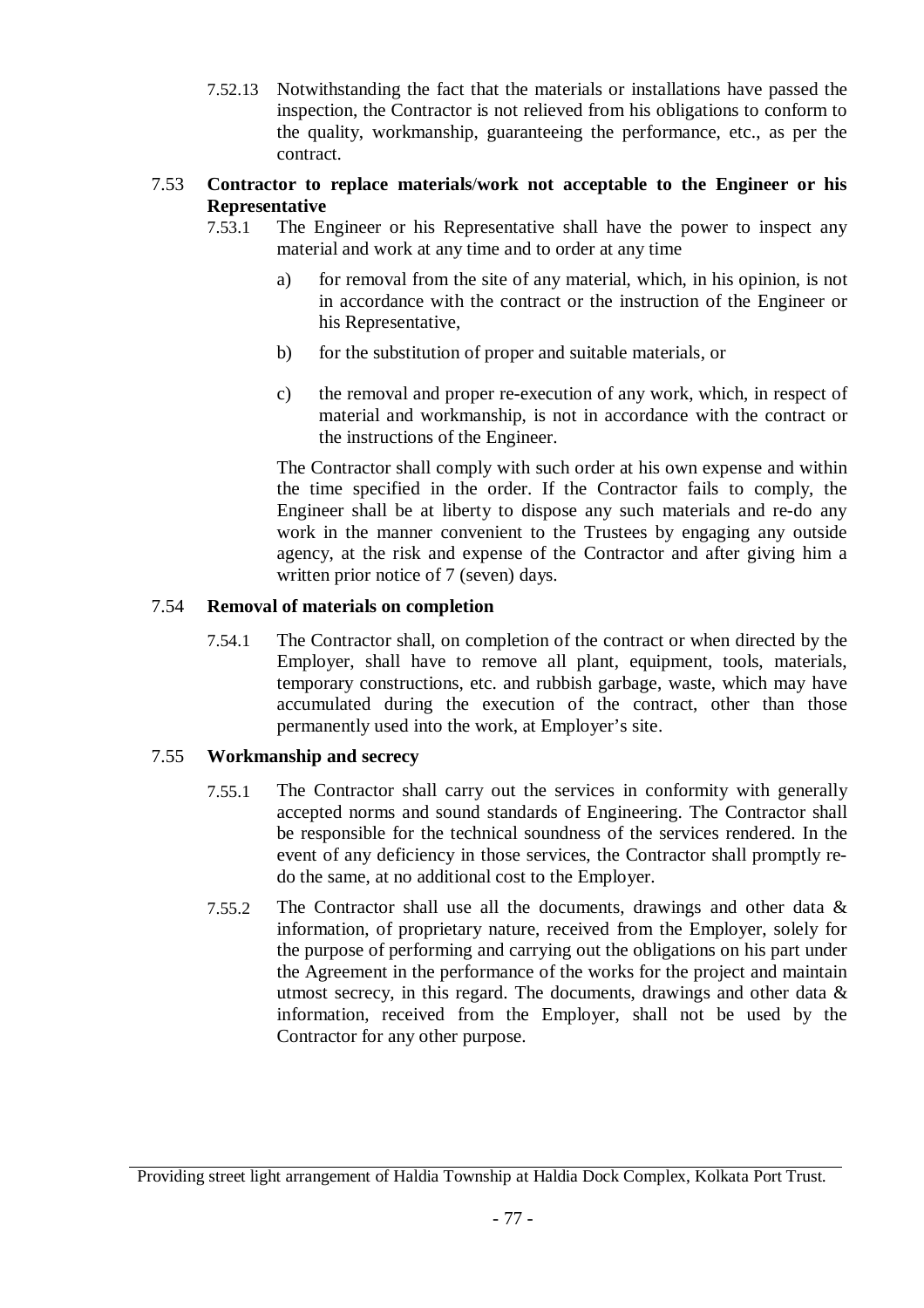#### **F. COMMENCEMENT**, **EXECUTION & COMPLETION OF WORK**, **HANDING OVER AND TAKING OVER**

#### 7.56 **Preliminary time to commence work and maintenance of steady rate of progress**

7.56.1 The Contractor shall commence the work within 7 (seven) days of the receipt of Engineer's letter informing acceptance of the Contractor's bid / offer by the Trustees or within such preliminary time as mentioned by the Contractor in the "Form of Tender" or the time accepted by the Trustees. The Contractor shall then proceed with the work with due expedition and without delay, except as may be expressly sanctioned or ordered by the Engineer or his Representative, time being deemed the essence of the contract on the part of the Contractor.

#### 7.57 **Contractor's site office**

7.57.1 The Contractor shall provide and maintain a suitable office at or near the site to which the Engineer's Representative may send communications and instructions for use of the Contractor.

#### 7.58 **Contractor to observe Trustees' working hours**

7.58.1 Unless specified otherwise in the contract or prior permission of the Engineer has been taken, the Contractor shall not execute the work beyond the working hours observed by the Engineer's Representative and on Sundays and Holidays observed in the Trustees' system, except in so far as it becomes essential on account of tidal work or for safety of the work. If the progress of the work lags behind schedule or the work has been endangered by any act or neglect on the part of the Contractor, then the Engineer or his Representative shall order and the Contractor, at his own expense, shall work by day and by night and on Sundays and Public Holidays. Any failure of the Engineer or his Representative to pass such an order shall not relieve the Contractor from any of his obligations. The Engineer's decision, in this regard, shall be final, binding and conclusive.

#### 7.59 **Contractor to supply all materials as per requirement of the Engineer or his Representative**

7.59.1 Unless stipulated otherwise in the contract, all materials required for the work shall be procured and supplied by the Contractor with the approval of the Engineer or his Representative and subject to subsequent testing, as may be required by the Engineer or his Representative. The Engineer shall exercise his sole discretion to accept any such materials

#### 7.60 **Materials and works**

7.60.1 Unless stipulated otherwise in the contract, all materials, workmanship and method of measurement shall be in accordance with the relevant Codes (Latest Revision) of the Bureau of Indian Standards and the written instructions of the Engineer or his Representative. Where no specific reference is available in the contract, the material and workmanship shall be of the best of their respective kinds to the satisfaction of the Engineer.

Providing street light arrangement of Haldia Township at Haldia Dock Complex, Kolkata Port Trust.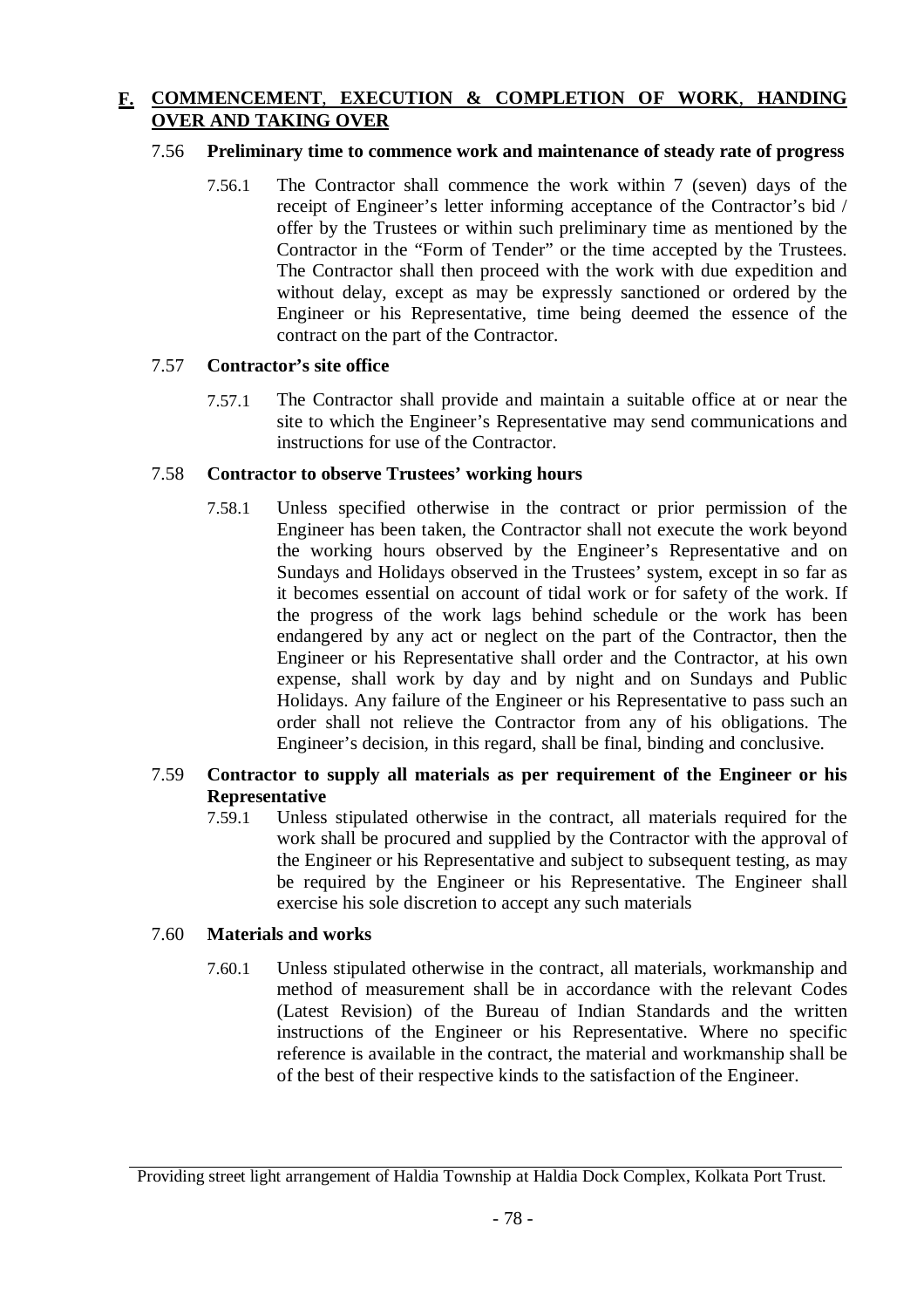#### 7.61 **Contractor to submit samples for approval**

7.61.1 Samples shall be prepared and submitted for approval of the Engineer or his Representative, whenever required to do so, all at the Contractor's cost.

#### 7.62 **Contractor to seek approval of Engineer or his Representative before covering up any portion of work**

- 7.62.1 No work shall be covered up and put out of view by the Contractor without approval of the Engineer or his Representative and whenever required by him, the Contractor shall uncover any part or parts of the work or make openings in or through the same as may be directed by the Engineer or his Representative from time to time and shall reinstate or make good those part of works thus affected, to the satisfaction of the Engineer, all at the cost of the Contractor.
- 7.62.2 The Trustees shall reimburse such cost, as determined by the Engineer, if the initial covering up was with prior written order of the Engineer or his Representative.

#### 7.63 **Contractor to suspend work on order from Engineer or his Representative**

- 7.63.1 On a written order of the Engineer or his Representative, the Contractor shall delay or suspend the progress of the work, till such time the written order to resume the execution is received by him. During such suspension, the Contractor shall protect and secure the work to the satisfaction of the Engineer or his Representative. All extra expenses, in giving effect to such order, shall be considered by the Trustees, unless such suspension is:
	- a) for removal from the site of any material, which, in his opinion, is not in accordance with the contract or the instruction of the Engineer or his Representative,
	- b) otherwise provided for in the contract, or
	- c) necessary by reason of some default on the part of the Contractor, or
	- d) necessary by reason of climatic conditions on the site, or
	- e) necessary for proper execution of the works or for the safety of the works or any part thereof.
- 7.63.2 The Engineer shall settle and determine such extra payment and/or extension of completion time to be allowed to the Contractor, as shall, in the opinion of the Engineer, be fair and reasonable.
- 7.63.3 If at any time, before or after commencement of the work, the Trustees do not require the whole of the work tendered for, the Engineer shall notify the same to the Contractor in writing and the Contractor shall stop further works in compliance of the same. The Contractor shall not be entitled to any claim for compensation for underived profit or for such premature stoppage of work or on account of curtailment of the originally intended work by reason of alteration made by the Engineer in the original specifications, drawings, designs and instructions.

Providing street light arrangement of Haldia Township at Haldia Dock Complex, Kolkata Port Trust.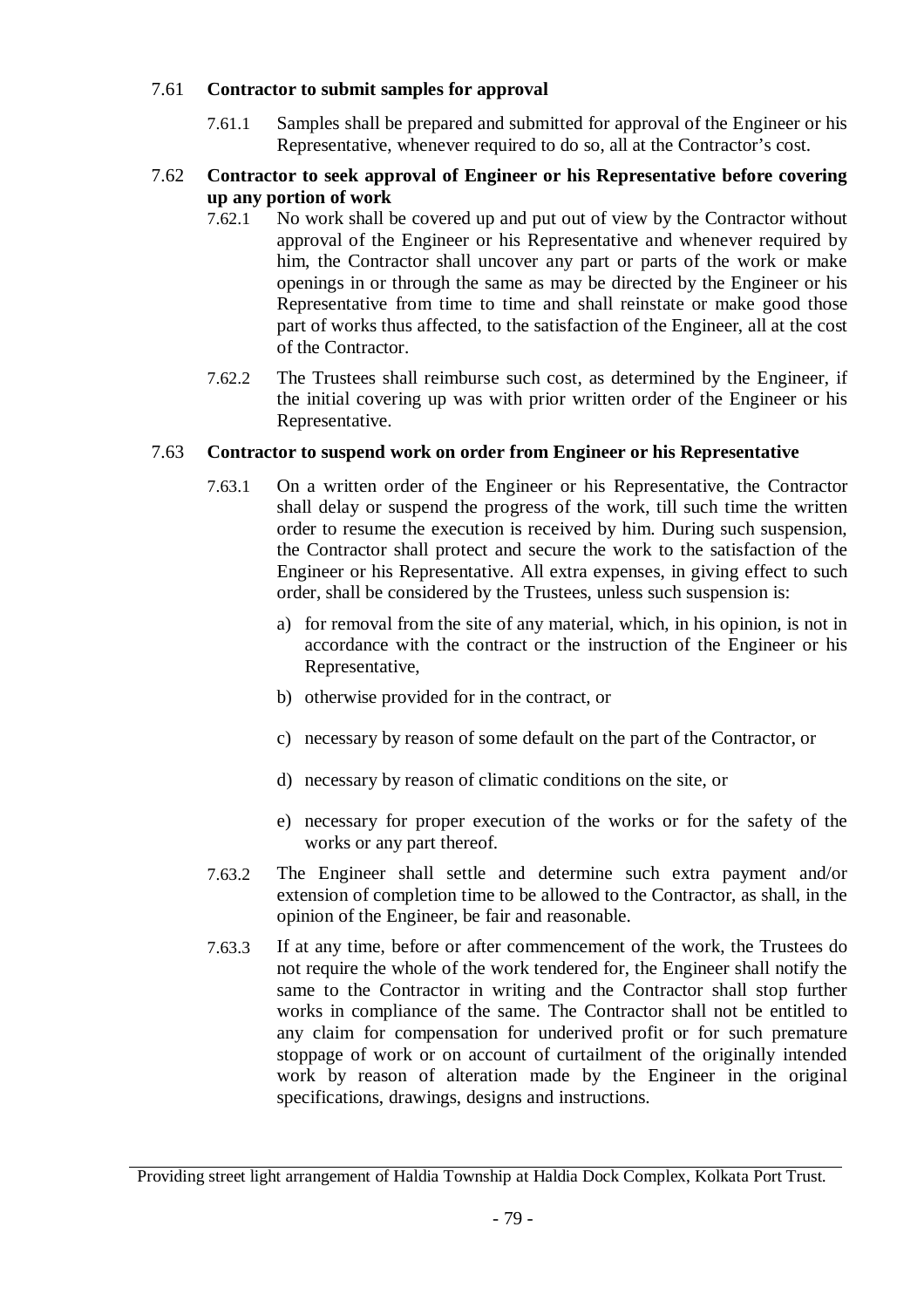#### 7.64 **Completion Certificate**

7.64.1 When the whole of the work [as detailed in **GCC Clause No. 7.65** (**Completion period**)] has been completed to the satisfaction of the Engineer, the Contractor shall, within 21 (twenty one) days of submission of his application to the Engineer, be entitled to receive from him a certificate for completion of work as per the form furnished in **Section** – **XI**.

#### 7.65 **Completion period**

7.65.1 All the jobs, as per contract, are to be completed within the period stipulated in the SCC.

#### 7.66 **Taking over of the Contract job by KoPT**

- 7.66.1 The **Contract job** will be taken over by HDC, KoPT after completion of the works in accordance with the contract, having passed all the tests under "Tests on completion".
- 7.66.2 However, the actual date of completion of the contract will be considered as per **GCC Clause No. 7.65** [**Completion period**].

#### 7.67 **Defect Liability Period (DLP)**

- 7.67.1 "**Defect Liability Period**" shall mean the **Guarantee Period**, as specified in SCC.
- 7.67.2 During "**Defect Liability Period**" [as specified in SCC], the Contractor shall nominate 1 (one) competent, experienced and responsible technical person, to co-ordinate and execute all works to be attended by the Contractor, as per contractual obligations, without any extra cost to HDC, KoPT.
- 7.67.3 The Contractor shall be responsible for making good (including replacement of defective items, if required), with all possible speed, at their expense, any defect in or damage to any portion of the work, which may appear or occur after the Contract job has been taken over [as per GCC Clause No. 7.66 (Taking over of the Contract job by KoPT)] and before expiry of Defect Liability Period [as specified in **SCC]** and which arises either:
	- a) from any defective materials, workmanship or design, or
	- b) from any act or omission of the Contractor done or omitted during the said period.

#### 7.68 **Defects after taking over**

7.68.1 If any such defects shall appear or damage occur (as detailed in **7.67.3**), the Engineer shall forthwith inform the Contractor thereof, stating in writing the nature of defect or damage.

> The provision of this clause shall apply to all replacements or renewals carried out by the Contractor to remedy defects and damage as if the said replacements and renewals had been taken over on the date they were

Providing street light arrangement of Haldia Township at Haldia Dock Complex, Kolkata Port Trust.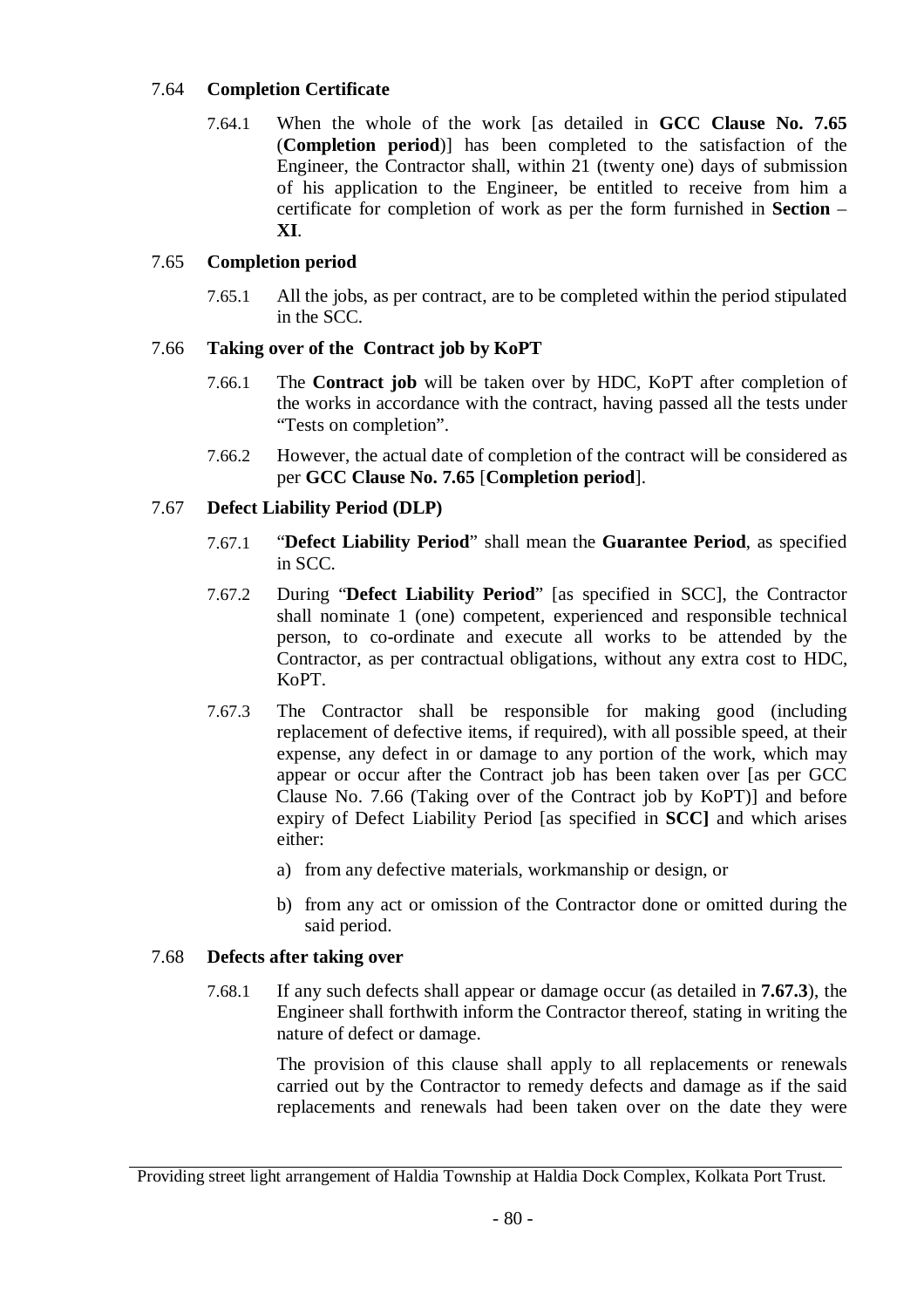completed to the satisfaction of Engineer. After the taking over, if the Contract job cannot be used (for the purpose for which it is intended), during any period, by the reason of a defect or damage, the **Defect Liability Period** shall be extended accordingly, as specified in SCC.

- 7.68.2 If any such defect or damage be not remedied by the Contractor within a reasonable time, HDC, KoPT may proceed to do the work at the Contractor's risk and expense, but without prejudice to any other rights which HDC, KoPT may have against the Contractor in respect of such defects.
- 7.68.3 All inspection, adjustments, replacement or renewal carried out by the Contractor during the period referred in this clause shall be subject to the conditions of this contract, which shall be binding on the contractor in all respects during the **Defect Liability Period** and its extension, if any.

#### 7.69 **Extension of completion period and liquidated damage**

#### 7.69.1 **Extension of completion period**:

Should the quantum of extra or additional work of any kind or delayed availability of the Trustees' materials to be supplied as per contract or **Force Majeure** condition (as per **GCC Clause No. 7.86**) or other special circumstances, of any kind, beyond the control of the Contractor or any other reason not attributable to the Contractor [including hindrance at site of work, causes indicated as "**Excepted Risks**", etc.] cause delay in completing the work, the Contractor shall apply to the Engineer, in writing, for suitable extension of completion period, within **7** (**seven**) **days** from the date of occurrence of the reason and the Engineer shall thereupon consider the stated reasons in the manner deemed necessary and shall either reject the application or determine and allow, in writing, the extension period as he would deem proper for completion of the work, with or without the imposition of "**Liquidated Damage**" (**GCC Clause No. 7.69.2** hereof) on the Contractor and his decision shall be binding on the Contractor. If an extension of completion period is granted by the Engineer, "**Liquidated Damage**" (**GCC Clause No. 7.69.2** hereof) shall apply from its date of expiry, if the work be not completed within the extended time, unless stated otherwise in the decision communicated by the Engineer, as aforesaid.

#### 7.69.2 **Liquidated Damage**:

If the Contractor fails to complete the work within the stipulated dates [as per **GCC Clause No. 7.65** (**Completion period**)] or such extension thereof, as communicated by the Engineer, in writing, the Contractor shall pay as compensation (**Liquidated Damage**) to the Trustees and not as a penalty, as per the following:

In case of handing over the Contract Job after the scheduled completion period, **Liquidated Damage @ ½%** of the Contract Price [excluding GST] , for every week or part thereof, beyond the scheduled date of completion, will be deducted from the Contractor's bill. Provided always the amount of such compensation shall not exceed **10 %** of the cost the Contract Price [excluding GST].

Providing street light arrangement of Haldia Township at Haldia Dock Complex, Kolkata Port Trust.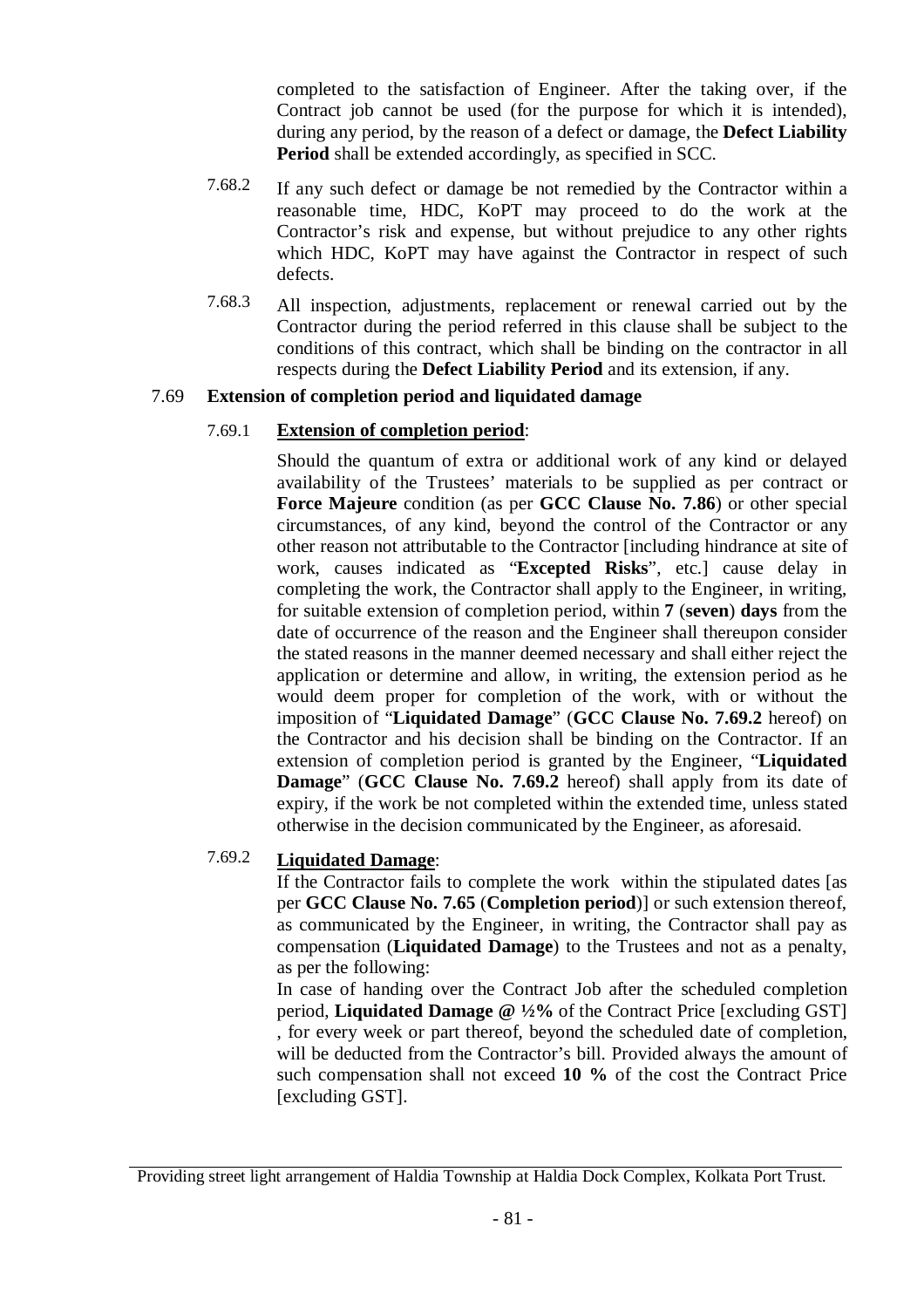7.69.3 Without prejudice to any of their legal rights, the Trustees shall have the power to recover the said amount of compensation/damage, as per **GCC Clause No. 7.69.2** from any money due or likely to become due to the Contractor. The payment or deduction of such compensation/damage shall not relieve the Contractor from his obligation to complete the work or from any of his other obligations/liabilities under the contract and in case of the Contractor's failure and at the absolute discretion of the Engineer, the work may be ordered to be completed by some other agency, at the risk and expense of the Contractor, after a minimum **3** (**three**) **days** notice, in writing, has been given to the Contractor by the Engineer or his Representative.

#### **G. CONTRACT PRICE , PAYMENT AND DEDUCTIONS**

#### 7.70 **Contract Price**

- 7.70.1 Price charged by the Contractor for the related services performed under the contract shall not vary from the rates accepted by the Employer, based on the bid/offer of the successful bidder and stated in the "Letter Of Acceptance", with the exception of any price adjustment, if provided for in the contract.
- 7.70.2 Changes **in statutory taxes & duties will be adjusted** time to time.
- 7.70.3 No claim whatsoever of the Contractor for their man & material resources remaining idle for any reason or for any other expenses incurred by them due to the flow of work not being continuous or for stoppage of work, will be entertained by the Employer.

#### 7.71 **Terms of payment**

#### 7.71.1 **Payment of Goods & Services Tax (GST)**:

Amount of GST will be borne by HDC, KoPT on production of suitable document(s) by the Contractor.

#### 7.71.2 **Time of payment:**

The Contractor shall have to submit **bills in triplicate** to the Engineer, in accordance with the stage-wise payments specified in **SCC**. In normal circumstances, payment of the bills, accompanied by **Inspection Certificates** & other relevant documents, duly recommended by the Engineer, will be passed within 30 (thirty) days from the date of receipt of such bills, if found in order.

#### 7.71.3 **Income Tax deduction**:

**Income Tax**, if any, as per the relevant provision of the Income Tax Act, shall be **deducted at source** from amount payable to the Contractor.

#### 7.71.4 **No interest on account of delayed payments**:

Any claim for interest will not be entertained by KoPT with respect to any delay on the part of KoPT for making payment, or for any dispute. The decision of the Engineer is final in such matters.

Providing street light arrangement of Haldia Township at Haldia Dock Complex, Kolkata Port Trust.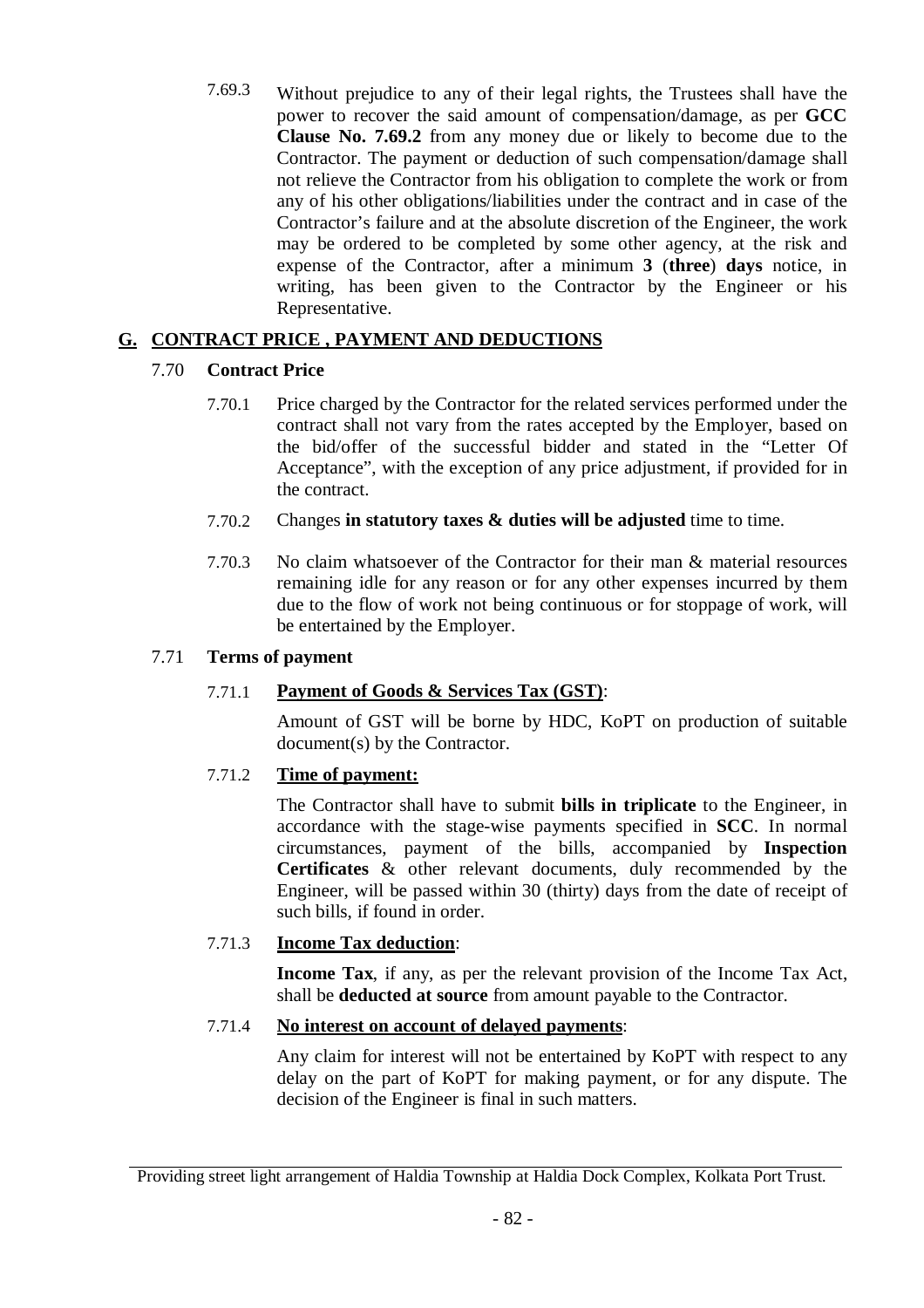#### 7.72 **Extra expenses incurred by the Employer**

7.72.1 Any extra expenses incurred in connection to the work by the Employer in the performance of the work owing to the neglect or omission on the part of the Contractor in any of the case mentioned in this contract shall be deducted from any sum due or which may thereafter become due to the Contractor or from any amount lying with them or under their control or they may be called upon to pay the amount of such extra expense to such person or persons as the Employer may appoint to receive the same and in the event of the Contractor failing to make such payment, the said amount shall be recoverable from them in such manner as the Employer may determine,

#### 7.73 **Recovery of deducted amount**

7.73.1 Without prejudice to any of their legal rights, the Trustees shall have the power to recover the amount of **DEDUCTION**, from any money due or likely to become due to the Contractor. Such payment or deduction shall not relieve the Contractor from their obligation to complete the work or from any of their other obligations / liabilities under the contract.

#### 7.74 **Variation and its valuation**

- 7.74.1 The Engineer shall have the power to order the Contractor, in writing, to make any variation of the quantity, quality or form of the works or any part thereof that may, in his opinion, be necessary and the Contractor upon receipt of such an order shall act as follows:
	- a) Increase or decrease the quantity of any work included in the contract.
	- b) Omit any work included in the contract.
	- c) Change the character or quality or kind of any work included in the contract.
	- d) Change the levels, lines, position and dimensions of any part of the work, and
	- e) Execute extra and additional work, of any kind, necessary for completion of the works.
- 7.74.2 No such variation shall, in any way, vitiate or invalidate the contract or be treated as revocation of the contract, but the value (if any) of all such variations, evaluated in accordance with the Engineer's sole decision, shall be taken into account and the contract price shall be varied accordingly.
- 7.74.3 Provided always that written order of the Engineer shall not be required for increase or decrease in the quantity of any work up to 15%, where such increase or decrease is not the result of any variation order given under this clause but is the result of the quantities exceeding or being less than those stated in the "Price Schedule". Provided also that verbal order of variation from the Engineer shall be complied with by the Contractor and the Engineer's subsequent written confirmation of such verbal order shall be deemed to be an order in writing within the meaning of this clause.

Providing street light arrangement of Haldia Township at Haldia Dock Complex, Kolkata Port Trust.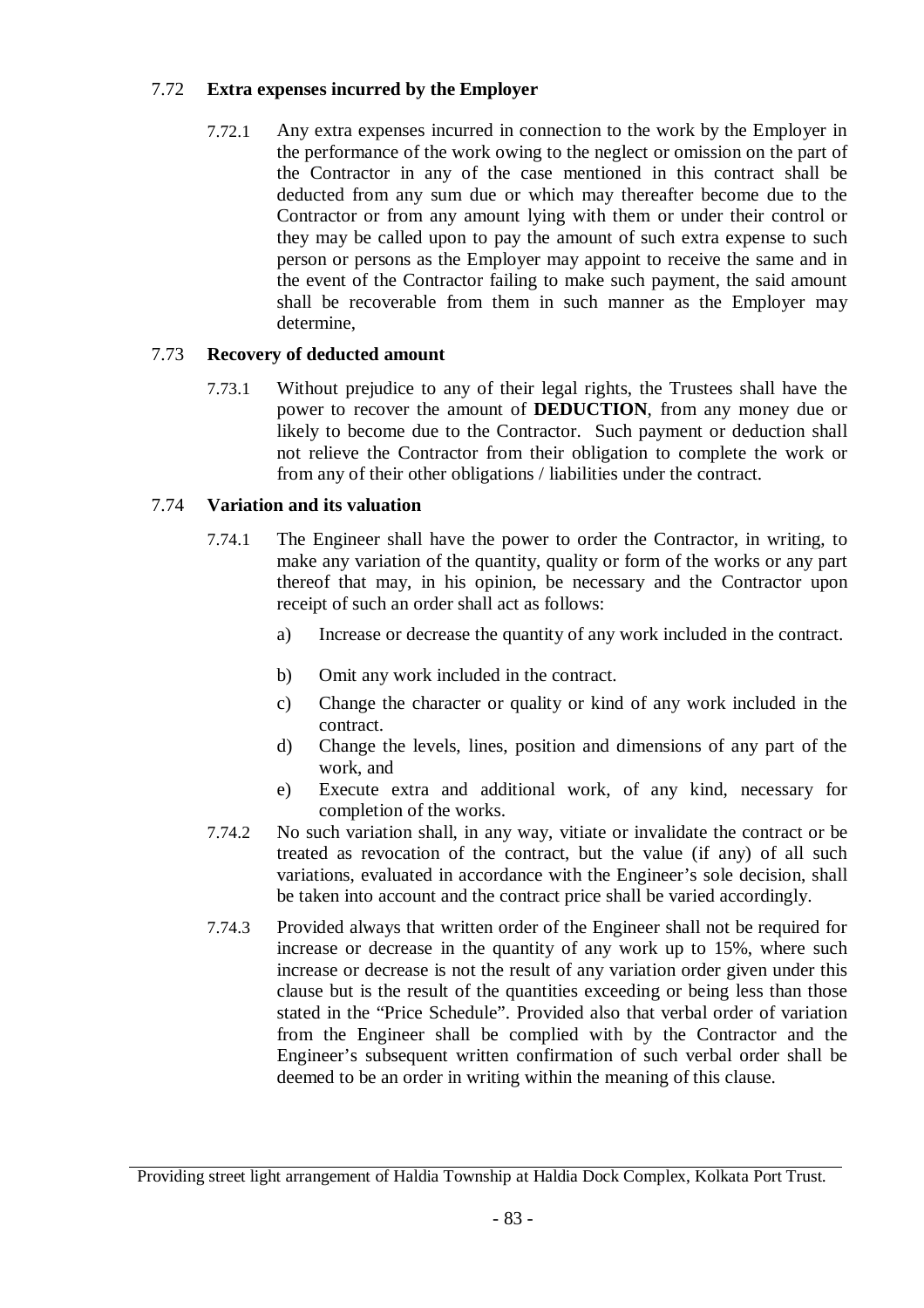- 7.74.4 The Contractor shall not be entitled to any claim of extra or additional work, unless they have been carried out under the written orders of the Engineer.
- 7.74.5 The Engineer shall solely determine the amount (if any) to be added to or deducted from the sum named in the tender in respect of any extra work done or work omitted by his order.
- 7.74.6 All extra, additional or substituted work done or work omitted by order of the Engineer shall be valued on the basis of the rates and prices set out in the contract, if in the opinion of the Engineer, the same shall be applicable. If the contract does not contain any rates or prices directly applicable to the extra, additional or substituted work, then the Engineer may decide the suitable rates on the basis of "Schedule of Rates" (including surcharge in force at the time of acceptance of bid), if any, adopted by the Trustees with due regard to the accepted contractual percentage, if any thereon. In all other cases, the Engineer shall solely determine suitable rates in the manner deemed by him as fair and reasonable and his decision shall be final, binding and conclusive.
- 7.74.7 If the nature or amount of any omission or addition relative to the nature or amount of the whole of the contract work or to any part thereof shall be such that, in the opinion of the Engineer, the rate of prices contained in the contract for any item of the works or the rate as evaluated under **GCC Clause Nos. 7.74.5 & 7.74.6**, is by reason of such omission or addition rendered unreasonable or in-applicable, the Engineer shall fix such other rate or price as he deems proper and the Engineer's decision shall be final, binding and conclusive.

#### **H. TERMINATION BY EMPLOYER**

#### 7.75 **Notice to correct**

7.75.1 If the Contractor fails to carry out any of their obligations under the contract, the Engineer may give notice to the Contractor, requiring them to make good the failure and to remedy the same within a specified reasonable time.

#### 7.76 **Termination by Employer**

- 7.76.1 The Employer shall be entitled to terminate the contract if:
	- a) the Contractor fails to comply with **GCC Clause No. 7.20** [**Performance Guarantee / Security Deposit** ] or

with a notice under **GCC Clause No. 7.75** [**Notice to correct**],

- b) the Contractor **abandons** the work, or **repudiates** the contract, or otherwise plainly demonstrates the intention not to continue performance of their obligations under the contract,
- c) the Contractor, without reasonable or lawful excuse under this contract,

Providing street light arrangement of Haldia Township at Haldia Dock Complex, Kolkata Port Trust.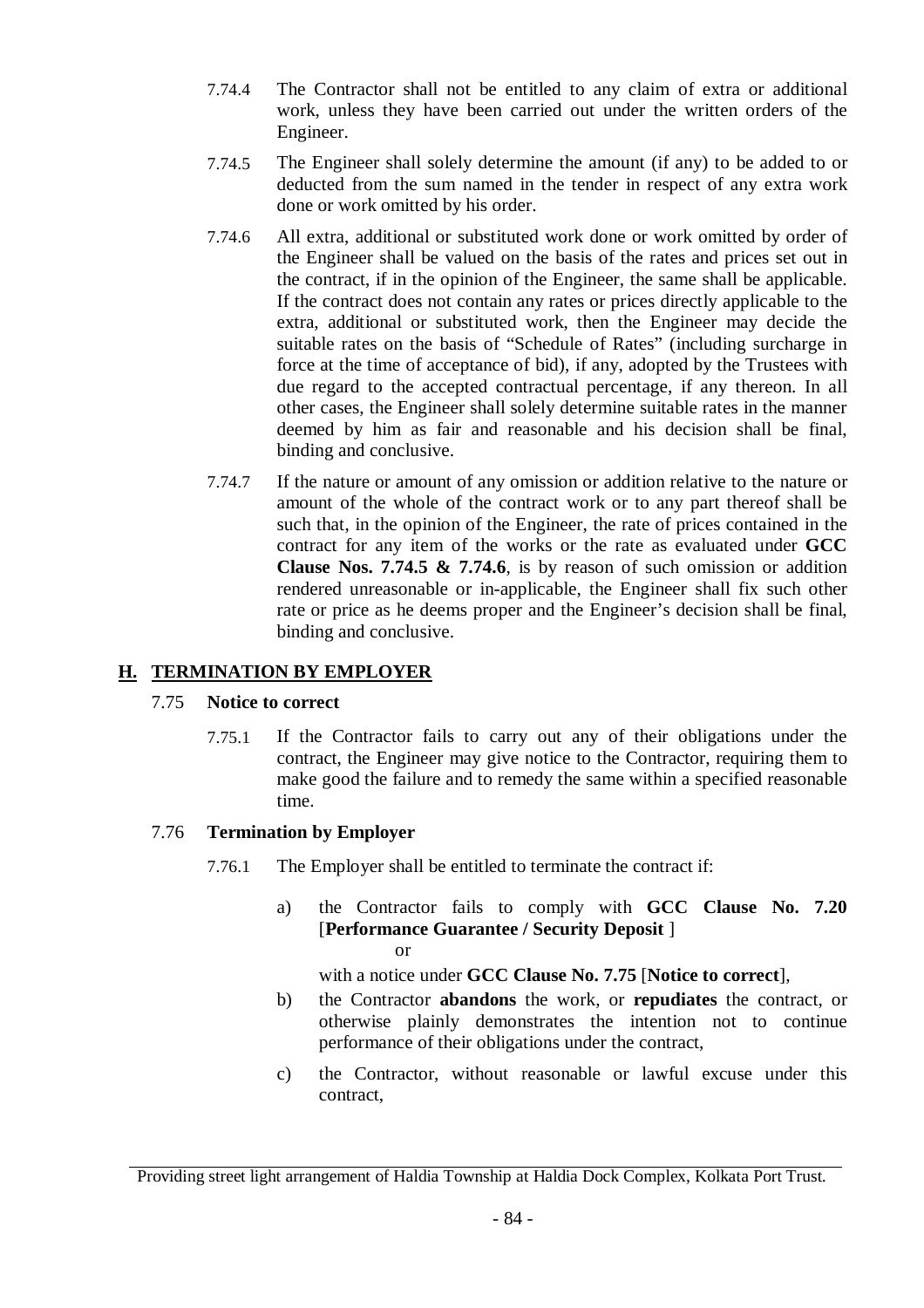- i) fails to proceed with the work, within 14 days from the scheduled date for commencement of work, in accordance with **GCC Clause No. 7.56** [**Preliminary time to commence work and maintenance of steady rate of progress**],
- ii ) keeps the work suspended for **at least 14 days**, despite receiving Engineer's written notice to proceed with the work, or
- iii) fails to comply with a notice issued regarding rejection of material(s)/work and/or remedial work, **within 28 days** after receiving it,
- d) the Contractor **assigns/sub-contracts the whole of the work**

or

**sub-contracts any portion of the work**, without the required consent, in line with **GCC Clause No. 7.22**.

- e) the Contractor becomes **bankrupt** or **insolvent**, goes into liquidation, have a receiving or administrative order made against them, compounds with their creditors, or carries on business under a receiver, trustees or manager for the benefit of their creditors, or if any act is done or event occurs which (under applicable laws) has a similar effect to any of these acts or events,
- f) the Contractor gives or offers to give (directly or indirectly) to any person any bribe, gift, gratuity, commission or other thing of value, as an inducement or reward,
	- i) for doing or forbearing to do any action in relation to the contract, or
	- ii) for showing or forbearing to show favour or disfavour to any person in relation to the contract,

or, if any of the Contractor's personnel, Agents or Subcontractors gives or offers to give (directly or in directly) to any person any such inducement or reward as is described in this **sub-paragraph (f)**. However, lawful inducement and reward to the Contractor's personnel shall not entitle termination

g) the Contractor fails to execute the work in accordance with the contract

or

persistently or flagrantly neglects to carry out their obligations under the contract.

- h) the Contractor fail to make payment of wages to their personnel in relation to this contract,
- i) the Contractor fails to carry out the work satisfactorily (as stated in these bidding documents or otherwise decided by the Engineer) or may not be able to complete the work within the agreed period on account of Contractor's lapses.

Providing street light arrangement of Haldia Township at Haldia Dock Complex, Kolkata Port Trust.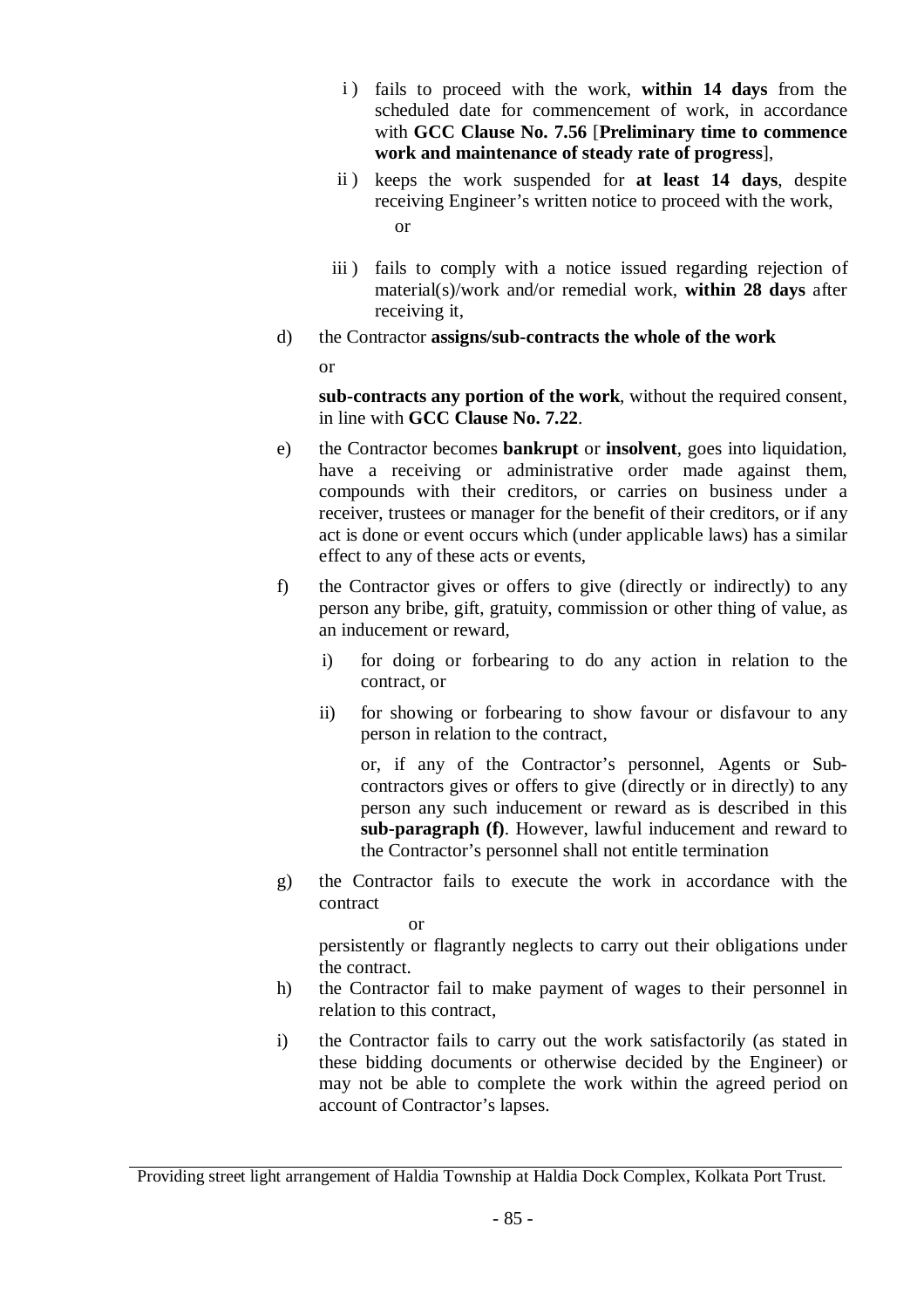- j) any accident occurs due to improper way of working by the Contractor's personnel, or
- k) any misconduct done by Contractor's personnel (including that of Agents or Sub-contractors) to KoPT's employees.

In any of these event or circumstances, the Employer may, upon giving a **minimum 14 days' notice** [communicated by the Engineer] to the Contractor, **terminate the contract** and expel the Contractor from the site, without being liable for any compensation to the Contractor. However, in case of **sub-paragraph (e) or (f)**, the Employer may, by notice [communicated by the Engineer], terminate the contract immediately.

The Employer's election to terminate the contract shall not prejudice any other rights of the Employer, under the contract or otherwise.

- 7.76.2 Upon receipt of the letter of termination of work, which may be issued by the Engineer on behalf of the Employer, the Contractor shall have to leave the site of work and deliver any **required goods**, all **Contractor's documents**, and other **design documents**, made by or for them, all the **Trustees' tools**, **plant** and **materials** issued to them, at the place to be ascertained by the Engineer, **within 7 days** of receipt of such letter. However, the Contractor shall use their best efforts to comply immediately with any reasonable instructions included in the notice
	- i) for the assignment of any Sub-contractor,

and

ii) for the protection of life or property or for the safety of the equipment/work.

The Contractor shall not be released from any of their obligations or liability under the contract and the rights & authorities conferred on the Employer and Engineer, by the contract, shall not be affected.

7.76.3 Upon such termination of work, the Employer shall have the power to complete the work by **themselves** and/or through **any other agency** at the **Contractor's risk & expense** and the Contractor shall be debited **any sum or sums that may be expended in completing the work beyond the amount that would have been due to the Contractor, had they duly completed the whole of the work in accordance with the contract**.

> The Employer or such other agency may use, for such completion, so much of the Contractor's documents, other design documents, made by or on behalf of the Contractor, Contractor's equipment, temporary work, plant & materials, as they think proper.

> Upon completion of the work, or at such earlier date, as the Engineer shall give notice that the Contractor's equipment and temporary work will be released to the Contractor at or near the site, the Contractor shall remove or arrange removal of the same from such place without delay and at their risk & cost. However, if by this time the Contractor has failed to make a

Providing street light arrangement of Haldia Township at Haldia Dock Complex, Kolkata Port Trust.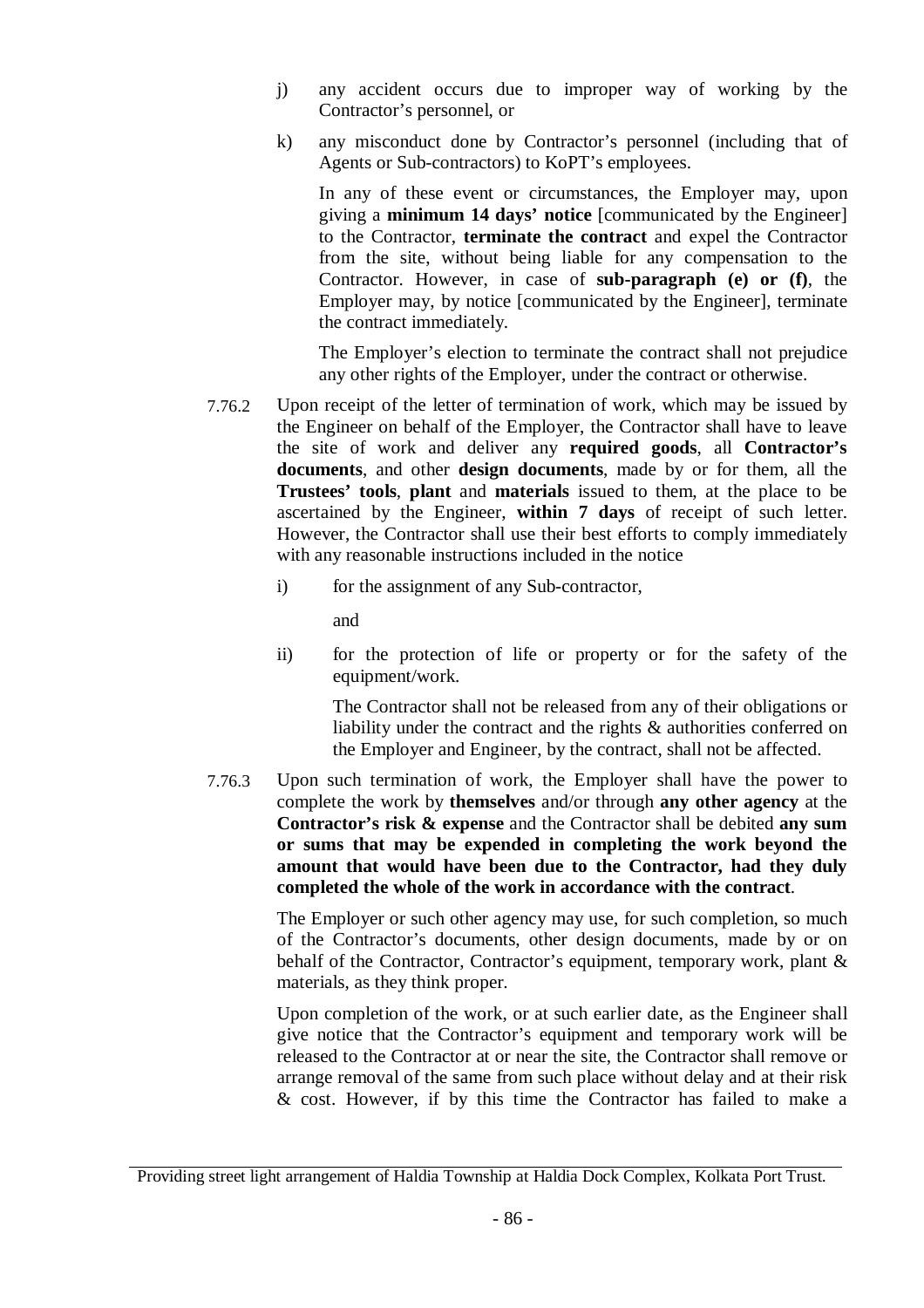payment due to the Employer, these items may be sold by the Employer in order to recover this payment. Any balance of the proceeds shall be paid to the Contractor.

#### 7.77 **Valuation at date of termination**

7.77.1 As soon as practicable after a notice of termination under **GCC Clause No. 7.76** [**Termination by Employer**], has taken effect, the Engineer shall proceed in accordance with **GCC Clause No. 7.19** [**Determinations**] to agree or determine the value of the work, goods & Contractor's documents, and any other sums due to the Contractor for work executed, in accordance with the contract. The value of such work (executed in accordance to the Contract) shall be determined based on measurements of actual work done and approved rate(s), as per contract or other rates, as decided by the Engineer. The Engineer's decision, in such case, shall be final, binding and conclusive.

#### 7.78 **Payment after termination**

- 7.78.1 After a Notice of termination, under **GCC Clause No. 7.76** [**Termination by Employer**] has taken effect, the Employer may
	- a) give notice to the Contractor, indicating the particulars, for which Employer is entitled to any payment under any Clause or otherwise in connection with the contract, and or any extension of the **Defect Notification Period**.

However , Notice is not required for payments due under **GCC Clause No. 7.26** [**Supply of water and Electricity**], under **GCC Clause No. 7.27** [**Use of ground and land/covered space for Contractor's establishment**], or for other services requested by the Contractor,

- b) withhold further payments to the Contractor until the cost of execution, completion and remedying of any defects, damage, and all other costs incurred by the Employer, have been established, and / or
- c) recover from the Contractor any losses and damages incurred by the Employer and any extra costs of completing the work, after allowing for any sum due to the Contractor under **GCC Clause No. 7.77** [**Valuation at date of termination**]. After recovering any such losses, damages and extra costs, the Employer shall pay any balance to the Contractor.

#### 7.79 **Employer's entitlement to termination for convenience**

7.79.1 The Employer, by notice [communicated by the Engineer] sent to the Contractor, may terminate the Contract, in whole or in part, at any time **for Employer's convenience**. Such termination shall take effect **28 days** after the date on which the Contractor receives this notice or the Employer returns the Performance Guarantee. The notice of such termination shall specify that termination is for **Employer's convenience**, the extent to which performance of the Contractor under the contract is terminated, and the date

Providing street light arrangement of Haldia Township at Haldia Dock Complex, Kolkata Port Trust.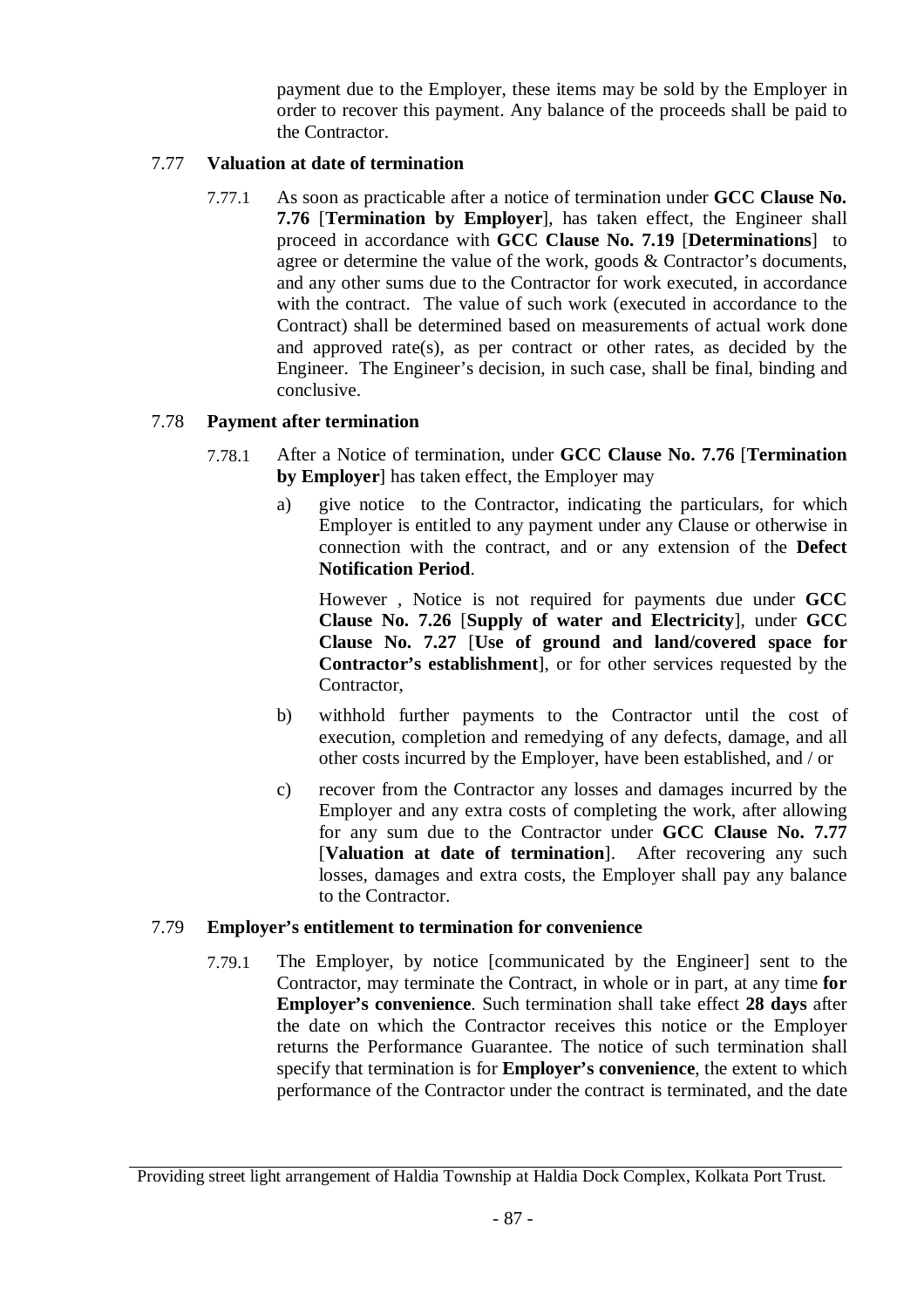upon which such termination become effective.

The Employer shall not terminate the contract under this Sub-clause in order to execute the work exclusively by themselves or to arrange for work to be executed exclusively by another Contractor or to avoid a termination of the contract by the Contractor under **GCC Clause No. 7.82** [**Termination by Contractor**].

After such termination, the Contractor shall proceed in accordance with **GCC Clause No. 7.83** [**Cessation of work and removal of Contractor's equipment**] and shall be paid in accordance with **GCC Clause No. 7.90** [**Optional termination, payment and release**].

#### 7.80 **Corrupt or fraudulent practices**

7.80.1 If the Employer determines that the Contractor has engaged in **corrupt**, **fraudulent**, **collusive**, **coercive**, or **obstructive** practices, in competing for or in executing the Contract, then the Employer may, after giving **14 days notice** to the Contractor, terminate the Contractor's employment under the Contract and expel them from the Site, and the provisions of **GCC Clause Nos. 7.75 to 7.78** shall apply as if such expulsion had been made under **GCC Clause No. 7.76** [**Termination by Employer**].

> Should any employee of the Contractor be determined to have engaged in corrupt, fraudulent, collusive, coercive, or obstructive practice during the execution of the work, then that employee shall be removed in accordance with **GCC Clause No. 9.21** [**Contractor's personnel and Contractor's representative**].

For the purposes of this clause:

- i) "corrupt practice" is the offering, giving, receiving or soliciting, directly or indirectly, of anything of value to influence improperly the actions of another party;
- ii) "fraudulent practice" is any act or omission, including a misrepresentation, that knowingly or recklessly misleads, or attempts to mislead, a party to obtain a financial or other benefit or to avoid an obligation;
- iii) "collusive practice" is an arrangement between two or more parties designed to achieve an improper purpose, including to influence improperly the actions of another party;
- iv) "coercive practice" is impairing or harming, or threatening to impair or harm, directly or indirectly, any party or the property of the party to influence improperly the actions of a party;
- v) "obstructive practice" is deliberately destroying, falsifying, altering or concealing of evidence material to the investigation or making false statements to investigators in order to materially impede the Employer investigation into allegations of a corrupt, fraudulent, coercive or collusive practice; and / or threatening, harassing or intimidating any party to prevent it from disclosing its knowledge of matters relevant to the investigation or from pursuing the investigation.

Providing street light arrangement of Haldia Township at Haldia Dock Complex, Kolkata Port Trust.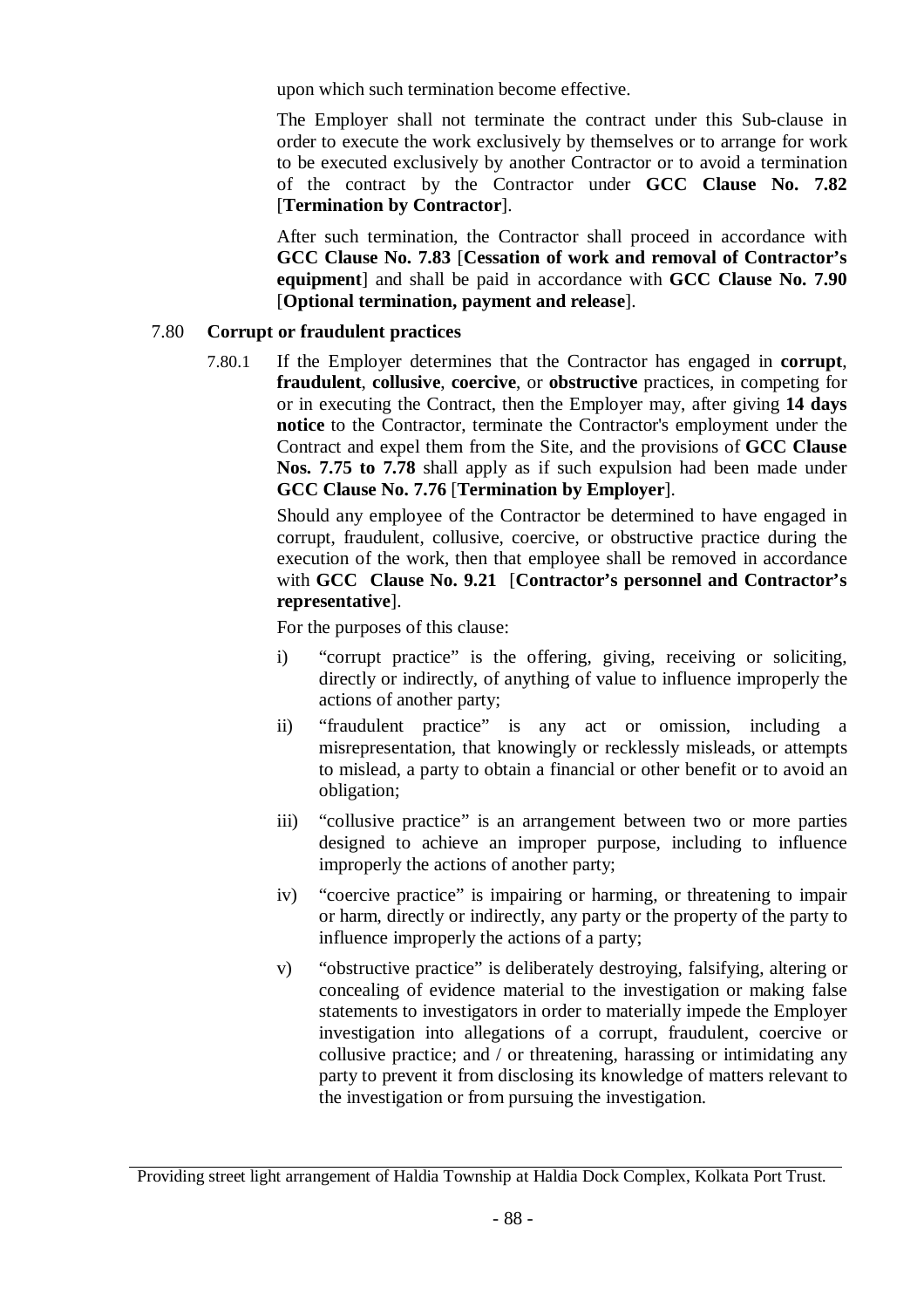#### **I. SUSPENSION AND TERMINATION BY CONTRACTOR**

#### 7.81 **Contractor's entitlement to suspend work**

- 7.81.1 The Contractor may, if the Employer fails to pay the Contractor the amount due under any certificate of the Engineer **within 28 days** after the expiry of the time stated in **GCC Clause No. 7.71** [**Terms of payment**] within which payment is to be made, subject to any deduction that the Employer is entitled to make under the Contract, after giving 28 days' prior notice to the Employer, with a copy to the Engineer, suspended work or reduce the rate of work.
- 7.81.2 If the Contractor subsequently receives the due payment (as described in the relevant Clause and in the above notice) before giving a notice of termination, the Contractor shall resume normal working as soon as is reasonably practicable.
- 7.81.3 If the Contractor suspends work or reduces the rate of work in accordance with the provisions of this Clause and thereby suffers delay, the Engineer shall, after due consultation with the Contractor, determine any extension of time or minimum criteria for satisfactory performance, to which the Contractor is entitled and shall notify the Contractor accordingly.

#### 7.82 **Termination by Contractor**

- 7.82.1 The Contractor will be entitled to terminate the Contract if:
	- a) the Contractor does not receive the reasonable evidence within **42 days after** giving notice under **GCC Clause No. 7.81** [**Contractor's entitlement to suspend work**] in respect of a failure of the Employer to pay the Contractor the amount due,
	- b) the Employer obstruct or refuse any required approval to the issue of any such certificate, which is essentially required for further progress of the work without notifying any reason for such obstruction or refusal for a unreasonably long period of time, or
	- c) the Employer become bankrupt or insolvent, go into liquidation, or enter into composition with the creditors,

or

d) the Employer give notice to the Contractor that for unforeseen reasons, due to economic dislocation, it is impossible for them to continue to meet their contractual obligations.

In any of these events or circumstances, the Contractor may, upon giving **28 days' notice** to the Employer (with a copy to the Engineer), terminate the Contract.

The Contractor's election to terminate the Contract shall not prejudice any other rights of the Contractor, under the Contract or otherwise.

Providing street light arrangement of Haldia Township at Haldia Dock Complex, Kolkata Port Trust.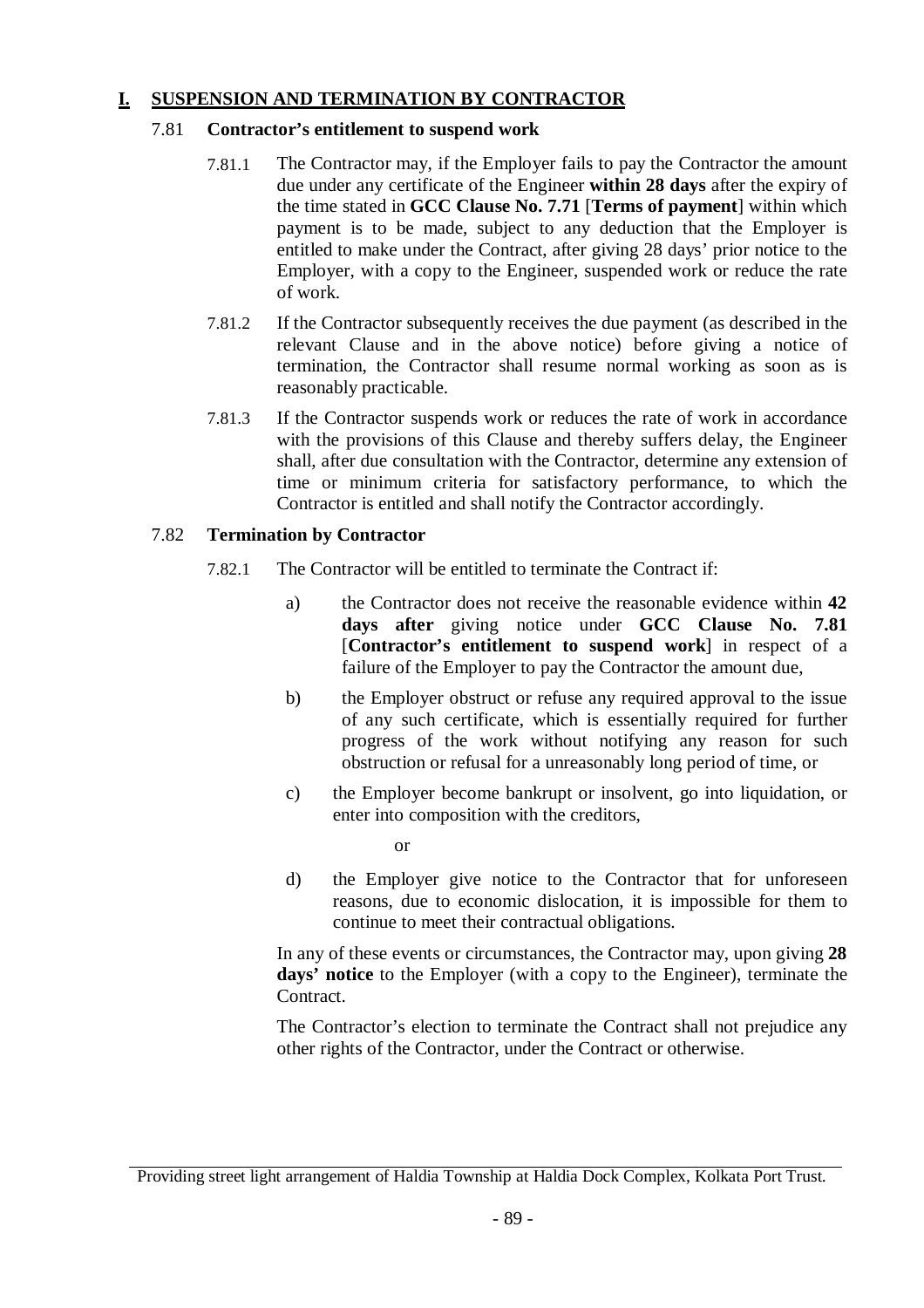#### 7.83 **Cessation of work and removal of Contractor's equipment**

- 7.83.1 After a notice of termination under **GCC Clause No. 7.79** [**Employer's entitlement to termination for convenience**], **GCC Clause No. 7.82** [**Termination by Contractor**] or **GCC Clause No. 7.90** [**Optional termination, payment and release**] has taken effect, the Contractor shall promptly:
	- a) cease all further work, except for such work as may be necessary and instructed by the Engineer for the purpose of making safe or protecting those parts of the work already executed and any work required to leave the site in a clean and safe condition.
	- b) hand over all construction documents, Plant and Materials for which the Contractor has received payment.
	- c) hand over those other parts of the Works executed by the Contractor up to the date of termination
	- d) remove all Contractor's equipment, which is on the site and repatriate all their staff and labour from the site.

and

e) remove all other goods from the site, except as necessary for safety, and leave the site.

Any such termination shall be without prejudice to any other right of the Contractor under the contract.

#### 7.84 **Payment on termination**

- 7.84.1 After a notice of termination under **GCC Clause No. 7.82** [**Termination by Contractor**] has taken effect, the Employer shall promptly:
	- a) return the Performance Guarantee / Security Deposit to the **Contractor**
	- b) pay the Contractor in accordance with **GCC Clause No. 7.90** [**Optional termination, payment and release**] ,

and

c) pay to the Contractor the amount of any loss or damage sustained by the Contractor as a result of this termination.

#### **J. INSURANCE**

#### 7.85 **General requirements for insurances**

7.85.1 The contractor during the contract period shall provide for insurance of 110% of the contract value including manning upto the commissioning and taking over of the installation.

Providing street light arrangement of Haldia Township at Haldia Dock Complex, Kolkata Port Trust.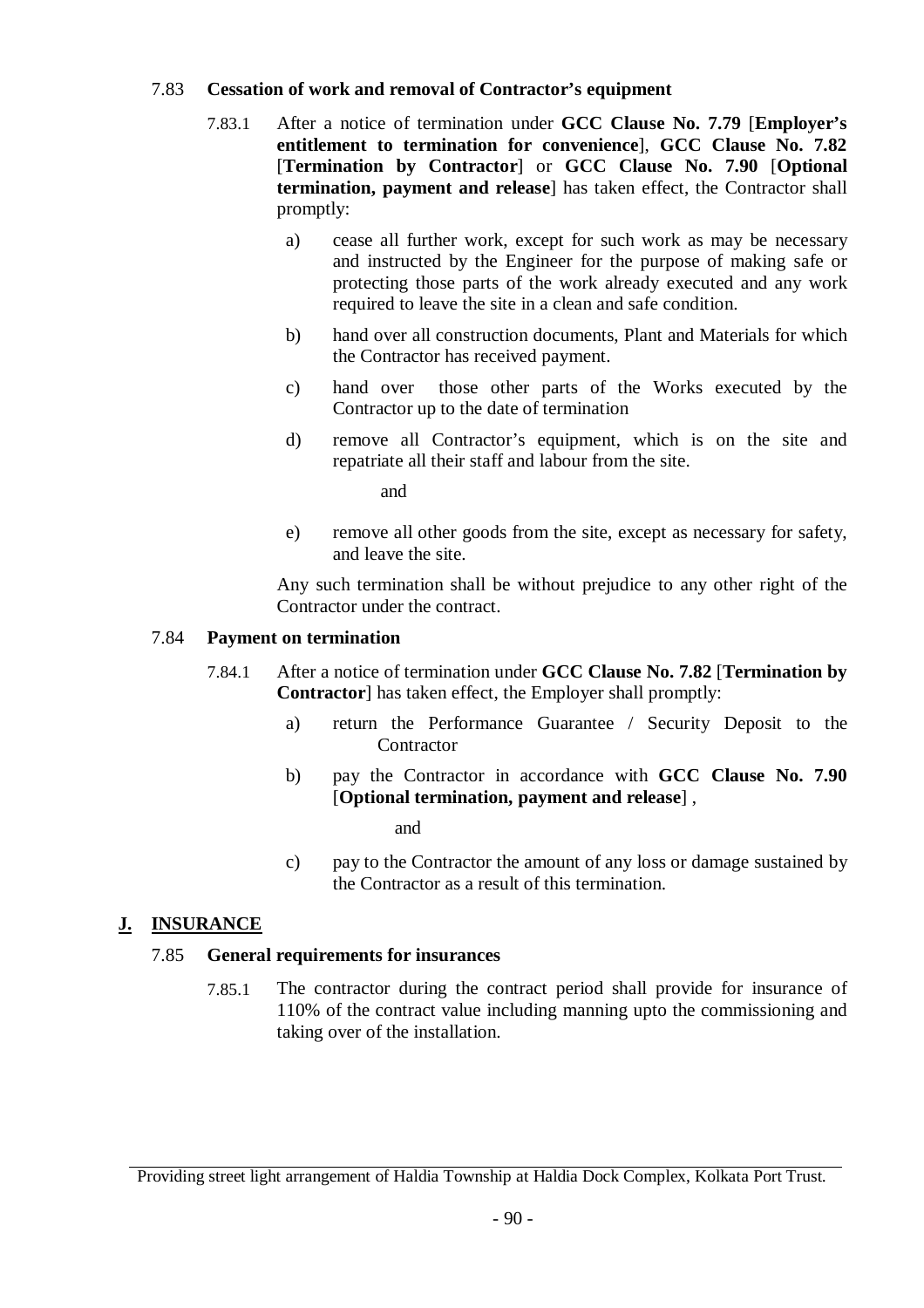#### **K. FORCE MAJEURE**

#### 7.86 **Definition of Force Majeure**

- 7.86.1 In this clause "**Force Majeure** " means an exceptional event or circumstance
	- a) which is beyond the control of the Employer and the Contractor,
	- b) which such party (Employer / Contractor) could not reasonably have provided against before entering into the contract,
	- c) which, having arisen, such party could not reasonably have avoided or overcome,

and

d) which is not attributable to other party.

**Force Majeure** may include, but not limited to, exceptional events or circumstances of the kind listed below, so long as conditions a) to d) above are satisfied:

- i) **war, hostilities** (whether war be declared or not) , **invasion, act of foreign enemies**;
- ii) **rebellion, terrorism, sabotage by persons other than the Contractor's personnel, revolution, insurrection** , **military or usurped power, or Civil War**;
- iii) **riot**, **commotion, disorder**, **strike or lockout by persons other than the Contractor's personnel**;
- iv) **munitions of war, explosive materials, ionisation radiation** or **contamination by radio-activity,** except as may be attributable to the Contractor's use of such munitions, explosives, radiations or radio-activity;
- v) **natural catastrophes** such as **earthquake**, **tsunami** (caused by earthquake at the ocean bed),**fire, floods, hurricane, cyclone, typhoon or volcanic activity,**

and

vi) **pressure waves** caused by air craft or other aerial devices travelling at sonic or supersonic speed at the site of the work.

#### 7.87 **Notice of Force Majeure**

7.87.1 If a party is or will be prevented from performing its obligations under the Contract by Force Majeure, then it shall give notice to the other party of the event or circumstances constituting the Force Majeure and shall specify the obligations, the performance of which is or will be prevented. The notice shall be given **within 48 (forty eight) hours** of the alleged beginning of the relevant event or circumstance constituting Force Majeure, giving full particulars and satisfactory evidence.

Providing street light arrangement of Haldia Township at Haldia Dock Complex, Kolkata Port Trust.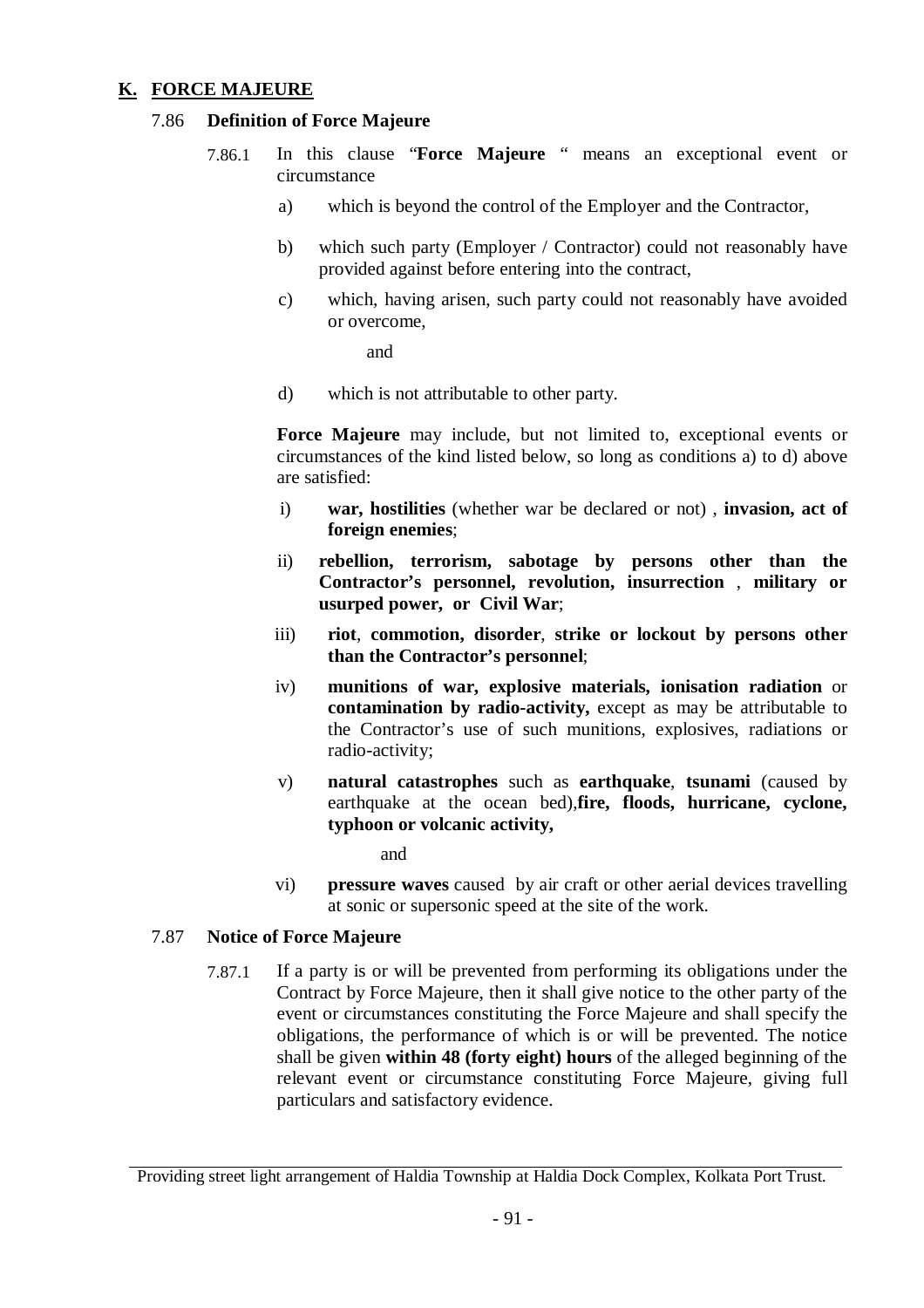The party shall, having given notice, be excused performance of its obligations for so long as such Force Majeure prevents it from performing them.

Notwithstanding any other provision of this clause, Force Majeure shall not apply to obligations of either party to make payments to the other party under the contract.

#### 7.88 **Duty to minimise delay**

7.88.1 Each party shall at all times use all reasonable endeavours to minimise any delay in the performance of the contract as a result of Force Majeure.

> A Party shall give notice to the other party when it ceases to be affected by the Force Majeure, **within 48 (forty eight) hours** of such ending.

#### 7.89 **Consequences of Force Majeure**

- 7.89.1 If the Contractor is prevented from performing its substantial obligations under the Contract by Force Majeure of which notice has been given under **GCC Clause No. 7.87** [**Notice of Force Majeure**], and suffers delay and/or non-performance as per the contractual obligations, by reason of such Force Majeure, the Contractor shall be entitled, subject to **GCC Clause No. 7.91** [**Engineer's decision**], to:
	- a) an extension of time for any such delay, if completion is or will be delayed, under **GCC Clause No. 7.69** [**Extension of completion period and liquidated damage**], and
		-
	- b) non-imposition of penalty due to non-performance as per the contractual obligations.

After receiving this notice, the Engineer shall proceed in accordance with **GCC Clause No. 7.19** [**Determinations**] to agree or determine these matters.

#### 7.90 **Optional termination, payment and release**

7.90.1 If the execution of all the work in progress is prevented for a **continuous period of 84 days** by reason of **Force Majeure** of which notice has been given under **GCC Clause No. 7.87** [**Notice of Force Majeure**], or for **multiple periods which total more than 140 days** due to the same notified Force Majeure, then either party may give to the other party a notice of termination of the contract. In this event, the **termination shall take effect 7 days after the notice is given**, and the Contractor shall proceed in accordance with **GCC Clause No. 7.83** [**Cessation of work and removal of Contractor's equipment**].

> Upon such termination, the Engineer shall determine the value of the work done and issue a payment certificate which shall include:

a) The amounts payable for any work carried out for which a price is staed in the Contract;

Providing street light arrangement of Haldia Township at Haldia Dock Complex, Kolkata Port Trust.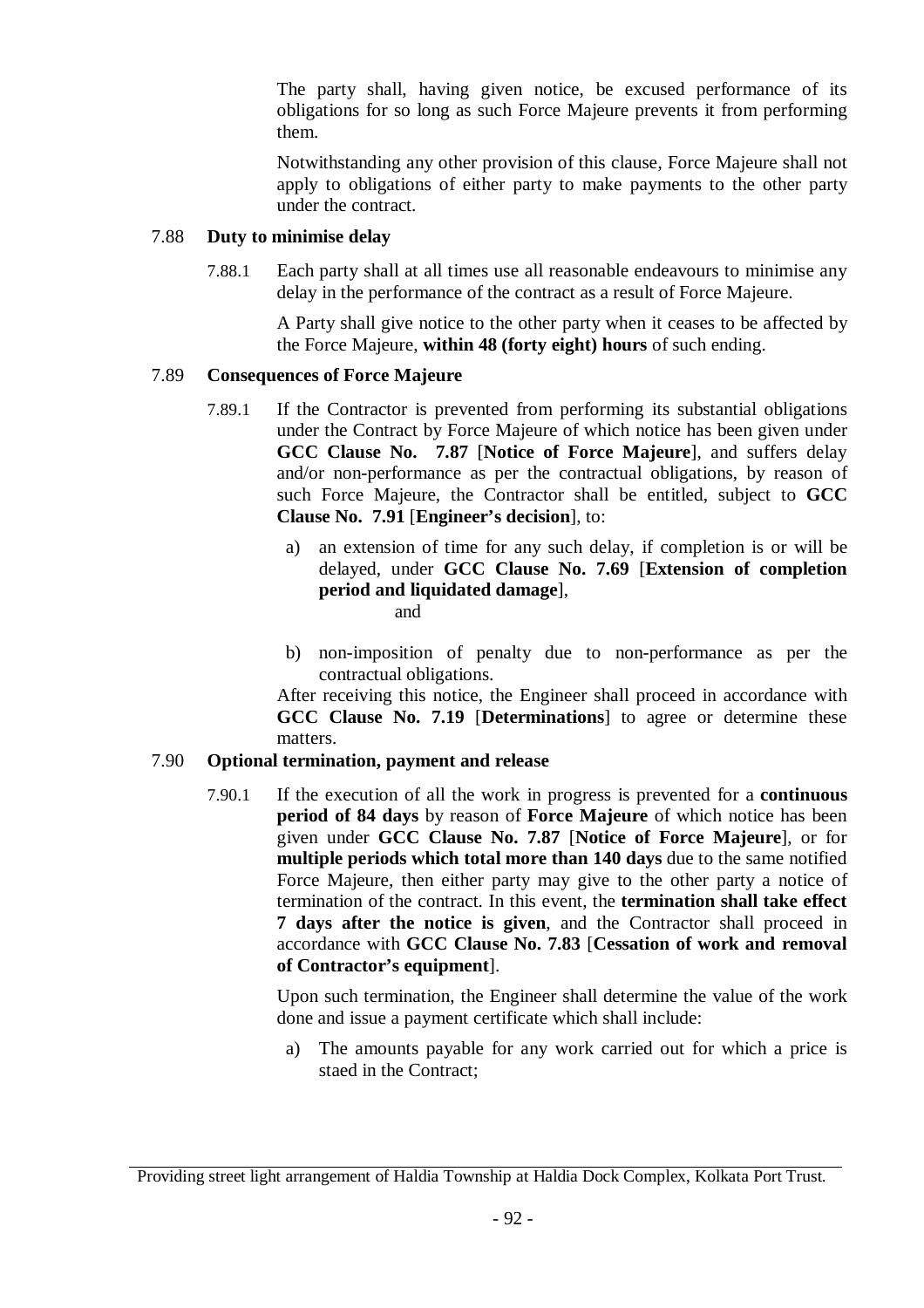- b) the cost of plant and materials ordered for the work which have been delivered to the Contractor, or of which the Contractor is liable to accept delivery. Such Plant and Materials shall become the property of (and be at the risk of) the Employer when paid for by the Employer and the Contractor shall place the same at the Employer's disposal;
- c) any other cost or liability, which in the circumstances was reasonably incurred by the Contractor in the expectation of completing the Works;
- d) the **reasonable Cost** of removal of temporary work and Contractor's equipment from the site and the return of such items to the Contractor's premises,

and

e) the reasonable cost of repatriation of the Contractor's staff and labour employed wholly in connection with the work at the date of such termination.

#### **L. CLAIMS, DISPUTES AND ARBITRATION**

#### 7.91 **Engineer**'**s decision**

7.91.1 If a dispute of any kind whatsoever arises between the Employer and the Contractor in connection with, or arising out of, the contract or the execution of the works, whether during the execution of the works or after their completion and whether before or after repudiation or other termination of the contract, including any dispute as to any opinion, instruction, determination certificate or valuation of the Engineer, the matter in dispute shall, in the first place, be referred, in writing, to the Engineer within **30** (**thirty**) **days**, with a copy to the other party. Such reference shall state that it is made pursuant to this clause. No later than the **thirtieth day** after the day on which he received such reference, the Engineer shall give notice of his decision to the Employer and the Contractor. Such decision shall state that it is made pursuant to this clause.

> Unless the contract has already been repudiated or terminated, the Contractor shall, in every case, continue to proceed with the works with all due diligence and the Contractor and the Employer shall give effect forthwith to every such decision of the Engineer unless and until the same shall be revised, as hereinafter provided, in an amicable settlement or an arbitral award.

> If either the Employer or the Contractor be dissatisfied with any decision of the Engineer, or if the Engineer fails to give notice of his decision on or before the **thirtieth day** after the day on which he received the reference, then either the Employer or the Contractor may, on or before the **seventieth**  day after the day on which he received notice of such decision, or on or before the seventieth day after the day on which the said period of thirty days expires, as the case may be, give notice to the other party, with a copy for information to the Engineer, of his intention to commence arbitration, as hereinafter provided, as to the matter in dispute. Such notice shall establish

Providing street light arrangement of Haldia Township at Haldia Dock Complex, Kolkata Port Trust.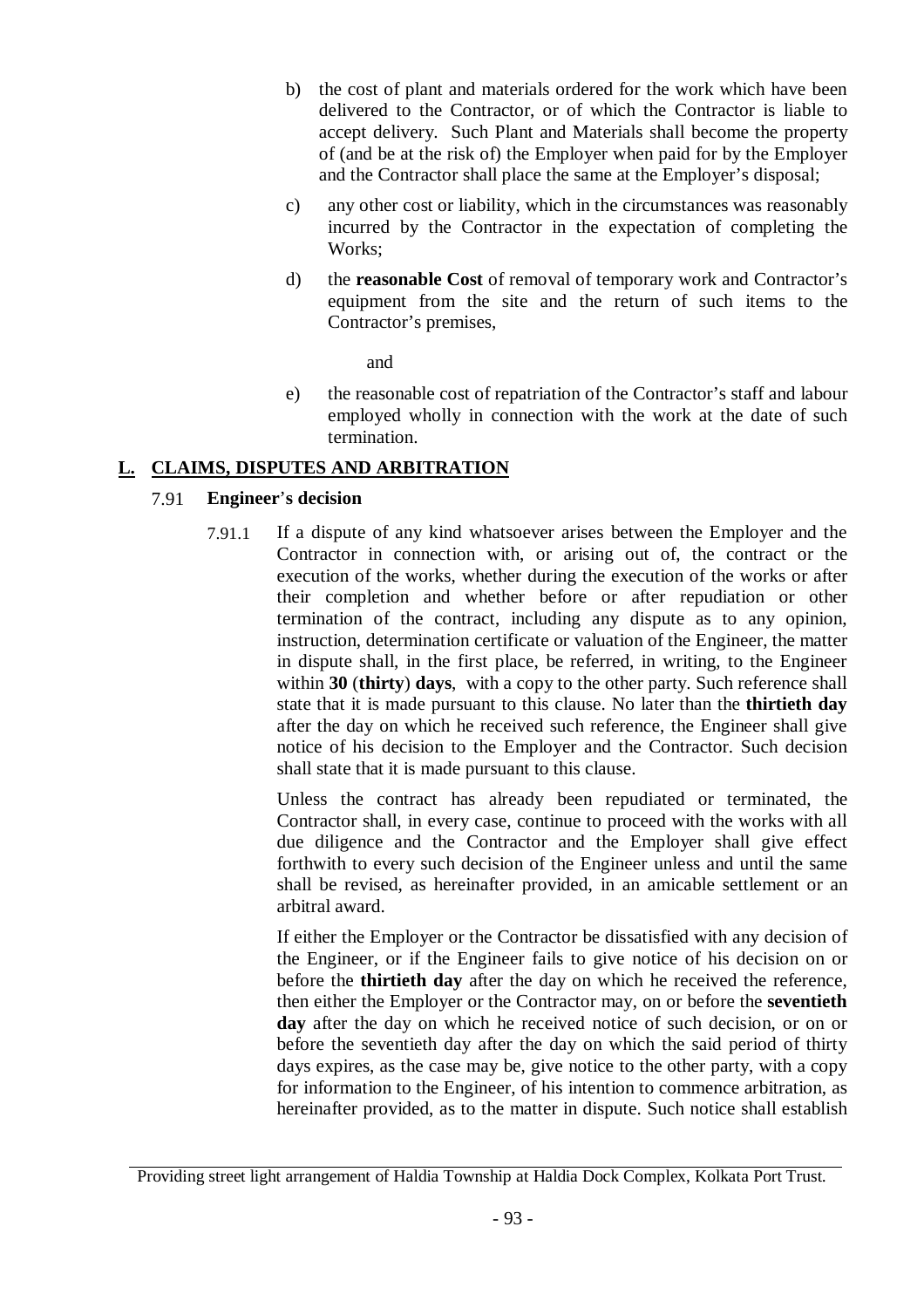the entitlement of the party giving the same to commence arbitration, as hereinafter provided, as to such dispute and, subject to **GCC Clause No. 7.94** (**Failure to comply with Engineer**'**s decision**), no arbitration in respect thereof may be commenced unless such notice is given.

If the Engineer has given notice of his decision as to a matter in dispute to the Employer and the Contractor and no notice of intention to commence arbitration as to such dispute has been given by either the Employer or the Contractor on or before the **seventieth day** after the day on which the parties received notice as to such decision from the Engineer, the said decision shall become final and binding upon the Employer and the Contractor.

#### 7.92 **Amicable settlement**

7.92.1 Where notice of intention to commence arbitration as to a dispute has been given in accordance with **GCC Clause No. 7.91** (**Engineer**'**s decision**) above, both parties shall attempt to settle the dispute amicably before the commencement of arbitration. However, unless both parties agree otherwise, arbitration may be commenced on or **after the fifty**-**sixth day after the day on which a notice of intention to commence arbitration of such dispute was given**, even if no attempt at amicable settlement thereof has been made.

#### 7.93 **Arbitration**

- 7.93.1 Any dispute in respect of which
	- a) the decision, if any, of the Engineer, has not become final and binding pursuant to **GCC Clause No. 7.91 (Engineer's decision)** and
	- b) amicable settlement has not been reached within the period stated in **GCC Clause No. 7.92** (**Amicable settlement**),

shall be finally settled by arbitration, in accordance with the **Arbitration and Conciliation Act**, **1996** (**considering its amendment in 2015**) or any statutory modification or re-enactment thereof and rules made there under and for the time being in force. The **Arbitration Tribunal** shall be composed as per provision of the **Arbitration and Conciliation Act**, **1996**  (**considering its amendment in 2015**) or any statutory modification or reenactment thereof and rules made there under and for the time being in force.

- 7.93.2 In connection with the instant contract:
	- a) the place of arbitration shall be **Kolkata** or **Haldia**, West Bengal, India,
	- b) the arbitration shall be conducted in **English language**,

and

c) the fees, if any, of the Arbitrators, if required to be paid before the award of work in respect to disputes is made and published, shall be shared equally by each of the parties

Providing street light arrangement of Haldia Township at Haldia Dock Complex, Kolkata Port Trust.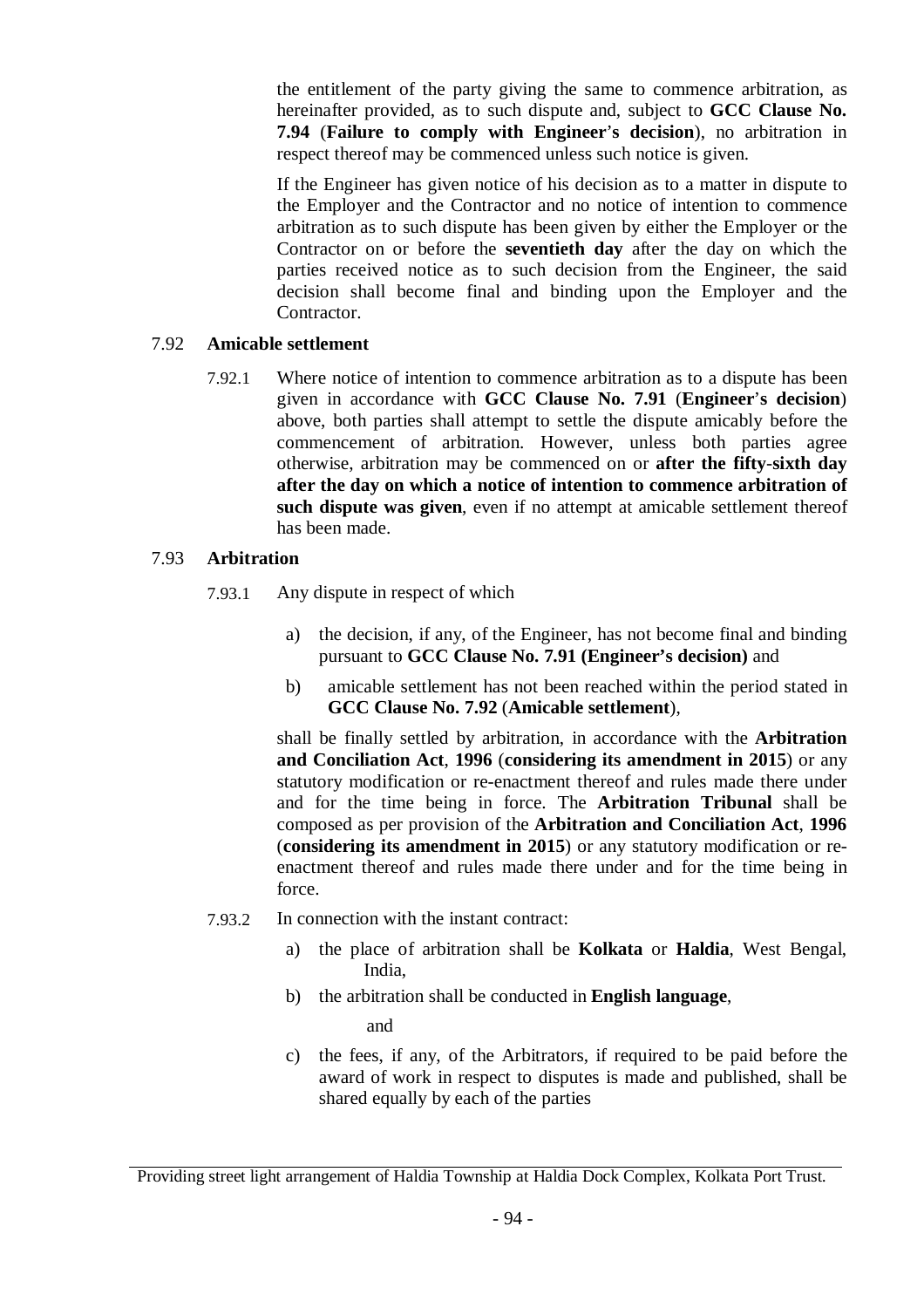- 7.93.3 The Arbitrators shall have full power to open up, review and revise any certificate, determination, instruction, opinion, valuation or decision of the Engineer, relevant to the dispute. Nothing shall disqualify representatives of the parties and the Engineer from being called as a witness and giving evidence before the Arbitrators on any matter, whatsoever, relevant to the dispute.
- 7.93.4 Neither party shall be limited in the proceedings before such Arbitrators to the evidence or arguments put before the Engineer for the purpose of obtaining his said decision pursuant to **GCC Clause No. 7.91** (**Engineer**'**s decision**). No such decision shall disqualify the Engineer from being called as a witness and giving evidence before the Arbitrators on any matter whatsoever relevant to the dispute.
- 7.93.5 Arbitration may be commenced prior to or after completion of the works, provided that the obligations of the Employer, the Engineer and the Contractor shall not be altered by reason of the arbitration being conducted during the progress of the works.

#### 7.94 **Failure to comply with Engineer**'**s decisions**

7.94.1 Whether neither the Employer nor the Contractor has given notice of intention to commence arbitration of dispute within the period stated in **GCC Clause No. 7.91** (**Engineer**'**s decision**) and the related decision has become final and binding, either party may, if the other party fails to comply with such decisions, and without prejudice to any other rights it may have, refer the failure to arbitration, in accordance with **GCC Clause No. 7.93** (**Arbitration**). The provision of **GCC Clause No. 7.91** (**Engineer**'**s decision**) **and GCC Clause No. 7.92** (**Amicable settlement**) shall not apply to any such reference.

#### 7.95 **Progress of work not to be interrupted**

7.95.1 The Contractor must, at all the times, fulfil their obligations under the contract and shall not slow down or stop the progress of work during the period any dispute is under settlement either through reference to the Engineer or through arbitration, pursuant to the preceding clauses. Even if the works to be carried out during such a period involve matters under dispute, the Contractor shall nevertheless proceed with the works as per direction of the Engineer, pending settlement of the dispute. Failure of the Contractor, in this respect, shall constitute default on their part and render them liable to actions under the provisions of **GCC Clause No. 7.76** [**Termination by Employer**].

Providing street light arrangement of Haldia Township at Haldia Dock Complex, Kolkata Port Trust.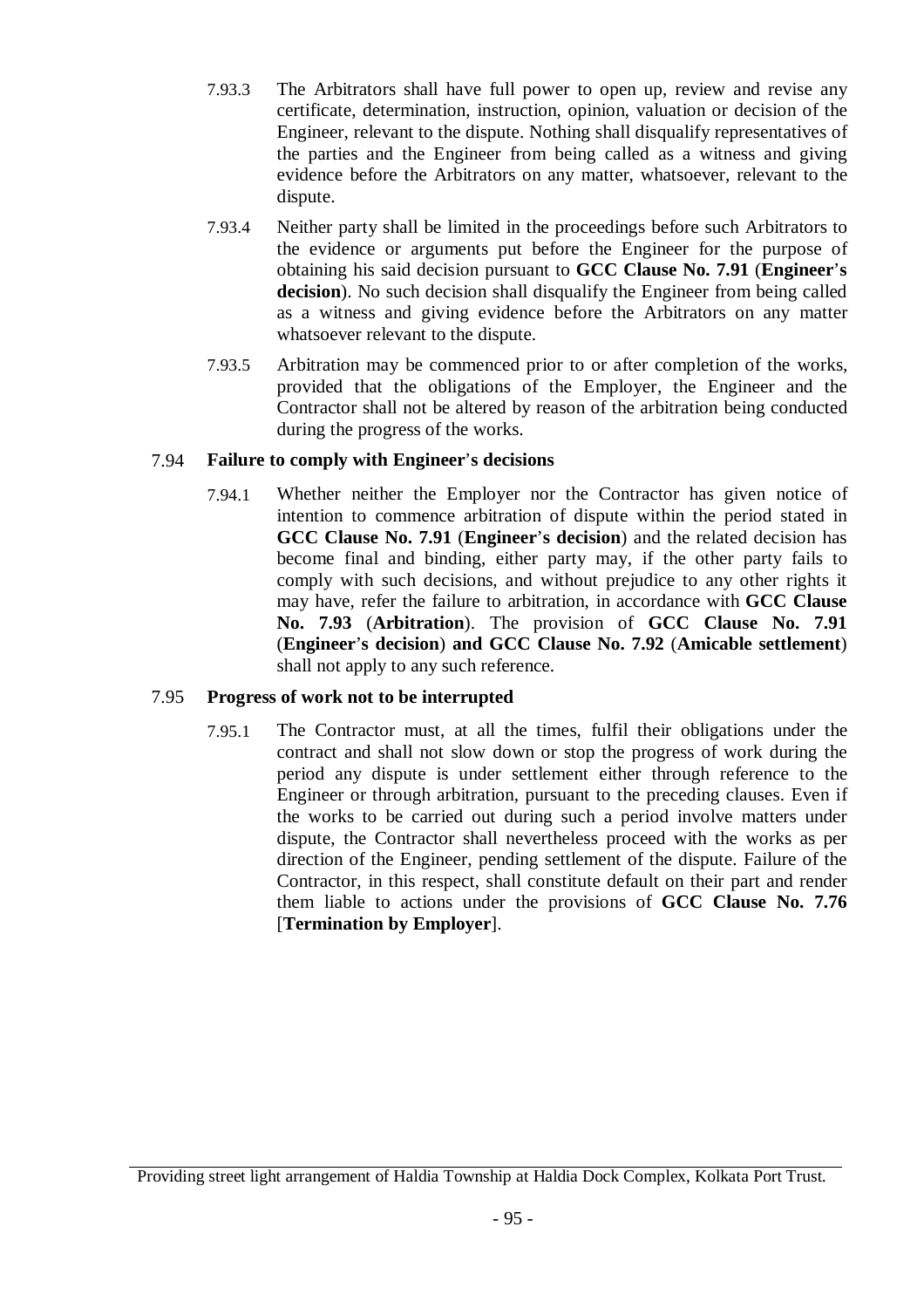### **SECTION - VIII**

### **SPECIAL CONDITIONS OF CONTRACT (SCC)**

The following **Special Conditions of Contract (SCC)** shall supplement the **General Conditions of Contract (GCC)**. Whenever there is a conflict, the provisions herein shall prevail over those in the **GCC**.

*Clause No. 7.20 Clause No. 7.20.1*

**Performance Guarantee / Security Deposit** i) Performance Guarantee / Security Deposit for the materials, installations & workmanship, with respect to the instant work, as a whole:

Within **28** (**twenty-eight**) **days** of issuance of "Letter of Acceptance (LOA)", the Contractor shall have to provide an irrevocable and unconditional Bank Guarantee, from a Nationalized Bank/Scheduled Bank in India, in the amount, **10 %** of the contract value excluding GST .

This Performance Bank Guarantee should be kept valid and enforceable till a date, covering **at least 3** (**three**) **months** beyond the date of expiry of the Defect Liability Period of the Contract job [for the materials, installations & workmanship, with respect to the instant work, as a whole] (as specified in **SCC Clause No. 7.67.1**). In case the actual duration of the aforesaid Defect Liability Period is required to be extended, the validity of this Bank Guarantee shall have to be extended till a date, covering at least 3 (three) months beyond the date of expiry of such extended duration of the Defect Liability Period.

Failure of the Contractor to submit the aforesaid Performance Bank Guarantee and in the manner stated above, shall constitute sufficient grounds for termination of the contract and forfeiting the Earnest Money Deposit.

ii) **Performance Guarantee / Security Deposit for LED Luminaires**:

At least **28** (**twenty-eight**) **days** before the scheduled expiry of the aforesaid Defect Liability Period of the Contract job [for the materials, installations & workmanship, with respect to the instant work, as a whole], or any extension thereof, the Contractor shall have to provide an irrevocable and unconditional Bank Guarantee, from a Nationalized Bank/Scheduled Bank in India, in the amount, **10 %** of Luminaires value (supply and installation) excluding GST.

Providing street light arrangement of Haldia Township at Haldia Dock Complex, Kolkata Port Trust.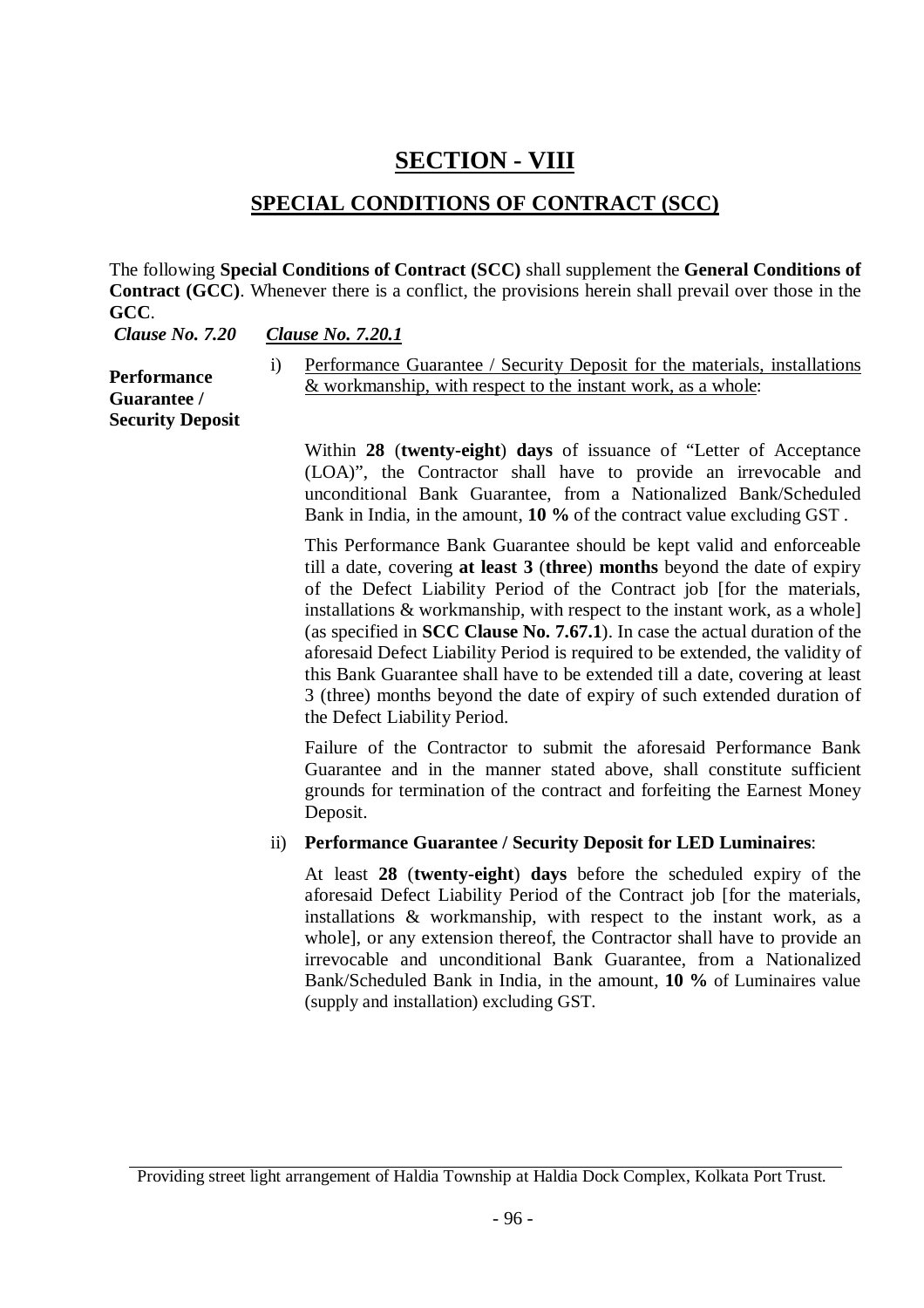This Performance Bank Guarantee should be kept valid and enforceable till a date, covering **at least 3** (**three**) **months** beyond the date of expiry of the additional Defect Liability Period [for **LED Luminaires]** (as specified in **SCC Clause No. 7.67.1**). In case the actual duration of the additional Defect Liability Period [for **LED Luminaires]** is required to be extended, the validity of this Bank Guarantee shall have to be extended till a date, covering at least 3 (three) months beyond the date of expiry of such extended duration of the additional Defect Liability Period [for **LED Luminaires]**, if any.

Failure of the Contractor to submit the aforesaid Performance Bank Guarantee and in the manner stated above, shall constitute sufficient grounds for forfeiting the Performance Bank Guarantee mentioned in **SCC Clause No. 7.20.1 i)**.

#### **Clause No. 7.20.11**

The procedure of release / refund of Performance Guarantee / Security Deposit would be as follows:

i) Performance Guarantee / Security Deposit for the materials, installations & workmanship, with respect to the instant work , as a whole:

On submission of Performance Guarantee/Security Deposit [as stated in SCC **Clause No. 7.20.1 ii)]** and on successful completion of the 'Defect liability period' (considering extension, if any) of the Contract job [for the materials, installations & workmanship, with respect to the instant work, as a whole] (as specified in **SCC Clause No. 7.67.1**), the Contractor may apply for release / refund of his Performance Guarantee/Security Deposit [as stated in SCC **Clause No. 7.20.1 i)]** by submitting an application to the Engineer, in this regard, whereupon the Engineer shall issue necessary recommendation for release of the said Performance Guarantee/Security Deposit [as stated in SCC **Clause No. 7.20.1 i)]** or refund the balance due against the Performance Guarantee/Security Deposit [as stated in SCC **Clause No. 7.20.1 i)]** to the Contractor, after making deduction therefrom in respect of any sum due to the Trustees from the Contractor.

#### ii) **Performance Guarantee / Security Deposit for LED Luminaires**:

On successful completion of the additional Defect Liability Period (considering extension, if any) [for **LED Luminaires]**, to the satisfaction of the Engineer, the Contractor may apply for release / refund of his Performance Guarantee / Security Deposit [as stated in **SCC Clause No. 7.20.1 ii)]** by submitting to the Engineer "No Claim Certificate", as per the form furnished in Section-XI, whereupon the Engineer shall issue "Certificate of Final Completion" [as per the form furnished in Section-XI] . The Engineer shall also issue necessary recommendation for release of the said Performance Guarantee/Security Deposit [as stated in SCC **Clause No. 7.20.1 ii)]** or

Providing street light arrangement of Haldia Township at Haldia Dock Complex, Kolkata Port Trust.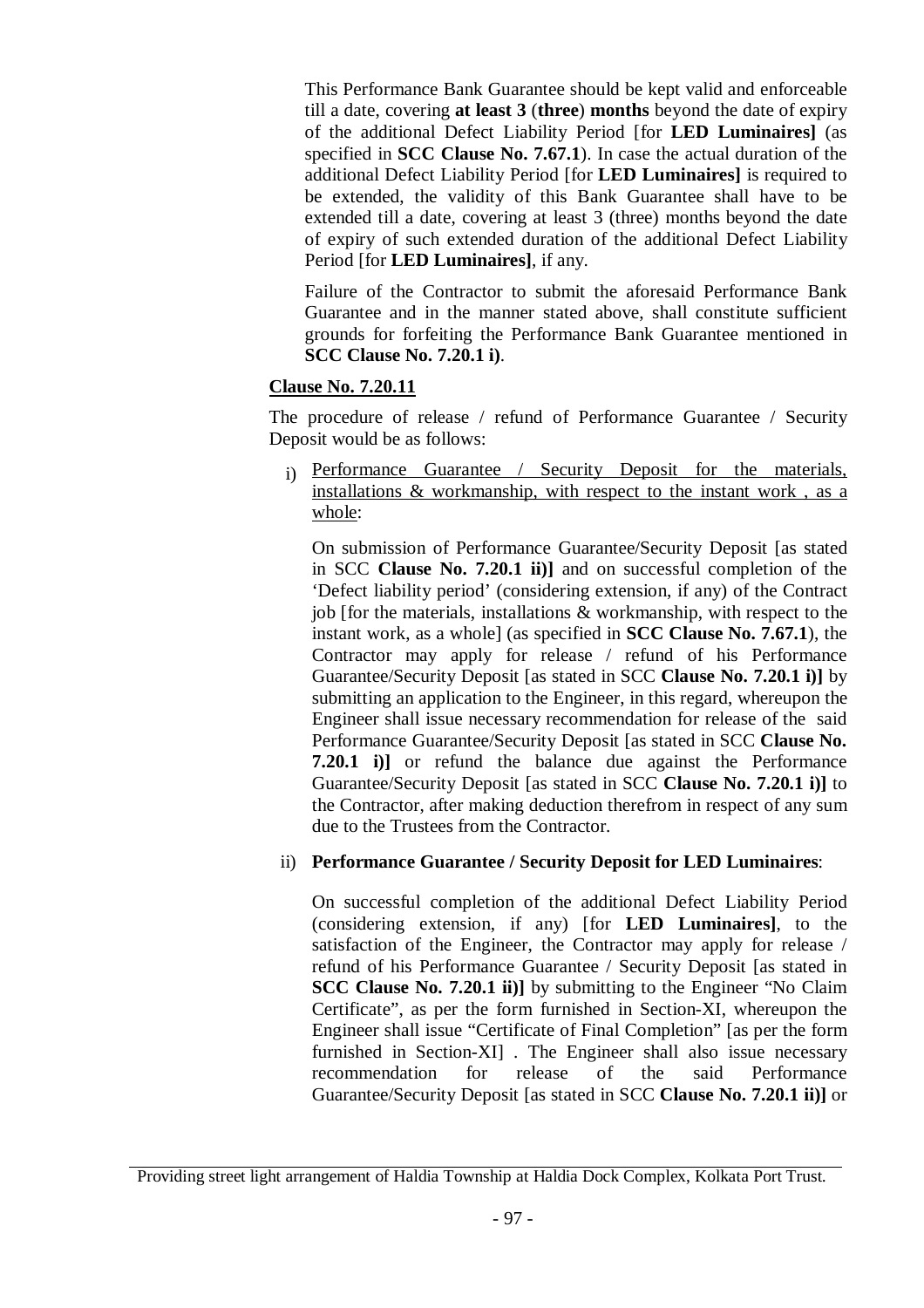refund the balance due against the Performance Guarantee/Security Deposit [as stated in SCC **Clause No. 7.20.1 ii)]** to the Contractor, after making deduction therefrom in respect of any sum due to the Trustees from the Contractor.

*Clause No. 7.26 Clause No. 7.26.1*

**Supply of water**:

**Supply of water and Electricity** Billing against supply of water will be done on the basis of actual consumption recorded through water meter at the rate **INR 38.65 (including overhead charges @ 19.25%) per KL** of **Fresh Water** [As directed by **TAMP** (**Tariff Authority for Major Ports**)], **with escalation @ 5% per annum**.

> The **water consumption charges** [based on the prevalent rates of KoPT, as may be amended from time to time] shall have to be paid by the Contractor immediately, on receipt of the bill from the office of the Finance Division, Haldia Dock Complex. All payment on this account should be updated, otherwise the pending bill amount, along with late payment surcharge, will be recovered from the Contractor's bill(s).

#### *Clause No. 7.26.2*

#### **Supply of Electricity**:

**Electricity charges** will be determined on the basis of **Chargeable Unit (kWh)** [actual **Unit (kWh) consumed** (recorded through Energy Meter) **plus 3%** on actual Unit consumed] and applicable rate of **West Bengal State Electricity Distribution Company Limited** (**WBSEDCL**). Billing will be done on the basis of **Electricity charges** and overhead charges @ 19.25% [on the aforesaid **Electricity charges]** as per the notifications of **Tariff Authority of Major Ports (TAMP).**

The **Electricity consumption charges** [based on the prevalent rates of **WBSEDCL**, as may be amended from time to time] shall have to be paid by the Contractor immediately, on receipt of the bill from the office of Finance Division, Haldia Dock Complex. All payment on this account should be updated, otherwise the pending bill amount, along with late payment surcharge, will be recovered from the Contractor's bill(s).

*Clause No. 7.52 Clause No. 7.52.1*

**Inspection and testing** The Employer shall appoint a **Third Party Inspection Agency** from any one of **Lloyd's**/ **DNV**/ **ABS**/ **BV**/ **IRCLASS**, at the cost of the Employer, for stage-wise technical inspection and certification of **materials** & workmanship, including **painting**, **erection**, **commissioning**, etc. [in connection with the contract job, as a whole]. The relevant Certificates shall be produced by the **Third Party Inspection Agency** to the Engineer or his authorised Representative.

Providing street light arrangement of Haldia Township at Haldia Dock Complex, Kolkata Port Trust.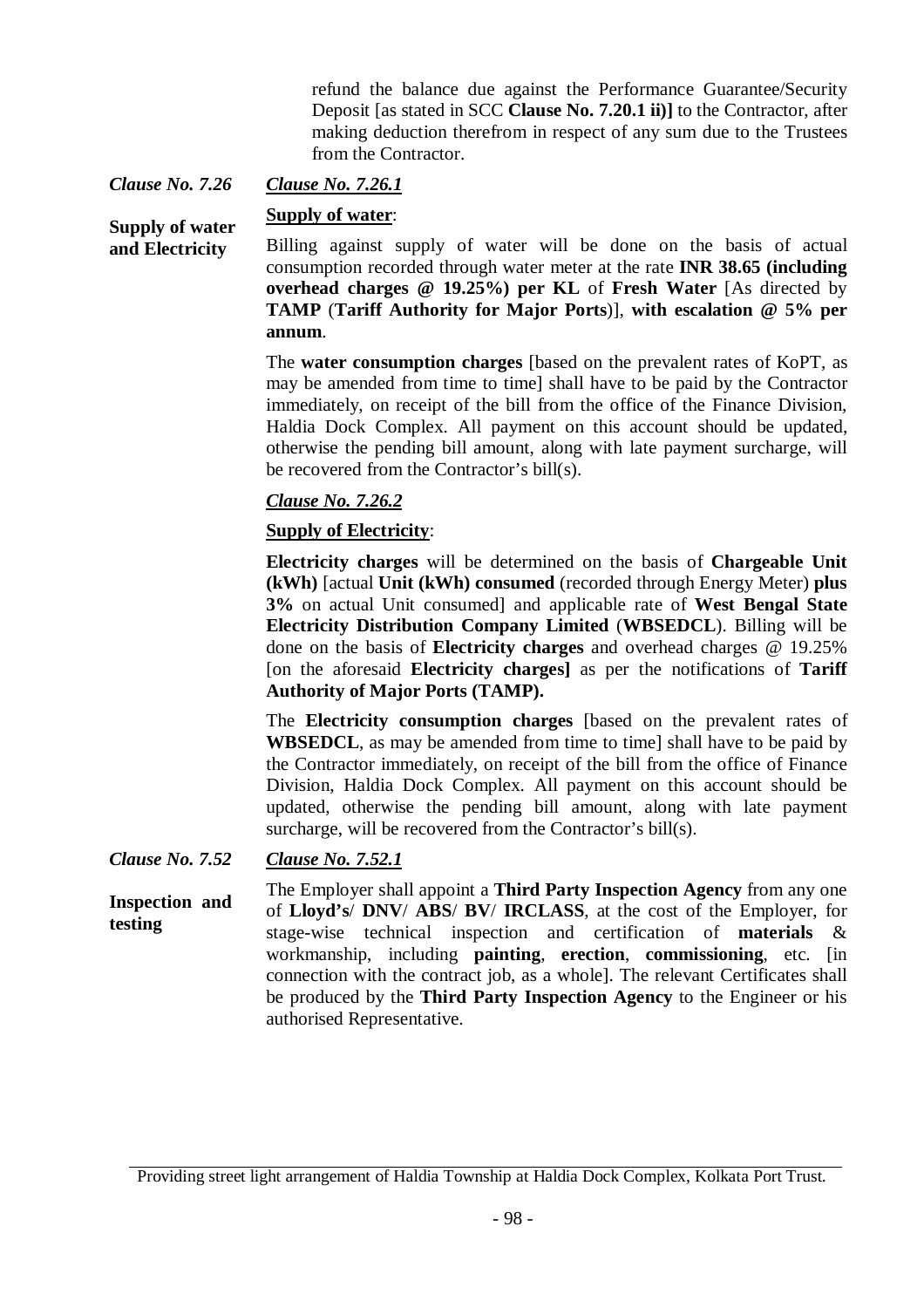The stage-wise technical inspection will be carried out by the **Third Party Inspection Agency** based on the approved **Quality Assurance Plan** (**QAP**) **& Field Quality Assurance Plan** (**FQAP**) [considering the Technical Specification of the bidding documents].

The Contractor shall have to submit a **Quality Assurance Plan** (**QAP**) and a **Field Quality Assurance Plan** (**FQAP**), based on the Technical Specification and other terms & conditions stipulated in the bidding documents. The **QAP & FQAP** shall be approved by the "**Engineer**", after the same are duly recommended by the **Third Party Inspection Agency**. The **Technical Inspection & Certification** will be carried out by the **Third Party Inspection Agency**, in accordance with approved **QAP & FQAP**.

In all cases where tests are required, within the purview of QAP & FQAP, whether at the premises of the Contractor or any Sub-contractor or elsewhere, the Contractor, except where otherwise specified, shall provide free of charges such labour, materials, electricity, fuel, water, stores, apparatus and instruments, as may reasonably be demanded, to carry out sufficiently such tests and shall, at all times, facilitate the Engineer or his Representative and the Third Party Inspection Agency, to accomplish such testing.

The cost of all tests and/or analyses, within the purview of QAP & FQAP, effected at the Contractor's or Sub-contractor's works and on the site, shall be borne by the Contractor. The Contractor will be called upon to pay all expenses incurred by the Employer in respect of any work found to be defective or of inferior quality, adulterated or otherwise unacceptable.

If, during inspection by the **Third Party Inspection Agency [appointed by KoPT]**, any material or test [within the purview of QAP & FQAP] fails to fulfil the contract conditions for **more than 2** (**two**) **times**, **any additional amount charged by the Third Party Inspection Agency towards inspection of the same from the 3rd time onwards shall have to be borne by the Contractor**. If the Contractor fails to make such payment to the **Third Party Inspection Agency**, the same shall be deducted from the bill(s) of the Contractor and paid to the **Third Party Inspection Agency.**

#### *Clause No. 7.52.12*

#### **Tests on completion:**

On **completion of installation**, the contractor shall give a **7** (**seven**) **days**' notice to the Engineer [with a copy to the **Third Party Inspection Agency, appointed by KoPT**], in writing (informing the date on which they will be ready to make the tests), before carrying out such tests, in accordance with and in the manner prescribed in the specifications.

If any portion of work fails under the tests to fulfil the contract conditions, tests of the faulty portion shall, if required by the **Third Party Inspection Agency (appointed by KoPT)** or the Engineer or by the Contractor, be repeated within reasonable time, upon the same terms and conditions.

Providing street light arrangement of Haldia Township at Haldia Dock Complex, Kolkata Port Trust.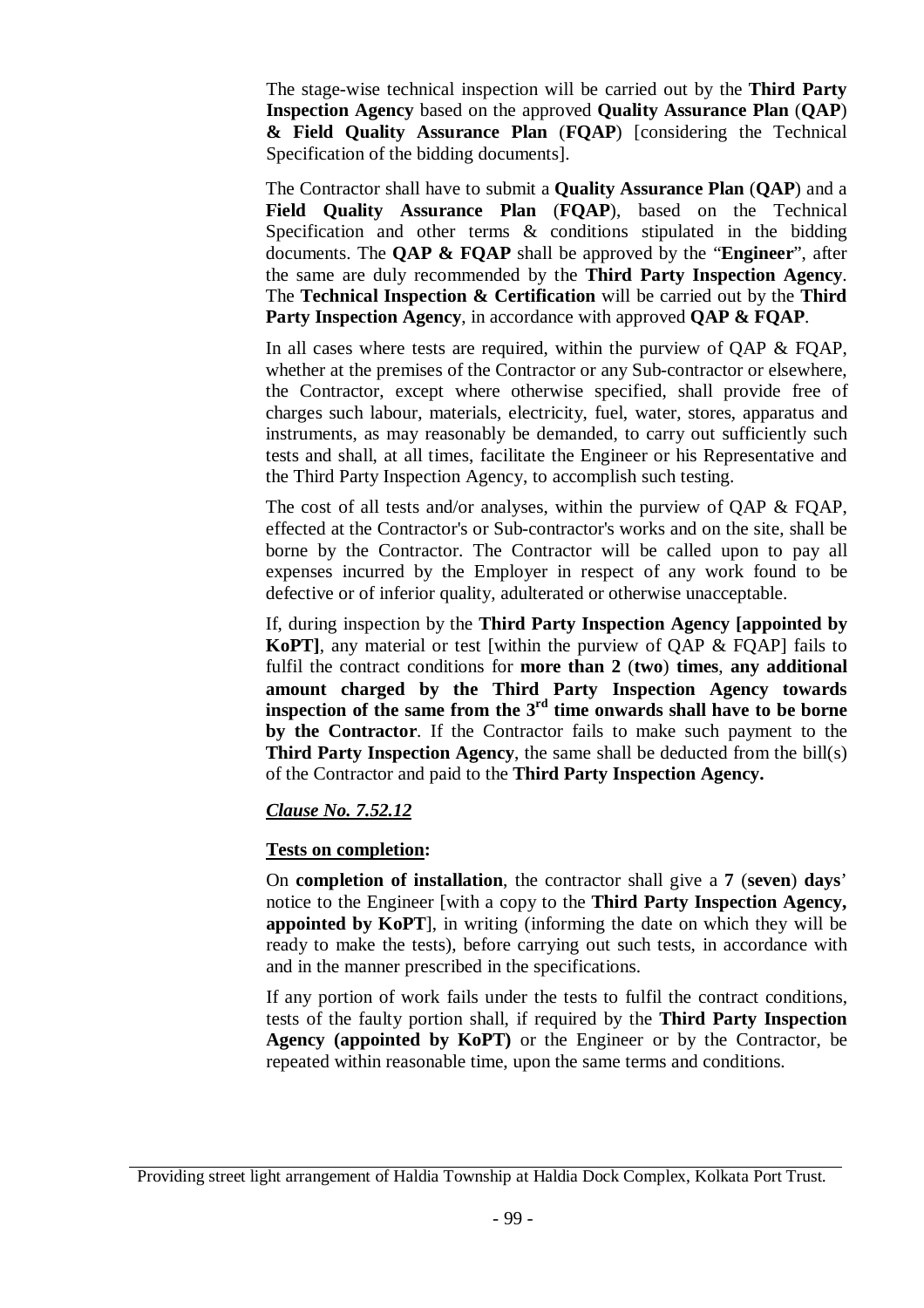If such "**Tests on completion**" cannot be carried out successfully by the Contractor within 1 (one) month after the time fixed by the Contractor and if, in opinion of the Engineer, the tests are being unduly delayed, the Engineer may, in writing, call upon the Contractor, with 7 (seven) days' notice, to make such tests, failing which the Engineer may proceed to make such tests himself, at the Contractor's risk and expense. In the above eventuality, the Employer shall, nevertheless, have the right of using the installations at the Contractor's risk until the "**Tests on completion**" are successfully carried out.

*Clause No. 7.65* **Clause No. 7.65.1**

**Completion Period** 

**Period (DLP)**

All the jobs (including submission of As Built Drawings), as per contract, are to be completed within 06 **(six) months from the date of** issue of Letter of Acceptance (LOA) [i.e.**award of contract].**

*Clause No. 7.67*

**Clause No. 7.67.1**

#### **i)** "**Defect Liability Period**" of the **Contract job:**

**Defect Liability**  "Defect Liability Period" of the Contract job [for the materials, installations &workmanship, with respect to the instant job, as a whole] shall mean the Guarantee Period, which starts from the date of taking over the Contract job [as per **GCC Clause No. 7.66** (Taking over of the Contract job by KoPT)] and will continue till expiry of 24 (twenty-four) months, calculated from the date of taking over the Contract job.

#### **ii) Additional "Defect Liability Period"** of the **LED Luminaires**:

Additional "Defect Liability Period" of the LED Luminaires shall mean the additional Guarantee Period, which would starts from the date of expiry of the 'Defect liability period' (considering extension, if any) of the Contract job [for the materials, installations & workmanship, with respect to the instant work, as a whole] (as specified above) and will continue till expiry of 36 (thirty-six) months thereafter.

#### **Clause No. 7.67.2**

During "**Defect Liability Period**" of the **Contract job** [as specified in **SCC Clause No. 7.67.1 i) ]**, the Contractor shall nominate 1 (one) competent, experienced and responsible technical person, to co-ordinate and execute all works to be attended by the Contractor, as per contractual obligations, without any extra cost to HDC, KoPT.

*Clause No. 7.68* **Clause No. 7.68.1**

**Defects after taking over** After the taking over of the Contract job, if the same cannot be used (for the purpose for which it is intended), during any period, by the reason of a defect or damage, the **Defect Liability Period** shall be extended accordingly. If only a **portion** of the **Contract job** is affected, the **Defect Liability Period** shall be extended [in case the defects is not rectified or defective materials is not replaced within 24 (twenty four) hours of its occurrence] only for that portion, provided the other potions of the **Contract job** remains in order, fulfilling contract conditions. In neither case shall the **Defect Liability** 

Providing street light arrangement of Haldia Township at Haldia Dock Complex, Kolkata Port Trust.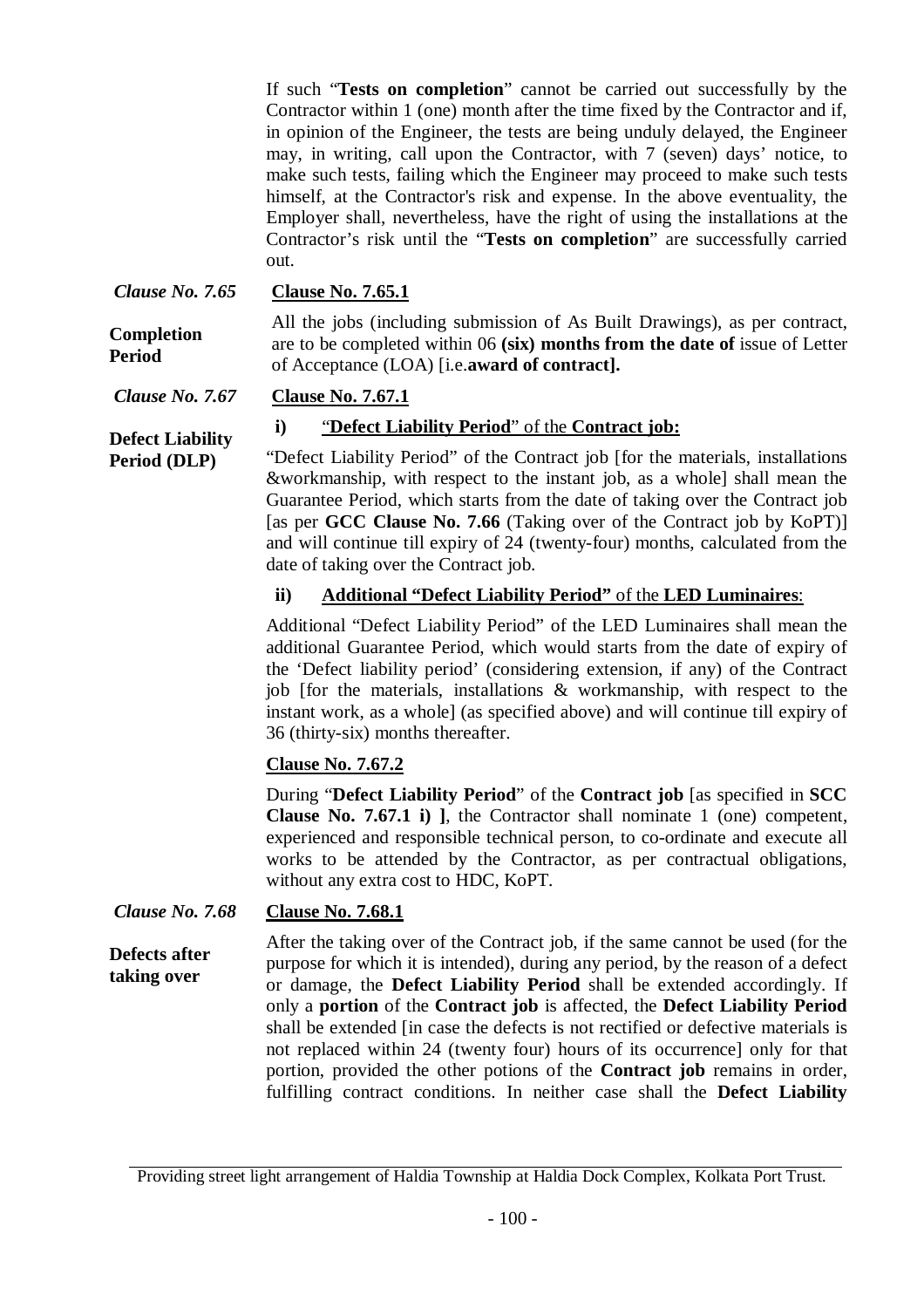**Period** be extended beyond **36** (**thirty-six**) **months** [from the date of taking over the **Contract job]** for the materials, installations & workmanship, with respect to the instant job, as a whole.

After expiry of the 'Defect liability period' (considering extension, if any) of the Contract job [for the materials, installations & workmanship, with respect to the instant work, as a whole] (as specified above), if the LED Luminaires cannot be put into use, during any period, by the reason of a defect or damage, the additional **Defect Liability Period** (as specified above) shall be extended [in case the defects is not rectified or defective LED Luminaires are not replaced within 24 (twenty four) hours of its occurrence] only for those LED Luminaires, provided the other LED Luminaires remain in order. In this case the **Defect Liability Period** shall not be extended beyond **48** (**fortyeight**) **months** from the date of expiry of the 'Defect liability period' (considering extension, if any) of the Contract job [for the materials, installations & workmanship, with respect to the instant work, as a whole.

#### *Clause No 7.71* **Clause No. 7.71.2**

**Terms of payment**

#### Payment to the Successful Bidder will be made stage-wise as indicated below :-

#### a) **Against Supply & Delivery :**

- i) Payment for 70% amount of each item will be made against supply of respective item at site and submission of bills along with Custodian Certificate and other relevant documents like Inspection Reports, Challans, etc.
- ii) Payment for 20% amount of each item will be made against installation of the respective item and submission of bills along with Installation Certificate.
- iii) Payment for 10 % amount will be made against Testing, successful commissioning, taking over the commissioned job by KoPT and submission of bills, along with Job Completion Certificate.

#### b) **Against Installation and Commissioning :**

- i) Payment for 90% amount of each item will be made against installation of the respective item and submission of bills along with Installation Certificate.
- ii) Payment for 10 % amount will be made against Testing, successful commissioning, taking over the commissioned job by KoPT and submission of bills, along with Job Completion Certificate.

Providing street light arrangement of Haldia Township at Haldia Dock Complex, Kolkata Port Trust.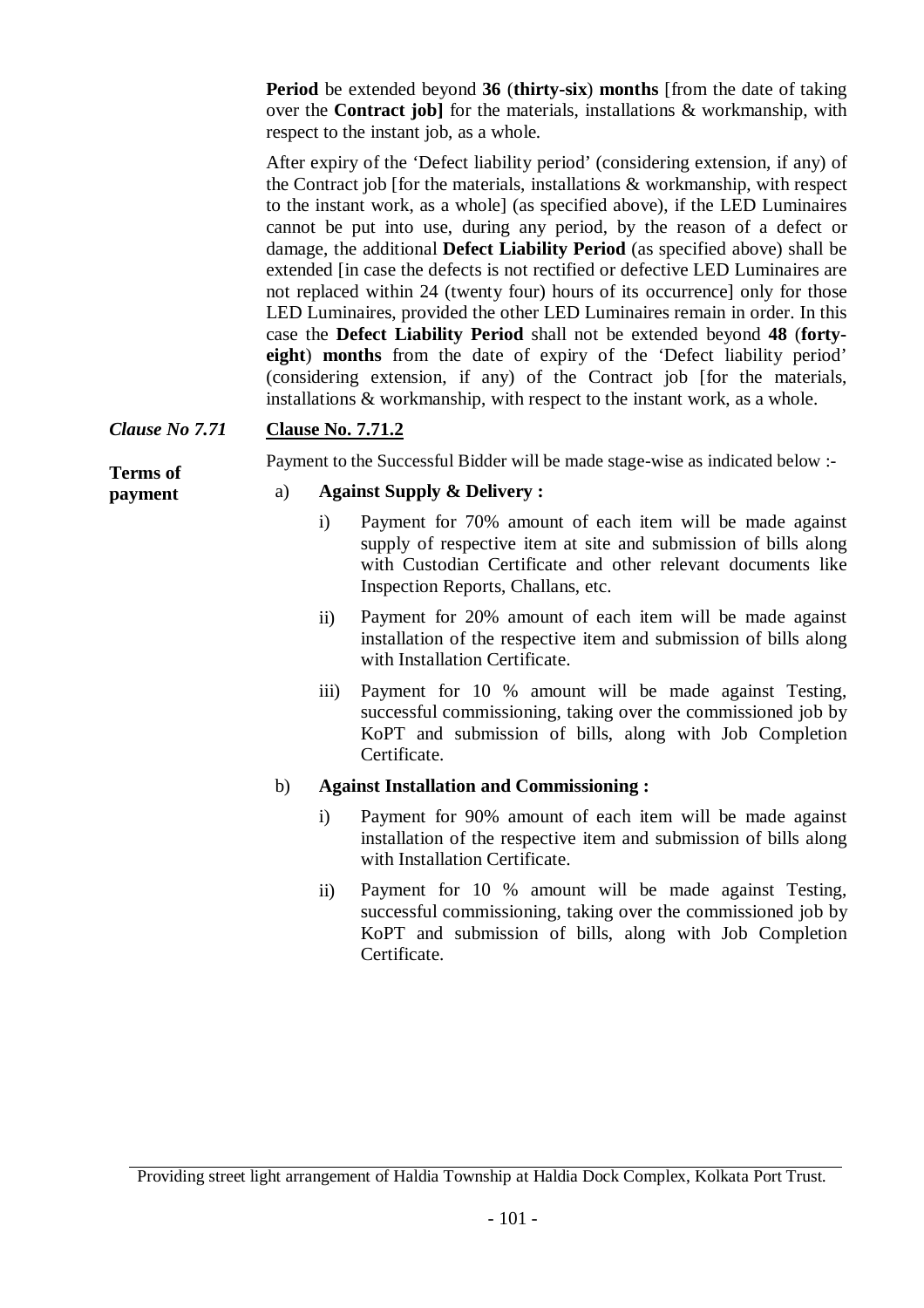# **SECTION - IX BIDDING FORMS**

#### **BIDDING FORM – I**

### **MINIMUM ELIGIBILITY CRITERIA**

[To be filled up and uploaded, duly signed & stamped]

### **(I) ANNUAL TURNOVER STATEMENT**

The annual turnover of ……………………………..( name of the bidding firm), **for the years 2015-16, 2016-17 and 2017-18** , based on the **Balance Sheets and Profit & Loss Accounts, are given below:**

| <b>Financial years</b>         | <b>Turnover</b> (as per Auditor's Report /<br><b>Balance Sheet</b> ) |
|--------------------------------|----------------------------------------------------------------------|
|                                | $\left[\text{in } \mathbb{R}\right]$                                 |
| 2015-2016                      |                                                                      |
| 2016-2017                      |                                                                      |
| 2017-2018                      |                                                                      |
| <b>Total</b>                   |                                                                      |
| <b>Average Annual Turnover</b> |                                                                      |

SIGNATURE OF CHARTERED ACCOUNTANT ::

NAME OF CHARTERED ACCOUNTANT ::

(COMPANY SEAL)

**NOTE :** Copy of Balance Sheets and Profit & Loss Accounts enclosed with sealed & signed.

Providing street light arrangement of Haldia Township at Haldia Dock Complex, Kolkata Port Trust.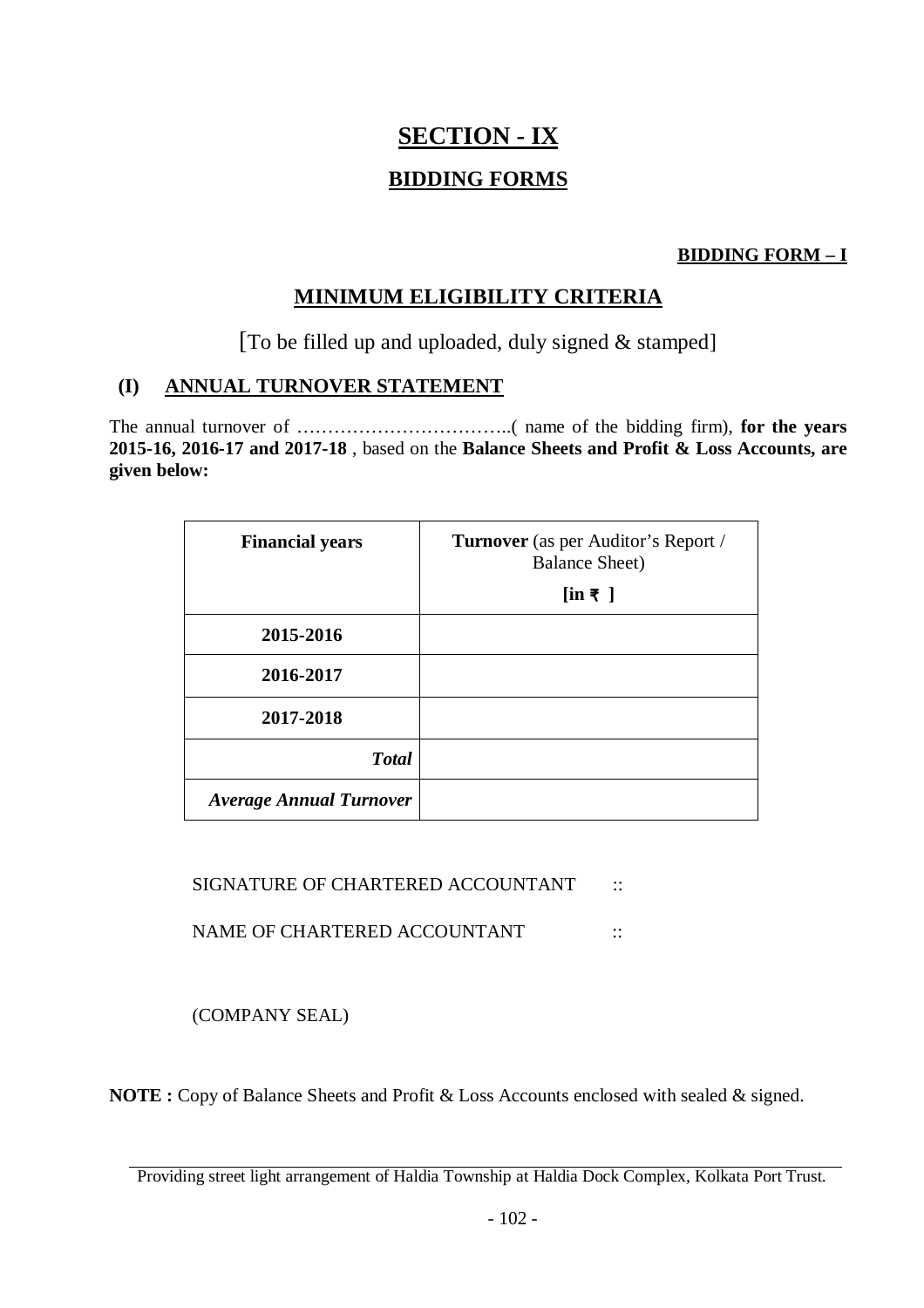#### **(II) TECHNICAL EXPERIENCE**

| SI.<br>No. | Contract No. /<br><b>Order No. and</b><br>date | Name of the<br><b>Employer and</b><br><b>Place of work</b> | <b>Contract</b><br>value<br>$[\text{in } \mathbb{F}]$ | Date of<br>completion<br>of work | Page<br>$number(s)$ of<br>reference /<br>supporting<br>document (s),<br>uploaded. |
|------------|------------------------------------------------|------------------------------------------------------------|-------------------------------------------------------|----------------------------------|-----------------------------------------------------------------------------------|
|            |                                                |                                                            |                                                       |                                  |                                                                                   |
|            |                                                |                                                            |                                                       |                                  |                                                                                   |

#### **(III) ELECTRICAL CONTRACTOR'S LICENSE ISSUED IN THE NAME OF CONTRACTOR BY STATE / CENTRAL GOVT. AUTHORITY**

| Date & issue  | $\bullet$ |  |
|---------------|-----------|--|
| Validity Upto | $\bullet$ |  |

Providing street light arrangement of Haldia Township at Haldia Dock Complex, Kolkata Port Trust.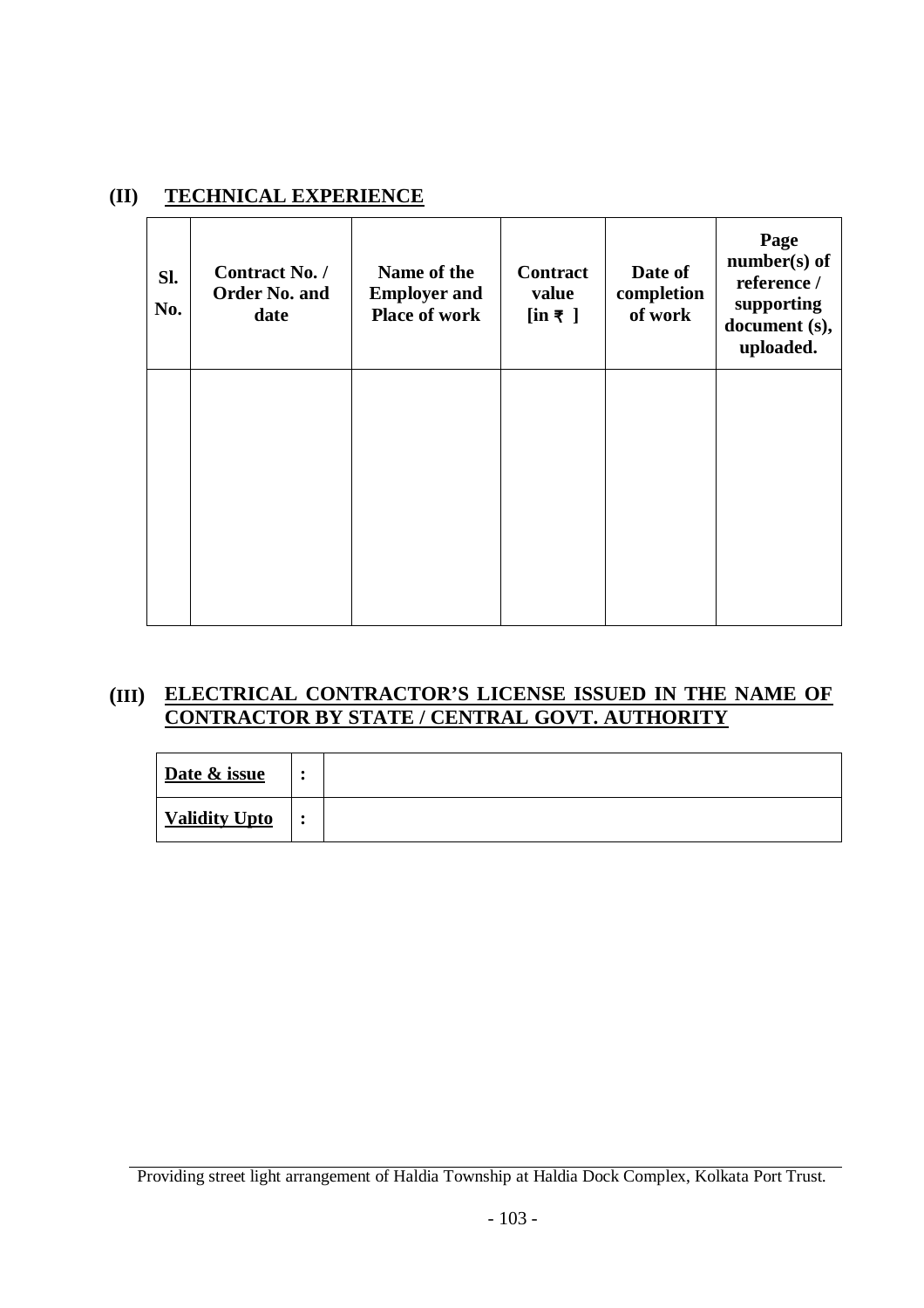#### **BIDDING FORM-II**

### **TEST OF RESPONSIVENESS**

### [To be filled up and uploaded, duly signed & stamped]

|                 | Requirement                                         | Submitted/Not submitted        | Validity/                 |
|-----------------|-----------------------------------------------------|--------------------------------|---------------------------|
|                 |                                                     | [Put $\sqrt{ }$ if submitted & | For the                   |
|                 |                                                     | X if not submitted]            | month of                  |
| a)              |                                                     |                                |                           |
| $\mathbf{i}$    | <b>GST Registration Certificate.</b>                | If submitted,                  | <b>Not</b>                |
|                 |                                                     | Page Number(s):                | applicable.               |
|                 |                                                     |                                |                           |
| $\overline{ii}$ | Document in support of non-                         | If submitted,                  | <b>Not</b>                |
|                 | applicability.                                      | Page Number(s):                | applicable.               |
|                 |                                                     |                                |                           |
| b)              |                                                     |                                |                           |
| $\mathbf{i}$    | <b>Clearance</b><br><b>Profession</b><br><b>Tax</b> | If submitted,                  |                           |
|                 | Certificate (PTCC)                                  | <b>Page Number(s):</b>         |                           |
|                 |                                                     |                                |                           |
|                 | $OR$                                                | If submitted,                  |                           |
|                 | <b>Profession Tax Payment Challan</b><br>(PTPC)     | Page Number(s):                |                           |
|                 |                                                     |                                |                           |
| $\overline{ii}$ | Document in support of non-                         | If submitted,                  | <b>Not</b>                |
|                 | applicability.                                      | Page Number(s):                | applicable.               |
|                 |                                                     |                                |                           |
| $\mathbf{c})$   |                                                     |                                |                           |
|                 |                                                     |                                |                           |
| $\mathbf{i}$    | Certificate for allotment of EPF<br>Code No.        | If submitted,                  | <b>Not</b><br>applicable. |
|                 |                                                     | Code No.:                      |                           |
|                 |                                                     | Page Number(s):                |                           |
| $\mathbf{ii}$   | <b>Latest EPF Payment Challan.</b>                  | If submitted,                  |                           |
|                 |                                                     | <b>Page Number(s):</b>         |                           |
|                 |                                                     |                                |                           |
| iii)            | Document in support of non-                         | If submitted,                  | <b>Not</b>                |
|                 | applicability.                                      | <b>Page Number(s):</b>         | applicable.               |
|                 |                                                     |                                |                           |

Providing street light arrangement of Haldia Township at Haldia Dock Complex, Kolkata Port Trust.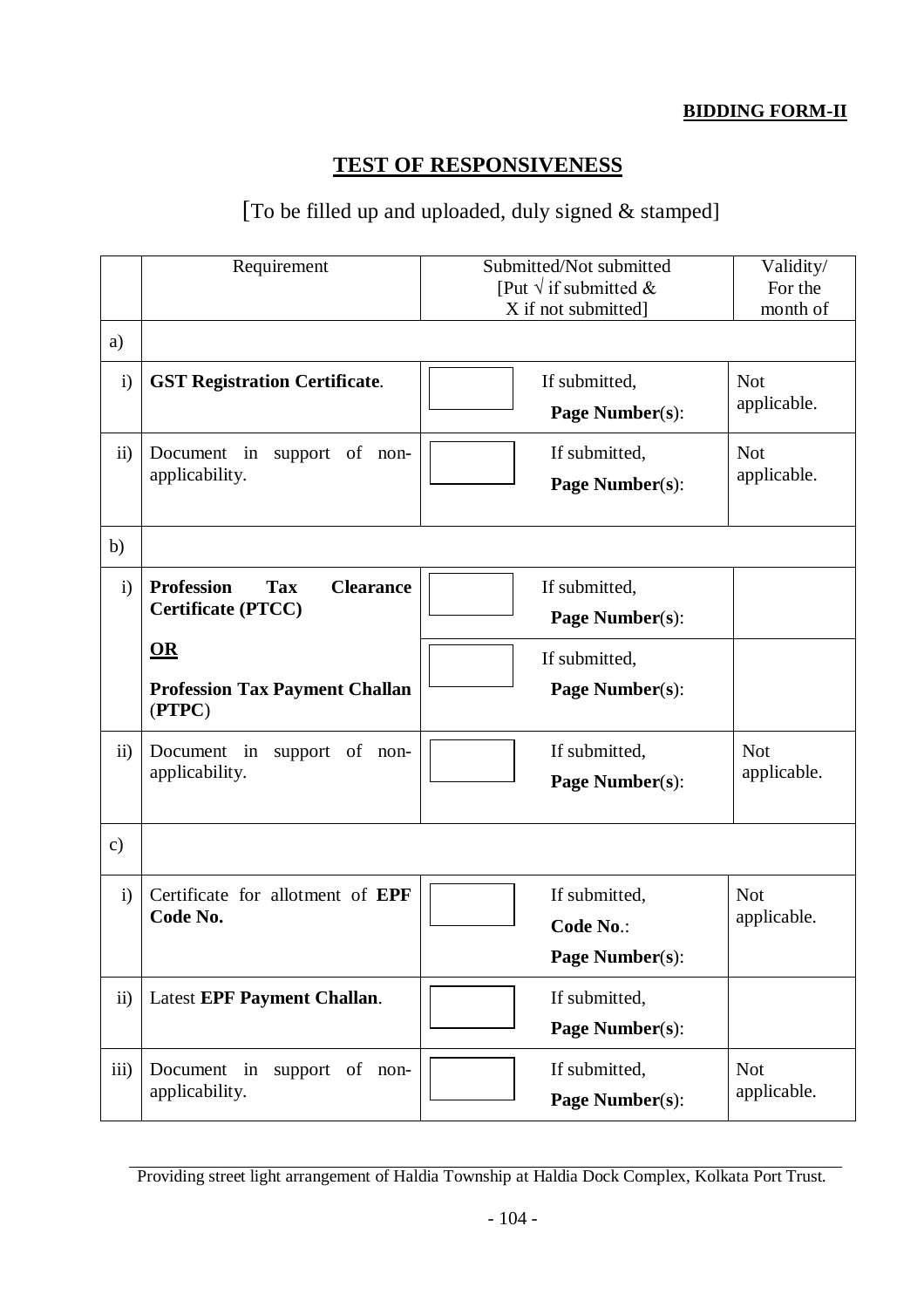| d)            |                                                            |                                               |                           |
|---------------|------------------------------------------------------------|-----------------------------------------------|---------------------------|
| $\mathbf{i}$  | Registration Certificate of ESI<br>Authority.              | If submitted,<br>Code No.:<br>Page Number(s): | <b>Not</b><br>applicable. |
| $\mathbf{ii}$ | Affidavit,<br>Declaration<br>and<br>Indemnity Certificate. | If submitted,<br><b>Page Number(s):</b>       | <b>Not</b><br>applicable. |
|               |                                                            |                                               |                           |
| e)            | <b>PAN Card</b>                                            | If submitted,<br>PAN No.:<br>Page Number(s):  | <b>Not</b><br>applicable. |
|               |                                                            |                                               |                           |
| f)            | MSME / MSE / DIC / SSI / NSIC<br>certificate               | If submitted,<br>Page Number(s):              |                           |
|               |                                                            |                                               |                           |
| g)            | <b>Power of Attorney</b>                                   | If submitted,<br>Page Number(s):              | <b>Not</b><br>applicable. |

Providing street light arrangement of Haldia Township at Haldia Dock Complex, Kolkata Port Trust.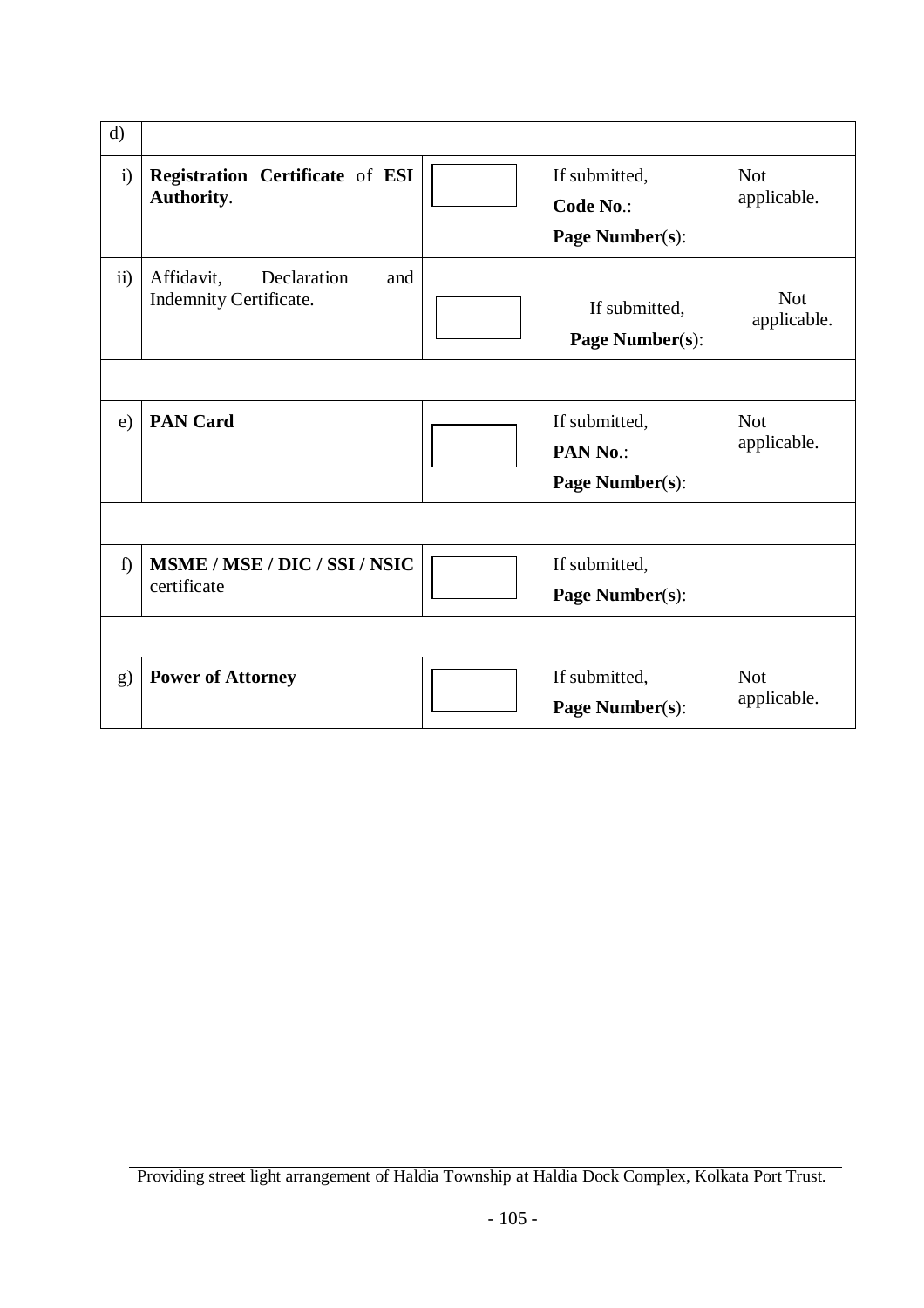### **BIDDING FORM-III**

### **GENERAL INFORMATION OF THE BIDDER**

## [To be filled up and uploaded, duly signed & stamped]

| 1. |                                                                                    | Bidder's Legal Name (IN CAPITAL<br>LETTERS)              |  |
|----|------------------------------------------------------------------------------------|----------------------------------------------------------|--|
| 2. | a)                                                                                 | Country of registration.                                 |  |
|    | b)                                                                                 | Year of registration.                                    |  |
|    | c)                                                                                 | Legal<br>address<br>of<br>country<br>in<br>registration. |  |
|    | d)                                                                                 | URL of the bidder.                                       |  |
| 3. | Information regarding bidder's authorised<br>representative(s) / contact person(s) |                                                          |  |
|    | a)                                                                                 | Name(s)                                                  |  |
|    | b)                                                                                 | Address(es)                                              |  |
|    | c)                                                                                 | Telephone number(s)                                      |  |
|    | d)                                                                                 | Facsimile number(s)                                      |  |
|    | e)                                                                                 | Electronic mail address                                  |  |

Providing street light arrangement of Haldia Township at Haldia Dock Complex, Kolkata Port Trust.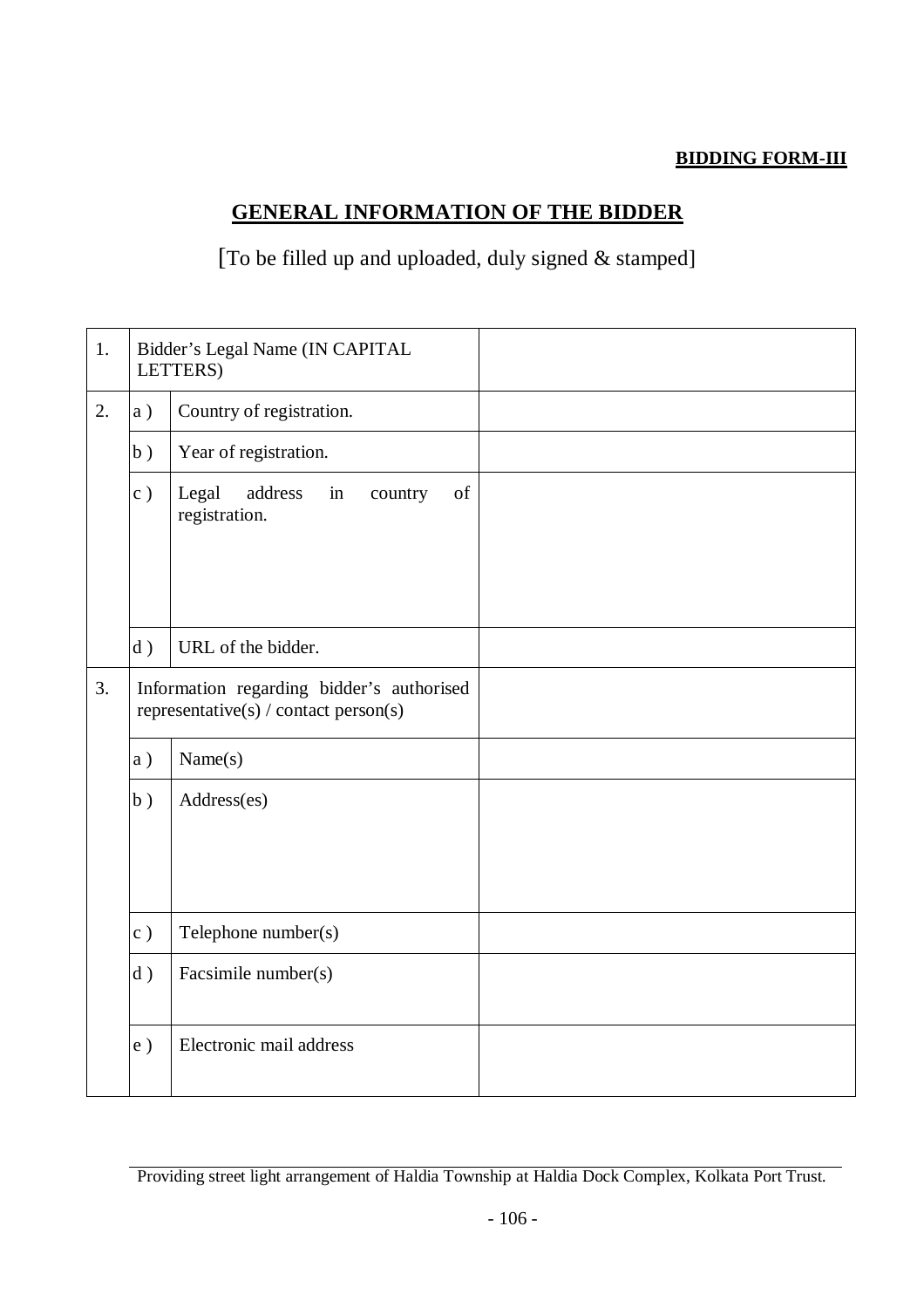| $\overline{4}$ . | a) | Address of the branch office, if any                                                          |  |
|------------------|----|-----------------------------------------------------------------------------------------------|--|
|                  |    |                                                                                               |  |
|                  | b) | Name of the contact person at branch<br>office                                                |  |
|                  | c) | Telephone number(s)                                                                           |  |
|                  | d) | Facsimile number(s)                                                                           |  |
|                  | e) | Electronic mail address                                                                       |  |
| 5.               |    | Whether the bidder is a <b>Proprietorship Firm</b><br>or Partnership Firm or Limited Company. |  |
| 6.               |    | <b>Details of the Banker(s):</b>                                                              |  |
|                  | a) | Name of the Banker(s) in full.                                                                |  |
|                  | b) | Address(es) of the Banker(s)                                                                  |  |
|                  | c) | Telephone number(s)                                                                           |  |
|                  | d) | Facsimile number(s)                                                                           |  |
|                  | e) | Electronic mail address                                                                       |  |
|                  | f) | Name(s) of the contact person(s)                                                              |  |
| 7.               |    | <b>Bank details for ECS payment :</b>                                                         |  |
|                  | a) | Bank Account number.                                                                          |  |
|                  | b) | Name of the bank.                                                                             |  |
|                  | c) | Name of the branch.                                                                           |  |
|                  | d) | Address of the branch.                                                                        |  |
|                  | e) | RTGS code of the branch.                                                                      |  |
|                  | f) | MICR code of the branch.                                                                      |  |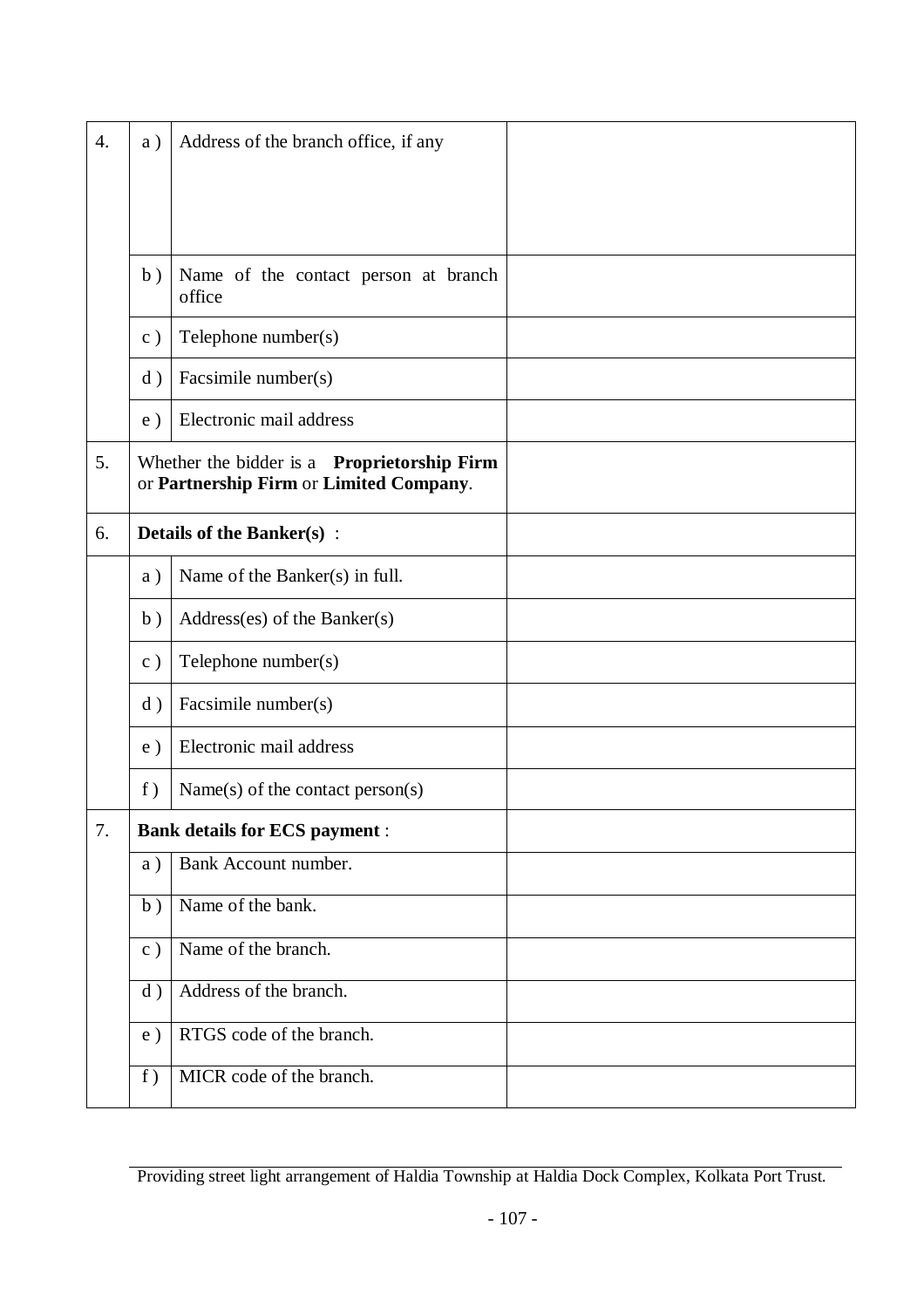| 8.  | <b>Income Tax and Goods &amp; Services Tax (GST)</b><br>details (if applicable): |                                        |  |
|-----|----------------------------------------------------------------------------------|----------------------------------------|--|
|     | a)                                                                               | <b>Permanent Account Number (PAN)</b>  |  |
|     | b)                                                                               | <b>GST Registration Number (GSTIN)</b> |  |
| 9.  | <b>Employees' Provident Fund (EPF) Code No.</b>                                  |                                        |  |
| 10. | <b>Employees' State Insurance (ESI) Code No.</b>                                 |                                        |  |
| 11. | Mainlines of business                                                            |                                        |  |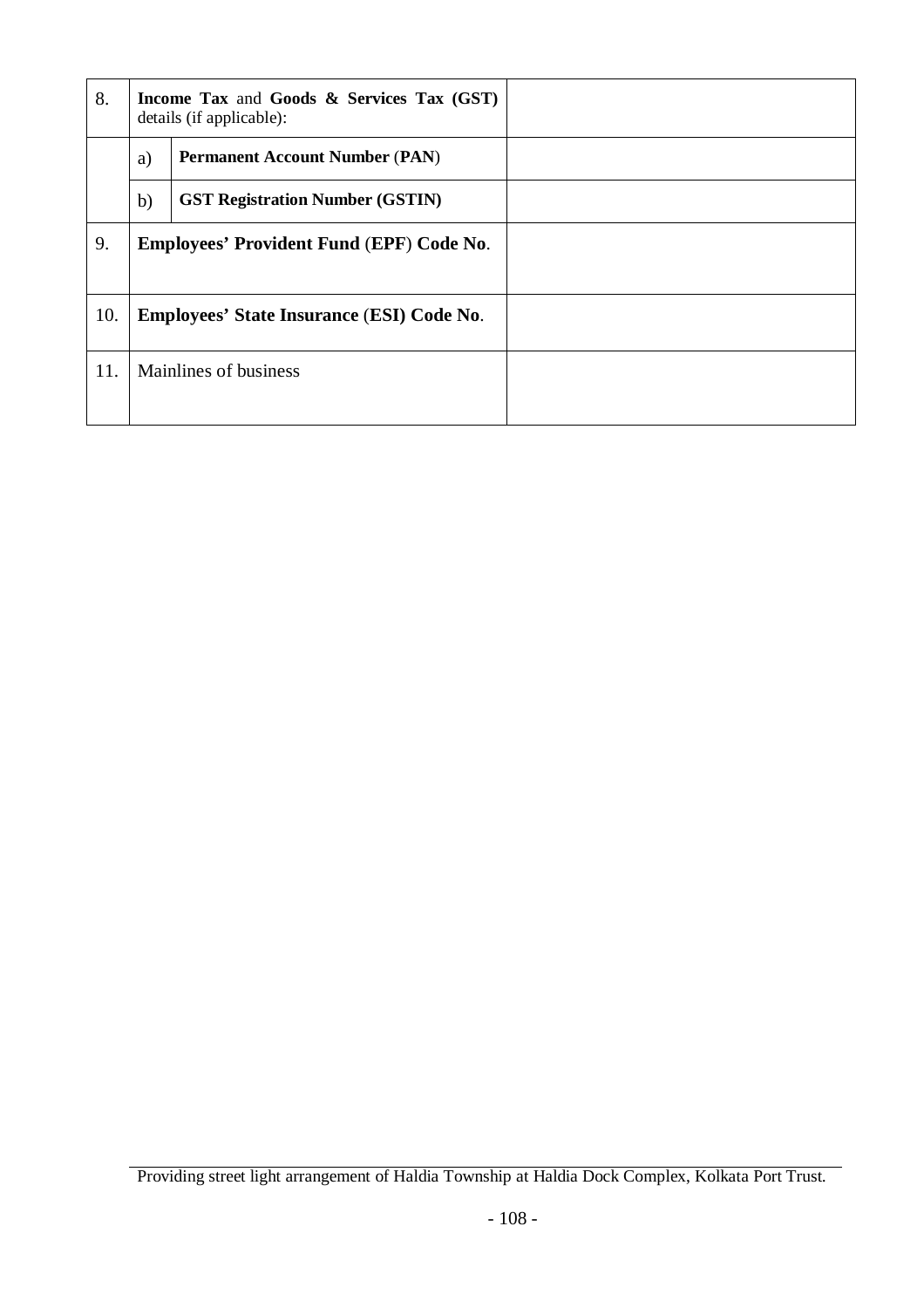# **BIDDING FORM-IV**

#### **FORMAT FOR DECLARATION**

## *[ To be printed on the bidder's Letter Head and uploaded after signing]*

**To, General Manager (Engg.) Haldia Dock Complex ; Kolkata Port Trust.**

**Name of Work:** Providing street light arrangement of Haldia Township at Haldia Dock Complex, Kolkata Port Trust.

| Tender No.:                  | SDM(P&E)T/07/2018-2019                          |
|------------------------------|-------------------------------------------------|
| E-Tender No.:                | KoPT/Haldia Dock Complex/P&E Div/7/18-19/ET/144 |
|                              |                                                 |
| $\frac{1}{2}$ confirm that : |                                                 |

**\*** I **/** We have not been **debarred**, **banned** or **delisted** by any Government or Quasi-Government Agencies or Public Sector Undertakings in India**.**

I / we have not made any **addition / modification / alteration** in the **Bidding Documents** (including Bidding Forms & Contract Forms) hosted in the websites.

The prices have been quoted in the Price Bid, electronically, through the website of MSTC Ltd. only and no direct or indirect mention of the prices has been made by me / us anywhere else in my / our bid.

No extraneous conditions (like "Not Applicable", conditional rebate, etc.), regarding the Price Bid, have been mentioned anywhere in our bid.

#### **Signature of authorised person of the bidder** *(with office seal)*

**\*** In case the **firm** has been debarred or banned or delisted by any Government or Quasi-Government Agencies or Public Sector Undertaking in India, then the same should be declared properly, after modifying the sentence, suitably.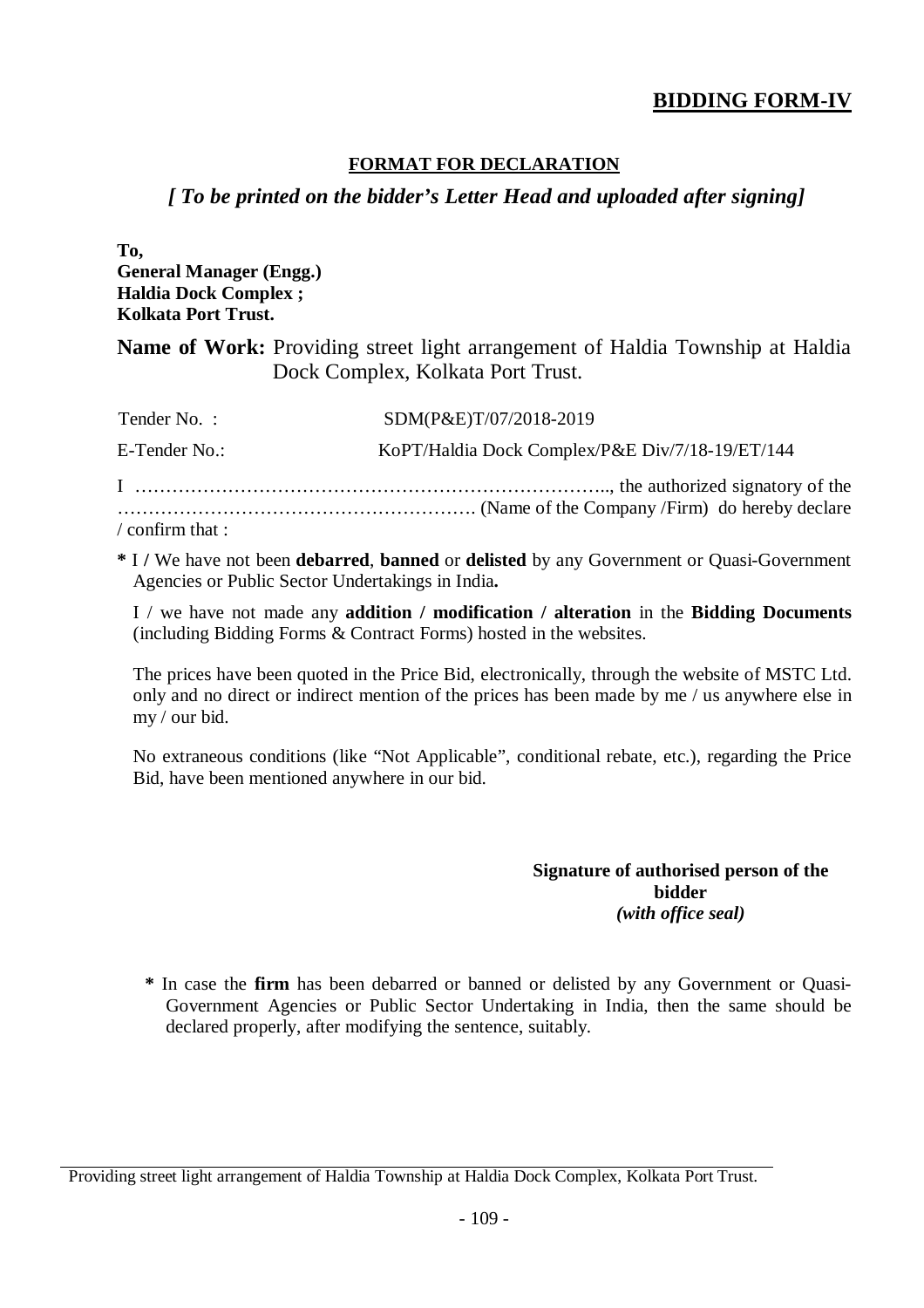## **BIDDING FORM-V**

#### **FORM OF TENDER**

### *[ To be printed on the bidder's Letter Head and uploaded after signing]*

**To, General Manager (Engg.) Haldia Dock Complex ; Kolkata Port Trust.**

**Name of Work :** Providing street light arrangement of Haldia Township at Haldia Dock Complex, Kolkata Port Trust.

| Tender No.:   | SDM(P&E)T/07/2018-2019                          |
|---------------|-------------------------------------------------|
| E-Tender No.: | KoPT/Haldia Dock Complex/P&E Div/7/18-19/ET/144 |

I/We …..………………………………………. (Name of the bidder) ……………….of ……………………..………(Address of the bidder) ……………………………………. having **examined the site of work**, **inspected the drawings** and read the **bidding documents** [including **all addenda / corrigenda,** issued i.e. …………………………. {insert Addendum / Corrigendum / Extension No(s)}], hereby bid and undertake to execute  $\&$  complete all the work related to "*Providing street light arrangement of Haldia Township at Haldia Dock Complex, Kolkata Port Trust",* required to be performed in accordance with the **Technical Specification**, **General Conditions of Contract (GCC)**, **Special Conditions of Contract (SCC),** etc., at the **rates & prices** quoted in the **Price Bid** [*submitted electronically, through the website of MSTC Ltd.* ], within …………………month from the date of order to commence the work , in the event of our bid being accepted.

I/we also undertake to enter into a **Contract Agreement** in the form hereto annexed [**Section XI**] with such alterations or additions thereto, which may be necessary to give effect to the acceptance of the bid and incorporating such **Technical Specification**, **General Conditions of Contract (GCC)**, **Special Conditions of Contract (SCC),** etc. and I/we hereby agree that until such **contract agreement** is executed, the said **Technical Specification, General Conditions of Contract (GCC)**, **Special Conditions of Contract (SCC),** etc. and the bid, together with the acceptance thereof in writing, by or on behalf of the Employer, shall be the contract.

I / We require ………………………………..days preliminary time to arrange and procure the materials, tools & tackles, etc. required by the work, from the date of acceptance of bid, before I/we could commence the work.

Providing street light arrangement of Haldia Township at Haldia Dock Complex, Kolkata Port Trust.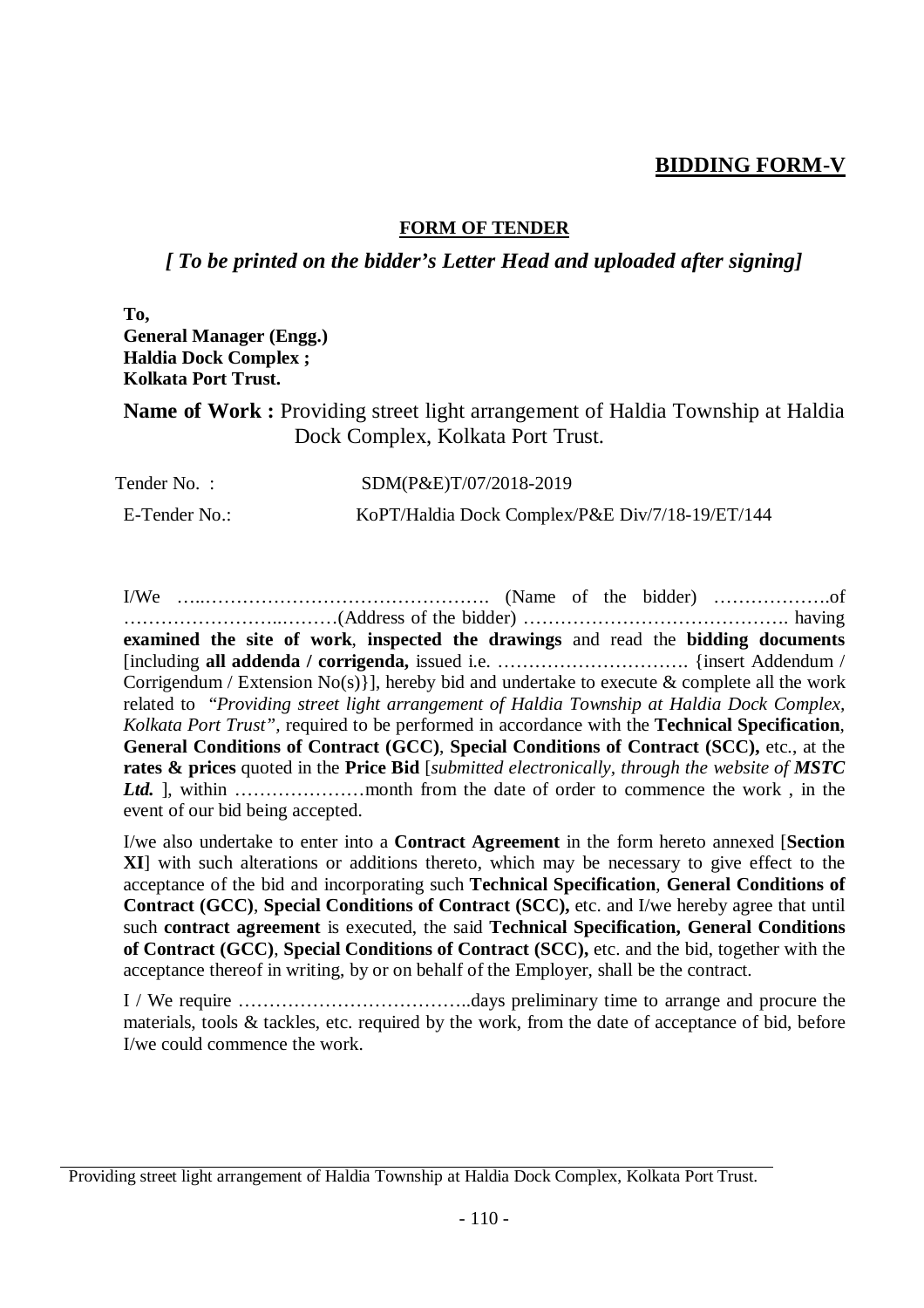I / We have deposited **₹ 6,25,010.00** (**Indian Rupees: Six lakh twenty-five thousand and ten) only** using the **Axis Bank Payment Gateway**, vide **URN No.**:…………………………………. …………… of ……………………………………………………, as **Earnest Money Deposit**.

I/We agree that the period for which the bid shall remain open for acceptance, shall not be less than **…………. days**, from the last date of submission of bid.

( Signature of authorised person of the bidder )

WITNESS:

Signature: Name : \_\_\_\_\_\_\_\_\_\_\_\_\_\_\_\_\_\_\_\_\_\_\_\_\_\_\_\_\_\_

Name: (In Block Letters) Designation : \_\_\_\_\_\_\_\_\_\_\_\_\_\_\_\_\_\_\_\_\_\_\_\_

Address: Date : \_\_\_\_\_\_\_\_\_\_\_\_\_\_\_\_\_\_\_\_\_\_\_\_\_\_\_\_\_\_\_

Occupation:

*(Office Seal)*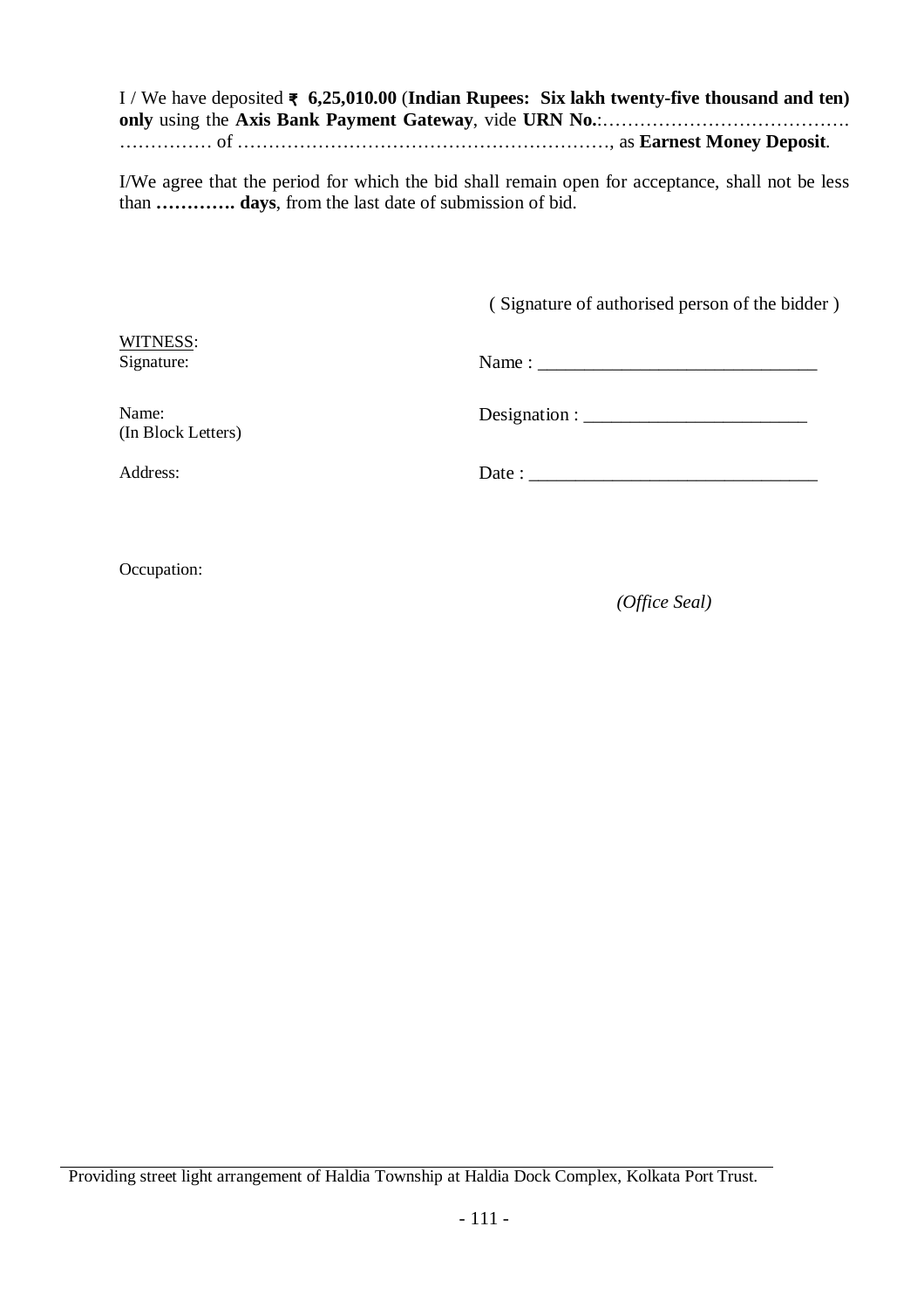# **BIDDING FORM-VI**

# **PRICE SCHEDULE**

# [To be filled up and uploaded, duly signed & stamped]

| SI.            |                                                                                                                                                                                                                                                                                                                                                                     | Quantity | Applicable GST % |             |             |
|----------------|---------------------------------------------------------------------------------------------------------------------------------------------------------------------------------------------------------------------------------------------------------------------------------------------------------------------------------------------------------------------|----------|------------------|-------------|-------------|
| No.            | <b>Description</b>                                                                                                                                                                                                                                                                                                                                                  |          | <b>SGST</b>      | <b>CGST</b> | <b>IGST</b> |
| $\mathbf{1}$   | Supply and delivery of following Hot Dip<br>Galvanised octagonal street light pole [with<br>inbuilt terminal box for cable connection], made<br>of Structural Steel (3 mm thick) of grade S355<br>[as per European Standard EN 10025], alongwith<br>base plate, arm bracket & foundation bolts, as<br>per the enclosed "Technical Specification &<br>Scope of Work" |          |                  |             |             |
|                | 9 m high octagonal street pole with single<br>$\mathbf{i}$<br>arm (1500 mm)                                                                                                                                                                                                                                                                                         | 270 Set  |                  |             |             |
|                | 9 m high octagonal street pole with double<br>$\overline{11}$<br>arm (1500 mm)                                                                                                                                                                                                                                                                                      | 10 Set   |                  |             |             |
|                | 9 m high octagonal street pole with triple<br>iii)<br>arm (1500 mm)                                                                                                                                                                                                                                                                                                 | 5 Set    |                  |             |             |
| $\overline{2}$ | Erection, testing and commissioning of 9 m high<br>Hot Dip Galvanised octagonal street light pole,<br>including fixing of single arm/ double arm/ triple<br>arm and construction of civil foundation, as per<br>the "Technical Specification & Scope of Work".                                                                                                      | 285 Set  |                  |             |             |
| 3              | Painting of existing G I street light pole (single<br>arm / double arm) with Aluminium paints,<br>including repairing of concrete foundation, as per<br>the "Technical Specification & Scope of Work".                                                                                                                                                              | 300 no.  |                  |             |             |
| $\overline{4}$ | Dismantling & shifting of existing G I street light<br>pole (single arm / double arm) and erecting the<br>same at new location, including construction of<br>concrete foundation & painting the G I street<br>light pole with Aluminium paints, as per the<br>"Technical Specification & Scope of Work".                                                            | 25 no.   |                  |             |             |
| 5              | Supply and delivery of Hot Dip Galvanised<br>Loop-in-loop-out box for existing G I street light<br>pole, as per the "Technical Specification & Scope<br>of Work".                                                                                                                                                                                                   | 300 no.  |                  |             |             |
| 6              | Supply and delivery of following LED Streetlight<br>luminaire (with lamp), as per the "Technical<br>Specification & Scope of Work".                                                                                                                                                                                                                                 |          |                  |             |             |
|                | 70 W LED luminaries<br>$\mathbf{i}$                                                                                                                                                                                                                                                                                                                                 | 60 no.   |                  |             |             |
|                | $\mathbf{ii}$<br>120 W LED luminaries                                                                                                                                                                                                                                                                                                                               | 500 no.  |                  |             |             |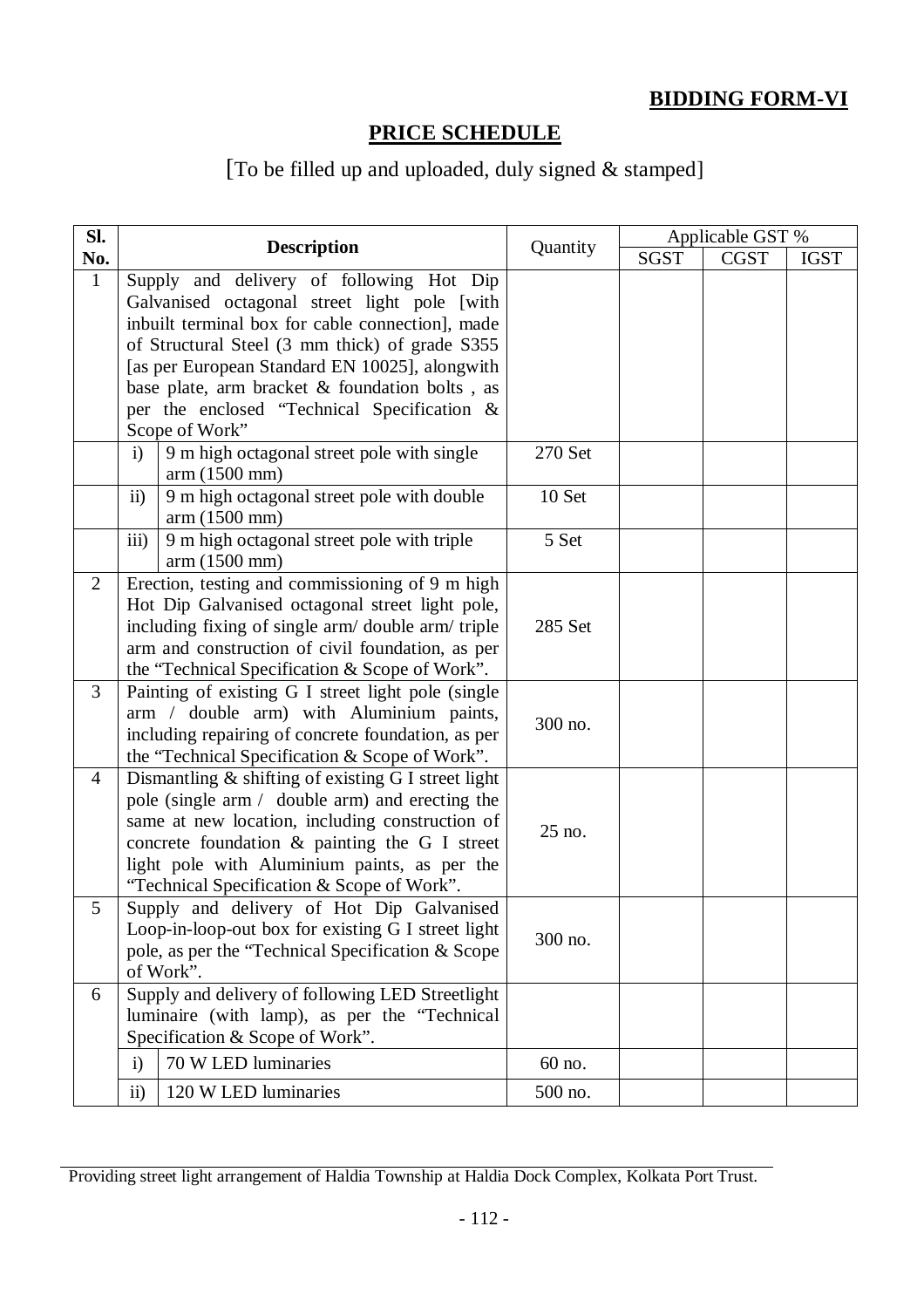| Sl.            |                                                                                                  |             | Applicable GST % |             |             |
|----------------|--------------------------------------------------------------------------------------------------|-------------|------------------|-------------|-------------|
| No.            | <b>Description</b>                                                                               | Quantity    | <b>SGST</b>      | <b>CGST</b> | <b>IGST</b> |
| $\overline{7}$ | Installation, testing and commissioning of 70 W                                                  |             |                  |             |             |
|                | / 120 W LED Streetlight luminaire, as per the                                                    |             |                  |             |             |
|                | "Technical Specification & Scope of Work".                                                       |             |                  |             |             |
|                | On the existing / relocated G I street light<br>$\mathbf{i}$                                     | 255 no.     |                  |             |             |
|                | poles<br>On the newly installed octagonal street light<br>$\mathbf{ii}$                          |             |                  |             |             |
|                | poles                                                                                            | 305 no.     |                  |             |             |
| 8              | Supply and delivery of following 1.1 kV grade                                                    |             |                  |             |             |
|                | insulated,<br>Aluminium Conductor,<br><b>XLPE</b>                                                |             |                  |             |             |
|                | galvanized armoured cable, conforming to IS                                                      |             |                  |             |             |
|                | 7098 (Part-1) [with latest amendment, if any], as<br>per the enclosed "Technical Specification & |             |                  |             |             |
|                | Scope of Work".                                                                                  |             |                  |             |             |
|                | $4 \text{ C X } 16 \text{ mm}^2$<br>$\mathbf{i}$                                                 | 1,000 Mtr.  |                  |             |             |
|                | $3\frac{1}{2}$ C X 25 mm <sup>2</sup><br>$\mathbf{ii}$                                           | 10,000 Mtr. |                  |             |             |
|                | $3\frac{1}{2}$ C X 50 mm <sup>2</sup><br>iii)                                                    | 1,000 Mtr.  |                  |             |             |
| 9              | Laying, testing & commissioning of 4 C / $3\frac{1}{2}$ C                                        |             |                  |             |             |
|                | 1.1 kV grade XLPE Cable $[16 \text{ mm}^2 \text{ to } 50 \text{ mm}^2]$ ,                        |             |                  |             |             |
|                | as per the "Technical Specification & Scope of<br>Work".                                         |             |                  |             |             |
|                |                                                                                                  |             |                  |             |             |
|                | By excavating trench<br>$\mathbf{i}$                                                             | 11,500 Mtr. |                  |             |             |
|                | Through existing duct / trench / culvert /<br>$\mathbf{ii}$<br>laid pipe, etc.                   | 500 Mtr.    |                  |             |             |
| 10             | Straight through jointing of following XLPE                                                      |             |                  |             |             |
|                | insulated armoured cables, by jointing kit,                                                      |             |                  |             |             |
|                | including supply & fixing of ferrul, tapes,                                                      |             |                  |             |             |
|                | jointing materials, etc.<br>i) $4 C X 16 mm2$                                                    | 10 No.      |                  |             |             |
|                | $\mathbf{ii}$                                                                                    | 20 No.      |                  |             |             |
|                | $3\frac{1}{2}$ C X 25 mm <sup>2</sup><br>iii)                                                    | 10 No.      |                  |             |             |
|                | 3½ C X 50 mm <sup>2</sup>                                                                        |             |                  |             |             |
| 11             | Finishing and end termination of following<br>XLPE insulated armoured cables, including          |             |                  |             |             |
|                | supply and fixing of compression type gland                                                      |             |                  |             |             |
|                | (complete with brass gland, brass ring & rubber                                                  |             |                  |             |             |
|                | ring etc.), solderless socket, tapes, anti-corrosive                                             |             |                  |             |             |
|                | paste & jointing materials.                                                                      |             |                  |             |             |
|                | $4 \text{ C X } 16 \text{ mm}^2$<br>$\mathbf{i}$                                                 | 10 No.      |                  |             |             |
|                | $3\frac{1}{2}$ C X 25 mm <sup>2</sup><br>$\overline{ii}$                                         | 25 No.      |                  |             |             |
|                | iii)<br>$3\frac{1}{2}$ C X 50 mm <sup>2</sup>                                                    | 25 No.      |                  |             |             |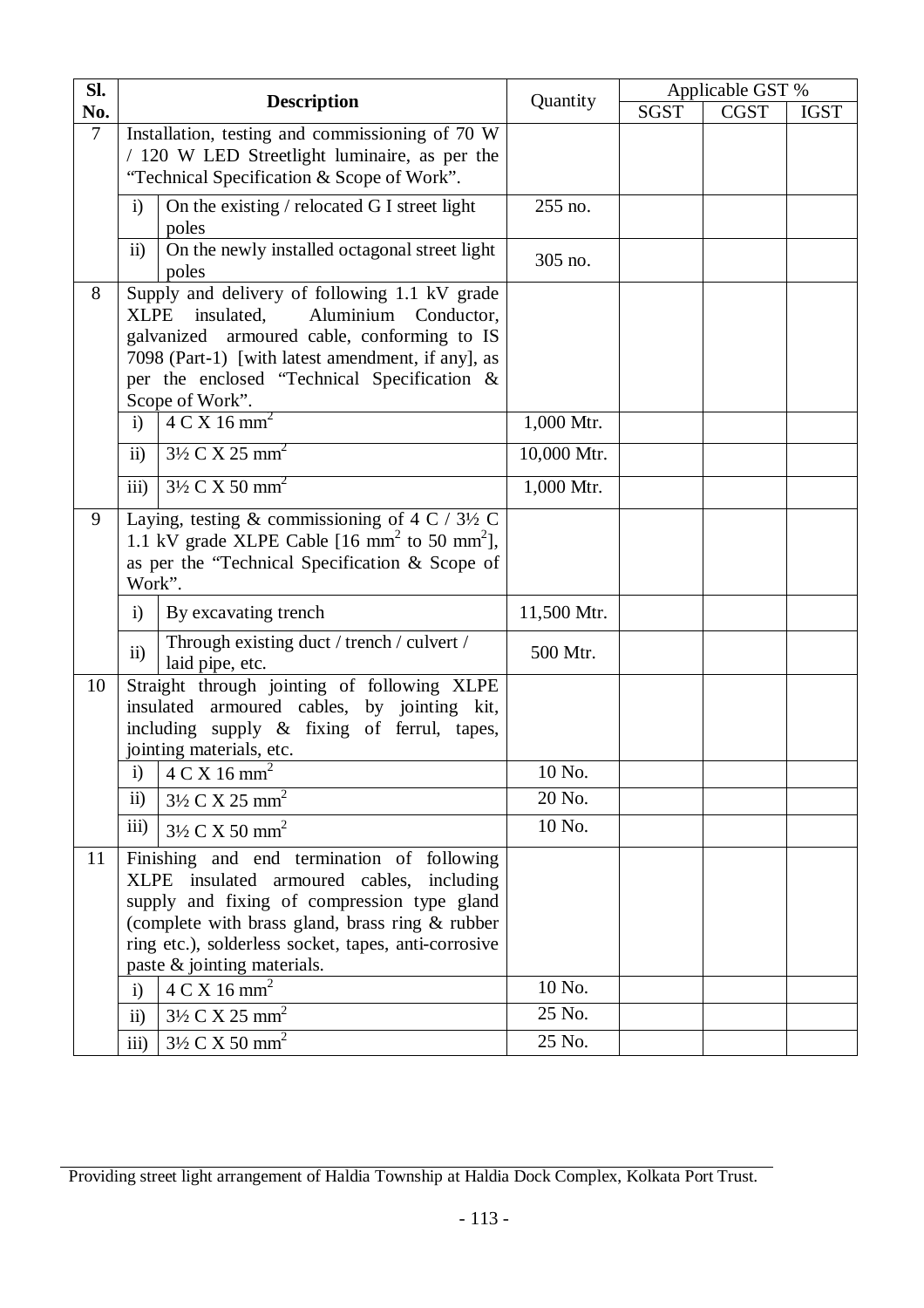| SI. |                                                                                                                                                                                                                                                                |             | Applicable GST % |             |             |  |
|-----|----------------------------------------------------------------------------------------------------------------------------------------------------------------------------------------------------------------------------------------------------------------|-------------|------------------|-------------|-------------|--|
| No. | <b>Description</b>                                                                                                                                                                                                                                             | Quantity    | <b>SGST</b>      | <b>CGST</b> | <b>IGST</b> |  |
| 12  | Design, supply $\&$ delivery of following types of<br>outdoor Feeder Pillar for street lighting,<br>fabricated from SS316 grade sheet of 2 mm thick,<br>as per "Technical Specification & Scope of<br>Work".                                                   |             |                  |             |             |  |
|     | $\mathbf{i}$<br>Type-A                                                                                                                                                                                                                                         | 14 No.      |                  |             |             |  |
|     | $\overline{11}$<br>Type-B                                                                                                                                                                                                                                      | 3 No.       |                  |             |             |  |
|     | iii)<br>Type-C                                                                                                                                                                                                                                                 | 1 No.       |                  |             |             |  |
| 13  | Erection / installation, testing and commissioning<br>of aforesaid (Type-A / Type-B / Type-C) outdoor<br>Feeder Pillar for street lighting, as per "Technical<br>Specification & Scope of Work".                                                               | 18 No.      |                  |             |             |  |
| 14  | Supply and delivery of following pipes:                                                                                                                                                                                                                        |             |                  |             |             |  |
|     | Heavy, galvanized, mild steel tubes, as per<br>$\ddot{i}$<br>IS 1239-1 (2004) [with latest amendment, if<br>any] of size 150 mm (nominal bore). The<br>scope includes supply of sockets,<br>as<br>required.                                                    | 350 Mtr.    |                  |             |             |  |
|     | $\mathbf{ii}$<br>Reinforced concrete, heavy duty, non-<br>pressure pipes (Class-NP4), as per IS 458<br>(2003) [with latest amendment, if any] of<br>size 150 mm (nominal internal diameter).<br>The scope includes supply of collars, as<br>required.          | 100 Mtr.    |                  |             |             |  |
| 15  | Laying of following pipes as per the "Technical<br>Specification & Scope of Work".                                                                                                                                                                             |             |                  |             |             |  |
|     | 150 mm (nominal bore) heavy, galvanized,<br>a)<br>mild steel tubes.                                                                                                                                                                                            |             |                  |             |             |  |
|     | Through open cut<br>$\mathbf{i}$                                                                                                                                                                                                                               | 50 Mtr.     |                  |             |             |  |
|     | ii) Through boaring method                                                                                                                                                                                                                                     | 300 Mtr.    |                  |             |             |  |
|     | 150<br>b)<br>(nominal internal<br>diameter)<br>mm<br>reinforced concrete, heavy duty, non-<br>pressure pipes.                                                                                                                                                  | 100 Mtr.    |                  |             |             |  |
| 16  | Connecting the Street Light Poles to Earth<br>Busbar including supply, laying & fixing G I<br>(Hot Dip) wire of size 8 SWG and making<br>connection to the poles with bolts, nuts, washers,<br>etc. as required and mending good damages, if<br>any.<br>Supply | 24,000 Mtr. |                  |             |             |  |
|     | $\mathbf{i}$<br>ii)<br>Laying & Fixing                                                                                                                                                                                                                         | 24,000 Mtr. |                  |             |             |  |

Providing street light arrangement of Haldia Township at Haldia Dock Complex, Kolkata Port Trust.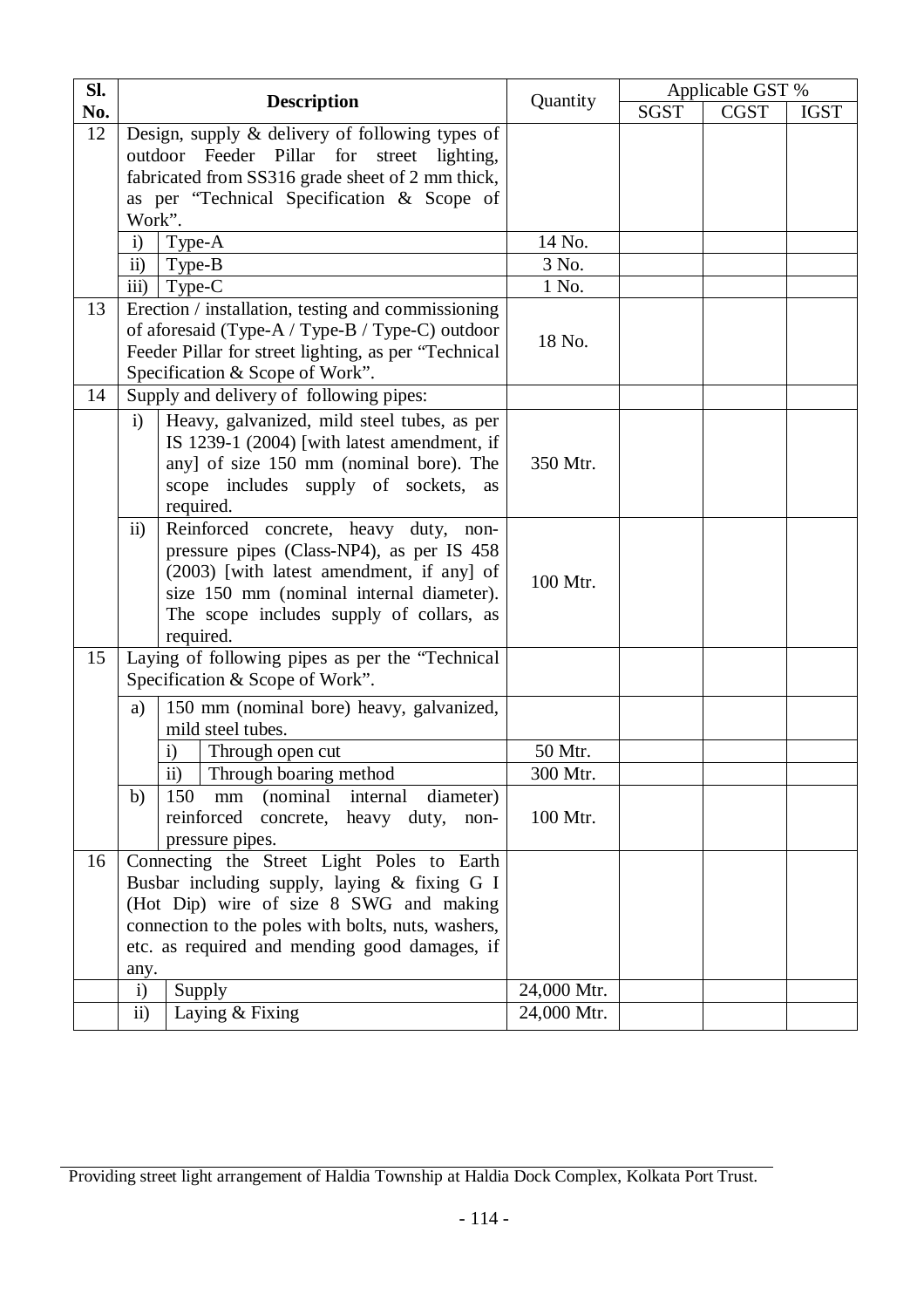| Sl. |                                            | <b>Description</b>                              |          | Applicable GST % |             |             |
|-----|--------------------------------------------|-------------------------------------------------|----------|------------------|-------------|-------------|
| No. |                                            |                                                 | Quantity | <b>SGST</b>      | <b>CGST</b> | <b>IGST</b> |
| 17  |                                            | Connecting the Feeder Pillar body to Earth      |          |                  |             |             |
|     |                                            | Busbar including Supply, laying & fixing 25 mm  |          |                  |             |             |
|     |                                            | X 6 mm Galvanised (Hot Dip) MS Flat and         |          |                  |             |             |
|     |                                            | making connection to Feeder Pillars with bolts, |          |                  |             |             |
|     |                                            | nuts, washers etc                               |          |                  |             |             |
|     | $\ddot{\mathbf{i}}$                        | Supply                                          | 200 Mtr. |                  |             |             |
|     | $\mathbf{ii}$                              | Laying $&$ fixing                               | 200 Mtr. |                  |             |             |
| 18  |                                            | Providing earthing system with Galvanised Mild  |          |                  |             |             |
|     |                                            | Steel Tubes (03 m long) in accordance with IS   |          |                  |             |             |
|     |                                            | 3043 [with latest amendment, if any], as per    |          |                  |             |             |
|     |                                            | "Technical Specification & Scope of Work"       |          |                  |             |             |
|     | $\ddot{\mathbf{i}}$                        | Supply                                          | 40 Set   |                  |             |             |
|     | $\mathbf{ii}$                              | Installation, testing and commissioning         | 40 Set   |                  |             |             |
| 19  | Dismantling and shifting of existing old / |                                                 |          |                  |             |             |
|     |                                            | damaged GI / RCC / MS / RAIL poles, within the  | 310 No.  |                  |             |             |
|     |                                            | Residential Zone of HDC.                        |          |                  |             |             |

Providing street light arrangement of Haldia Township at Haldia Dock Complex, Kolkata Port Trust.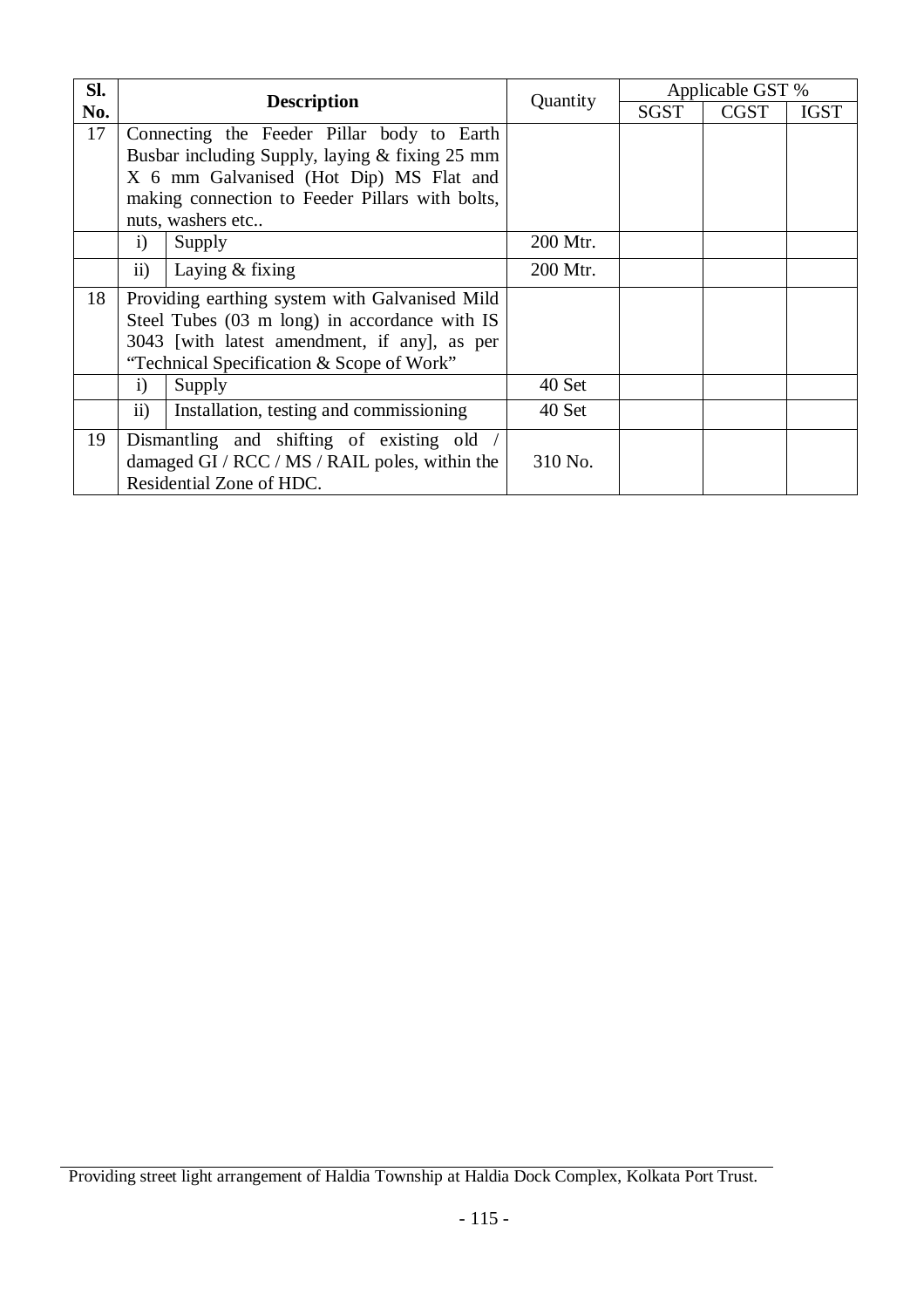# **SECTION - X CHECKLIST**

*Before scanning and upload the following required documents, all pages are to be signed by a person duly authorised to sign on behalf of the bidder, and are to be embossed with their official seal, owing responsibility for their correctness / authenticity. All pages of the aforesaid documents should be serially marked.*

*The offered prices would be given in the "Price Bid ( Part-II)" electronically, through the website of MSTC Ltd. only.*

| Sl.<br>No.       |                                                                                                                       | <b>Particulars</b>         | Submitted/<br><b>Not submitted</b><br>[Put $\sqrt{ }$ if submitted<br>and put X if not<br>submitted] | If submitted,<br>page numbers |
|------------------|-----------------------------------------------------------------------------------------------------------------------|----------------------------|------------------------------------------------------------------------------------------------------|-------------------------------|
| 1.               |                                                                                                                       | Filled up checklist.       |                                                                                                      |                               |
| 2.               |                                                                                                                       | Proof of Bid Document Fee. |                                                                                                      |                               |
| $\overline{3}$ . | Poof of Earnest Money Deposit (EMD).                                                                                  |                            |                                                                                                      |                               |
| 4.               | Certificate of getting benefit by MSME / SSI /<br>NSIC for exemption of Bid Document Fee and<br><b>Earnest Money,</b> |                            |                                                                                                      |                               |
| 5.               |                                                                                                                       | <b>Bidding Forms</b>       |                                                                                                      |                               |
|                  | $\mathbf{i}$                                                                                                          | <b>Bidding Form - I</b>    |                                                                                                      |                               |
|                  | $\mathbf{ii}$                                                                                                         | <b>Bidding Form - II</b>   |                                                                                                      |                               |

Providing street light arrangement of Haldia Township at Haldia Dock Complex, Kolkata Port Trust.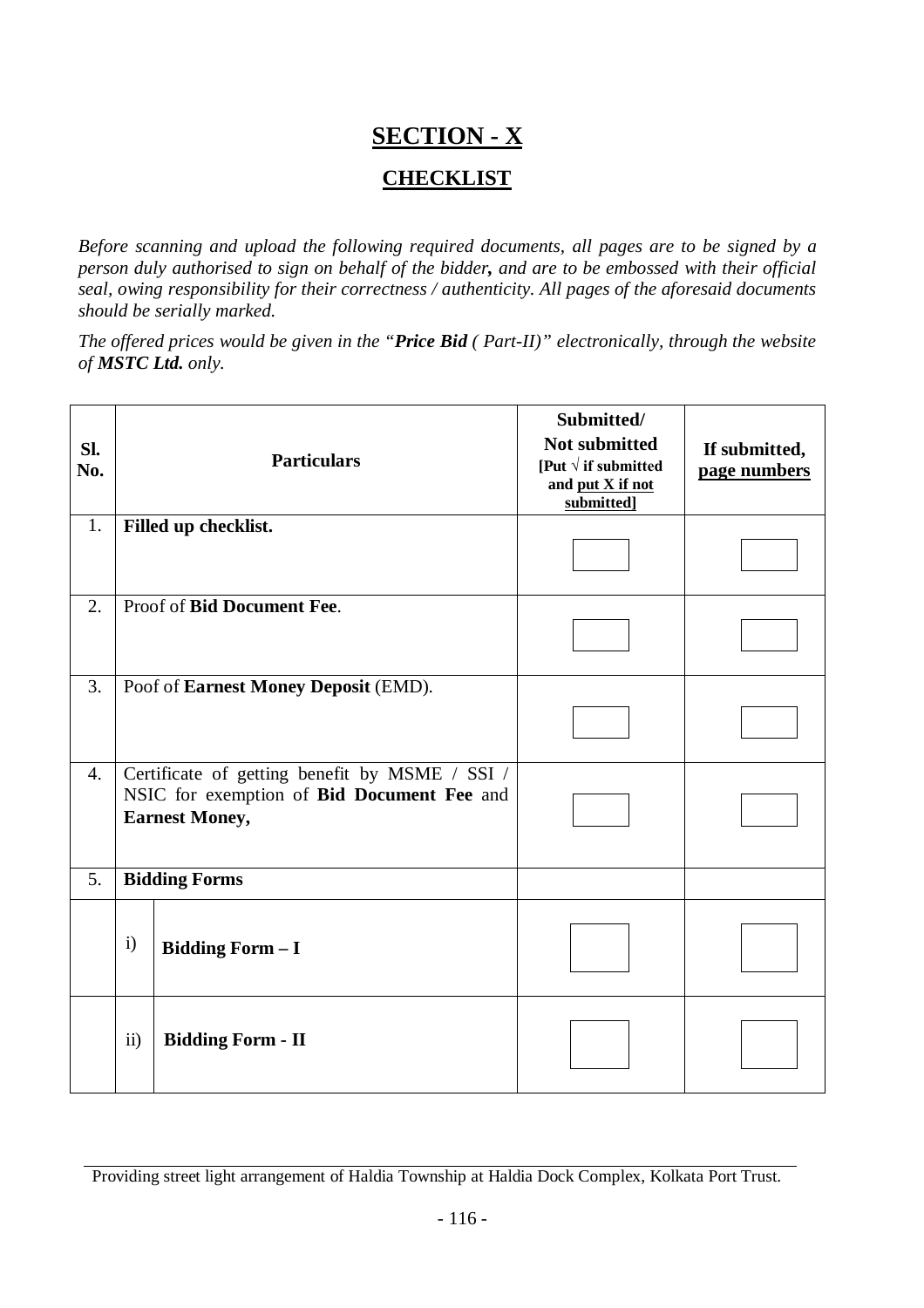| Sl.<br>No. |      | <b>Particulars</b>        | Submitted/<br>Not submitted<br>[Put $\sqrt{ }$ if submitted<br>and put X if not<br>submitted] | If submitted,<br>page numbers |
|------------|------|---------------------------|-----------------------------------------------------------------------------------------------|-------------------------------|
|            | iii) | <b>Bidding Form - III</b> |                                                                                               |                               |
|            | iv)  | <b>Bidding Form - IV</b>  |                                                                                               |                               |
|            | V)   | <b>Bidding Form - V</b>   |                                                                                               |                               |
|            | vi)  | <b>Bidding Form - VI</b>  |                                                                                               |                               |

Providing street light arrangement of Haldia Township at Haldia Dock Complex, Kolkata Port Trust.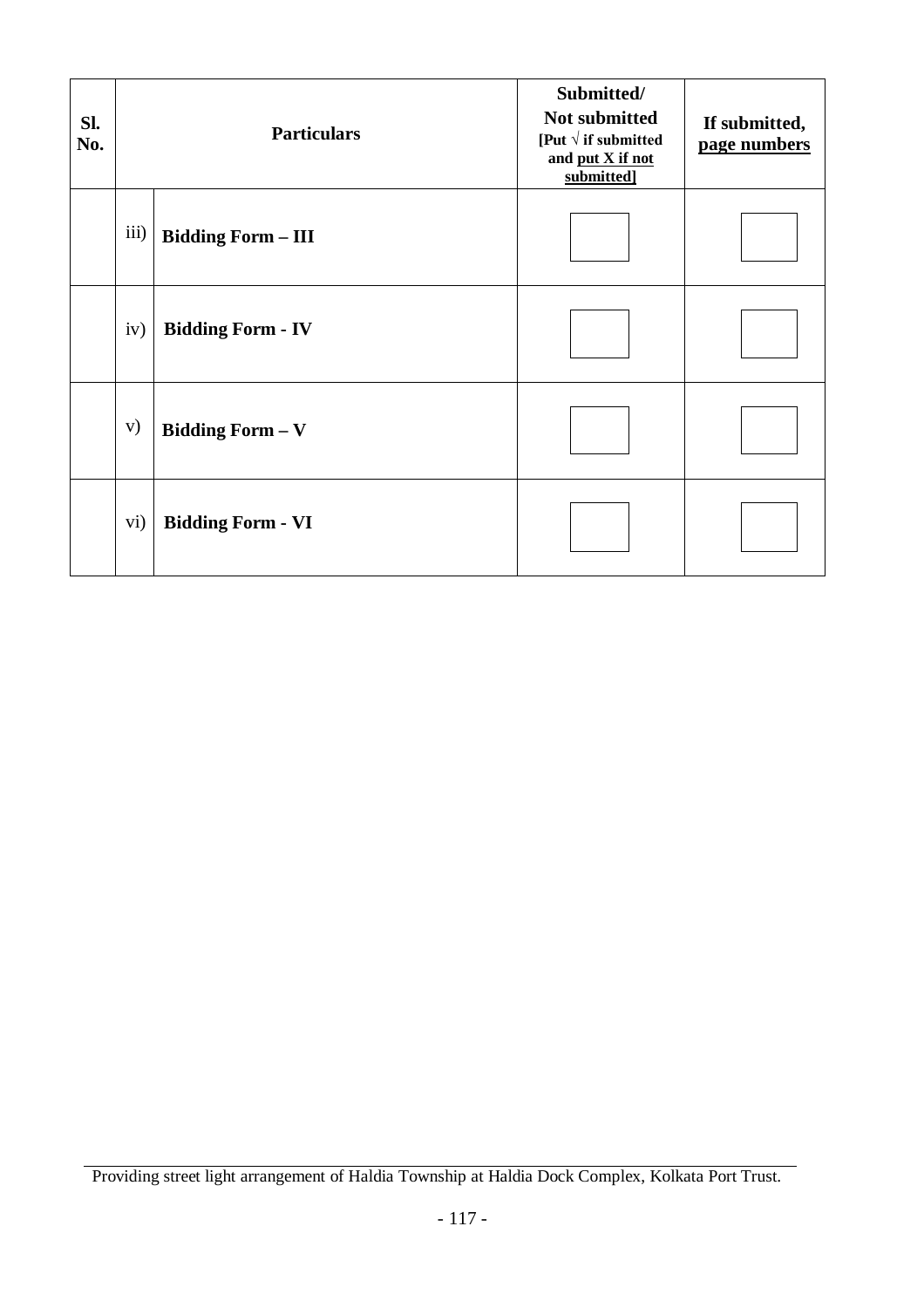# **SECTION – XI**

# **CONTRACT FORMS**

## **FORM OF AGREEMENT**

(To be submitted on Non- Stamp Paper of worth not less than INR 50.00)

**CONTRACT NO. : GM(E)/…………/ /AGMT/……./……..**

#### **TENDER REFERENCE:**

Tender No**. : SDM(P&E)T/07/2018-2019**

E- Tender No. : KoPT/Haldia Dock Complex/P&E Div/7/18-19/ET/144

for

**Providing street light arrangement of Haldia Township at Haldia Dock Complex, Kolkata Port Trust.**

**ORDER REFERENCE: ……………** /1035/ /O-… dated …………………………

**This agreement** made this ………………….. day of ……….. , Two thousand …………. ,

**BETWEEN** 

**The Board of Trustees for the Port of Kolkata**, a body corporate -- constituted by the Major Port Trust Act, 1963 (hereinafter called the '**Trustees**', which expression shall unless excluded by or repugnant to the context be deemed to include their successors in office) of the one part

#### **AND**

………………………………………………………………………………….. (hereinafter called the "**Contractor"**, which expression shall unless excluded by or repugnant to the context be deemed to include its heirs, executors, administrators, representatives and assignees or successors in office) of the other part

[Together hereinafter the "Parties"]

#### **WHEREAS**

The Trustees are desirous that certain works should be executed by the Contractor, viz. "**Providing street light arrangement of Haldia Township at Haldia Dock Complex, Kolkata Port Trust"** and have accepted a Bid / offer by the Contractor for execution, completion and maintenance of such works, including remedying any defects therein, during the Defect Liability Period.

Providing street light arrangement of Haldia Township at Haldia Dock Complex, Kolkata Port Trust.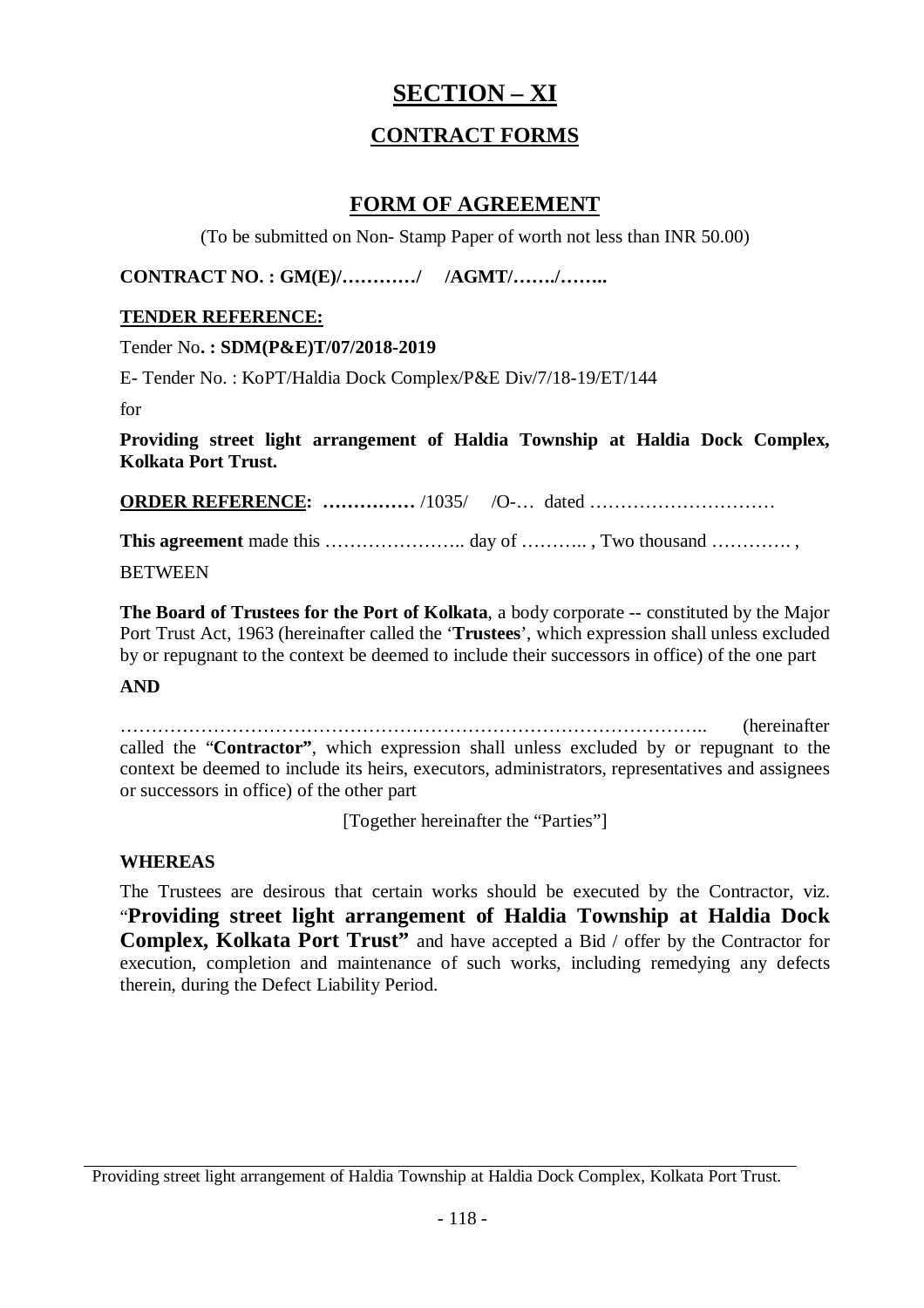#### **NOW THIS AGREEMENT WITNESSETH as follows :**

- **1.** In this agreement words and expression shall have the same meanings as are respectively assigned to them in **Conditions of Contract** hereinafter referred to.
- **2.** The following documents shall be deemed to form and be read and construed as part of this agreement :
	- a) The said bid / offer.
	- b) The Letter of Acceptance of the bid /offer [vide Order No. ............./ 1035/……./O-… dated …………….]
	- c) The Conditions of Contract and **Technical Specification** [all terms and conditions of Tender No. SDM(P&E)T/07/2018-2019].
	- d) Addenda [Please insert Addenda Nos. …………...]
	- e) "Price Comparative Statement", showing the prices quoted (electronically, through the website of MSTC Ltd.) by the Successful Bidder, in the Price Bid.
	- f) All correspondence, by which the contract is added, amended, varied or modified, in any way, by mutual consent.
- **3.** In Consideration of the payments to be made by the Trustees to the Contractor as hereinafter mentioned, the Contractor hereby covenant with the Trustees to execute, complete & maintain the work, including remedy any defects therein (during the Defect Liability Period"), in conformity with the provisions of the Contract, in all respects.

**IN WITNESS** whereof the parties hereto have caused this Agreement to be executed the day and year first before written.

The parties hereunto affixed their respective Common Seals (or have hereunto set their respective hands and seals).

HALDIA DOCK COMPLEX KOLKATA PORT TRUST (TRUSTEES)

For and on behalf of For and on behalf of For and on behalf of

(CONTRACTOR)

**SEAL**

**SEAL**

**In presence of In presence of**

Providing street light arrangement of Haldia Township at Haldia Dock Complex, Kolkata Port Trust.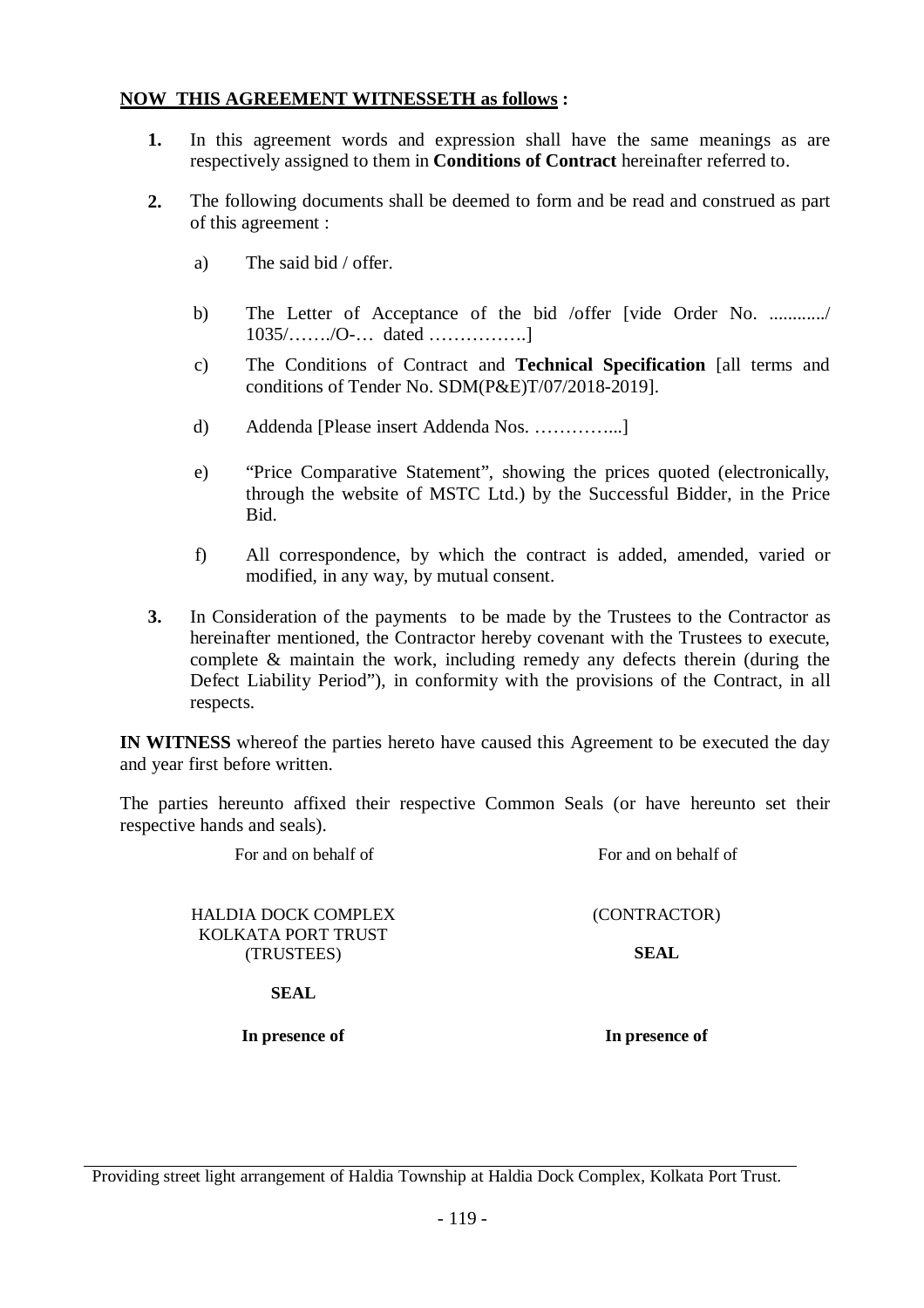# **INDEMNITY BOND**

[To be submitted on Non-judicial Stamp Paper of worth not less than INR .50.00, **duly notarised**]

Reference:

Order No.: ……../…………/……./O-… dated ……………. for *Providing street light arrangement of Haldia Township at Haldia Dock Complex, Kolkata Port Trust*

**Senior Deputy Manager** (**P&E**)**, Haldia Dock Complex ; Operational Administrative Building (1st Floor) ; Chiranjibpur, P.O.: Haldia ; Dist. : Purba Medinipur , West Bengal, India PIN : –721 604**

This deed of **Indemnity Bond** made on ……………………… by ……………………………. having their office at ………………………………………… (hereinafter called "the **Contractor**").

**Whereas** the General Manager (Engineering), **Haldia Dock Complex**, **Kolkata Port Trust**, Dist.: Purba Medinipur, West Bengal (hereinafter call "the **Engineer**") has placed an order, bearing no.  $SDM(P\&E)$  /  $1035$ , ......, O-... dated ................... and some materials, spare parts, components, sub-assemblies, etc. are required to be taken **outside** of **Haldia Dock Complex** premises for some specialized servicing, repairing, overhauling, etc. or **fault diagnosis** & **remedial measures** by the Contractor, as per the terms & conditions mentioned in the said order, and which have been mutually agreed upon by the parties hereto,

#### AND

**Whereas** in consideration of the said contract, the Contractor has agreed to execute an **Indemnity Bond** for the safe custody on receipt of the said materials, spare parts, components, sub-assemblies, etc., from the **Engineer** until the **completion of servicing / overhauling / repairing / remedial work** and returning back to the Engineer as hereinafter appearing.

**Now** this deed witnessed that in pursuance of the said agreement and in the premises, the Contractor agrees to indemnify Engineer and at all the terms, to hold themselves liable for all the **damages**, **loss** due to **pilferage** / **fire** or negligence on the part of the Contractor or their employees, agents and representatives or from whatever cause, with all losses, interest charges and expenses incurred by the said Engineer on account of the material(s) issued to the Contractor,

Providing street light arrangement of Haldia Township at Haldia Dock Complex, Kolkata Port Trust.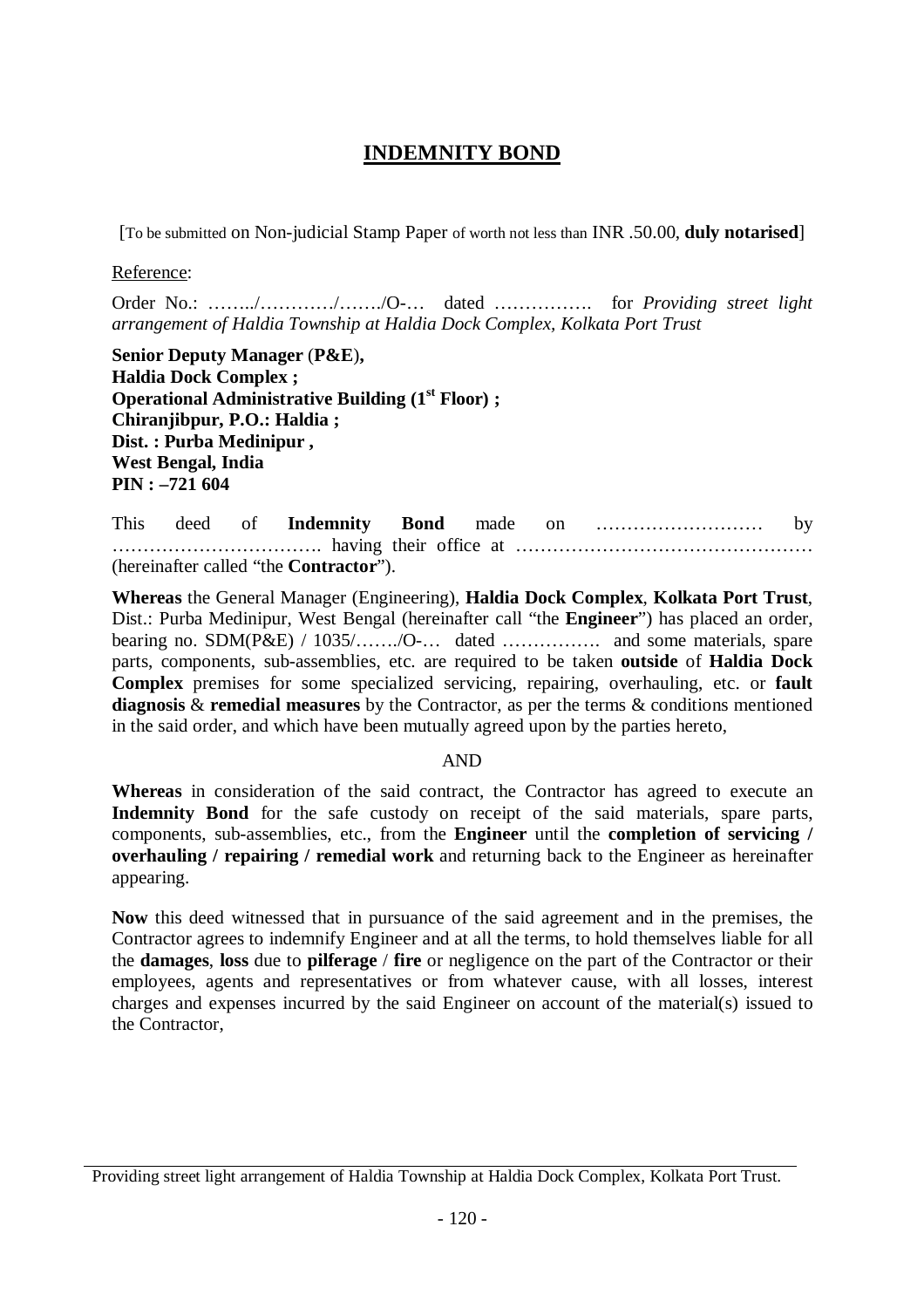#### AND

It is in terms of the said contract and this **Deed of Indemnity,** the material(s) issued free to the Contractor for servicing / overhauling / repairing / **fault diagnosis & remedial work,** thereon shall be deemed to be the **property of the Engineer**.

It is hereby agreed that the Contractor shall be liable for all injury, losses and damages that may be caused to the ………………., from whatever cause and further that the Contractor shall not part with or delivery possession of the said material(s) to any other party or person, save in compliance with and in performance & provision of contract in respect of which this **Indemnity Bond** is executed, the Contractor having undertaken to delivery the said material (s) in all respect in compliance with the terms of the contract.

This bond and the trust hereby created shall remain valid and binding on the Contractor till such time as the above said order has been fully and finally executed and Contractor has delivered the ………………………………….. complete thereon to the Engineer under the terms of the contract.

For and on behalf of (name of the Contractor), under the common seal of the company.

#### **WITNESS**

(Signature of the authorised person on behalf of the Contractor)

( Signature ) Name : Designation

Name :

Designation

Signed in my presence and identified by me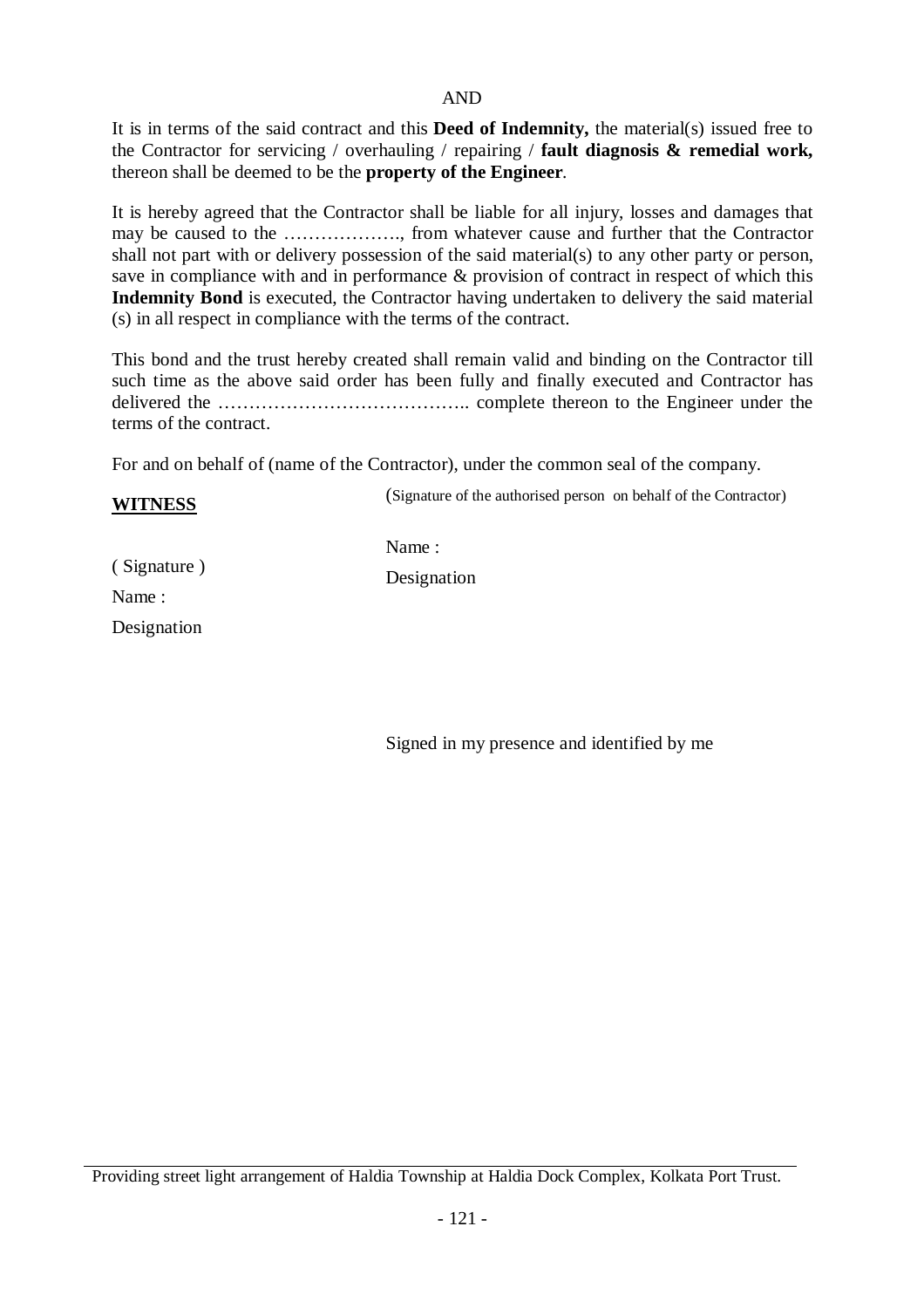## **BANK GUARANTEE FOR PERFORMANCE GUARANTEE**

**[To be submitted on Non-judicial Stamp Paper of worth not less than INR 50.00]**

| Tо<br>The Board of Trustees,<br>for the Port of Kolkata. |
|----------------------------------------------------------|
|                                                          |
|                                                          |
|                                                          |

Address...............................................................................................................

In consideration of the **Board of Trustees for the Port of Kolkata**, a body corporate – duly constituted under the Major Port Trusts Act, 1963 (Act 38 of 1963), (hereinafter referred to as "**The Trustees**") having awarded to Shri / Messrs **…………………………………………………….,** a Proprietary/ Partnership/Limited / Registered Company, having its Registered Office at **………………………………………………….** (hereinafter referred to as "**The Contractor**", which expression shall unless repugnant to the context or meaning thereof include its successors, administrators, executors and assigns), a **CONTRACT** by issue of Trustees' Work Order No. ……… / ………./……./O-….. dated ……………. for "*Providing street light arrangement of Haldia Township at Haldia Dock Complex, Kolkata Port Trust*" and the same having been unequivocally accepted by the Contractor resulting in a **CONTRACT** bearing No. **GM(E)/1035/ /AGMT/……./……..** and the Contractor having agreed to provide a **BANK GUARANTEE** from a Nationalized / Scheduled Bank of India, in prescribed format for **₹ …………………………. (Indian Rupees …………………………………….)** only, for the faithful and satisfactory performance of the entire contract .

We, ... . ......... ........................................... Branch, Kolkata ............................../Haldia, do, on the advice of the Contractor, hereby undertake to indemnify and keep indemnified the Trustees to the extent of the said sum of **₹ …………………………. (Indian Rupees …………………………………….)** only. We, ................................ …………………………………………………………………………Branch, Kolkata ................................/Haldia, further agree that if a written demand is made by the Trustees through any of its officials for honouring the Bank Guarantee constituted by these presents, we,.......................................... ........... Branch, Kolkata ...................../Haldia, shall have no right to decline to cash the same for any reason whatsoever and shall cash the same and pay the sum so demanded to the Trustees within a week from the date of such demand by an A/c Payee Banker's Cheque drawn in favour of "Kolkata Port Trust", without any demur. Even if there be any dispute between the Contractor and the Trustees, this would be no ground for us, .............................................................................. ......... ........ (Name of Bank), ........................................... Branch, Kolkata ..................... ......../Haldia, to decline to honour the Bank Guarantee in the manner aforesaid. The very fact that we,

Providing street light arrangement of Haldia Township at Haldia Dock Complex, Kolkata Port Trust.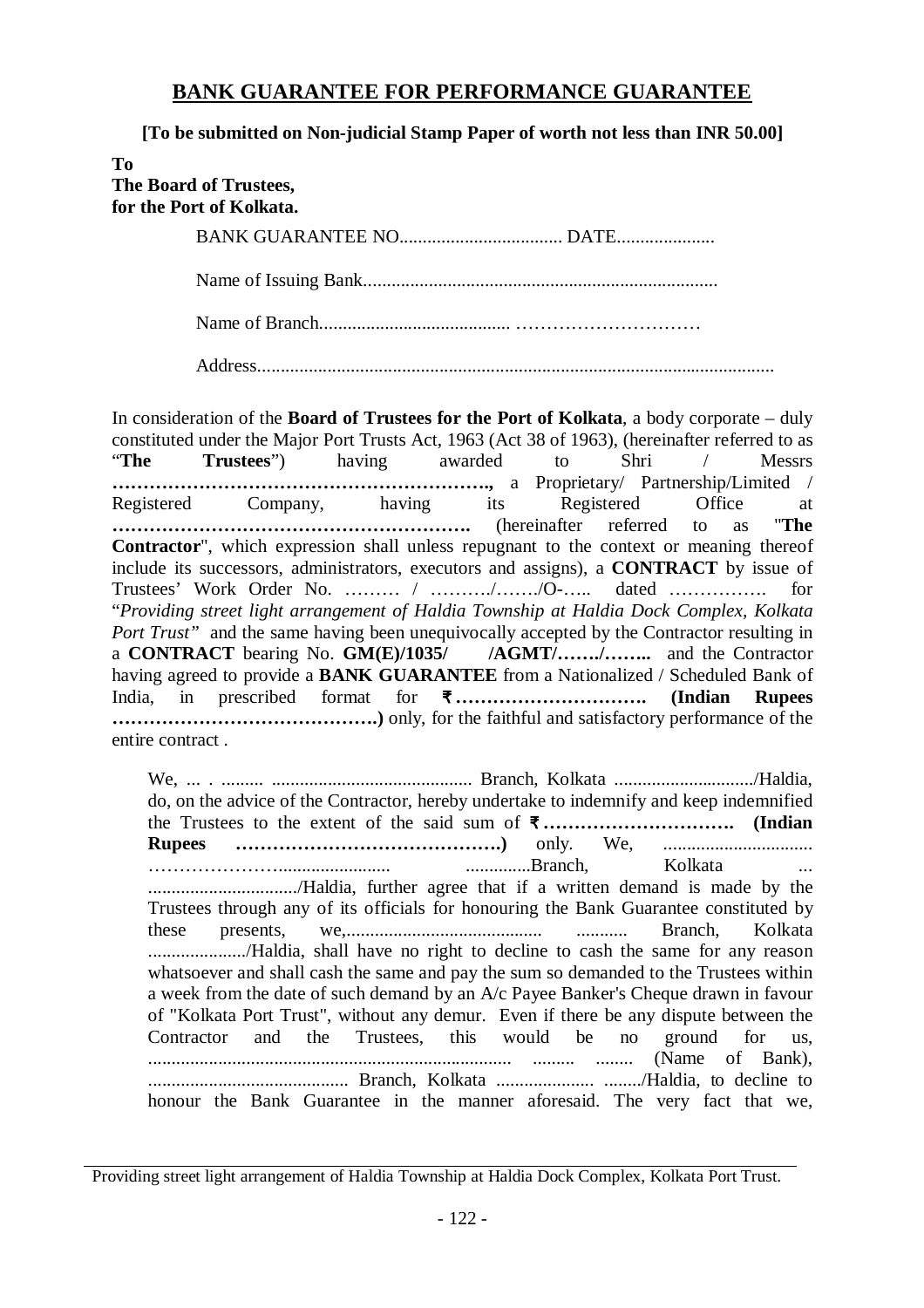........................... .........................Branch, Kolkata..................... ...../Haldia, decline or fail or neglect to honour the Bank Guarantee in the manner aforesaid, shall constitute sufficient reason for the Trustees to enforce the Bank Guarantee unconditionally without any reference, whatsoever, to the Contractor.

- 2. We, .................................................. ...................' Branch, Kolkata ............ .../Haldia, further agree that a mere demand by the Trustees at anytime and in the manner aforesaid, is sufficient for us, ........................ ............................Branch, Kolkata ............ ............../Haldia, to pay the amount covered by this Bank Guarantee in full and in the manner aforesaid and within the time aforesaid without reference to the Contractor and no protest by the Contractor, made either directly or indirectly or through court, can be valid ground for us, ................................................................. ............... Branch, Kolkata ......................../Haldia, to decline or fail or neglect to make payment to the Trustees in the manner and within the time aforesaid.
- 3. We,... ... ... ... ...... ... ... ...... ...... . .. .. .. . .. . ...... ... Branch, Kolkata ......... ............/Haldia, further agree that the Bank Guarantee herein contained shall remain in full force and effect, during the period that is taken for the due performance of the said contract by the Contractor and that it shall continue to be enforceable till all the dues of the Trustees under and/or by virtue of the terms and conditions of the said contract, have been fully paid and its claim satisfied and/or discharged in full and/or till the Trustees certify that the terms and conditions of the said contract have been fully and properly observed/fulfilled by the Contractor and accordingly, the Trustees have discharged the Bank Guarantee, subject however, that this guarantee shall remain valid upto and inclusive of ...........................day of....................... ..200........and subject all so that the provision that the Trustees shall have no right to demand payment against this guarantee after the expiry of 6 (six) calendar months from the expiry of the aforesaid validity period upto................................or any extension thereof made by us, .................................................... ......Branch, Kolkata........................ ...../Haldia, in further extending the said validity period of this Bank Guarantee on Non-judicial Stamp Paper of appropriate value, as required / determined by the Trustees, only on a written request by the Trustees to the Contractor for such extension of validity of this Bank Guarantee.
- 4. We, .. ... ... .... ... .. ... ... ... ... ... ... ......... ...Branch, Kolakta .. .... ...... ....... .../Haldia, further agree that, without our consent and without affecting in any manner our obligations hereunder, the Trustees shall have the fullest liberty to vary from time to time any of the terms and conditions of the said contract or to extend the time for full performance of the said contract including fulfilling all obligations under the said contract by the Contractor or to postpone for any time or from time to time any of the powers exercisable by the Trustees against the Contractor and to forebear or enforce any of terms and conditions relating to the said contract and We,.. ... ... ...... .... .................. . ... .... ...Branch, Kolkata... ......... .../Haldia, shall not be relieved from our liability by reason of any such variation or extension being granted to the Contractor or for any forebearance, act or commission on the part of the Trustees or any indulgence by the Trustees to the Contractor or by any such matter or thing of whatsoever nature, which under the law relating to sureties would, but for this provision, have effect of so relieving us, .... ... ... ... ... ... ... .... ... ...Branch, Kolkata ... .... ... ... ....... .../Haldia.

Providing street light arrangement of Haldia Township at Haldia Dock Complex, Kolkata Port Trust.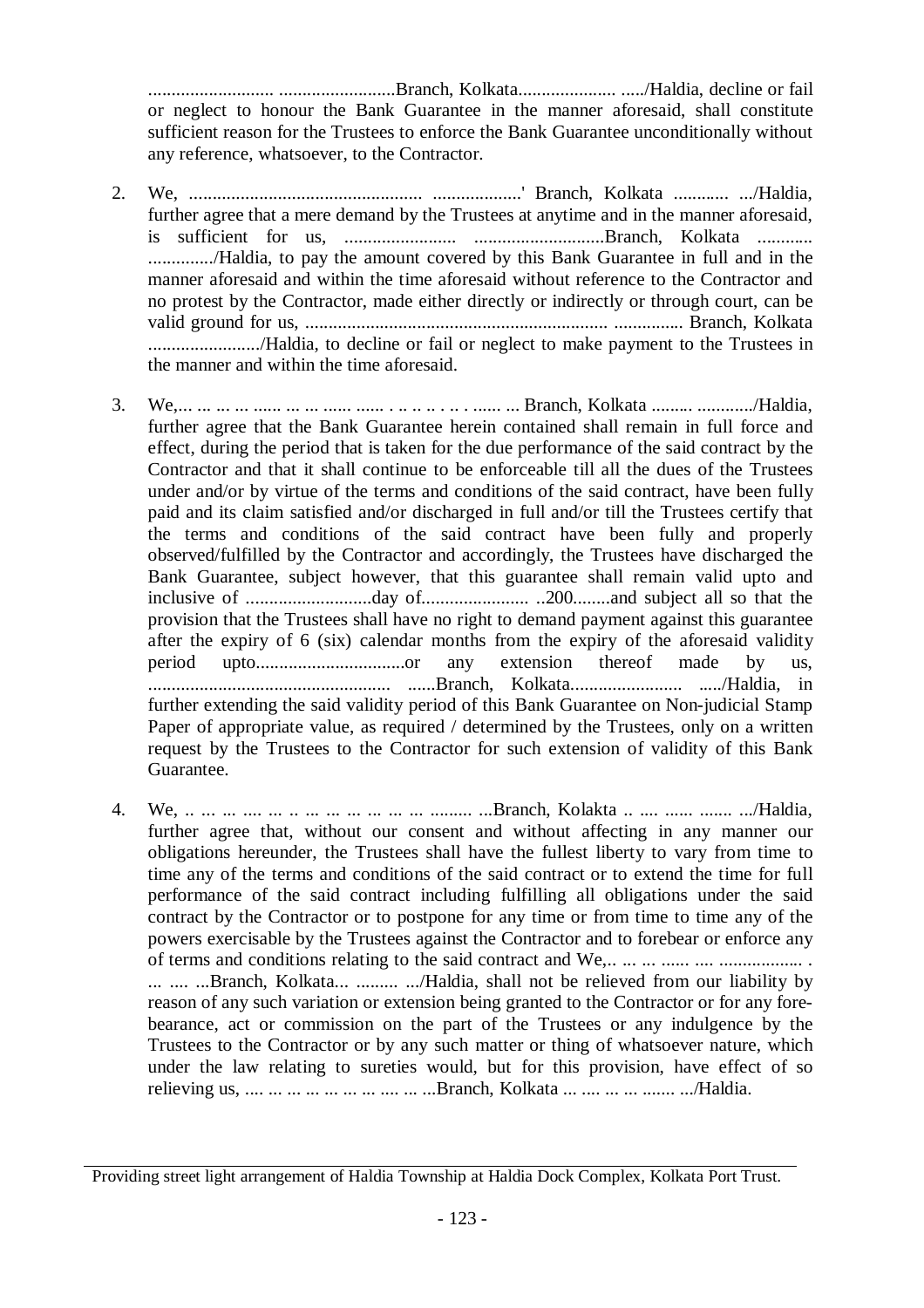- 5. We, …………………………. Branch, Kolkata ... .... ... ... ....... .../Haldia do also agree that the Trustees at their option shall be entitled to enforce this Guarantee against us .... ... ... ... ... ... ... .... ... ...Branch, Kolkata ... .... ... ... ....... .../Haldia as principal debtor in the first instance without producing against the Contractor and notwithstanding any security or other guarantee that the Trustees may have in relation to the Contractor's liabilities.
- 6. We,................ ... .... ... .-. ... ... ... ... ... ... ... ...Branch, Kolkata... ... ... ... ... .../Haldia, lastly undertake not to revoke this Bank Guarantee during its currency except with the previous consent of the Trustees in writing.

| SIGNATURE                                        |
|--------------------------------------------------|
|                                                  |
|                                                  |
| (Duly constituted attorney for and on behalf of) |

( OFFICIAL SEAL OF THE BANK)

Providing street light arrangement of Haldia Township at Haldia Dock Complex, Kolkata Port Trust.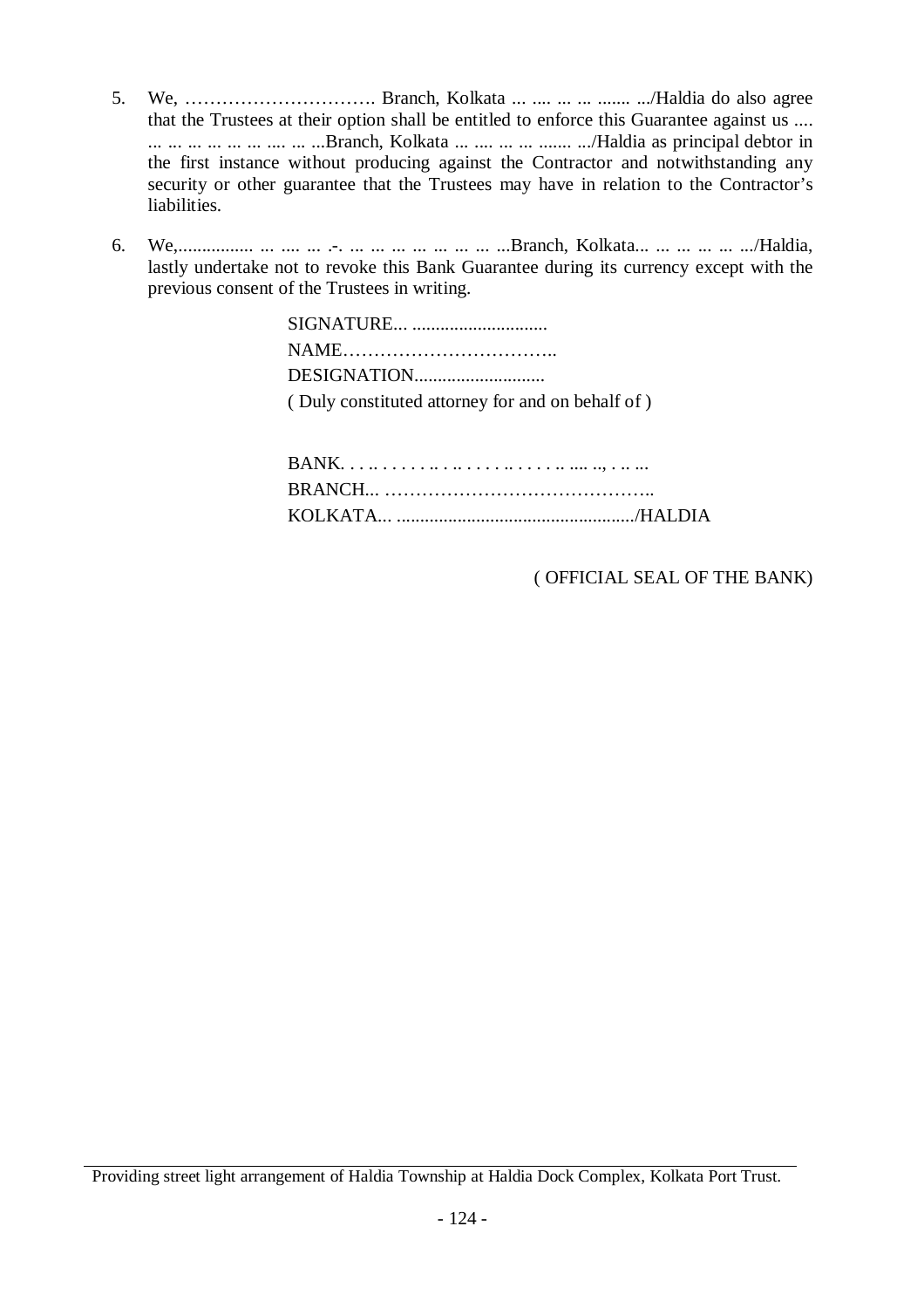# **Kolkata Port Trust Haldia Dock Complex**

# **CERTIFICATE OF COMPLETION OF WORK**

| Contractor         |              |      |                                                                                                                                                                                                                                     |                                                                      |  |       |
|--------------------|--------------|------|-------------------------------------------------------------------------------------------------------------------------------------------------------------------------------------------------------------------------------------|----------------------------------------------------------------------|--|-------|
| Address            |              |      |                                                                                                                                                                                                                                     |                                                                      |  |       |
| Date of completion |              |      | $\ddot{\cdot}$ . The contract of the contract of the contract of the contract of the contract of the contract of the contract of the contract of the contract of the contract of the contract of the contract of the contract of th |                                                                      |  |       |
| Dear Sir,          |              |      |                                                                                                                                                                                                                                     |                                                                      |  |       |
| Subject :          |              |      | Complex, Kolkata Port Trust.                                                                                                                                                                                                        | Providing street light arrangement of Haldia Township at Haldia Dock |  |       |
| <b>Reference:</b>  | $\mathbf{i}$ | Work |                                                                                                                                                                                                                                     | Order No.: ///O-                                                     |  | dated |
|                    | $\rm ii)$    |      |                                                                                                                                                                                                                                     | Contract No./ Agreement No.: /// AGMT /                              |  |       |

This is to certify that the above work which was carried out by you is, in the opinion of the undersigned, complete in every respect on the \_\_\_\_\_\_\_\_\_\_\_\_\_\_\_\_\_\_\_\_ day of \_\_\_\_\_\_\_\_\_\_\_\_ 20\_\_\_\_, in accordance with terms of the contract and you are required to maintain the work in accordance with **GCC Clause No. 7.67** of the General Conditions of Contract and under provisions of the contract.

(Signature of the Engineer/Engineer's Representative)

| (OFFICIAL SEAL) |
|-----------------|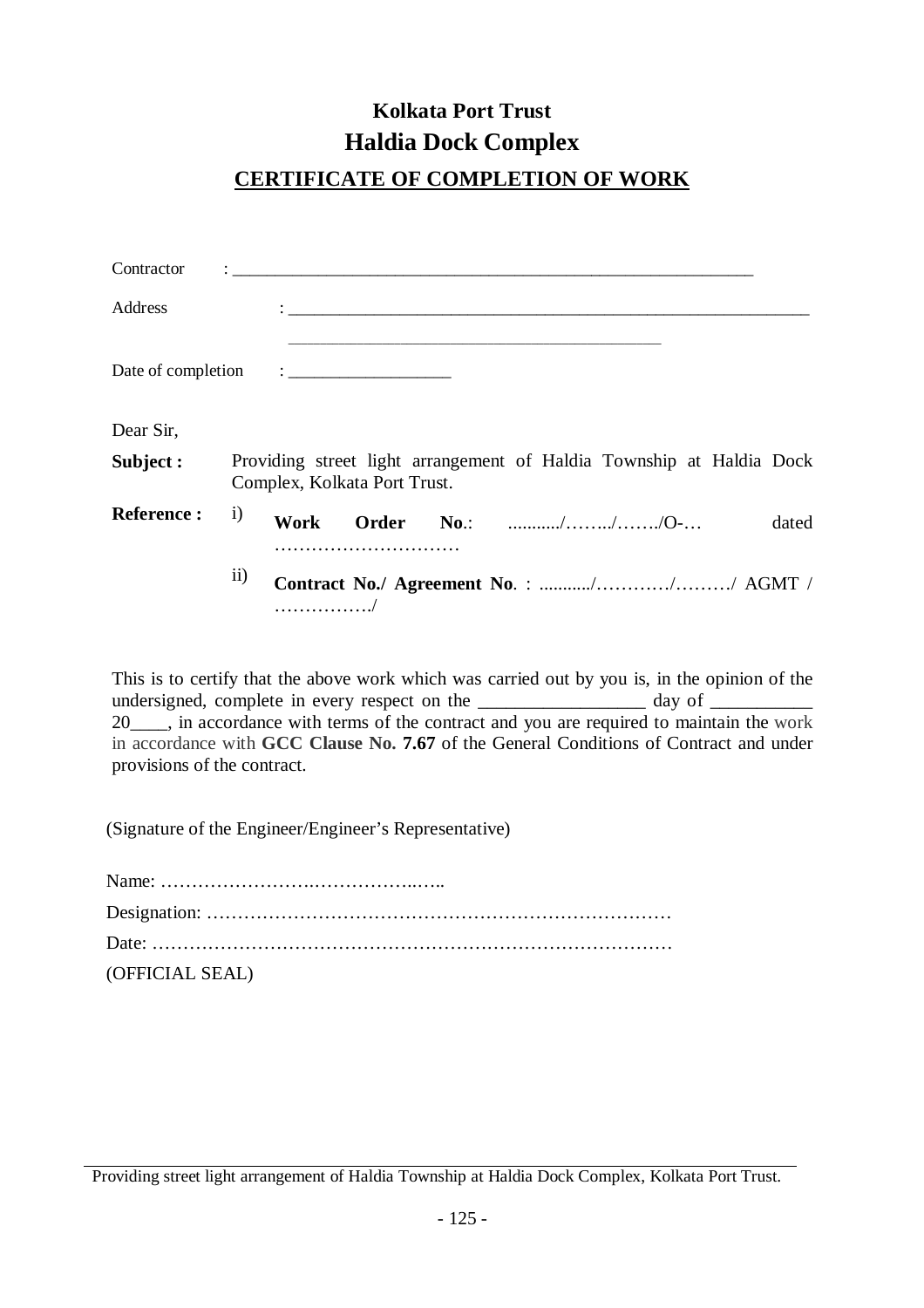# **Kolkata Port Trust Haldia Dock Complex CERTIFICATE OF FINAL COMPLETION**

**General Manager** (**Finance**), **Haldia Dock Complex** (**HDC**), **Jawahar Tower Complex**, **P.O**: **Haldia Township**, **Dist.**: **Purba Medinipur**, **PIN** – **721 607**, **West Bengal**, **India**.

| <b>Subject :</b>                     |     | Complex, Kolkata Port Trust. |  | Providing street light arrangement of Haldia Township at Haldia Dock |       |
|--------------------------------------|-----|------------------------------|--|----------------------------------------------------------------------|-------|
| Reference : i) Work Order No.: ///O- |     |                              |  |                                                                      | dated |
|                                      | . / |                              |  | <sup>ii)</sup> Contract No./ Agreement No.: /// AGMT /               |       |

This is to certify that the above work, which was carried out by …………………………………. is now complete in every respect, in accordance with the terms of the contract and that all obligations under the contract have been fulfilled by the Contractor.

(Signature of the Engineer/Engineer's Representative)

| (OFFICIAL SEAL) |
|-----------------|

Providing street light arrangement of Haldia Township at Haldia Dock Complex, Kolkata Port Trust.